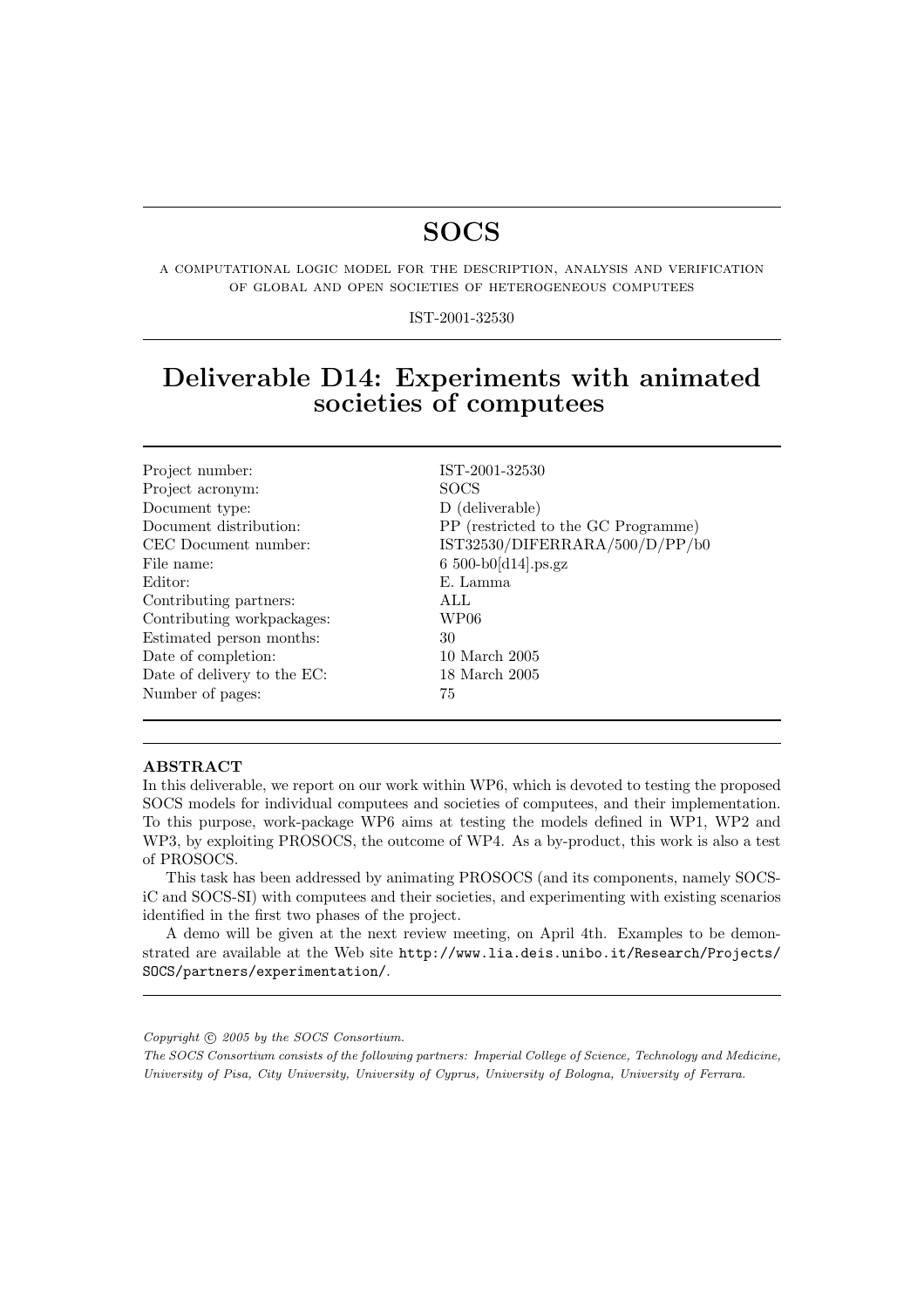## Deliverable D14: Experiments with animated societies of computees

M. Alberti,  $6$  A. Bracciali,  $2$  F. Chesani,  $5$  A. Ciampolini,  $5$  U. Endriss,  $1$ M. Gavanelli,  $6$  A. Guerri,  $5$  A. Kakas,  $4$  E. Lamma,  $6$  W. Lu,  $3$  P. Mancarella,  $2$ P. Mello,<sup>5</sup> M. Milano,<sup>5</sup> F. Riguzzi,<sup>6</sup> F. Sadri,<sup>1</sup> K. Stathis,<sup>3</sup> G. Terreni,<sup>2</sup> F. Toni,<sup>1</sup> P. Torroni<sup>5</sup> and A.Yip.<sup>4</sup>

> <sup>1</sup>Department of Computing, Imperial College London Email: {ue,fs,ft}@doc.ic.ac.uk <sup>2</sup>Dipartimento di Informatica, Università di Pisa

Email: {braccia,paolo,terreni}@di.unipi.it

<sup>3</sup>Department of Computing, City University, London Email: {stathis,lue}@soi.city.ac.uk

<sup>4</sup>Department of Computer Science, University of Cyprus Email: antonis@cs.ucy.ac.cy,ay1@doc.ic.ac.uk

<sup>5</sup>DEIS, Università di Bologna

Email: {aciampolini,fchesani,aguerri,pmello,mmilano,ptorroni}@deis.unibo.it

<sup>6</sup>Dipartimento di Ingegneria, Università di Ferrara

Email: {malberti,mgavanelli,elamma,friguzzi}@ing.unife.it

#### ABSTRACT

In this deliverable, we report on our work within WP6, which is devoted to testing the proposed SOCS models for individual computees and societies of computees, and their implementation. To this purpose, work-package WP6 aims at testing the models defined in WP1, WP2 and WP3, by exploiting PROSOCS, the outcome of WP4. As a by-product, this work is also a test of PROSOCS.

This task has been addressed by animating PROSOCS (and its components, namely SOCSiC and SOCS-SI) with computees and their societies, and experimenting with existing scenarios identified in the first two phases of the project.

A demo will be given at the next review meeting, on April 4th. Examples to be demonstrated are available at the Web site http://www.lia.deis.unibo.it/Research/Projects/ SOCS/partners/experimentation/.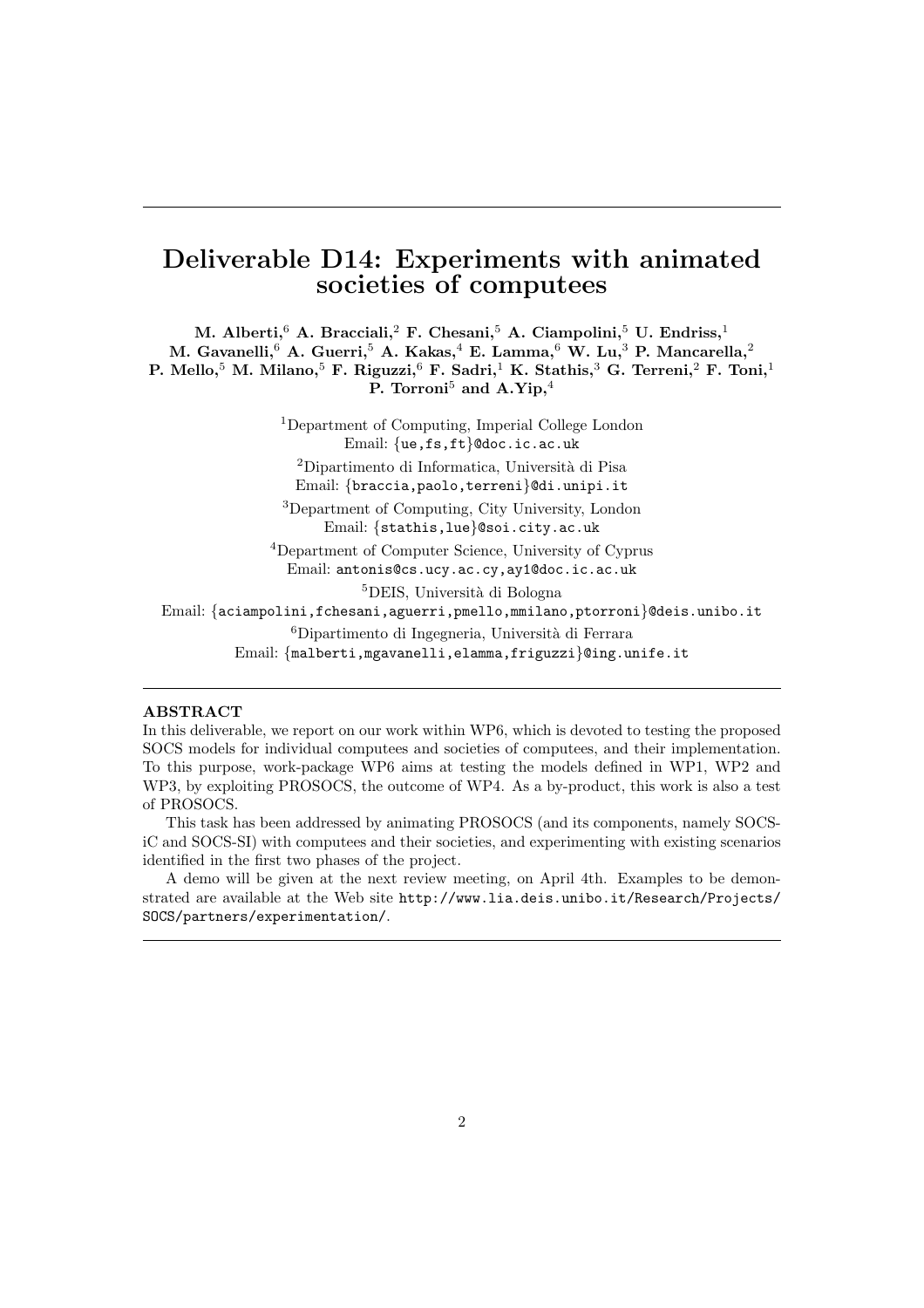## Contents

| I            | WP6: aims, methodology, task allocation                                                                                                                                                                                                                                                                                                                                                                                                                                                                                                                                                                                                                                                                                                                                                                                                                                                                          | $\mathbf{5}$                                                                                                     |
|--------------|------------------------------------------------------------------------------------------------------------------------------------------------------------------------------------------------------------------------------------------------------------------------------------------------------------------------------------------------------------------------------------------------------------------------------------------------------------------------------------------------------------------------------------------------------------------------------------------------------------------------------------------------------------------------------------------------------------------------------------------------------------------------------------------------------------------------------------------------------------------------------------------------------------------|------------------------------------------------------------------------------------------------------------------|
| 1            | Introduction                                                                                                                                                                                                                                                                                                                                                                                                                                                                                                                                                                                                                                                                                                                                                                                                                                                                                                     | $\bf{5}$                                                                                                         |
| $\bf{2}$     | Recap of PROSOCS<br>2.1<br>2.2<br>2.3                                                                                                                                                                                                                                                                                                                                                                                                                                                                                                                                                                                                                                                                                                                                                                                                                                                                            | 6<br>6<br>9<br>10                                                                                                |
| 3            | <b>Classes of Experiments</b>                                                                                                                                                                                                                                                                                                                                                                                                                                                                                                                                                                                                                                                                                                                                                                                                                                                                                    | 11                                                                                                               |
| 4            | <b>WP6 Task Allocation</b>                                                                                                                                                                                                                                                                                                                                                                                                                                                                                                                                                                                                                                                                                                                                                                                                                                                                                       | 12                                                                                                               |
| $\mathbf{I}$ | Experimentation                                                                                                                                                                                                                                                                                                                                                                                                                                                                                                                                                                                                                                                                                                                                                                                                                                                                                                  | 13                                                                                                               |
| 5<br>6       | <b>Testing PROSOCS</b><br>$\mathcal{P}_{PROSOCS}$ : Identified parameters for testing PROSOCS<br>5.1<br>Improving the CIFF proof procedure (ICSTM-DIPISA) $\ldots \ldots \ldots \ldots \ldots$<br>5.2<br>Temporal Reasoning: further development (UCY-DIPISA)<br>$5.3\,$<br>5.4<br>Improving the $\mathcal{S}ClFF$ proof procedure (DIFERRARA)<br>5.5<br>Correlation between events and compliance checking (UNIBO) $\dots \dots \dots$<br>5.6<br>Testing with scenarios<br>$\mathcal{P}_{SCENARIOS}$ : Identified parameters for testing with scenarios<br>6.1<br>6.2<br>Modelling Computees for Combinatorial Auctions (ICSTM-CITY)<br>6.2.1<br>6.2.2<br>Modelling Societies for Combinatorial Auctions (UNIBO-DIFERRARA).<br>6.2.3<br>Integrated example (ICSTM-UCY-CITY-UNIBO-DIFERRARA)<br>6.2.4<br>6.2.5<br>6.3<br>Collaborative Achievement of Individual Goals and Resource Allocation<br>6.3.1<br>6.3.2 | 13<br>13<br>14<br>16<br>18<br>22<br>26<br>27<br>27<br>28<br>29<br>$31\,$<br>31<br>$33\,$<br>33<br>34<br>34<br>35 |
|              | 7 Experimentation for properties<br>7.1<br>The Focussed Profile of Behaviour (ICSTM-UCY-CITY)<br>7.1.1<br>The Cautious Profile of Behaviour (UCY-ICSTM)<br>7.1.2<br>The Punctual Profile of Behaviour (ICSTM-DIPISA-UCY)<br>7.1.3<br>On the fly conformance checking (UNIBO-DIFERRARA) $\ldots \ldots \ldots \ldots$<br>7.2<br>On the fly conformance checking for the Needham-Schroeder protocol<br>7.2.1<br>Automatic proof of properties (UNIBO-DIFERRARA)<br>7.3                                                                                                                                                                                                                                                                                                                                                                                                                                             | 37<br>38<br>38<br>$39\,$<br>40<br>41<br>41<br>45                                                                 |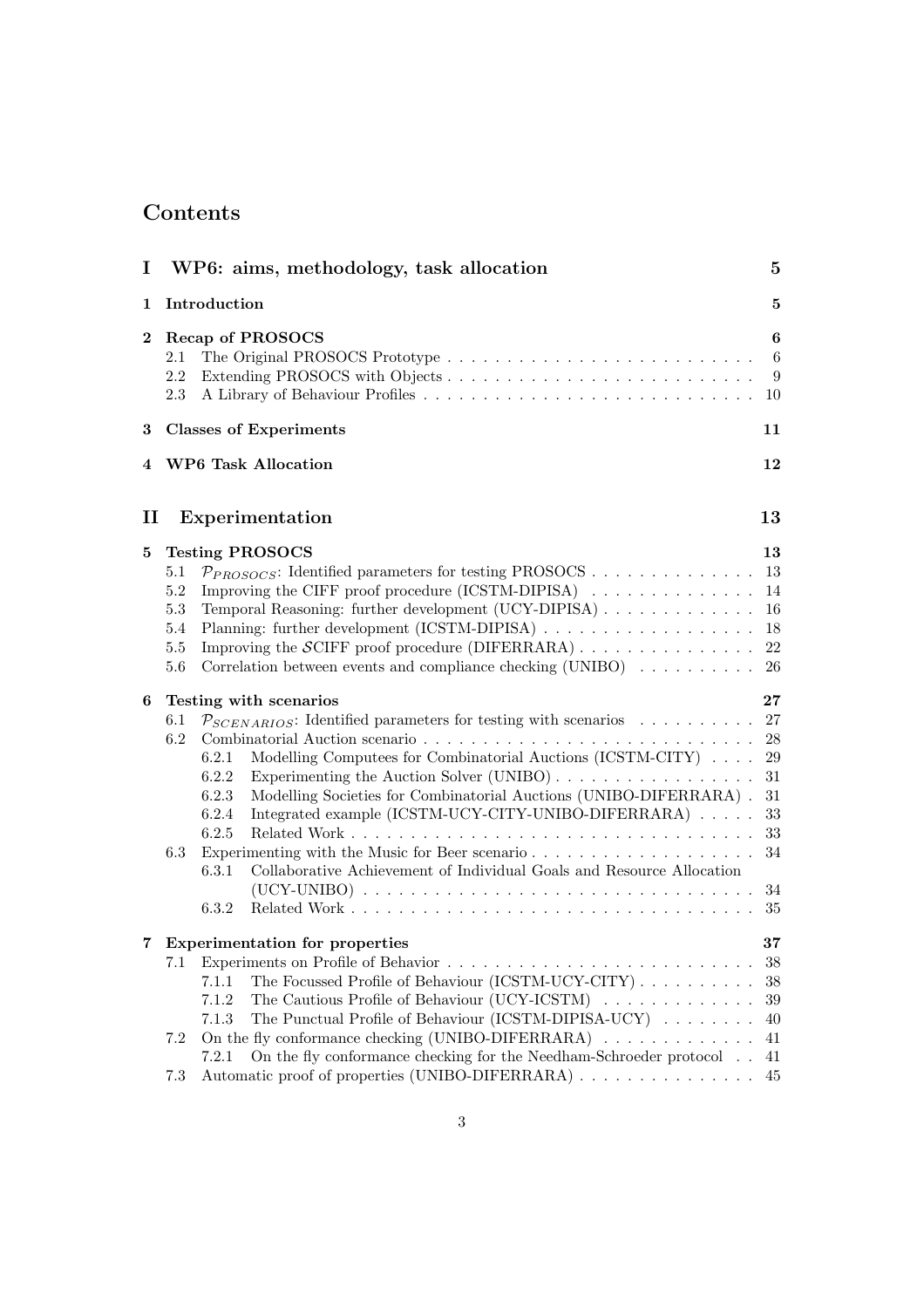|   |     | 7.3.1<br>7.3.2 | Good atomicity in the NetBill protocol (DIFERRARA) $\ldots \ldots \ldots$ 47<br>Generating Lowe's attack for the Needham-Schroeder protocol (UNIBO- | 49 |
|---|-----|----------------|-----------------------------------------------------------------------------------------------------------------------------------------------------|----|
| Ш |     |                | <b>Achieved results</b>                                                                                                                             | 52 |
| 8 |     |                | A Catalogue of Protocols (UNIBO-DIFERRARA                                                                                                           | 52 |
| 9 |     |                | Evaluation and self-assessment                                                                                                                      | 55 |
|   | 9.1 |                |                                                                                                                                                     | 56 |
|   | 9.2 |                |                                                                                                                                                     |    |
|   |     |                | 10 Published Papers/Demos pertaining WP6                                                                                                            | 59 |
|   |     |                | 10.1 A Logic-based Approach to Reasoning with Beliefs about Trust (ICSTM)                                                                           | 59 |
|   |     |                | 10.2 Abductive Logic Programming with CIFF: System Description (ICSTM-DIPISA)                                                                       | 59 |
|   |     |                | 10.3 Compliance Verification of Agent Interaction: A Logic-based Software Tool                                                                      |    |
|   |     |                |                                                                                                                                                     | 60 |
|   |     |                | 10.4 Learning Techniques for Automatic Algorithm Portfolio Selection (UNIBO)                                                                        | 60 |
|   |     |                | 10.5 A Demonstration of SOCS-SI (UNIBO-DIFERRARA)                                                                                                   | 61 |
|   |     |                | 10.6 Crafting the Mind of a PROSOCS Agent (ICSTM-UCY-CITY-DIPISA)                                                                                   | 61 |
|   |     |                | 10.7 Ambient Intelligence using KGP Agents (ICSTM-UCY)                                                                                              | 61 |
|   |     |                | 10.8 Planning Partially for Situated Agents (DIPISA-ICSTM)                                                                                          | 62 |
|   |     |                | 10.9 Specification and Verification of Agent Interactions using Social Integrity Con-                                                               |    |
|   |     |                | straints (UNIBO-DIFERRARA) $\ldots \ldots \ldots \ldots \ldots \ldots \ldots \ldots \ldots \ldots$                                                  | 62 |
|   |     |                | 10.10The CHR-based Implementation of a System for Generation and Confirmation                                                                       |    |
|   |     |                |                                                                                                                                                     | 63 |
|   |     |                | 10.11 Expressing Interaction in Combinatorial Auction through Social Integrity Con-                                                                 |    |
|   |     |                |                                                                                                                                                     | 63 |
|   |     |                | 10.12A Computational Logic-based approach to security protocols verification, and                                                                   |    |
|   |     |                | its application to the Needham-Schroeder Public Key authentication protocol                                                                         |    |
|   |     |                |                                                                                                                                                     | 64 |
|   |     |                | 10.13On the automatic verification of interaction protocols using $g$ -SCIFF (UNIBO-                                                                |    |
|   |     |                |                                                                                                                                                     | 64 |
|   |     |                | 10.14 Expressing Interaction in Combinatorial Auction through Social Integrity Con-                                                                 |    |
|   |     |                |                                                                                                                                                     | 65 |
|   |     |                |                                                                                                                                                     |    |

# IV Conclusions

| ×,<br>۰.<br>۰.<br>×<br>۰,<br>× |
|--------------------------------|
|--------------------------------|

|  | A Annexed documents                                                       | 69 |
|--|---------------------------------------------------------------------------|----|
|  | A.1 Experiments on Combinatorial Auctions (UNIBO-DIFERRARA-CITY-ICSTM) 69 |    |
|  |                                                                           |    |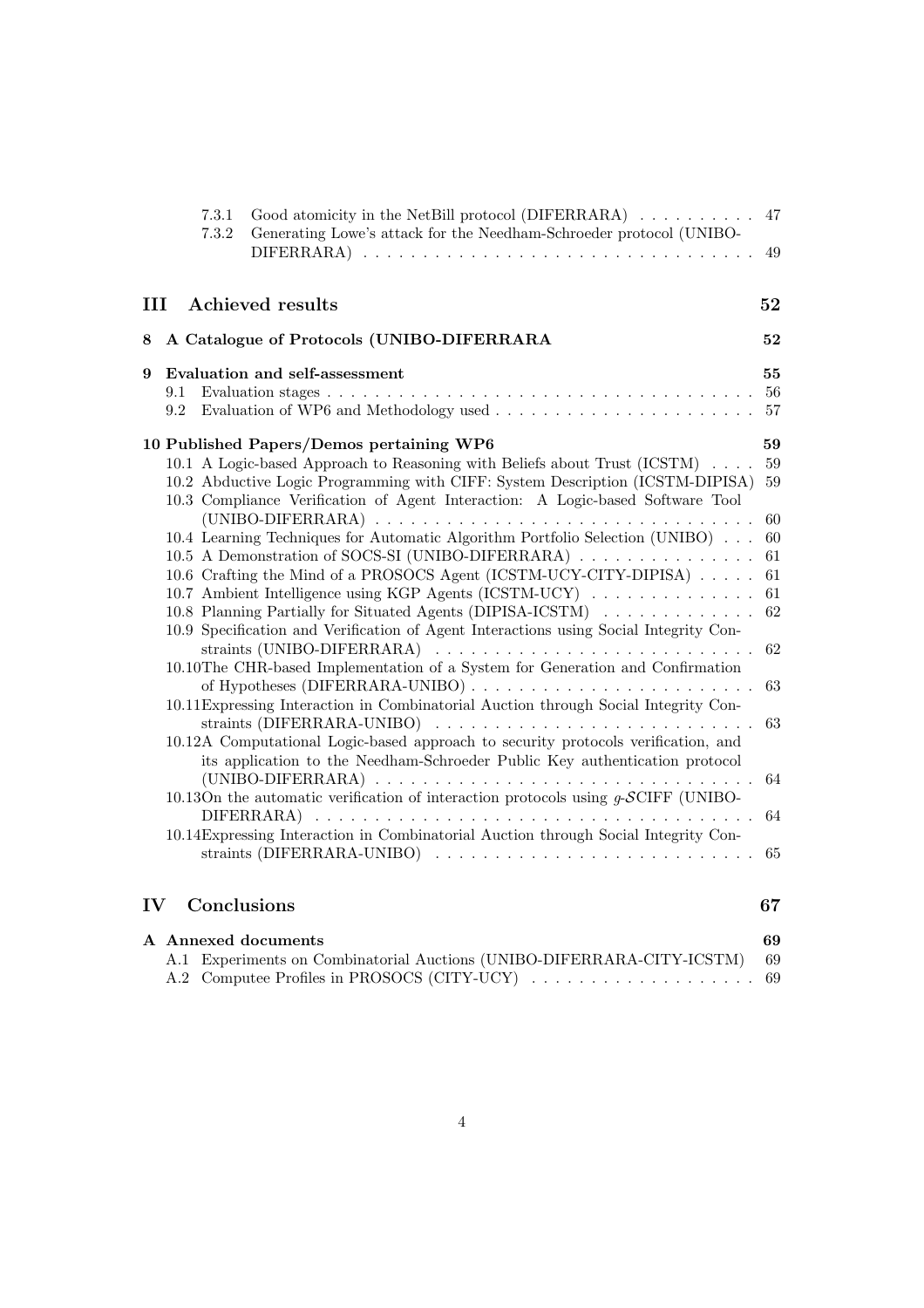# Part I WP6: aims, methodology, task allocation

### 1 Introduction

The purpose of this deliverable is to provide a report of work done on workpackage WP6 of SOCS project, focussing on experimentation. Together with work-package WP5, WP6 aims at achieving Milestone 3 of the project:

Milestone 3: Verifiable properties of (societies of) computees; Experimentation.

The two approaches followed in WP5 and WP6 are complementary: during the last year of the project, these workpackages are dedicated to the formal verification of properties and to the observation of characteristics of (societies of) computees, as implemented in the PROSOCS system, respectively.

We distinguish between (formal) *properties* and (empirically observable) *characteristics* of (societies of) computees. Formal properties are those that can be proved (or disproved) by means of formal verification; characteristics refer to properties which can only be observed empirically. WP5 concentrates on properties of the first class, whereas WP6 addresses characteristics emerging from the animation of (societies of) computees.

Concretely, work-package WP6 seeks to:

- evaluate and validate the framework (computee and society models, PROSOCS platform and its two main components, SOCS-iC and SOCS-SI) developed by the SOCS project through a series of controlled experiments;
- experiment with the models and their implementation in the chosen scenarios, in order to test their potential and limitations in a Global Computing setting;
- possibly confirm/disprove the properties of computees and their societies investigated within WP5, and identify (emerging) novel characteristics of the SOCS models.

Deliverable overview. This deliverable is structured as follows. In this part (Part I), after introducing the aims of WP6, we briefly recall the architecture of PROSOCS, the prototype developed along the third year of the project in the context of workpackage WP4, and its extensions. We, then, identify the classes of experiments conducted, and provide the task allocation amongst the partners for the work carried out along the third year. In Part II, we report about experiments done, pertaining to the PROSOCS platform itself, its application to chosen concrete scenarios and its application to confirm or disconfirm specific properties respectively. Part III summarizes achieved results, and it is structured into three parts. It presents a catalogue of protocols available on the Web, is devoted to evaluation and self-assessment, and summarizes publications and given demos contributing to the aims of WP6. We then conclude in Part IV.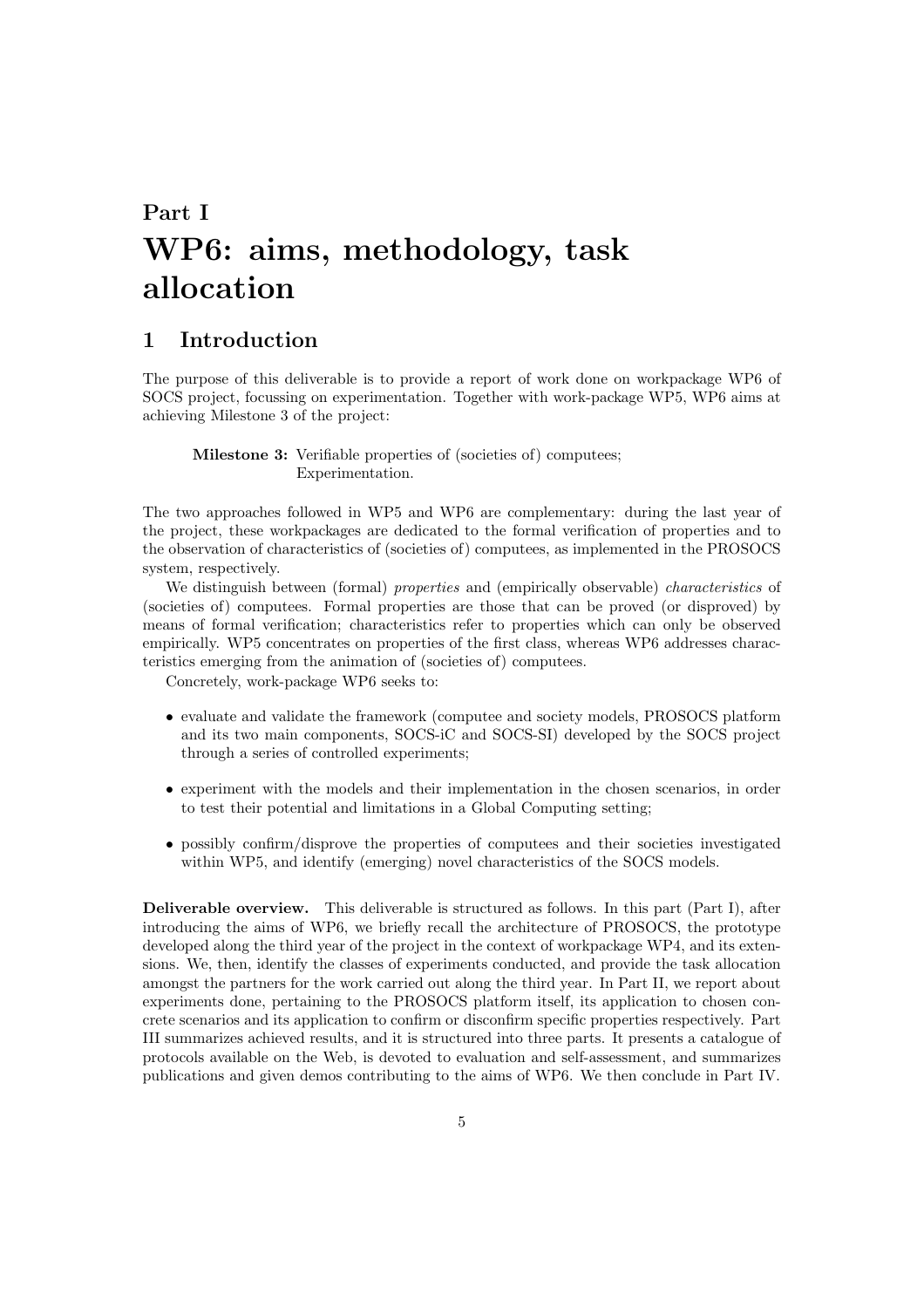Annexed documents. The following documents, which discuss, in more detail, various aspects of work done in the context of WP6 are annexed to this deliverable and they are also listed, with abstracts, in Appendix A:

- Experiments on Combinatorial Auctions [6];
- Computee Profiles in PROSOCS [1];

At the next review meeting, we will show a demo pertaining the Combinatorial Auction scenario and experiments with different behaviour profiles. Examples to be demonstrated are available at http://www.lia.deis.unibo.it/Research/Projects/SOCS/ partners/experimentation/.

Furthermore, most relevant papers to work done in the context of WP6 are collected at the Web page: http://www-lia.deis.unibo.it/Research/Projects/SOCS/guests/ publications/D14.html. Some of them are also common to work done in the context of WP5 (see Deliverable D13).

As concerns comparisons, two issues are relevant to experimentation. The first concerns the kind of platform we are experimenting upon. The second is more concerned with the experiments performed and the proposed approach for automatically proving/disproving properties, developed in the context of Workpackage WP5, and experimented within Workpackage WP6.

An exhaustive survey of related platforms is already presented in deliverable D9 [4], and we refer to Section 7.3 of that deliverable for this issue.

Comparisons with other related techniques are reported in the various sections, for each of the experiments, when needed. Comparisons with model checking techniques [18], adopted to automatically prove or disprove properties, are reported as well at the end of the appropriate experiments

In the following, we briefly summarize the PROSOCS architecture, its main components and extensions provided along the third year of the project. Then, we identify our classes of experiments, and present the WP6 task allocation as defined along the third year of the project.

### 2 Recap of PROSOCS

In this section, we provide a brief recap of the PROSOCS platform (for a complete description, the reader can refer to the project deliverables  $D4 \t[40]$ ,  $D5 \t[50]$ ,  $D8 \t[34]$  concerning SOCS individual computee and society models, and underlying operational frameworks, respectively, and D9 [4] concerning their implementation in PROSOCS). The updated version of PROSOCS can be downloaded at the same site devoted to experimentation: http://www.lia.deis.unibo.it/Research/Projects/SOCS/partners/experimentation/.

#### 2.1 The Original PROSOCS Prototype

In the development of PROSOCS described in [4] we focused mainly on integrating the two components of the PROSOCS platform, viz. SOCS-iC and SOCS-SI. These components have been the subjects of experimentation done till now, including their internal modules.

The conceptual organization of PROSOCS presented in [4] is depicted in Figure 1. The figure shows a *Computee*, an agent equipped with reasoning capabilities allowing it to interact with its Environment, which is composed of all the other computees, a Social Infrastructure to provide verification of compliance to social rules of the computee interaction, and a Medium to support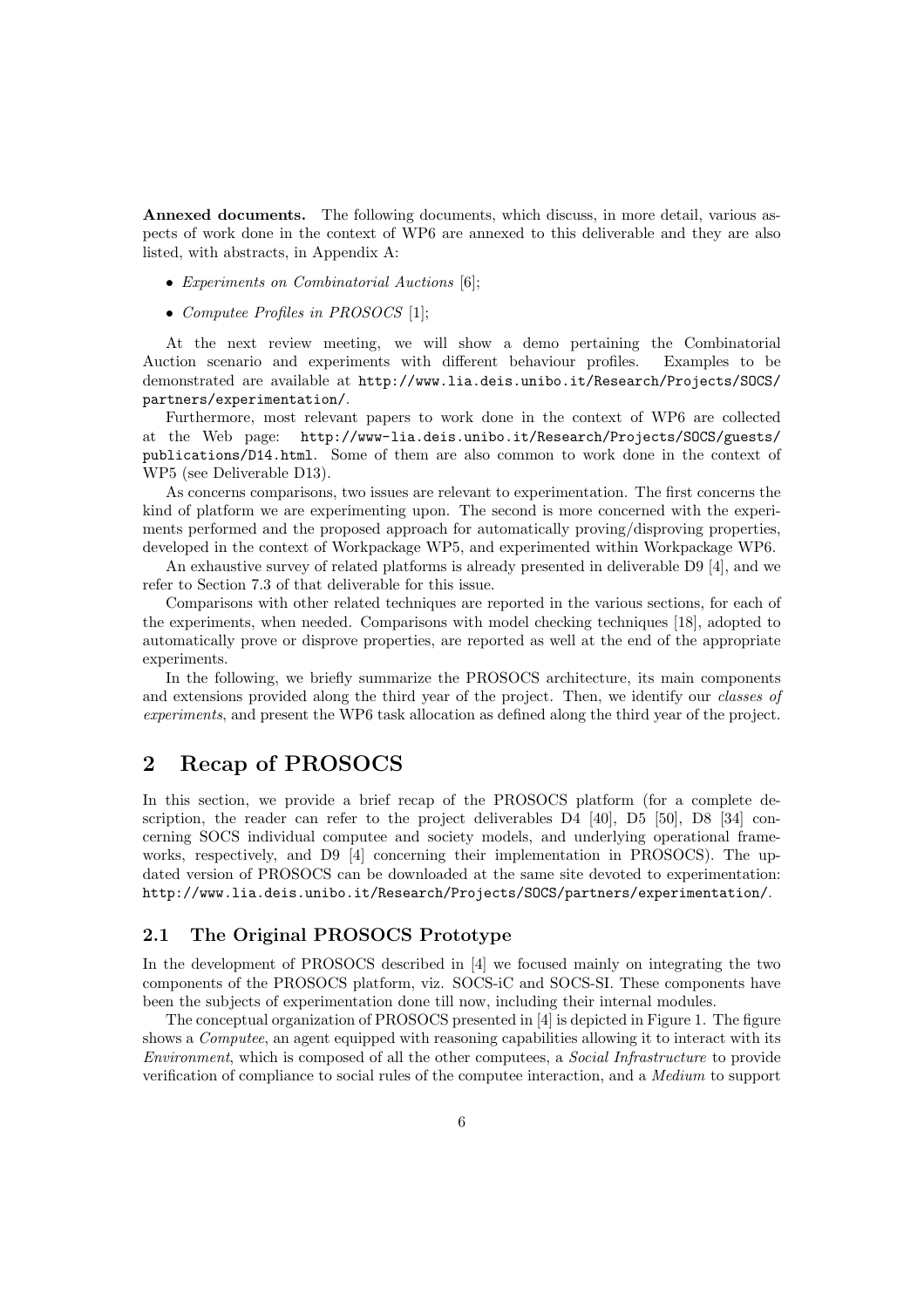

Figure 1: The conceptual organization of PROSOCS

inter-computee communication. Both individual computees and the social infrastructure are equipped with a Graphical User Interface (GUI).



Figure 2: Implementation architecture of a PROSOCS computee (SOCS-iC)

SOCS-iC (see Figure 2) implements the KGP (Knowledge, Goals, Plan) model (described in deliverable D4 [40]). As shown in Figure 2,

- a computee is based on a set of *reasoning capabilities*, which allow the computee to perform planning, temporal reasoning, identification of preconditions, reactivity and goal decision;
- capabilities are supported by the proof procedures CIFF (abductive) and Gorgias (based on LPwNF, see deliverable D8 [34]).
- a cycle theory is used to regulate how transitions (basically employing previous capabilities) are sequenced for the computee to behave in a particular way. The cycle theory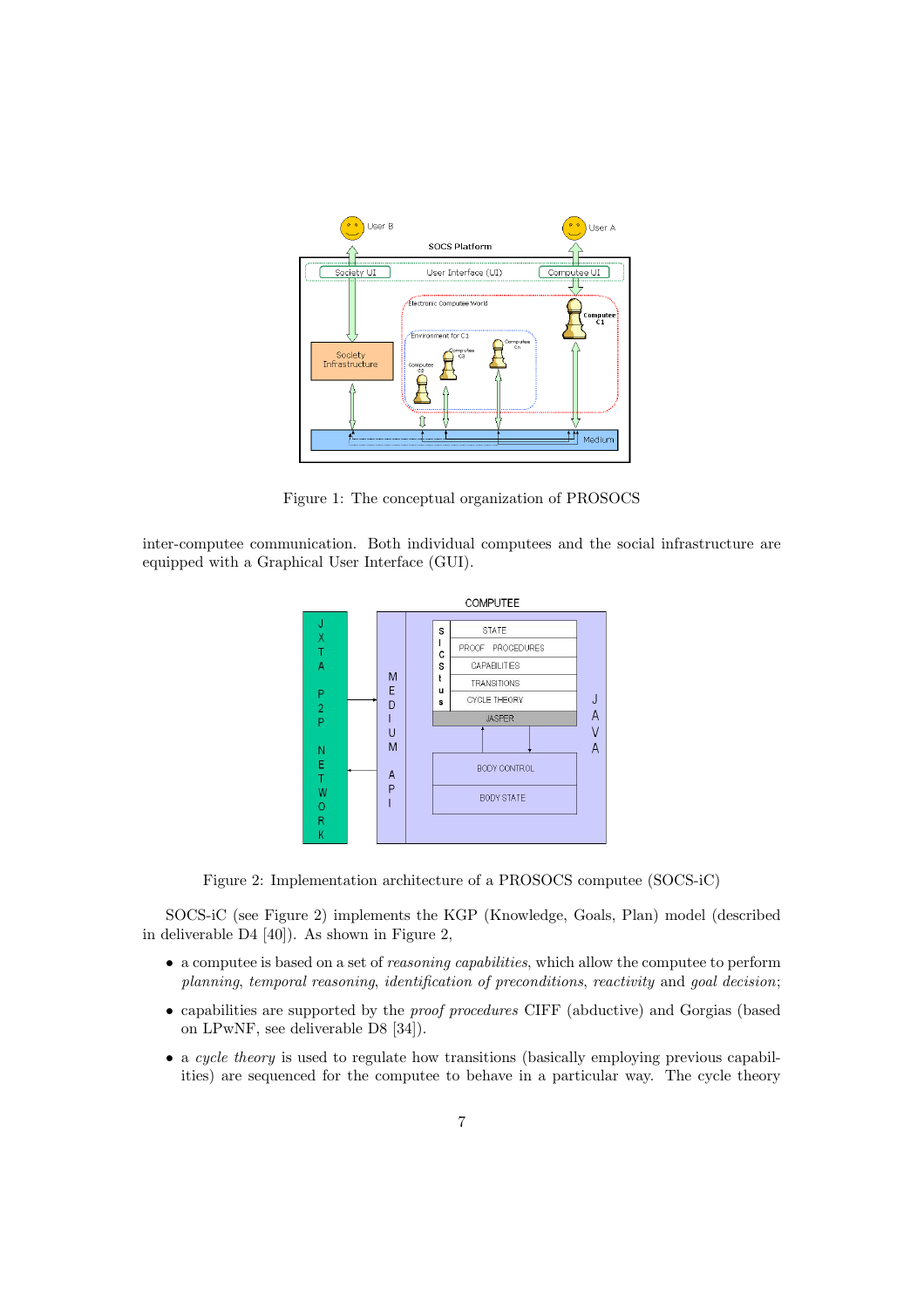is implemented in Gorgias as well, and it can implement one of the identified profiles of behaviour (see Section 2.3);

• a computee is equipped with an *internal state* on which its various capabilities operate. The internal state is composed of a KB (representing the computee's knowledge about itself and of the environment, and consisting of separate modules each one concerning the different reasoning capabilities ), a set of *Goals* (properties that the computee has decided that it wants to achieve, possibly constrained by temporal constraints), and a set of Plans (partially ordered sets of concrete actions, by means of which the computee intends to achieve its goals).

Both the underlying proof procedures, CIFF and Gorgias, are implemented in SICStus Prolog [63]; the SOCS-iC GUI is implemented in Java.



Figure 3: Overview of the Society Infrastructure architecture (SOCS-SI)

As shown in Figure 3, SOCS-SI implements the *Society Infrastructure* (see Deliverable D8 [34] and D9 [4]) of PROSOCS, and it is committed to the verification of compliance to protocols of the computees' interactions.

The verification is performed by means of the SCIFF abductive proof procedure (see deliverable D8 [34]).

As defined in deliverable D5 [50], the knowledge about the interaction protocols in the society is represented by an abductive logic program (composed of a logic program called knowledge base, a set of Social Integrity Constraints and a set of abducibles), while the knowledge about the computee interaction is represented as a history of events. Given a (partial) history of the computee interaction, SCIFF generates a set of abducibles (expectations) which represent a course of action that would satisfy the interaction protocols; checking the expectations against the events, the society module is able to give an answer of *fulfillment* (the interaction protocols have been respected) or *violation* (the interaction protocols have *not* been respected).

The SCIFF proof procedure is implemented in SICStus Prolog [63]; the SOCS-SI GUI is implemented in Java.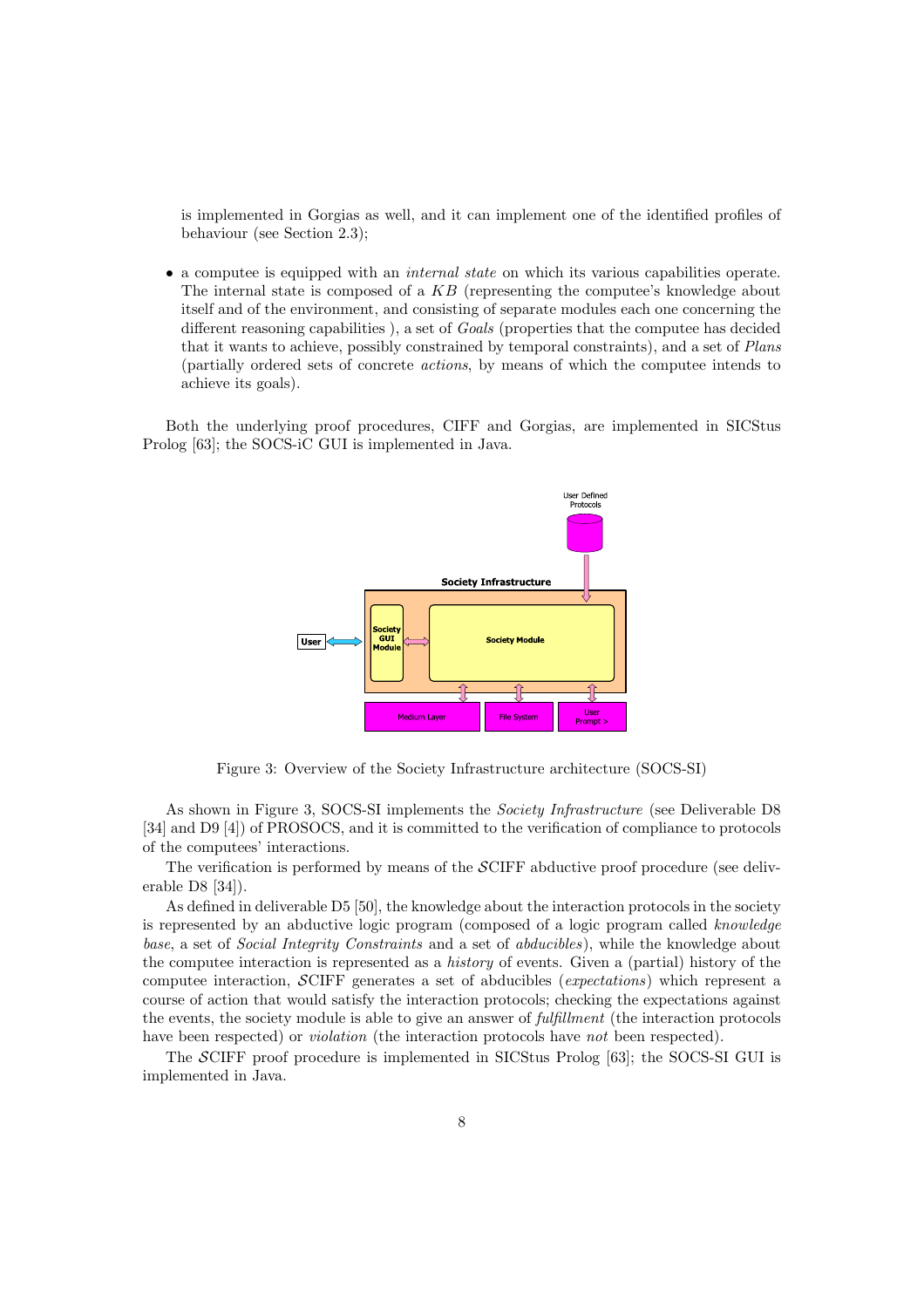#### 2.2 Extending PROSOCS with Objects

The first implementation of the PROSOCS platform integrated SOCS-iC and SOCS-SI using a specific reference model which was presented in two companion papers, [10] and [66]. For the purposes of this experimentation, however, the original model has been extended in order to allow the interaction of computees with objects, i.e., entities other than computees which differentiate themselves from computees and the society in that they do not require a reasoning component [46].

Figure 4 shows the new/extended PROSOCS reference model, as presented in [46]. This new model keeps from the original PROSOCS model a discovery component, which enables parts of a computee, such as its sensors, to discover other computees and objects, when these are created for an application. The functionality of SOCS-iC is provided via the computee template, which allows us to create instances of computees with a mind and body as discussed in [66], including how these components interact and communicate with the environment via sensors and effectors. Similarly, the functionality of SOCS-SI is provided via a social infrastructure, which provides us with mechanisms that check for conformance of the interactions according to well-defined "social rules".



Figure 4: The PROSOCS Reference Model.

A new component, which we call the object template, is introduced to allow instances of PROSOCS objects to be created, so that computees can interact with objects, or objects can interact between them. To accommodate this, we have rationalized the communication component in the old version of the reference model (see [66] and deliverable D9 [4]) with what we call the *interaction component* in the new version. This component is essentially a component that allows us to enable interaction between computees and objects (or between objects), and communicative interactions in terms of exchanges of different types of messages. Finally, we have rationalized the *computee management* component in the old version, with an environment component in the new version, which keeps a record of the existence of computees and objects, and allows a computee to perform physical actions on objects or other computees.

We show in later sections how the implementation of the new reference model of PROSOCS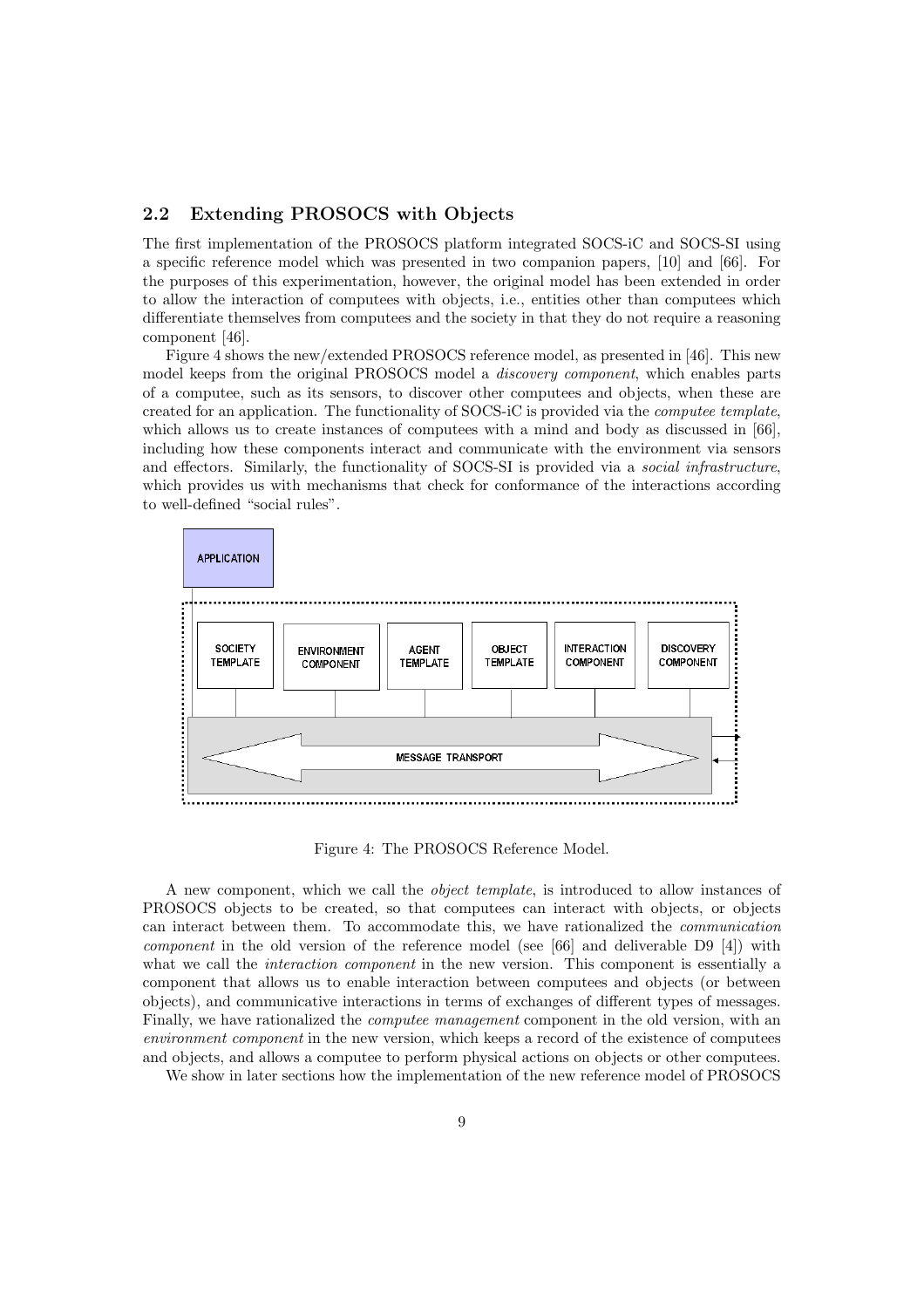will allow the platform to deploy a set of *computees* and a set of *object* in an artificial world and, when necessary, a *society* that will allow the experimentation process to check interactions between computees and objects for an application.

#### 2.3 A Library of Behaviour Profiles

Along the third year, PROSOCS was also equipped with a library of behaviour profiles. As presented in Deliverable D12 [5], we identified a collection of profiles of behaviour. They are:

- Cautious A cautious computee does not (or prefer not to) execute actions which have preconditions that it cannot currently show to be true.
- Focussed A focussed computee remains committed to the same goal amongst its top-level goals until it has either successfully achieved this goal or this goal has become infeasible to complete or is not preferred by the Goal Decision capability before it moves on to other goals.
- Punctual A punctual computee is committed to execute actions and plan for goals when they become urgent, in the sense that they are close to their deadlines.
- Actively Cautious An actively cautious computee behaves like a cautious computee but if it does not know whether a precondition is true of false, the computee will also actively observe its environment to find out the truth value of these preconditions.
- Careful A careful computee will revise its current commitments frequently so that any new information obtained can be taken into account at a timely fashion.
- Objective An objective computee always attempt to check immediately after the execution of an action if its desired effect has been achieved.
- Impatient An impatient computee will abandon an action when it realises that its execution did not produce the desired effect, e.g., failed. It will only try the action again if there is no other action to be planned, and the original action has not timed out.

When a computee employs a profile, the operational pattern of the computee will exhibit certain desired characteristic. For example, a punctual computee will try the best to complete a goal before the deadline; while a cautious computee will make sure the pre-condition of an action is satisfied before attempting execution, hence saving valuable time and resources. Each profile is a specialized cycle theory. A profile may specialize in any or all of following components:

- $\bullet$   $\tau$ Basic
- $\bullet$   $\tau$ Behaviour
- Selection Functions

The aim of the profile library is to make these profiles available as standard modules that can be selected and utilized to create computees with predefined operational behaviour. In order to achieve this, we have to extend the implementation of the PROSOCS platform with supporting mechanism for profiles. Please refer to the annexed document titled Computee Profiles in PROSOCS [1] for the implementation methodology and technical details. At this moment, we have implemented most of the profiles, please refer to Section 7 for the experimental results of some of these profiles.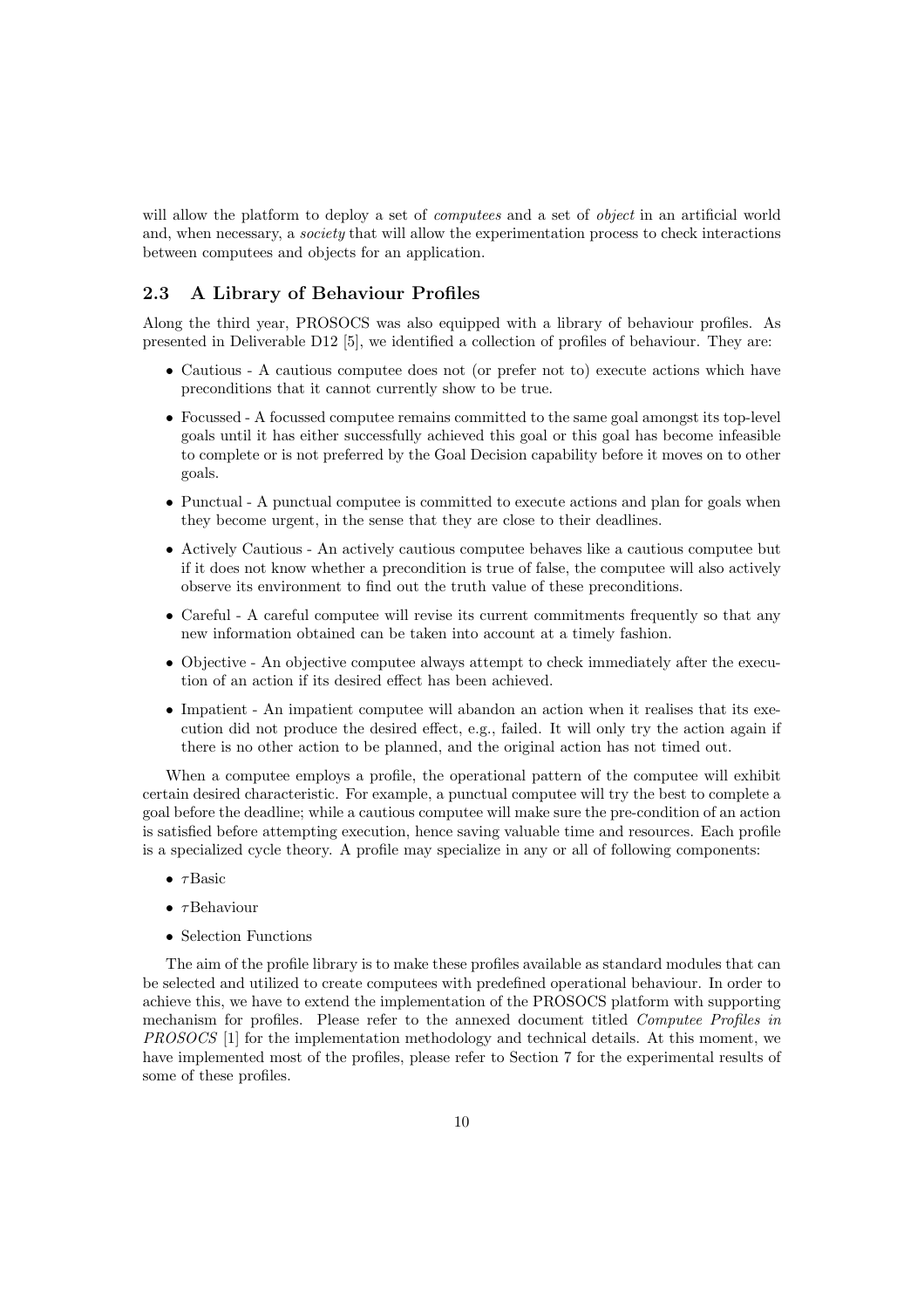### 3 Classes of Experiments

For the purposes of WP6, we have identified the following three classes of experiments:

- 1 Testing the PROSOCS platform (and its components, also independently);
- 2 Experiment models and their implementation in chosen concrete scenarios;
- 3 Investigating properties.

We have planned WP6 activity in order to concentrate on the following steps (among them, (i) and (ii) are related with 1 and 2 above; (iii) with 3 above):

- (i) Parameter identification. In WP6 we have started to investigate parameters of the framework developed within WP1-WP3 and implemented in PROSOCS within WP4, such as: reasoning capabilities of the individual computees, behavior profile of computees, mode of communication and interaction (society protocols), scale of density of computees in a society, degree of heterogeneity of the composition of societies, frequency of revision of computees' knowledge, goal and plans as new circumstances occur. Some of them are specific to experiments for testing PROSOCS and its components (and they are named  $\mathcal{P}_{PROSOCS}$ , for short). Others relate more to scenarios (and they are named  $P_{SCENARIOS}$ , for short).
- (ii) Develop and evaluate specific experiments. Specific experiments on (societies of) computees and scenarios have been identified in order to test and control how the identified parameters impact on the overall system. For each of the experiments set out above, the behavior of the system is then examined.

Further experimentation in WP6 is linked to WP5 in the following way:

(iii) Develop specific experiments for properties. Experimental verification of formally proved properties is necessary because the theoretical framework must make assumptions which may not be satisfied in real world applications. For some of the identified (and formally proved) properties, partners have been asked to identify specific experiments (as simple as possible) on societies of computees and scenarios set out in order to experimentally test the property. Evaluation of experiments for properties has been conducted with the aim to confirm or disprove that the system exhibits the desired features, and possibly for discovering novel, relevant characteristics. We have also experimented a proof theoretic approach to automatically prove or disprove properties.

Along the second and third year of the project, we have already identified two notable scenarios to be considered for experimentation along the project, namely the case of Combinatorial Auctions scenario (see the internal document entitled Combinatorial Auctions [49], produced along the first year of the project, and document entitled Experiments on Combinatorial Auctions [6] annexed to this deliverable) and the Music for Beer scenario (see document entitled Further Examples for the functioning of computees [23], which was annexed to Deliverable D9).

Furthermore, partners were involved in experimenting specific properties of either single computees or societies of computees, and automatically proving protocol properties.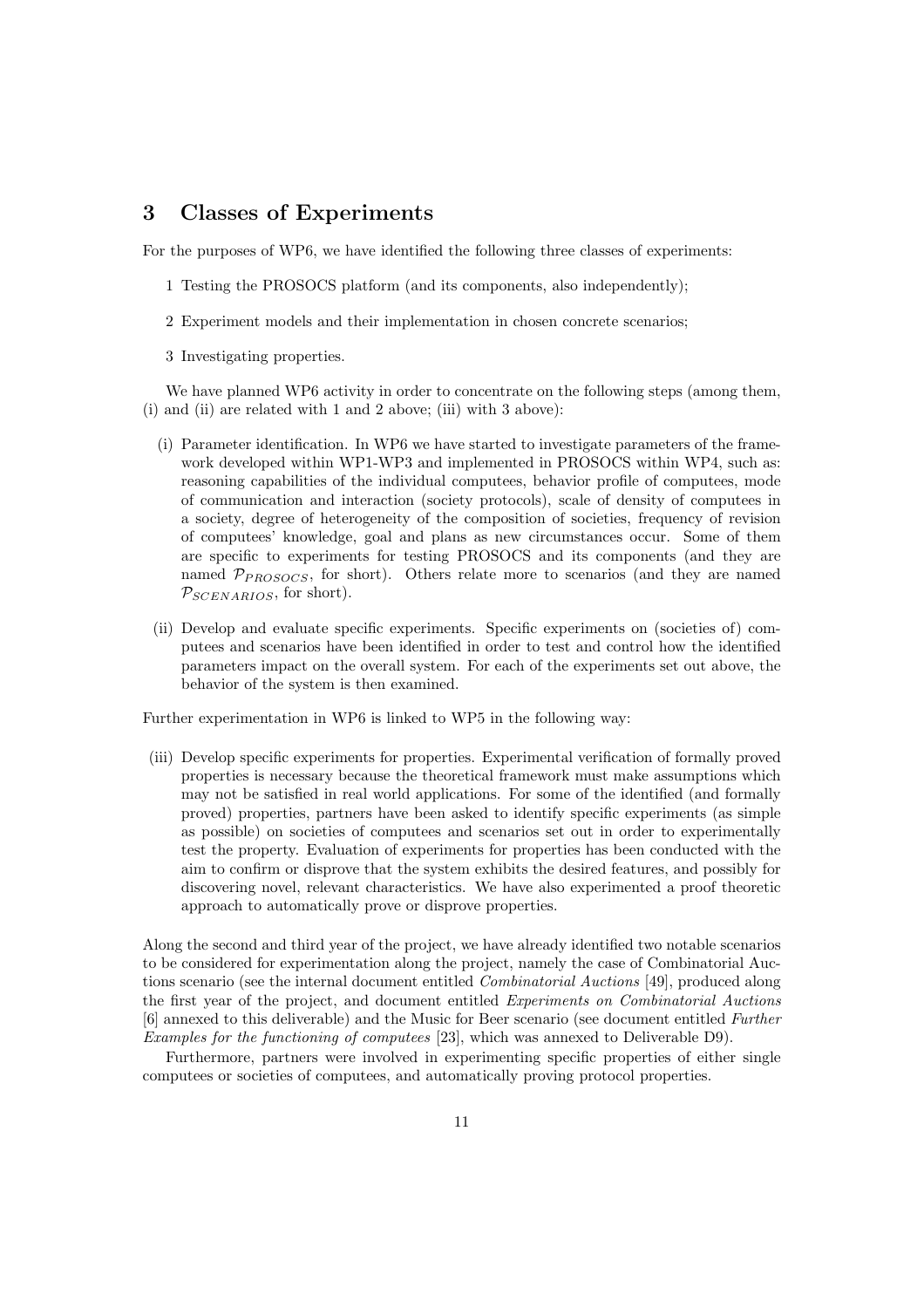| Parameters                                      | <b>ICSTM</b> | <b>DIPISA</b> | <b>CITY</b> | $_{\rm UCY}$ | <b>UNIBO</b> | DIFER. |
|-------------------------------------------------|--------------|---------------|-------------|--------------|--------------|--------|
| $P_{PROSOCS}, P_{SCENARIOS}$ com-<br>putee side |              |               |             |              |              |        |
| $p_{PROSOCS}, p_{SCENARIOS}$ soci-<br>ety side  |              |               |             |              |              |        |
| Testing PROSOCS                                 |              |               |             |              |              |        |
| Computee side<br>Society side<br>Medium         |              | ✓             | √           |              |              |        |
| Overall platform                                |              |               |             |              |              |        |
| <i>Scenarios</i>                                |              |               |             |              |              |        |
| Combinatorial Auctions<br>Music for Beer        |              |               |             |              |              |        |
| Properties                                      |              |               |             |              |              |        |
| See WP5 task allocation                         |              |               |             |              |              |        |

Table 1: WP6 Task Allocation

### 4 WP6 Task Allocation

The task allocation for WP6 is the following. Table 1 shows which partners contributed to identify parameters for experiments and to set and run experiments for the classes identified earlier.

With respect to task allocation, since the beginning of year three, unfortunately UCY was in a difficult position since it has lost its RA, and therefore one of the two scenarios, the Music for Beer, was only partially experimented.

It was also agreed that the WP4 team, involving one person per site, was engaged as support for any tuning of PROSOCS and its main components that the experimentation required.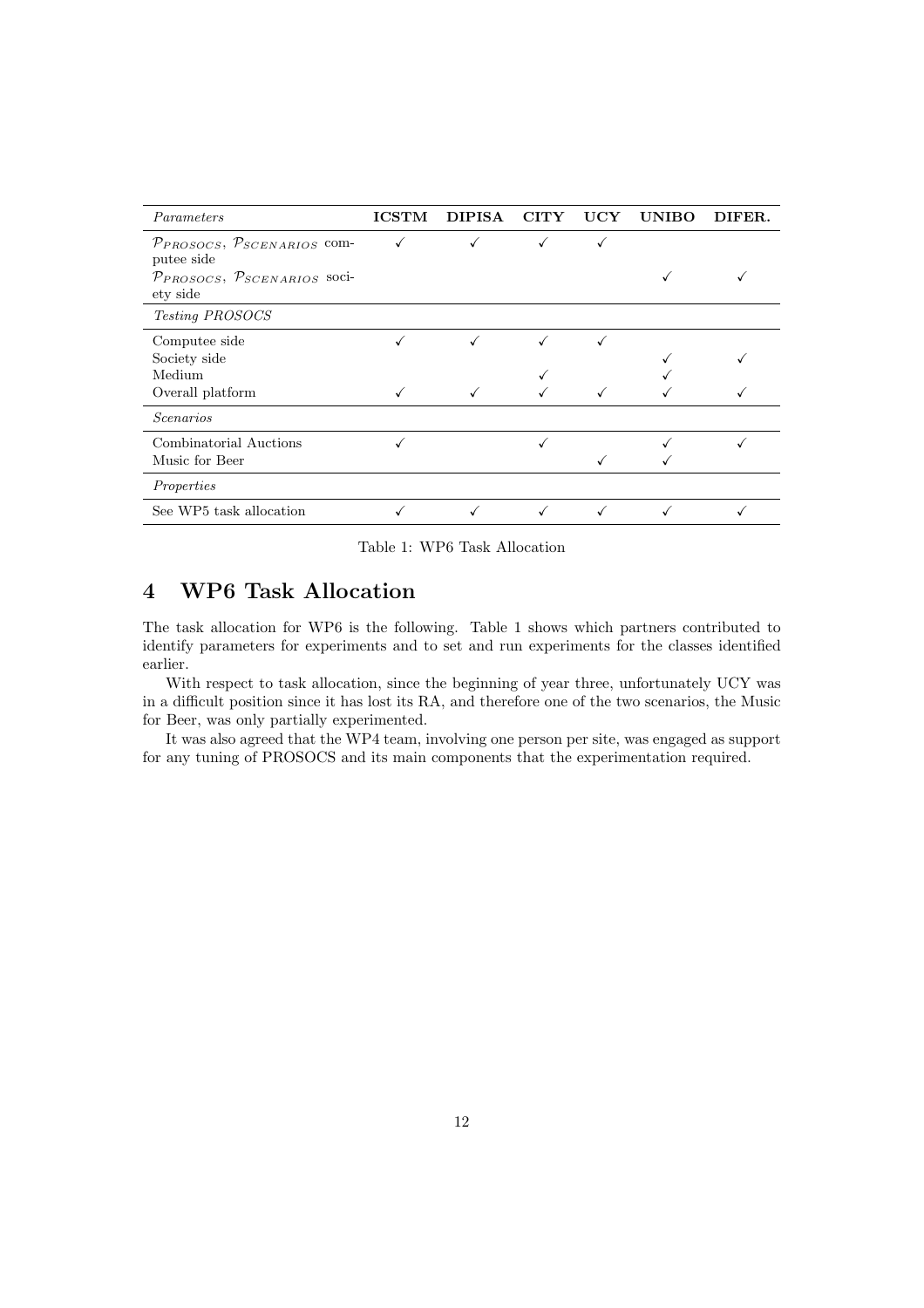# Part II Experimentation

### 5 Testing PROSOCS

In this section, we report on experiments testing the PROSOCS platform. They are aiming to  $(i)$  tune the components of individual computees (e.g., computee's capabilities),  $(ii)$  tune the society infrastructure components and underlying proof procedures, and/or also for  $(iii)$ evaluate overall performance.

The various experiments, when increasing in size, have helped to assess the scalability of the PROSOCS platform resulting from WP4, and extended as discussed in previous Section 2.2.

We first summarize the identified parameters, and then present the various experiments for testing PROSOCS components. Further tests for the whole integrated PROSOCS platform are reported in Section 6, pertaining to the chosen scenarios.

#### 5.1  $P_{PROSOCS}$ : Identified parameters for testing PROSOCS

We first present the main identified parameters of variation of both individual computees and societies of computees. As mentioned above, they may concern the PROSOCS platform (and its components, SOCS-iC and SOCS-SI) and/or scenarios.

As for testing PROSOCS, one of the aims of the experimentation was to evaluate the computational cost of the various reasoning capabilities for the individual computees and the computational cost of the compliance verification for societies of computees. For both cases, as usual when evaluating the performance of a piece of software, output parameters to be observed as computational cost are the time and space trade-off.

 $P_{PROSOCS}$  computee side. The experimentation of SOCS-iC, the component supporting the KGP model and implementing it on top of the CIFF and Gorgias proof procedures, is mainly aimed at evaluating its computational cost.

For the experimentation phase, we have chosen to vary some of the KGP single reasoning capabilities, (e.g., Temporal Reasoning, Reactivity, as we will see below) by varying the underlying supports for them (e.g., by considering a simpler abductive proof procedure for TR, and a different version of CIFF), in order to evaluate what improvements can be achieved in terms of performance and effectiveness of capabilities by using different underlying proof procedures for Abductive Logic Programming (ALP). This also allows us to experiment and evaluate the modularity of the platform, when some (of the underlying) components are replaced.

Further details about parameters varied in CIFF are reported in the devoted section (5.2).

 $P<sub>PROSOCS</sub>$  society side. Similarly, the experimentation of SOCS-SI, the SOCS compliance verifier, is mainly aimed at evaluating the computational cost of the compliance verification addressed by the SCIFF proof procedure in terms of the time and space trade-off.

SOCS-SI (and its underlying proof procedure SCIFF, in particular) was designed to be used for *on-the-fly* compliance check, as well as for static *a-posteriori* check of the interactions. Although the computation time is not a direct issue for the a-posteriori compliance verification, time becomes a critical issue in the case of *on-the-fly* verification. In the latter case, SOCS-SI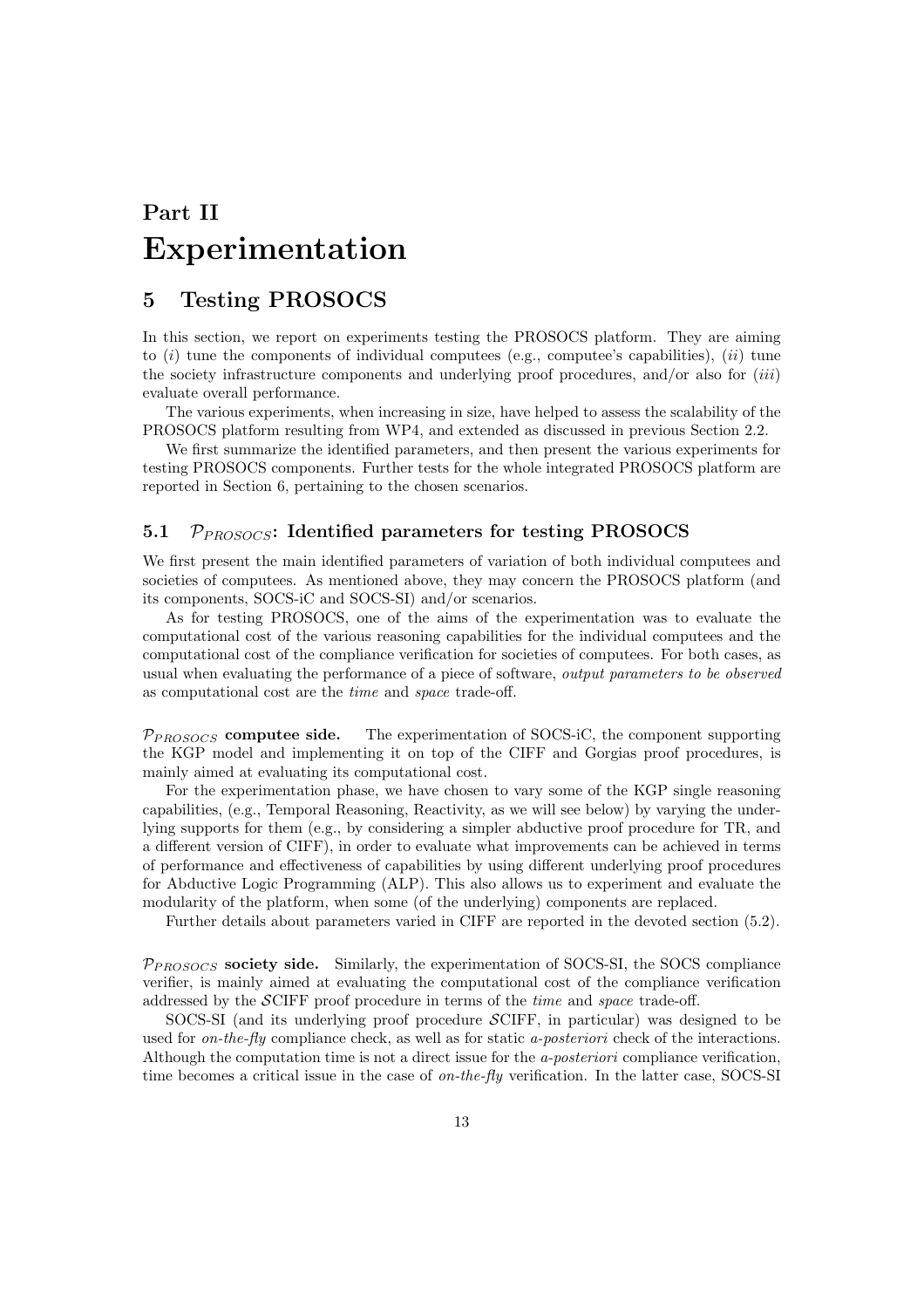should behave like a *real-time* tool, that acts as quickly as possible whenever the interaction between computees evolves.

Each SCIFF computation produces a search tree whose *depth* and *breadth* determine the total number of nodes, and thus influence the time needed to explore the (whole) tree. We have considered two different versions of SCIFF (f-non-deterministic or f-deterministic) in order to improve performance. Details about parameters varied in the two versions of SCIFF are reported in the devoted section (5.5).

Memory requirements are also important in order to determine the (maximum) dimension of societies (in terms of participants and/or interactions) that the actual implementation of SOCS-SI (and SCIFF) can support.

Input parameters that were taken into account as influencing the computational cost of a SOCS-SI computation, and varied in the experiments, are:

- the length of the interaction (which is in turn determined by the number of interacting computees, the length of a compliant interaction and the number of interactions between given computees);
- the interaction protocols (in particular, the number of social integrity constraints composing the protocols and the number of disjuncts in their heads);
- the version of  $\mathcal{S}$ CIFF proof procedure (*f-non-deterministic* or *f-deterministic*).

#### 5.2 Improving the CIFF proof procedure (ICSTM-DIPISA)

Aim. The aim of this class of experiments has been to support us in our efforts to improve the efficiency of the CIFF proof procedure for ALP with constraints, as well as its implementation. We have presented CIFF 2.0 at JELIA-2004 [25] and the new version of the system has been publicly available since September 2004.<sup>1</sup>

Parameters considered and varied. We have considered different variants of the CIFF procedure by introducing the following parameters into its specification (these parameters can be considered in addition to  $\mathcal{P}_{PROSOCS}$ ; we list them here since they are specific to CIFF):

- (i) Switching factoring on and off. As shown in [26], the factoring rule proposed in [33] for the original IFF proof procedure is not required to ensure soundness (but neither does it jeopardize soundness). The first parameter is therefore whether or not to include factoring into the setup of CIFF.
- (ii) Guided propagation. The propagation rule of CIFF allows for an atomic formula to be resolved with any matching atom in the antecedent of an implication. This rule can be refined by allowing propagation only with respect to the leftmost atom (that is neither an equality nor a constraint atom) in the antecedent of an implication. This refinement does not affect soundness, and can reduce the number of residues of integrity constraints to be considered in a proof.<sup>2</sup> The second parameter is therefore whether to use the original propagation rule or its refinement when running CIFF.

<sup>1</sup>The URL of the CIFF Web site is http://www.doc.ic.ac.uk/∼ue/ciff/.

<sup>&</sup>lt;sup>2</sup>As an example, consider a node including the implication  $p \wedge q \to r$  and the atoms p and q. For the original version of the procedure, both  $p \to r$  and  $q \to r$  would be generated, while the refined version only generates the latter. The fact that  $r$  is derivable from the node is not affected by this refinement.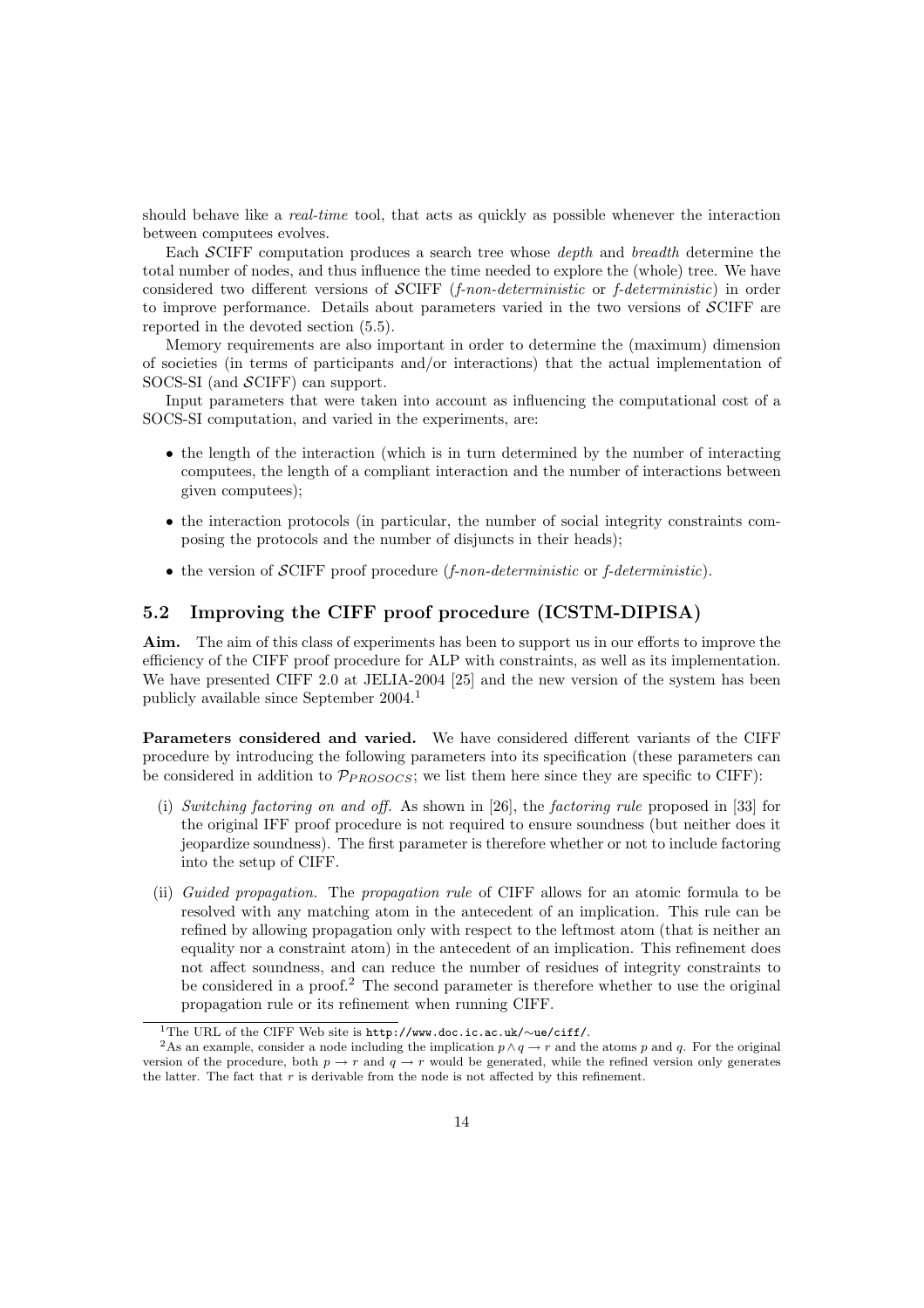- (iii) Integrating unary disjunction rewriting. The implementation of CIFF has to include certain proof rules that humans would apply implicitly, such as rewriting a disjunction consisting of only a single disjunct as that very disjunct. Our original heuristic has been to give high preference to these very simple rules, while our new approach is not to waste computing time on constantly testing for their applicability, but rather to integrate them into the more complex rules. For instance, as we have observed that *rewriting unary* disjunctions is often applied directly after an unfolding step, we have combined these two rules.
- (iv) Ordering of proof rules. An important parameter in the configuration of CIFF is the order in which we attempt proof rules during a derivation. We have experimented with different ways of *ordering proof rules* to identify the configuration most suitable for typical queries in PROSOCS. Amongst the main rules, our new heuristics give highest priority to the constraint rules and lowest priority to the unfolding rule for implications, to case analysis for equalities, and to factoring. Minor proof rules, such as rewriting according to logical equivalences are also given lower priority than before.
- (v) Early equality-constraint rewriting. The equality-constraint rewriting rule translates equalities such as  $T=7$  into explicit constraint predicates (in this case  $T\#=7$ ), whenever an equality includes a variable that also occurs elsewhere inside a temporal constraint (see [27] for a precise statement of the rule). In the original implementation, we have only performed this kind of rewrite step at the very end of any given branch in the proof tree; our new policy is to apply this step immediately on encountering a new equality.
- (vi) Triggering. In the context of knowledge bases based on the abductive event calculus, we have experimented with a variant of CIFF where unfolding of the holds at predicate inside an integrity constraint is not allowed (but the propagation rule should be used instead). This approach can both improve performance and avoid problems with nonallowed abductive programs. We call this variant of the procedure CIFF with triggering (because the use of the integrity constraints in question needs to be "triggered" by matching atomic goals). Besides studying its theoretical properties [34], we have also included triggering as a parameter in our experiments.

Knowledge bases. We have further experimented with a variety of the knowledge bases for CIFF-based capabilities of computees (namely planning, reactivity and temporal reasoning) described in the Examples Document annexed to D9 [3] and some variants thereof. For planning in particular, we have also experimented with knowledge bases taken from the blocks-world domain (see also the experiment reported in Section 5.4).

Runs executed. We have timed different calls to these capabilities for different settings of CIFF: either with or without factoring, with the standard propagation rule or with its refinement, and following different heuristics with respect to items (iii)-(v). In the case of temporal reasoning, we have also studied the behavior of CIFF with and without triggering in detail. Further details are available in Sections 5.3 (experiments with temporal reasoning) and 5.4 (experiments with planning).

Evaluation. Our experiments have led to significant improvements of CIFF over a wide range of examples, for all three of the CIFF-based reasoning capabilities available in PROSOCS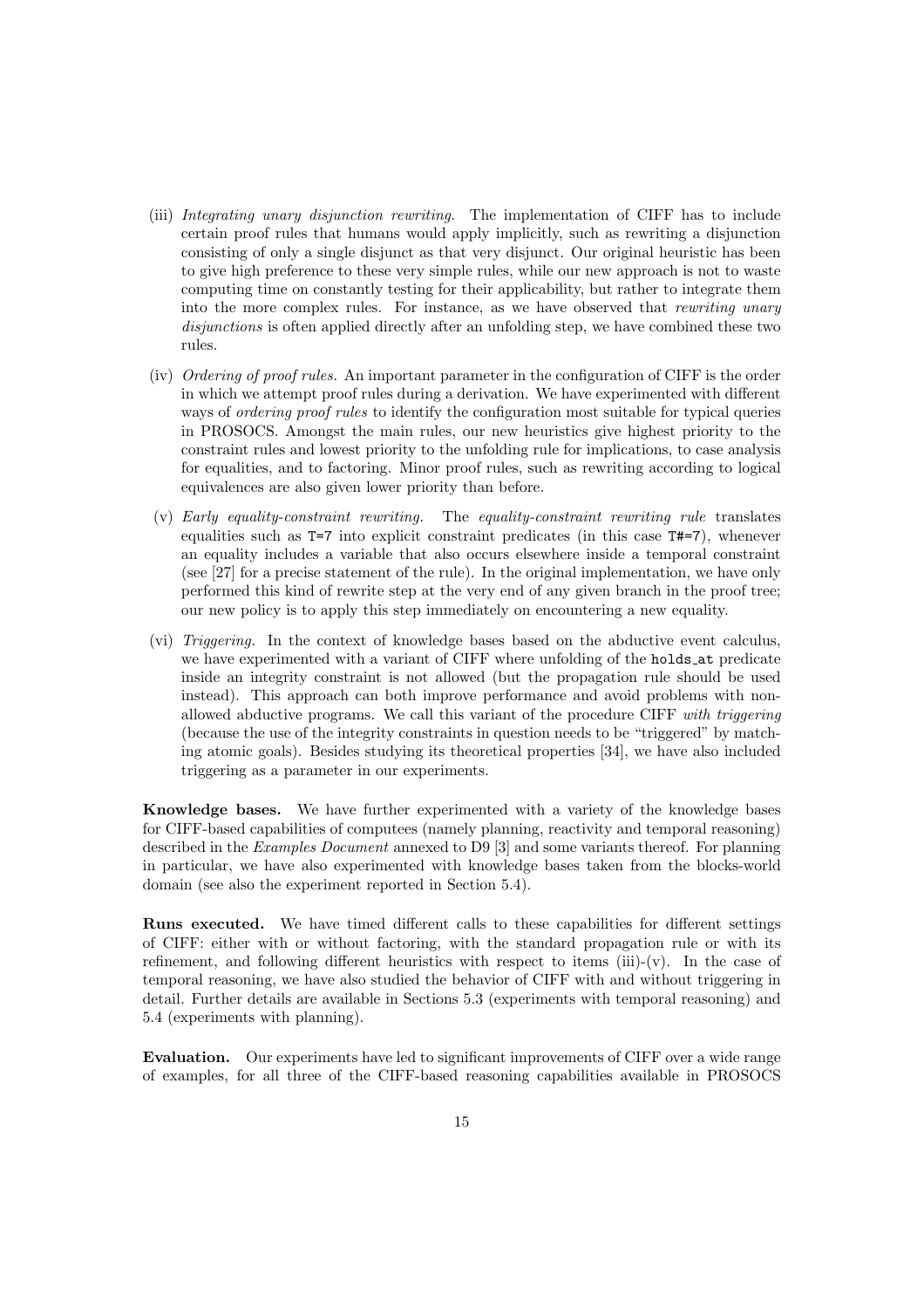(planning, reactivity and temporal reasoning). In particular, our experiments strongly suggest that our new heuristics for ordering and combining proof rules in the implementation of CIFF are superior to the previous version (as confirmed by all the runs executed). For planning in particular (see Section 5.4), following the early equality-constraint rewriting has resulted in noticeable improvements. In experiments based on a blocks-world scenario, the new version of CIFF can solve problems efficiently that previously led to loops, by cutting down the search space more effectively.

As concerns factoring, we have not been able to identify examples for which CIFF performs either significantly better or significantly worse by dropping the factoring rule. In the case of the refined propagation rule, we have also not been able to measure noticeable improvements in performance for any of our application examples. However, the new rule is clearly superior to the standard rule, as may easily be checked using theoretical arguments (rather than experimentation). It is not difficult to design examples that require fewer proof steps using the new rule rather than the old one.

While the use of triggering can result in very strong performance improvements for temporal reasoning, our experiments have also identified cases for which this variant of CIFF is in fact not sound (see Section 5.3).<sup>3</sup>

Related work. Implemented abductive proof procedures that are related to CIFF include the A-system [42] and the SCIFF procedure developed within SOCS. However, given the improvements discussed here are very specific to both CIFF itself and to our concrete implementation of CIFF, there is no closely related work as such that we could compare our work with.

#### 5.3 Temporal Reasoning: further development (UCY-DIPISA)

Aim. As part of the further development of the PROSOCS platform, we have run experiments aimed to test and possibly improve the computational efficiency of the implementation of the Temporal Reasoning (TR) component. More specifically we have tried to improve the computational support provided by the adopted proof procedure which TR relies on. A new proof procedure, different from CIFF, has been considered to be used as computational support for TR. This has the aim of

- 1. studying how the effectiveness of the capability can be improved by using a different underlying proof procedure for Abductive Logic Programming (ALP), and
- 2. experimenting and evaluating the modularity of the platform, when some components are substituted or others are plugged in.

The experiment has been conducted by re-engineering the core of the TR implementation on top of the ASLD(N,IC) system, and comparing the performance of the new component with the performance of the TR running on top of a new release of the CIFF proof procedure, which has been in the meantime developed by the SOCS Consortium.

Future extensions of the experiment may consist in varying the expressiveness allowed in the  $K_{TR}$  of the computee with respect to the different proof procedure used as computational support.

<sup>&</sup>lt;sup>3</sup>Note that this configuration of the temporal reasoning capability has only been considered experimentally, but not theoretically.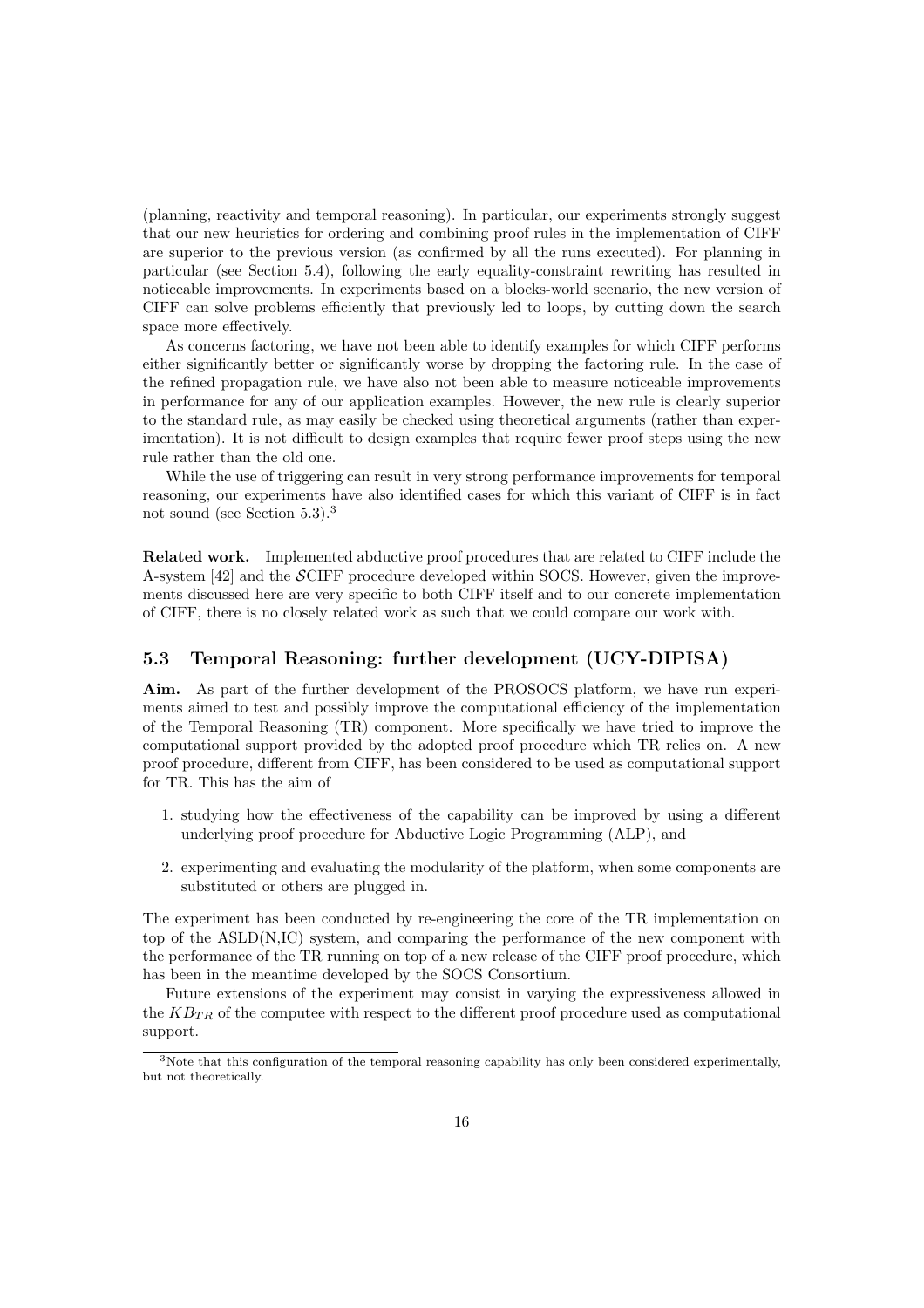Parameters considered and varied: the experiment The experimentation regards mainly  $\mathcal{P}_{PROSOCS}$  parameters relative to the platform. The ASLD(N,IC) system (see http://www.cs.ucy.ac.cy/aclp and http://www.doc.ic.ac.uk/∼or/) has been used in order to provide the computational support for TR. This proof procedure extends the earlier ALP proof procedure of Kakas and Mancarella [41], with more sophisticated selection and pruning mechanisms.

Currently, we have worked on the capability in isolation by re-engineering the core of TR on top of the new procedure. This has required some adaptation to the different syntax of the ALP language accepted by the proof procedure, to the different API interface the procedure exposes, and to the different model of computation the procedure uses (informally speaking, while CIFF works by applying rewriting rules to a list representing the ALP theory, differently ASLD(N,IC) allows the theory to be imported in the current interpreted program). We expect that a possible integration of TR+ASLD(N,IC) in the PROSOCS platform should be facilitated by the fact that both the CIFF and the ASLD(N,IC) proof procedures are written in SICStus Prolog, which is already integrated in the engineered architecture.

The knowledge bases pertaining to the Temporal Reasoning capability needed small adjustments in order to be adapted to the new proof procedure, but this does not affect the overall interface of the capability with the rest of the architecture, and, basically, consists of minor syntactical adaptations.

In the following we illustrate and discuss the performance of CIFF and ASLD(N,IC) as supporting proof procedure for TR. In particular, we have compared the CIFF 2.0 with the switch *triggering* on (see Section 5.2), CIFF 2.0 with the switch *triggering* off, and ASLD(N,IC).

Knowledge bases. The experiment has been run for the case of ground knowledge bases and ground queries. Indeed, the SICStus Constraint Solver would need to be integrated either into TR or into ASLD(N,IC), in order to support more fully temporal constraints. However, for the purpose of comparing and studying TR performances relying on different proof procedures, this is not a limitation for the experiments (about the difficulties of the modular integration of different proof procedure in the overall  $P_{PROSOCS}$  architecture, we again expect that the Constraint Solver supported by SICStus would make the integration easy, in this respect).

The comparison has been done for a given example, consisting of the following domain dependent knowledge base and narration:

| % FLUENTS: go, parked, fuel                          |                            |
|------------------------------------------------------|----------------------------|
| % EVENTS: drive, park, refill                        | % NARRATION:               |
|                                                      | %                          |
| initiates (drive, $_{-}$ , go).                      |                            |
|                                                      | $observed(neg(fuel), 0)$ . |
| terminates(drive, $_{-}$ , parked).                  |                            |
|                                                      | $executed(refill,5)$ .     |
| initiates (park, $\overline{\phantom{a}}$ , parked). |                            |
|                                                      | $executed(drive, 10)$ .    |
| terminates (park, $_{-}$ , go).                      |                            |
|                                                      | $executed(park, 20)$ .     |
| precondition(drive, fuel).                           |                            |
| initiates (refill, $\overline{\phantom{a}}$ , fuel). |                            |
|                                                      |                            |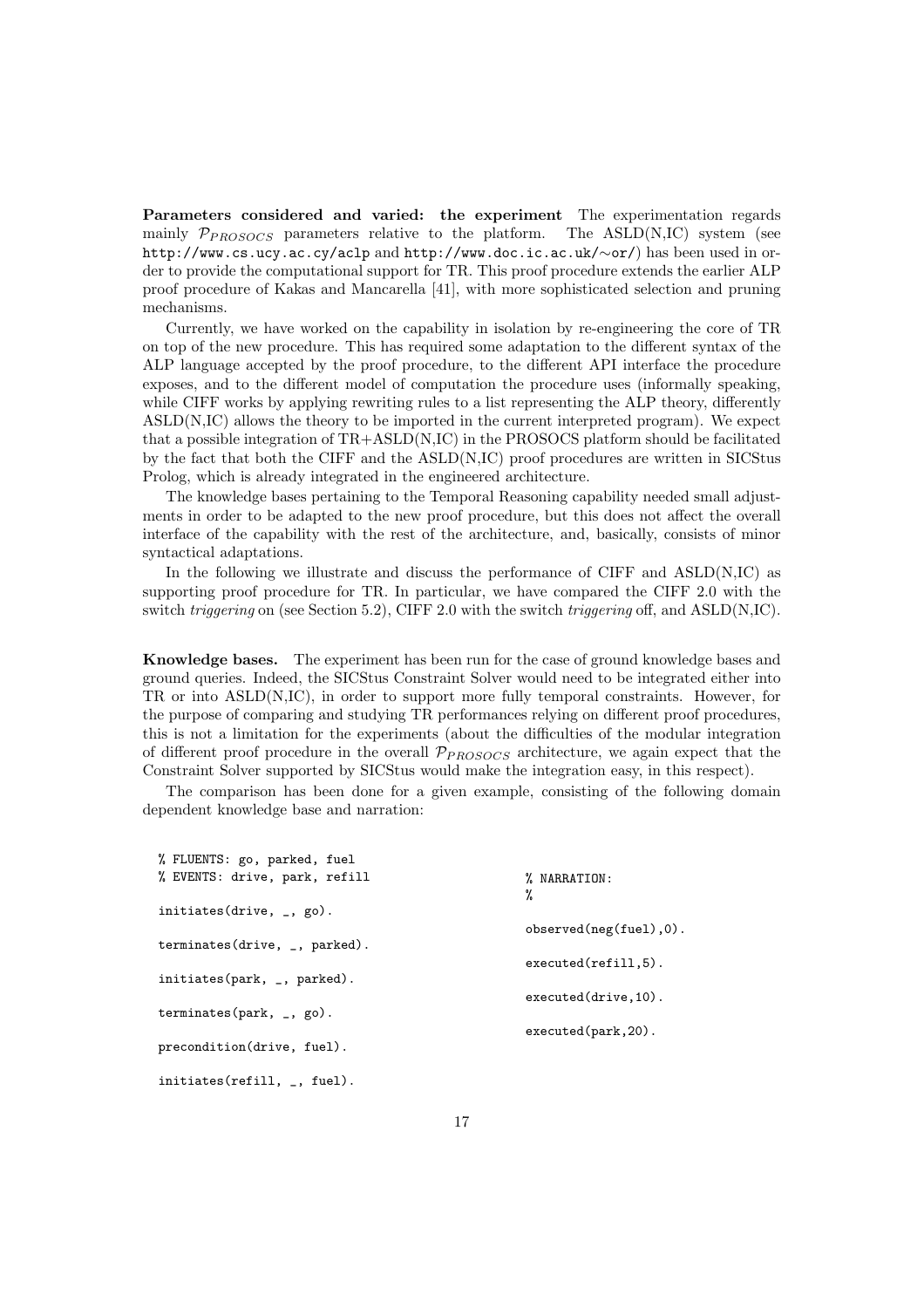Runs executed. Results, in terms of execution time and answers, are reported in Table 2. Even if the two implementations of TR have a very similar representation of the object theory (Abductive Event Calculus), they present some differences:

- ASLD(N,IC) is not provided with a (temporal) constraint solver and it is able to deal with ground(ed) theories only,
- CIFF has a syntactical representation of the object theory (a list of terms) and operates by means of rewriting steps,
- ASLD(N,IC) asserts the object theory (and integrity constraints are, currently, hard-wired in the implementation and not "user-definable").

Each run relative to a different proof procedure has been executed by restarting the Prolog interpreter and setting-up the object theory, then all the queries have been asked in the same session. The test has been run on a 1Gb 1.8Mhz Pentium III machine. Both the implementations of TR have some extra code for debugging (basically some "print message") and time measurements. The overhead should be comparable for both the implementations. No implementation presents not expected multiple-solutions.

Evaluation. CIFF with triggering on performs (much) faster (about 20 times) than ASLD(N,IC), and also faster than CIFF with *triggering* off. Unfortunately, it seems that *trig*gering on does not guarantee soundness, when the procedure is used with an abductive theory with integrity constraints like the ones in TR. Indeed, it computes a wrong negative answer for the query  $neg(fuel)$  3 (see Table 2), clearly not consistently with the initial observation neg(fuel) (this "inconsistency" with the narration seems to underline the fact that integrity constraints are not properly dealt with — the triggering option does actually affect them). Differently, the triggering off CIFF computes the correct answer (the two cases differ only because of triggering), but requiring a significantly longer execution time (although it must be reminded that the previous version of CIFF 1.0 was often not terminating or returning an out of memory error, in several similar cases). In conclusion, amongst the correct implementations for ALP the ASLD(N,IC) system is significantly more effective.

We must also notice that the current implementation of  $ASLD(N,IC)$  does not have a temporal constraint solver and hence it supports only ground queries. This limitation can be easily overcame, following the theory developed in Deliverable D8. We would then be able to set up a new set of experiments to compare the systems on non-ground theories.

#### 5.4 Planning: further development (ICSTM-DIPISA)

Aim. The aim of this experiment has been to explore a variant of the KGP model to allow an improved planning behavior of computees. We are not competing with state of the art planners, but making the KGP model applicable to planning problems. The variant of KGP uses a different tree representation of Goals and Plan in the state of the computee, whereby actions admit children (their preconditions). The variant also combines the Plan Revision (PR) and Goal Revision (GR) transitions within a single State Revision (SR) transition, as given in D13. Furthermore, the variant uses a simplified cycle theory. Finally, the variant relies upon a specified order amongst the proof rules of CIFF.

Formally, the variant of the KGP model described here has been given in [48].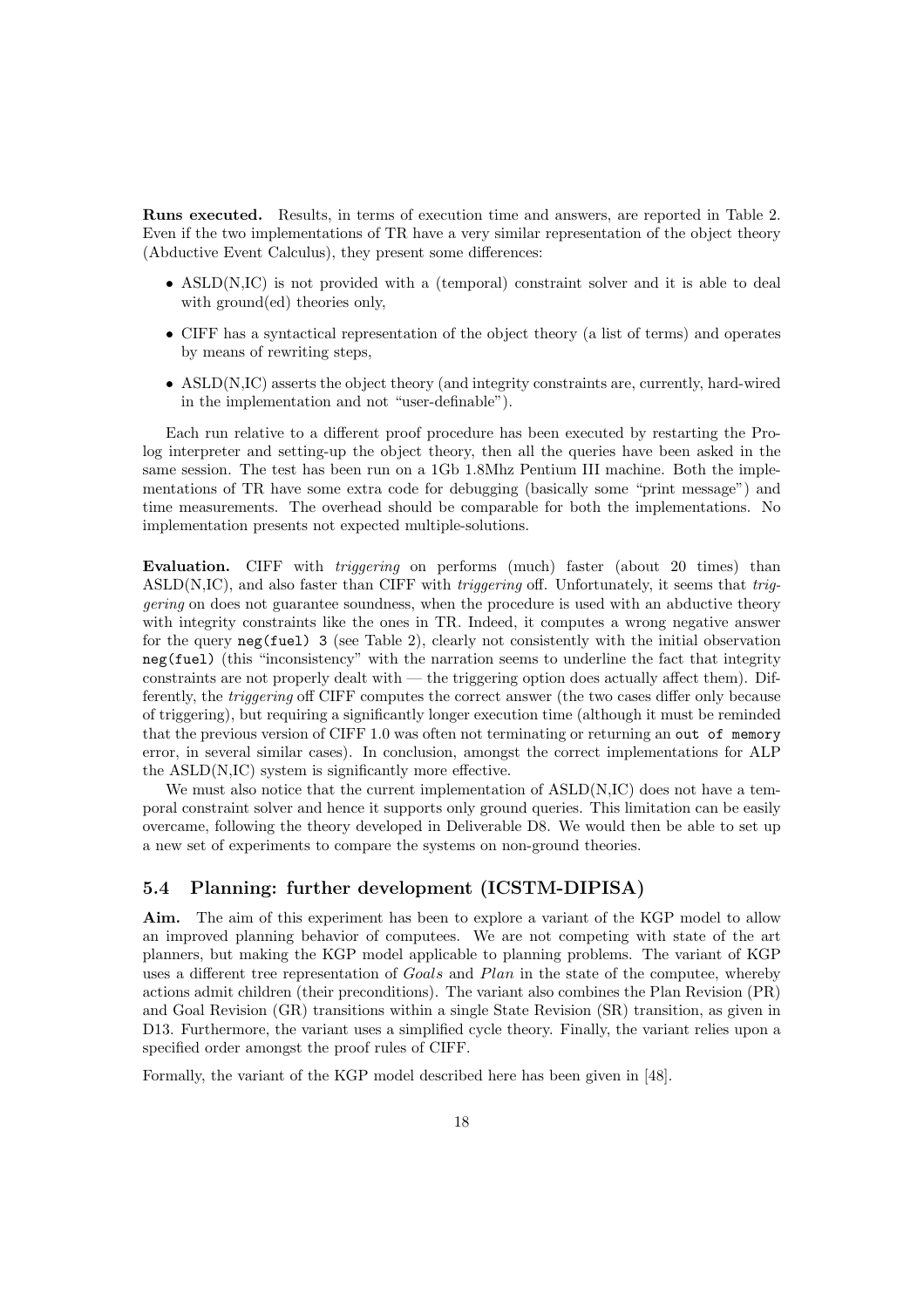|            | 583, 6                                                                 |                           |            |           |                                                |            | 18,7             |                   |                | Ratio (over CIFF 2.0)                                         |
|------------|------------------------------------------------------------------------|---------------------------|------------|-----------|------------------------------------------------|------------|------------------|-------------------|----------------|---------------------------------------------------------------|
|            | 68.286                                                                 |                           |            | 711       |                                                |            | 2.183            |                   |                | $\pm$ ndit agersv $A$                                         |
|            | $\frac{101.560}{Y}$                                                    |                           |            |           | $\frac{1}{\Delta}$                             |            |                  | $\frac{2.290}{Y}$ | 1≻             | $\frac{1}{2} \log \frac{1}{20}$                               |
|            | $\begin{array}{c} 101.340 \\ Y \end{array}$                            |                           |            |           | $\frac{160}{Y}$                                |            | $2.270$<br>Y     |                   |                | $\frac{1}{2}$ (08) $\frac{30}{2}$                             |
|            | $^{19.870}_{\phantom{1}\phantom{1}\phantom{1}\phantom{1}\mathrm{N}}$ N |                           |            |           | $\approx$ $\approx$                            |            | $2.370$ $\times$ |                   | Z              | $\delta^{\rm O}$ 30                                           |
|            | $_{\rm 14.690}^{\rm 44.690}$                                           |                           |            |           | ន<br>ន                                         |            | $2.220$ $\times$ |                   | z              | parked 15                                                     |
|            | $^{45.070}_{\phantom{00}\mathrm{N}}$                                   |                           |            |           | $\approx$                                      |            | $2.190$<br>$X$   |                   | z              | $v_{\rm eq}(\xi_0)$ $l_5$                                     |
|            | $_{\rm Y}^{\rm 134}$ $_{\rm Y}^{\rm 270}$                              |                           |            |           | $\frac{X}{\Delta L}$                           |            | $2.510$<br>$Y$   |                   | ≻              | $\Omega$ og                                                   |
|            | $\begin{array}{c}\n4.260 \\ \hline\nN\n\end{array}$                    |                           |            |           | $\frac{1}{25}$ $\approx$                       |            | $2.120$ $\rm N$  |                   | Z              | $\eta_{\partial\partial\mathcal{Y}}(q_{\partial\mathcal{Y}})$ |
|            | $\begin{array}{c} 95.530 \\ \textbf{Y} \end{array}$                    |                           |            |           | $\frac{30}{13}$                                |            |                  | $\frac{3.310}{Y}$ | '≻             | $v_{\rm eq}(\hbar\omega)$ 3                                   |
|            | $52.120$ $\,$ N                                                        |                           |            |           | $_{\rm 180}^{\rm 50}$                          |            | $1.380$<br>N     |                   | Z              | $\frac{1}{2}$                                                 |
|            | $54.150$ ${\rm N}$                                                     |                           |            |           | $^{150}_{\phantom{1}\phantom{1}\phantom{1}}$ K |            |                  | $\frac{170}{N}$   | 1z             | $\zeta$ o $\zeta$                                             |
|            | Time [ms]                                                              | answer                    |            | Time [ms] | answer                                         |            | Time [ms]        | answer            |                |                                                               |
| CIFF $2.0$ |                                                                        | $(\text{triggering off})$ | CIFF $2.0$ |           | (triggering on)                                | ASLD(N,IC) |                  |                   | Correct answer | Query                                                         |

Table 2: Performance comparison for CIFF and  ${\rm ASLD}({\rm N},{\rm IC})$  supporting TR Table 2: Performance comparison for ciff and asld(n,ic) supporting TR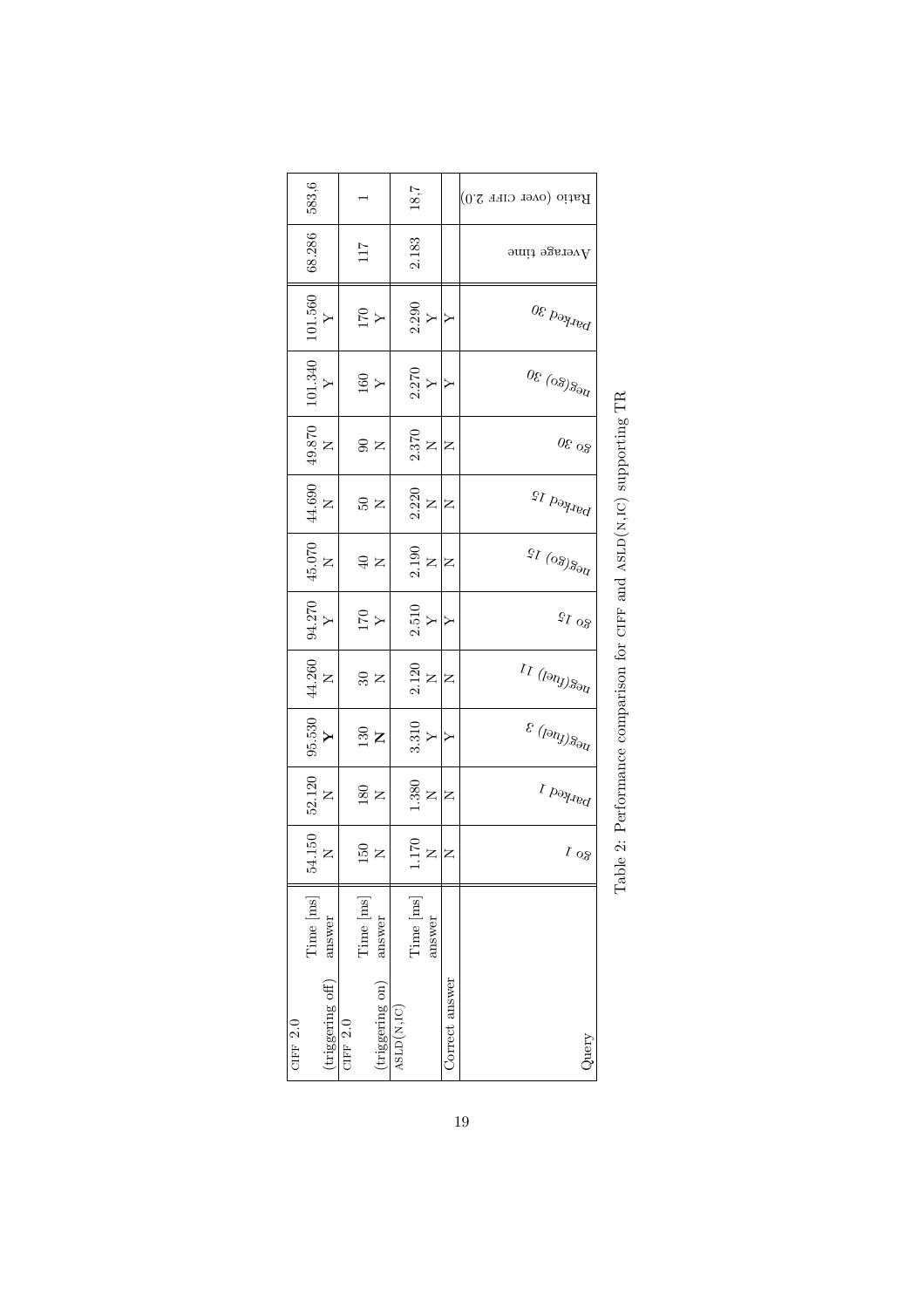Parameters considered and varied. The parameters considered for the new variant of the planning capability are as follows:

#### State Representation, Plan Introduction Transition and Action Selection Function

We have considered a variant of the computee state, whereby actions may admit children (and descendants). The children are goals, and they are the preconditions of the actions, generated by the  $\models_{pre}$  capability, and descendants are the sub-goals of a goal. The new tree structure is enforced by the Plan Introduction (PI) transition, which is modified The modification of PI amounts to the new definition of  $Subg(G_i)$  in part (i.2), which becomes:

(i.2) or  $\mathcal{G}_{i} s \neq \perp, \mathcal{A}_{i} s \neq \perp$  and  $Subg(G_i) = \{ \langle l[t], G_i, T \rangle | (l[t], T) \in \mathcal{G}_i \} \cup$  $\{\langle l[t'], A_i, \{t = t'\}\rangle | KB, a[t] \models_{pre} C \wedge l[t] \in C\},\$ and  $Pplan(G_i) = \{ \langle a[t], G_i, C, T \rangle | (a[t], T) \in \mathcal{A}_i \land KB, a[t] \models_{pre} C \}.$ 

Recall that in the original KGP model, preconditions are either inserted into the tree as siblings of actions, if  $\models_{plan}^{\tau}$  does not already plan for them, or they do not appear at all in the tree resulting from planning, if  $\models_{plan}^{\tau}$  has already planned for them, in which case any plan for the precondition will be added to the tree via siblings of the action. Our modification of the KGP model allows a finer control over the selection of actions to be executed within the Action Execution (AE) transition, in that actions whose preconditions have not been planned for and have not been observed to hold cannot be executed. This prevents executing actions prematurely. The *action selection function*  $c_{AS}$  has been modified accordingly, by adding an extra condition.

In addition to this modification, we have considered, in our experiments, a simplified version of the computee state. In particular, no reactive goals have been taken into account (since the Reactivity transition is not considered).

#### Revision Transitions

We have merged the revision transitions of the KGP model, i.e., GR and PR, into a new single revision transition SR, as documented in D13.

#### Cycle Theory

We have considered a simplified cycle theory, by limiting attention to the transitions:

Passive Observation Introduction (POI) State Revision (SR) Plan Introduction (PI) Action Execution (AE)

Basically, preferential reasoning with the new cycle theory would amount to the following *imperative control*: first apply POI, then apply SR, then, if there exists some goals to plan for, apply PI, otherwise, if there exist some actions to execute, apply AE, otherwise, restart by applying POI.

#### Order of CIFF rules

We have found the following order amongst CIFF proof rules most effective for the planning experiments: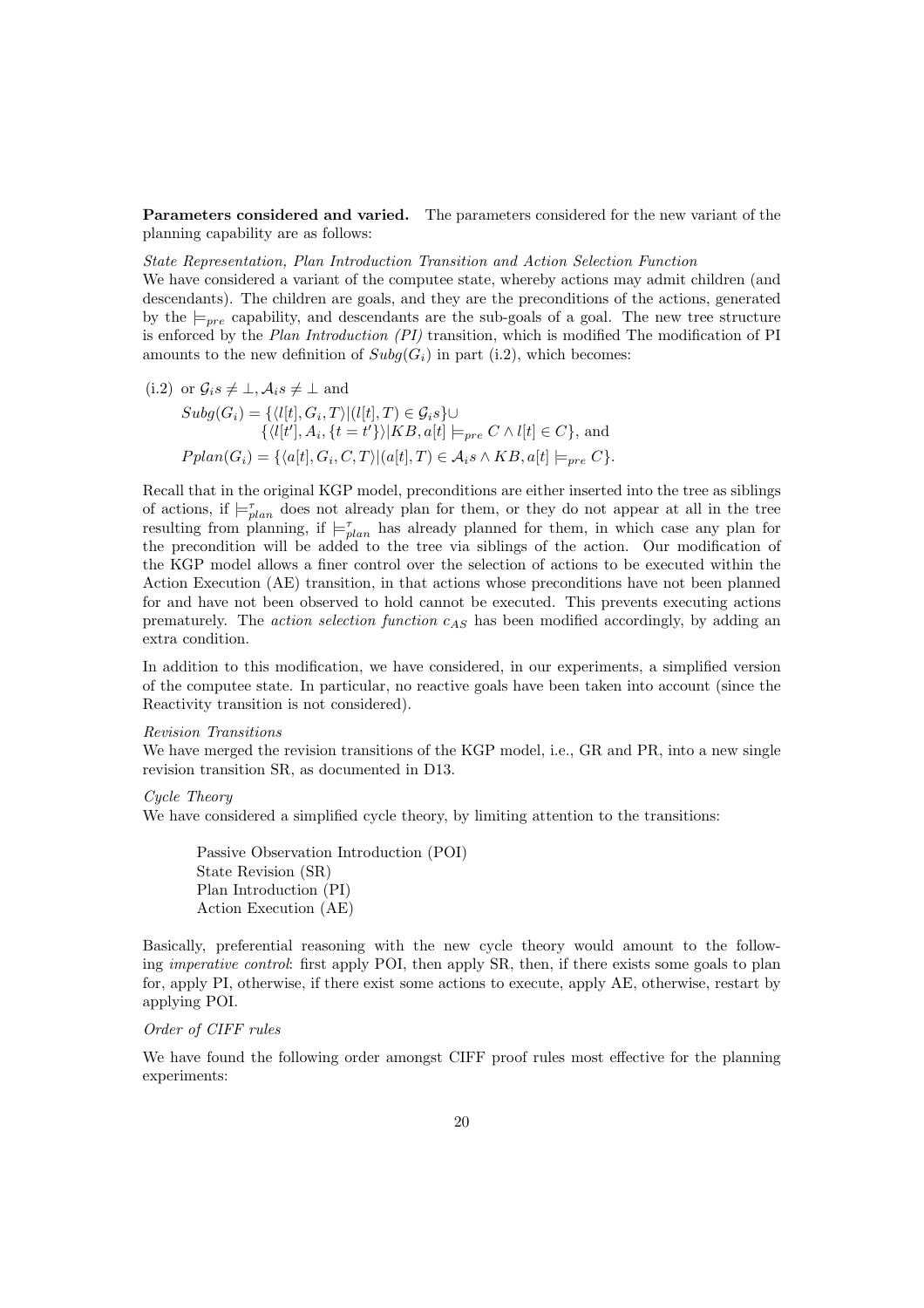- 1. Constraint Checking and Case Analysis for Constraints
- 2. Splitting
- 3. Unfolding (for Atoms)
- 4. Propagation
- 5. Unfolding (within Implications)

**Knowledge bases.** We have experimented with a variant of  $KB_{plan}$ , without the integrity constraint

 $happens(A, T) \wedge precondition(A, P) \Rightarrow holds_at(P, T)$ 

We have incorporated checking and enforcing this integrity constraint into the PI transition (see the addition in condition (i.2)). By removing it from  $KB_{plan}$ , we have forced partial planning for goals, in the sense of not planning for preconditions of actions in the same planning phase leading to the introduction of these actions.

Our main experimentation domain has been the well-known, standard blocks-world domain for planning, where actions  $mv \text{-} table$  and  $mv$  have associated rules:

 $initiates(mv\_table(X), T, on\_table(X))$  $initiates(mv\_table(X), T, clear(Y)) \leftarrow holds_at(on(X, Y), T)$  $terminates(mv_table(X), T, on(X, Z)) \leftarrow holds_at(on(X, Z), T)$  $initiates(mv(X, Y), T, on(X, Y))$  $initiates(mv(X, Y), T, clear(Z))$  ← holds\_at(on(X, Z), T),  $Y \neq Z$  $terminates(mv(X, Y), T, clear(Y))$  $terminates(mv(X, Y), T, on\_table(X))$ terminates( $mv(X, Y), T, on(X, Z)$ )  $\leftarrow$  holds\_at(on(X, Z), T),  $Y \neq Z$  $precondition(mv\_table(X), clear(X))$  $precondition(mv\_table(X), \neg on\_table(X))$  $precondition(mv(X, Y), clear(X))$  $precondition(mv(X, Y), clear(Y))$ 

**Runs executed.** We have run a series of experiments with CIFF for implementing  $\models_{plan}^{\tau}$ , given a number of instances of the blocks-world domain, including the Sussman anomaly. The experiments suggested the previously given ordering of CIFF proof rules as the most effective.

We have revised and simplified the SOCS-iC part of the PROSOCS platform to implement the new transitions SR and PI and the simplified cycle theory described earlier. We are experimenting with this implementation.

Evaluation. We have tested the overall implementation with very simple examples. These experiments aimed at evaluating the scalability of our planning technique. For this, we have targeted the task of building a tower composed of a growing number of blocks in the well-known blocks-world domain. The initial situation is that all the blocks are on the table. E.g. , for the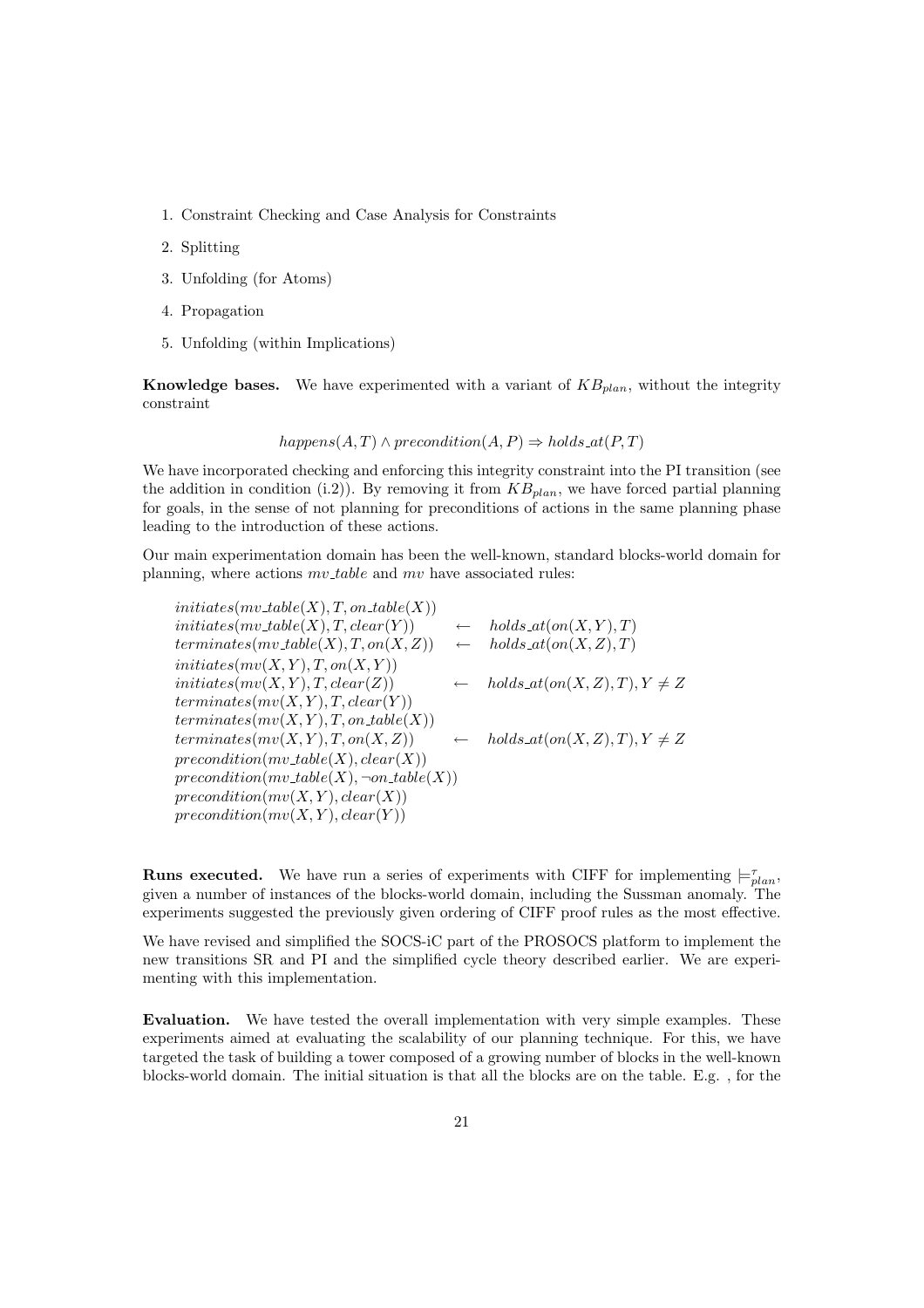test with 3 blocks  $a, b, c$  we have as initial situation

 $holds\_initially(on(a, table))$  $holds\_initially(on(b, table))$  $holds\_initially(on(c, table))$ 

and as goal that of building a tower with  $a$  on top of  $b$  and  $b$  on top of  $c$ :

 $holds(m(b, c), 12)$  holds $(m(a, b), 12)$ .

For the experiments, we have adopted as the time in our goals  $4*N$ , where N is the number of blocks involved. In the simple case above we have three blocks and so the goal time is 12. Indeed, our planning cycle takes 4 time-units to complete itself, and considering that each cycle plans only for a goal and it executes only one action,  $4*N$  is a good approximation for the number of time-units needed by the planner to achieve the goals.

Being this only a scalability test we do not consider observations or any action by other computees. The initial  $KB<sub>0</sub>$  is thus empty.

The experiments were run on a Mobile Intel Pentium IV - 1.7 Ghz, 256Mb DDR SDRAM, and had the following outcomes:

|    |     | $\#$ of Blocks Goal Time Execution Time (msec.) |
|----|-----|-------------------------------------------------|
| 3  | 12  | 1833                                            |
| 5  | 20  | 9564                                            |
| 8  | 32  | 62300                                           |
| 8  | 40  | 100494                                          |
| 10 | 40  | 158839                                          |
| 15 | 60  | 836954                                          |
| 20 | 80  | 3066217                                         |
| 40 | 160 | > 1 day                                         |

In order to fully evaluate the implementation, and the overall approach to planning, we aim at considering further examples (both in the blocks-world setting and in other settings) in a dynamic settings (where  $KB<sub>0</sub>$  changes over time due to exogenous actions and observations. We also aim at comparing our planning technique with other planning systems (see below).

Related work. We are studying relationships between the planning system described in this section and other existing planning systems, notably planning with the A-system of [42]. We hope to have some comparative evaluation soon.

#### 5.5 Improving the SCIFF proof procedure (DIFERRARA)

Each SCIFF computation produces a search tree whose depth and breadth determine the total number of nodes, and thus the time needed to explore the (whole) tree. Since the proof tree is explored by  $\mathcal{S}$ CIFF in a depth-first fashion, the depth of the tree and the *size* of a single node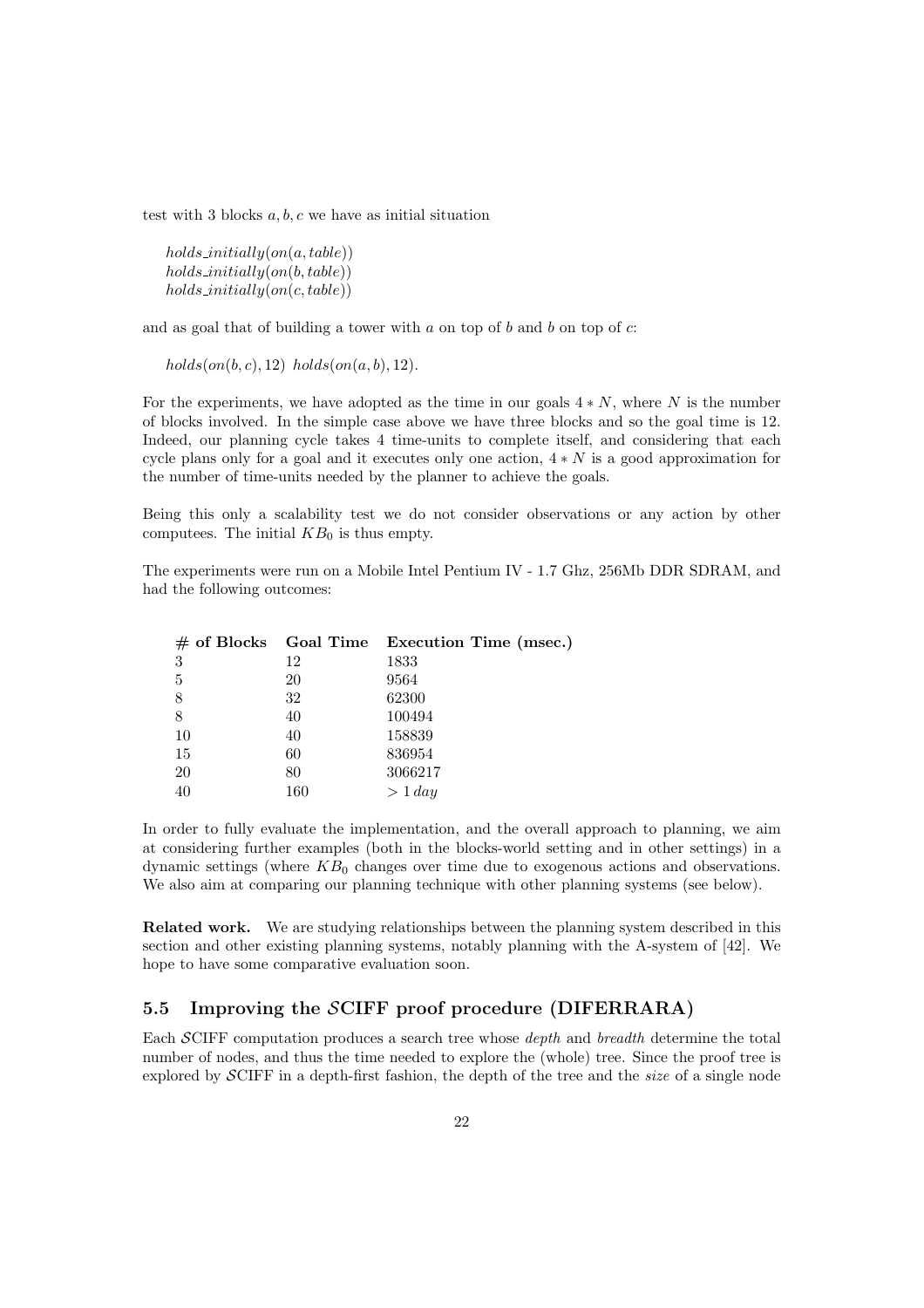define space requirements. For both time and space, the worst case is when each branch leads to violation, since in this case the whole tree is explored.

Input parameters have been identified among those which influence the three factors above, namely, *depth*, *breadth* of the search tree, and *size* of nodes.

Intuitively, the depth of the search tree depends on the total number of messages exchanged within a society. This parameter can be varied, and incremented in particular, either by  $(i)$ having the same computees repeat more times the same interaction; or  $(ii)$  increasing the number of computees participating a society; or  $(iii)$  having "longer" interactions, where each compliant run is made up of different messages, increasing in number.

The breadth of the search tree, instead, is influenced by both the number of disjuncts in the head of social integrity constraints, and the alternative branches arising in several of the SCIFF rewriting steps (see Deliverable D8 [34]).

For instance, in the Fulfillment E transition, the fulfillment of an  $E$  expectation leaves a choice open for non-unification between the expectation and the event that would fulfill it. In some cases, avoiding this branching does not change the behavior of SCIFF with respect to fulfillment and violation: for instance, when a positive expectation can be fulfilled by only one event, the non-unification branch cannot be one of success. In such cases, cutting the nonunification branch is safe, and saves a considerable amount of computation space and time. We call such a SCIFF behaviour *f-deterministic* meaning that it behaves deterministically on Fulfillment.

We let the user decide for which expectations  $\mathcal{SCIFF}$  should adopt the f-deterministic behaviour (or, in other words, which expectations will be f-deterministic), by means of one or more fdet/1 directives, whose argument is a term  $T$ : all expectations that are instances of  $T$  will be treated as *f-deterministic*. Of course, it is possible to make all expectations *f-deterministic* by a directive such as  $fdet(e(X,T))$ . For simplicity, we will refer to SCIFF version with this directive as the *f-deterministic* version of SCIFF; the *f-non-deterministic* version of SCIFF will adopt, instead, no fdet/1 directive.

Aim. The aim of this class of experiments is to support us in our efforts to improve the efficiency of  $\mathcal{S}$ CIFF, the proof procedure of the society infrastructure for compliance verification, and evaluate performance.

Parameters considered and varied. In this experiment, we consider the variation of the following parameters:

- 1. SCIFF version (f-non-deterministic vs. f-deterministic, as defined above);
- 2. interaction protocol (one version with a disjunction in the head of a social integrity constraint vs. one version with no disjunctions, with alternative expressed by means of variables with domain);
- 3. number of messages exchanged.

In particular, we measure the computation time for sequences of interactions exemplified by auctions with different numbers of bidders in the two following implementations of the protocols:

1. f-non-deterministic SCIFF, protocol with disjunction (which we call the first setup of SCIFF and protocol);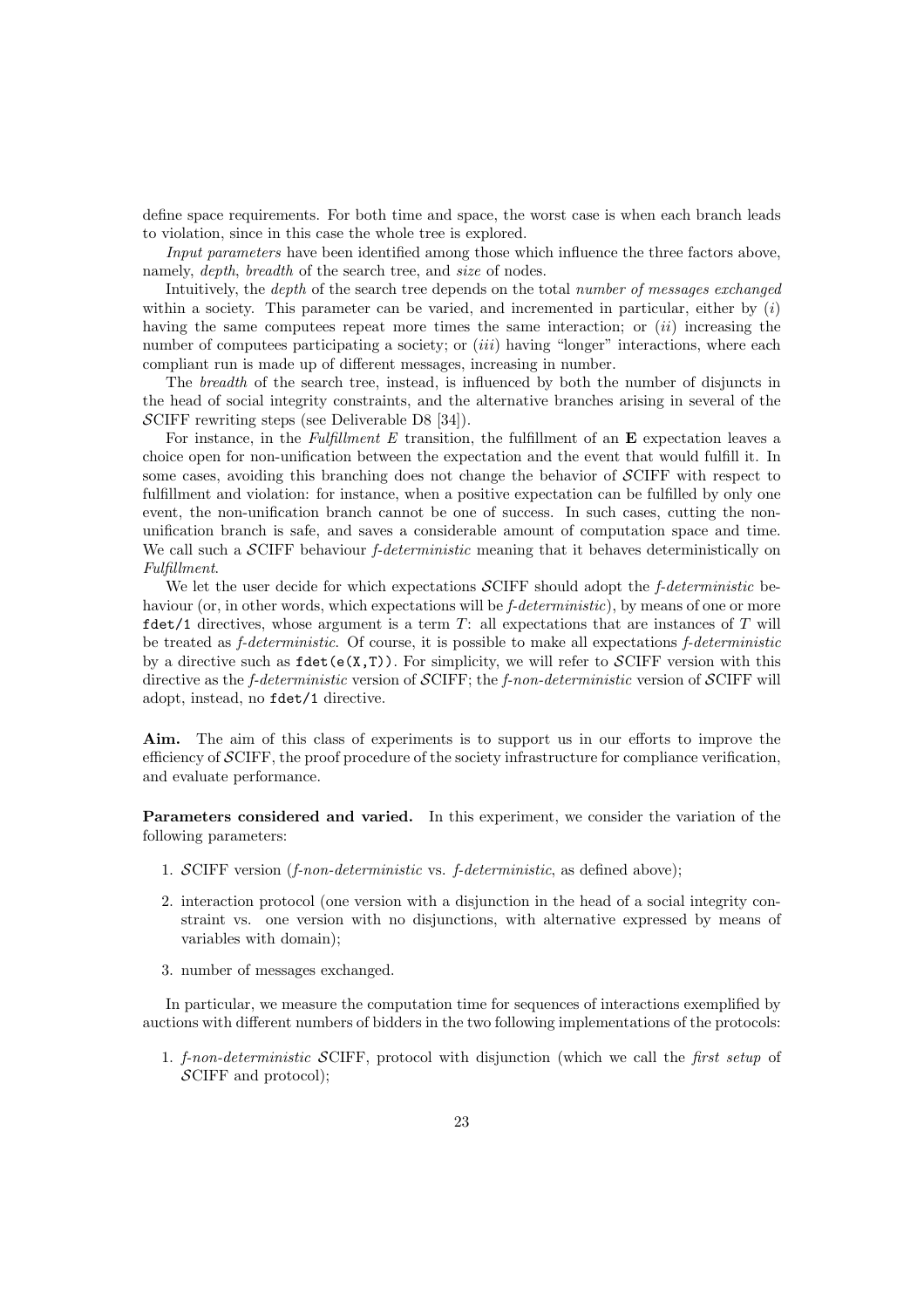2. f-deterministic SCIFF, protocol with no disjunction (which we call the second setup of SCIFF and protocol).

Knowledge bases. In both cases, the goal is true, and the SOKB is reported in the document entitled Experiments on Combinatorial Auctions [6], annexed to this deliverable.

In the first case, we have replaced the fourth social integrity constraint reported in [6], by the constraint:

H(tell(B,A,bid(ItemList,P),Anumber),Tbid) /\ H(tell(A,B,openauction(Items,Tend,Tdeadline),Anumber),Topen) --->  $E(tell(A,B,answer(vin,B,Itemlist,P),Anumber)$ , Tanswer) /\ Tanswer > Tend /\ Tanswer < Tdeadline \/ E(tell(A,B,answer(lose,B,Itemlist,P),Anumber),Tanswer) /\ Tanswer > Tend /\ Tanswer < Tdeadline.

In the second case, the social integrity constraints are exactly those reported in [6]. In particular, the fourth  $IC_S$  is the following one:

H(tell(B,A,bid(ItemList,P),Anumber),Tbid) /\ H(tell(A,B,openauction(Items,Tend,Tdeadline),Anumber),Topen) --->  $E(tell(A,B,answer(Answer, B,Itemlist, P),Anumber)$ , Tanswer) /\ Tanswer > Tend /\ Tanswer < Tdeadline /\ Answer::[win,lose].

where the alternative is expressed by the **Answer** CLP variable having the domain [win, lose]. rather than by a disjunction in the head of the integrity constraint, as in the first case.

**Runs executed.** The protocols have been run by varying the number  $n$  of bidders, in two different cases.

- In each run of the first case:
	- 1. the auctioneer sends an openauction message to each of the  $n$  bidders;
	- 2. each of the  $n$  bidders places a bid;
	- 3. the auctioneer issues a closeauction message to each of the  $n$  bidders;
	- 4. the auctioneer notifies each of the  $n$  bidders with either a win or a lose message.

thus resulting in 4n total messages exchanged.

• In each run of the second case, the last notification is missing, thus resulting in a violation of the protocol and  $4n - 1$  total messages (the auctioneer replies to all bidders, except one).

The experiments have been run on a PC with a 2 GHz Pentium IV CPU, 512 MB of RAM, Linux 2.4.18, glibc 2.2.5 and SICStus Prolog 3.10.1. Reported times are in seconds.

In case of fulfillment (see Table 3), the first setup of  $\mathcal{SCIFF}$  and protocol seems to scale well with the number of bidders and, in fact, it achieves better execution timing than the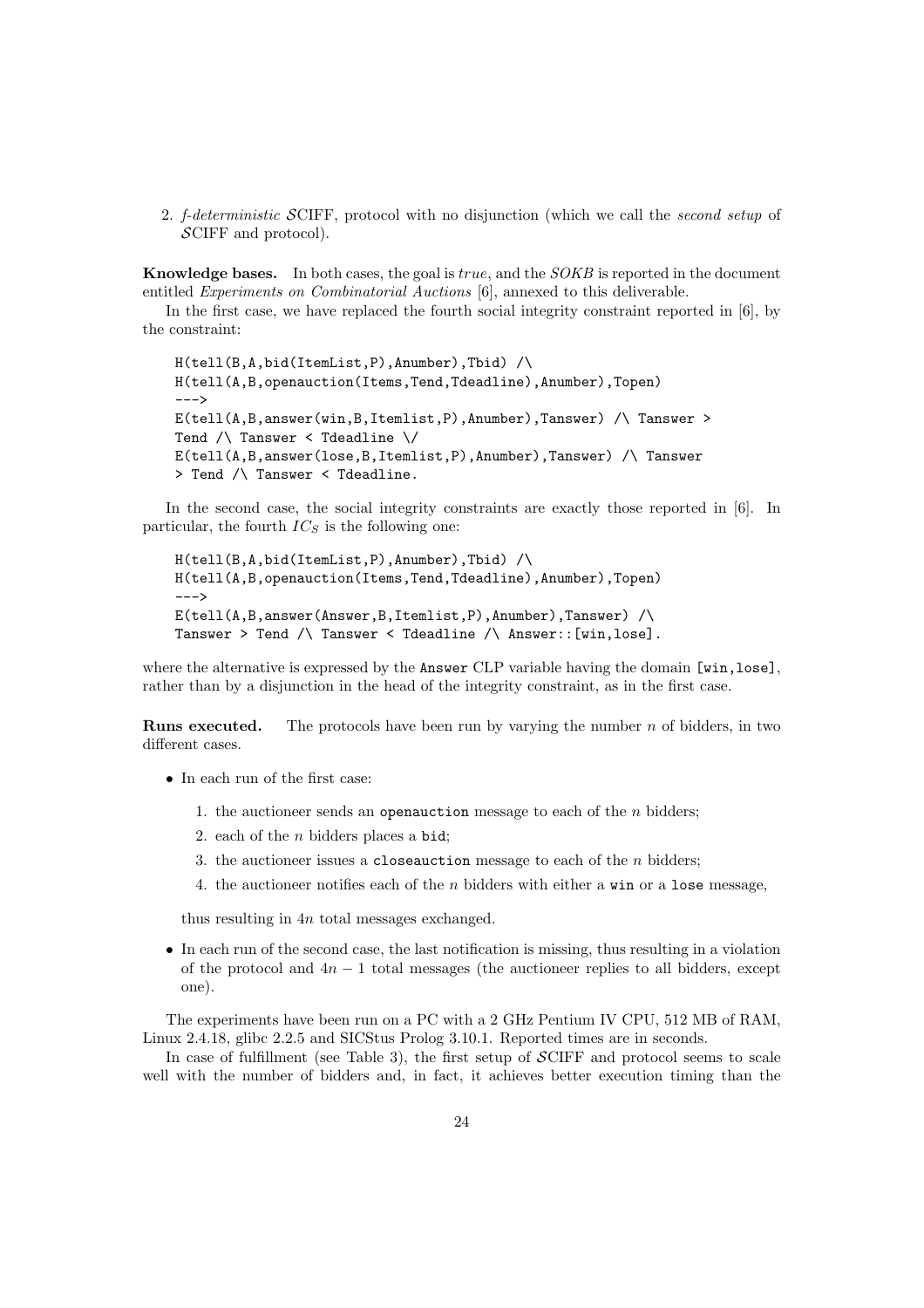|                | $f$ -non-deterministic, disjunction | $f$ -deterministic, domain |            |  |
|----------------|-------------------------------------|----------------------------|------------|--|
| <b>Bidders</b> | Time(sec.)                          | Bidders                    | Time(sec.) |  |
| 5              |                                     | 5                          |            |  |
| 10             |                                     | 10                         |            |  |
| 15             | 2                                   | 15                         | 2          |  |
| 20             | 3                                   | 20                         |            |  |
| 25             | 4                                   | 25                         |            |  |
| 30             | 6                                   | 30                         | 10         |  |
| 35             | 9                                   | 35                         | 15         |  |
| 40             | 10                                  | 40                         | 18         |  |
| 45             | 12                                  | 45                         | 23         |  |
| 50             | 21                                  | 50                         | 30         |  |

Table 3: Combinatorial Auction case 1: Fulfillment

|                | $f$ -non-deterministic, disjunction |                | f-deterministic, domain |
|----------------|-------------------------------------|----------------|-------------------------|
| <b>Bidders</b> | Time(sec.)                          | <b>Bidders</b> | Time(sec.)              |
| 3              |                                     | 3              |                         |
| 4              | 55                                  | 4              |                         |
| 5              |                                     | 5              |                         |
| 10             |                                     | 10             |                         |
| 15             |                                     | 15             | 3                       |
| 20             |                                     | 20             |                         |
| 25             |                                     | 25             |                         |
| 30             |                                     | 30             | 10                      |
| 35             |                                     | 35             | 14                      |
| 40             |                                     | 40             | 17                      |
| 45             |                                     | 45             | 22                      |
| 50             |                                     | 50             | 26                      |

f-non-deterministic,disjunction f-deterministic,domain

Table 4: Combinatorial Auction case 2: Violation

second. This is basically due to the fact that the chosen setup of interactions directly leads to a successful SCIFF derivation, and only one branch of tree is explored.

In the case of violation (see Table 4), however, the first setup of SCIFF and protocol explodes for a very small number of bidders. The run with 5 bidders was suspended since this did not reach the answer of violation after several minutes of computing time; no further run was performed with a higher number of computees, which would have made things even worse. The symbol −, therefore, represents time explosion. The second setup, instead, scales very well also in case of violation. In this case, a CLP(FD) solver, written in CHR [31], directly manages the two alternative values for variable Answer.

Evaluation. The difference between the two setups of SCIFF and protocol becomes apparent in the worst case (i.e., the case of violation) when the whole search tree is explored. With the first setup, the choice points left open in case of fulfillment and the disjunctions in the head of the integrity constraint make the number of nodes in the proof tree explode even for small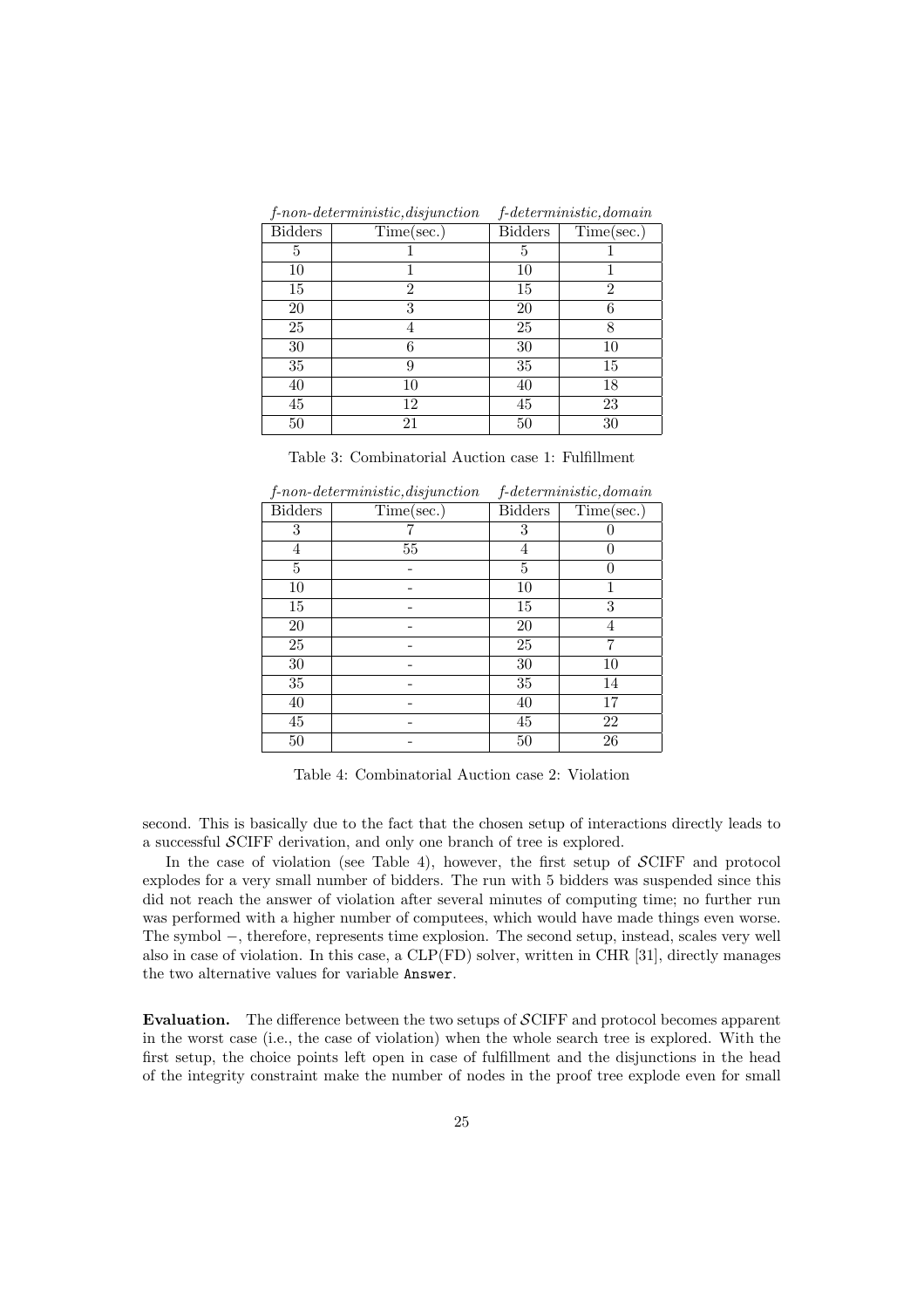number of bidders. With the second setup, instead, the tree has only one branch, and is thus explored in a reasonable time when the number of bidders increases.

#### 5.6 Correlation between events and compliance checking (UNIBO)

Aim. The aim of this experiment is to investigate the correlation between the total amount of events in a computee interaction and the time needed by SCIFF to check the compliance of the interaction to the protocols. The test aims in particular to establish both the time needed to find a solution, as well as to determine the computational limit using a particular hardware configuration, taken as reference for all the tests.

Parameters considered and varied. We have varied only the number of messages, taking as output the time spent by SCIFF to produce an answer. The test has been conducted using the "no GUI" version of SOCS-SI: the overhead introduced by the Java GUI will be discussed in a further test. Also only the  $f$ -non-deterministic version of the  $\mathcal{S}$ CIFF has been used: a comparison between the two versions of SCIFF was shown in previous test.

Knowledge bases. We decided to abstract from any "real" scenario or use-case, in order to obtain results, as much as possible, independent of particular cases.

In particular, we decided to perform this test by simulating an increasing number of computees, each one uttering only one message. Since the SCIFF computing time depends also on the complexity of the protocol, we adopted a very simple one, made up by only one IC:

```
H(tell( A, B, aPerformative( aContent), D), T) --->
E(tell( C, B, aPerformative( aContent), D), T1)
/ T1 > T.
```
Such a protocol minimizes the computational cost given by the complexity of the protocol itself, since it generates only one expectation for each event; moreover, this expectation is fulfilled by the following event, hence the expectation set is always kept at a minimum size.

Computees interaction have been simulated using event histories like the following one, where  $N$  has been increased in the different runs:

tell([s0], d, agent1, receiver, aPerformative, [aContent], 1). tell([s0], d, agent2, receiver, aPerformative, [aContent], 2). ... tell([s0], d, agentN, receiver, aPerformative, [aContent], N).

Runs executed. All the runs have been executed 100 times, and their average value is reported in the following table. Table 5 and the companion chart show the variation of the computing time with respect to the number of events. Reported times are in seconds.

The PC used for the tests has a Pentium IV 2.8GHz CPU, 512MB of RAM and Windows XP.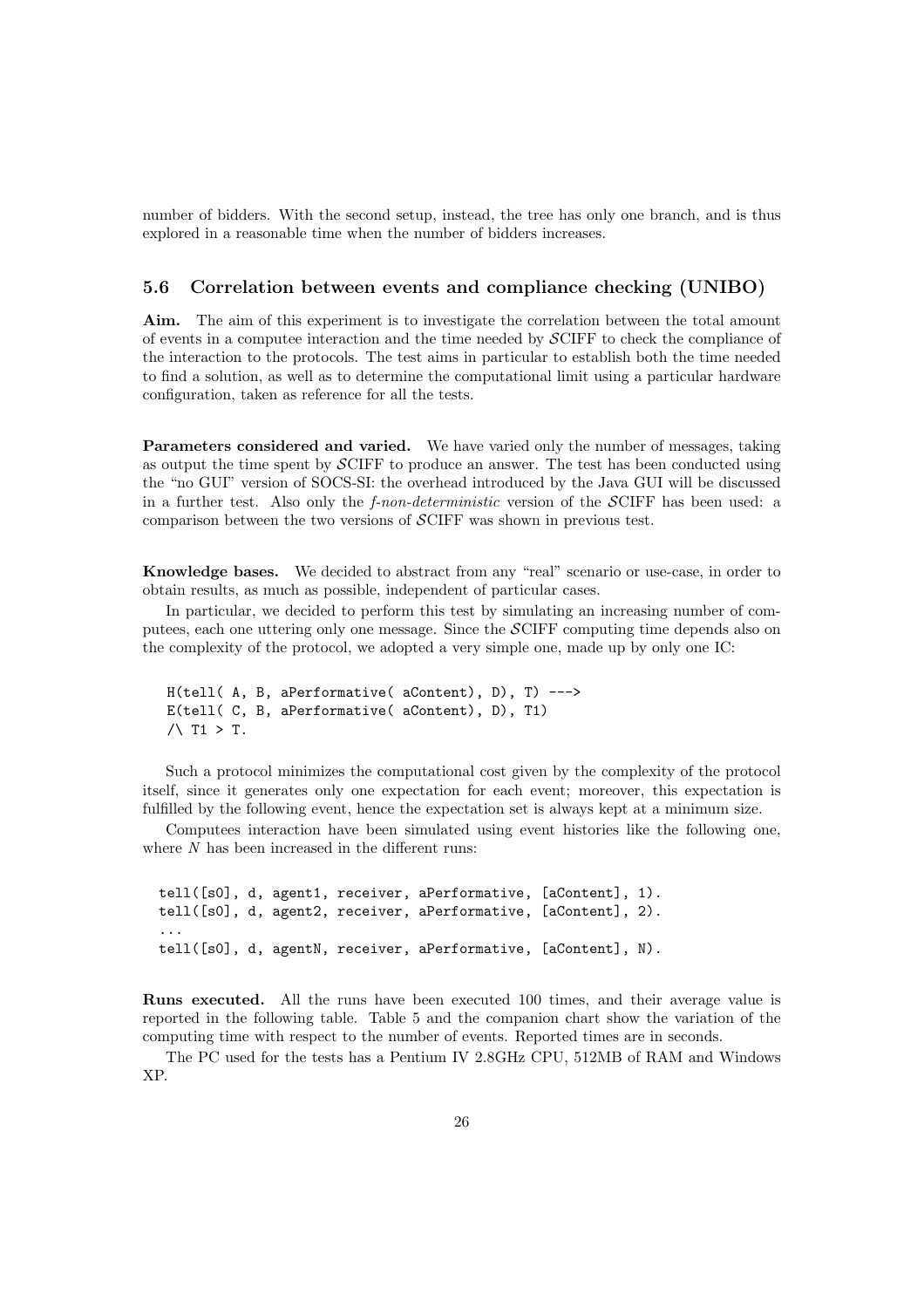

Evaluation. It is immediately clear that performances of SOCS-SI get worse with a higher number of messages. In fact, the time requirements for elaborating messages do not increase linearly; rather, they tend to increase following a square factor, since each positive expectation is compared with each of the happened events.

The time needed to process a single event is not constant, but it grows along with the growth of the history itself. This behavior can be explained by the fact that SOCS-SI, in the actual implementation, keeps track (in central memory) of all the events happened, as well as of all expectations (fulfilled, violated or pending) and of Partially Solved Integrity Constraints (named PSIC, for short, in Deliverable D8 and D9). This leads to an increment of the memory needed, and of course to an increase of time cost, to access a bigger amount of data. Then, each new event must be "checked" against a bigger set of PSIC.

### 6 Testing with scenarios

#### 6.1  $P_{SCENARIOS}$ : Identified parameters for testing with scenarios

We have identified some notable parameters to be considered in the experiments with the chosen scenarios, in addition to those concerning PROSOCS, for both individual computees and societies of computees.

 $P_{SCRNARIOS}$  computee side. The main parameter of variation of individual computees for experiments on scenarios is the *behavior profile* of the computees, as this is given to them by their cycle theories. This links to the formal properties of Identification of Profiles of Behavior that we are examining (see devoted section in Deliverable D13). Another, somewhat related parameter, for individual computees is their social attitude or personality as captured in Goal Decision policies and components of this such as their private negotiation policies.

Further parameters to be varied are represented by the various  $KBs$  for the single capabilities of the individual computees, e.g., planning, reactivity, goal decision, etc.

The main output parameter of evaluation or comparison (from the viewpoint of individual computees) of different experiments is the degree of individual welfare achieved as this is formalized and studied in WP5 (see devoted section in Deliverable D13). In particular, different notions of welfare relating to the computees individual preferences (e.g., its goal decision preferences) and to the society protocol can be examined (separately or combined together).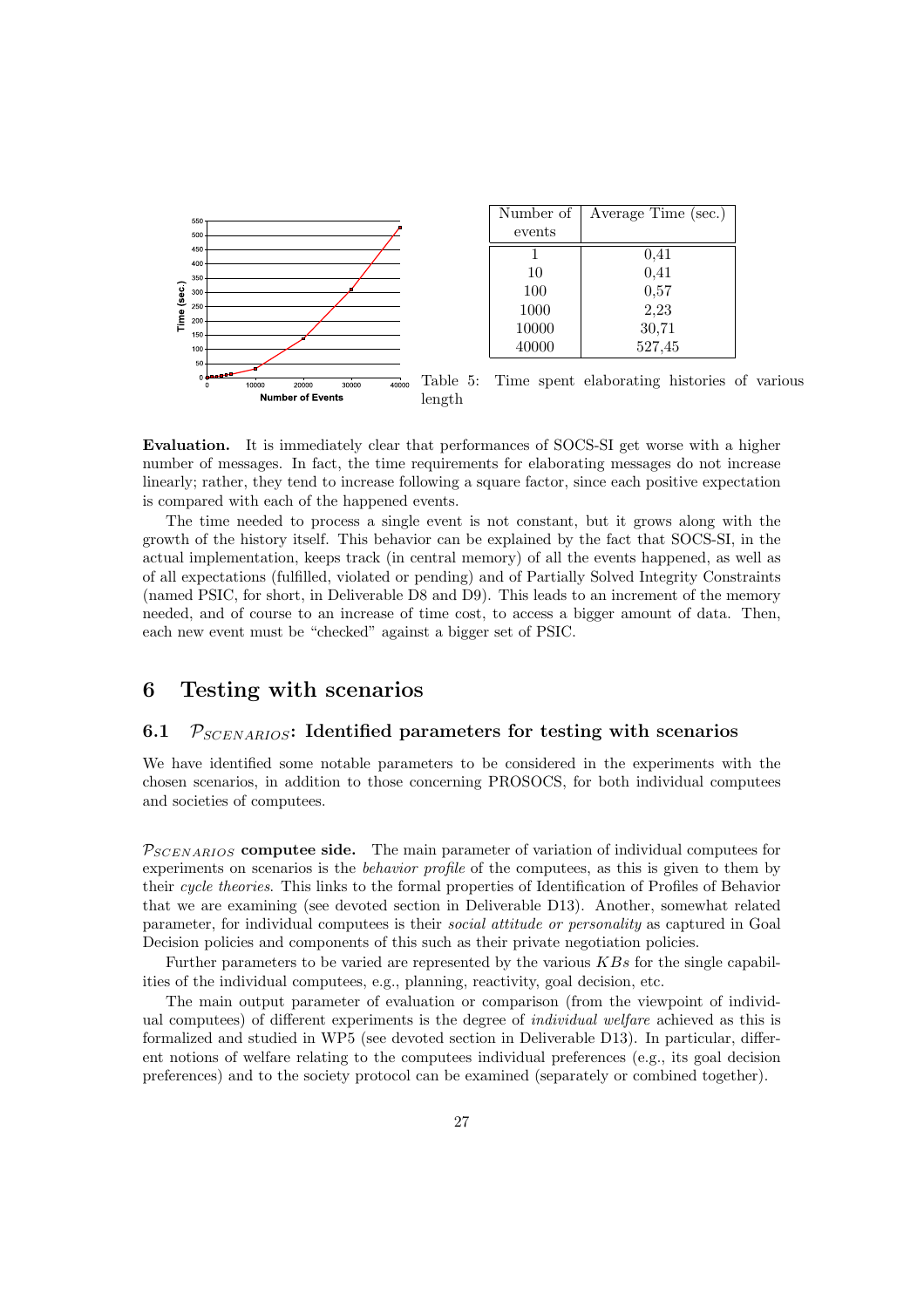$P_{SCENARIOS}$  society side. Beside  $P_{PROSOCS}$  parameters, in the experimentation pertaining scenarios we have varied the kind of society itself, by changing the *knowledge* of the society, its goals and its interaction protocols.

#### 6.2 Combinatorial Auction scenario

In the vision of computational infrastructures available globally and able to provide services of different kinds (e.g., for communication, co-operation and mobility, resource usage, security policies and mechanisms, etc.,), a central issue is that of resource and task allocation. To this end, particularly suited tools are market-based negotiation protocols and theories, such as those related to auctions and the increasingly popular combinatorial auction mechanism. Combinatorial auctions [22] are a good candidate to address issues of service programmability, resource distribution and management, scalability, and distribution transparency, all central topics in the global computing perspective.

We therefore propose to test the SOCS infrastructure on a real world e-commerce problem, such that of Combinatorial Auctions. Combinatorial Auctions represent a form of auction where bidders can bid on a combination of items (or services).

This scenario is also chosen, besides its relation Global Computing features mentioned above, because:

- it exhibits all the SOCS required features (i.e., the need for programming KBs of single computees and rule their interactions by social constraints);
- it integrates all the PROSOCS components (e.g., reactivity, goal decision, Social Integrity Constraints) and represents a suitable scenario for their test;
- it needs to also incorporate additional components (i.e., an external solver, see below) by using PROSOCS objects.

This kind of auction has not found in the past many applications because, although it is a very powerful and expressive way of buying and selling goods, the task of determining the winning bids is NP-hard.

Recently, sophisticated solvers and algorithms have been developed (see for example [61]) to efficiently solve the winner determination problem. Therefore, combinatorial auctions are becoming a standard application in e-commerce, and they are a significant scenario to be experimented upon with PROSOCS.

We consider in this experiment the *single unit reverse auction* where each item is distinguishable (and therefore named single unit), and the auctioneer wants to buy a set of goods while bidders sell items (and therefore named *reverse*). Intuitively, the auctioneer proposes a set of items M that she/he wants to buy and each bidder proposes a bid composed of a set of items (a subset of  $M$ ) and a price she/he is willing to pay if her/his bid is considered as winning. After the auction is closed, the auctioneer is supposed to solve the Winner Determination Problem by choosing a set of winning bids covering all items at the minimum cost.

For this problem we have implemented an Auction Solver, described in detail in [36], embedding a portfolio of algorithms for solving the problem. In addition, the Auction Solver is enhanced with an automatic selection of the most efficient algorithm in the portfolio given the auction instance to be solved. The selection mechanism is described in [37]. A more detailed description of the scenario can be found in [6], annexed to this deliverable.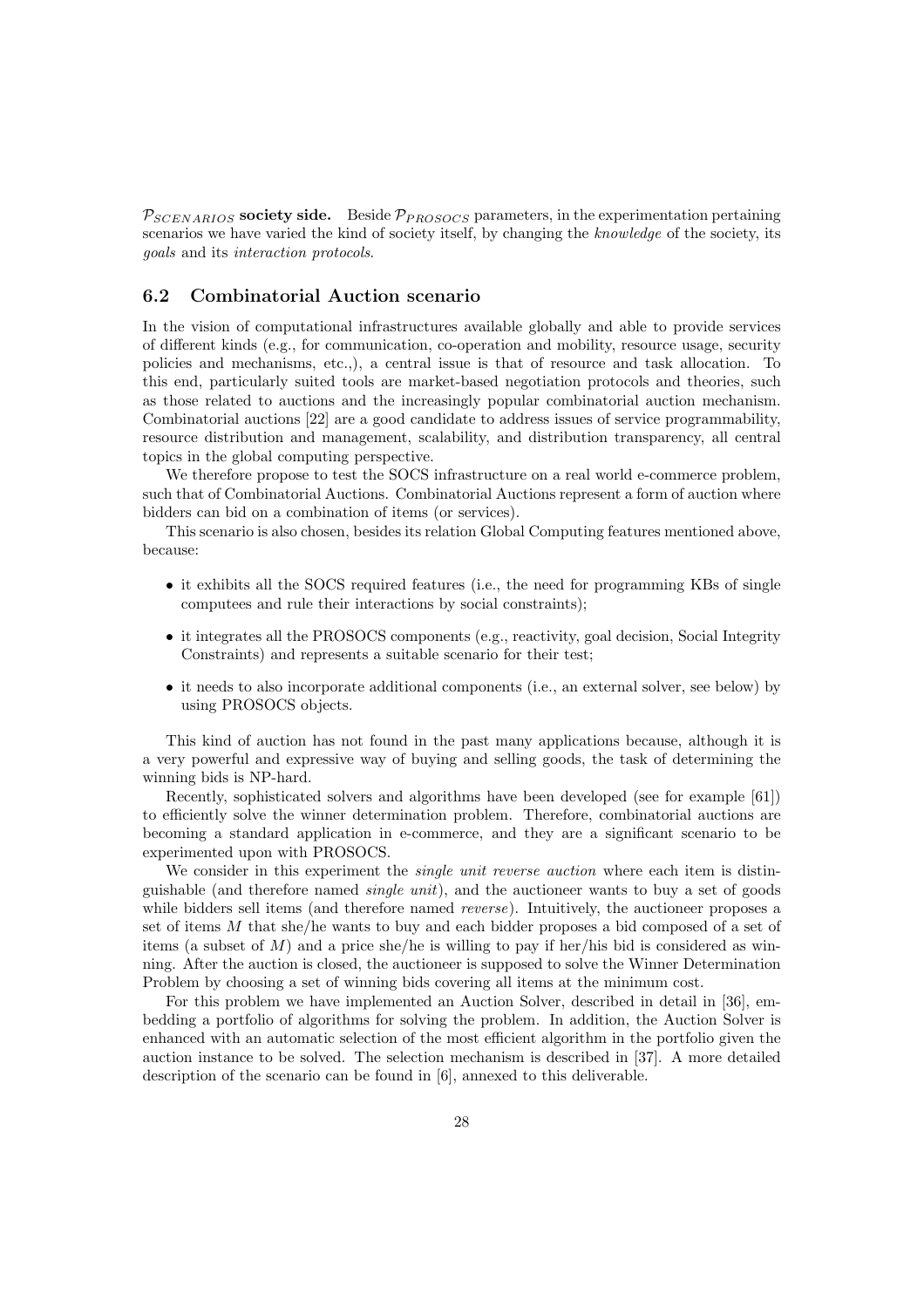In the following, we report about the experiments we performed in this scenario. We performed experiments on single computees, on the society alone and an integrated experiment where computees and the society are tested together, exploiting the Medium.

As far as computees are concerned, the main experiments carried out aimed at testing whether computees are flexible enough to cope with *external objects* providing services to the computees themselves, and to exploit the different profiles of behaviour available, and the reactive capability, in particular, among others.

Concerning the society alone, we performed experiments on the efficiency and the scalability of the proof procedure by using files containing conforming histories. In addition, we performed other tests using the e-mail system as the communication layer, instead of the Medium. A new component has been implemented, for the purpose of letting SOCS-SI to easily interface with the email where human agents exchange messages through properly formatted email messages. We are currently conducting two different groups of experiment: in the first group computees are simple reactive programs using email accounts; in the second group human users are participating to a combinatorial auction, while SOCS-SI checks for compliance to the protocol of this human agents. Experiments using the email are not intended to test scalability, but the flexibility of the SCIFF proof procedure to deal with delays due to the communication layer used.

Experiments on the society alone are currently carried on different scenarios where combinatorial auction come into play. In particular, we experimented:

- single auction: this scenario models a traditional auction where a set of bidders post their bids on combinations of items and the auctioneer decides which bids win.
- an auction plus the buying/selling step: this experiment involves an auction and the next step where items that are promised in the auction are indeed sold and bought at the corresponding price. We used the NetBill protocol for this step.
- double auction: the third experiment implements two auctions. Indeed, when an auction is opened and the bidders have access to the list of items the auctioneers posts, some of them can decide of opening a second auction to collect more items and perform more appealing bids.

Finally, we run an integrated experiment which concerns only the single auction, and we put together the society and the computees using the Medium as communication layer. The integrated example will be shown during the demo to be given at the next review meeting.

#### 6.2.1 Modelling Computees for Combinatorial Auctions (ICSTM-CITY)

Aim. The aim of our experiments on modelling both an auctioneer and bidders using the PROSOCS platform has been to verify that our framework can support the basic communication processes required to run a combinatorial auction. The main capability that needs to be programmed in this scenario is reactivity (and, to a lesser degree, also planning). These experiments have also been a first application of the extension of PROSOCS with the concept of an external object to carry out specific tasks for a computee (in this case, determining the winners in a combinatorial auction and collecting a set of bids using a simple object that can act as a "notepad"). That is, these experiments were also aimed at testing the functionality of external objects within PROSOCS.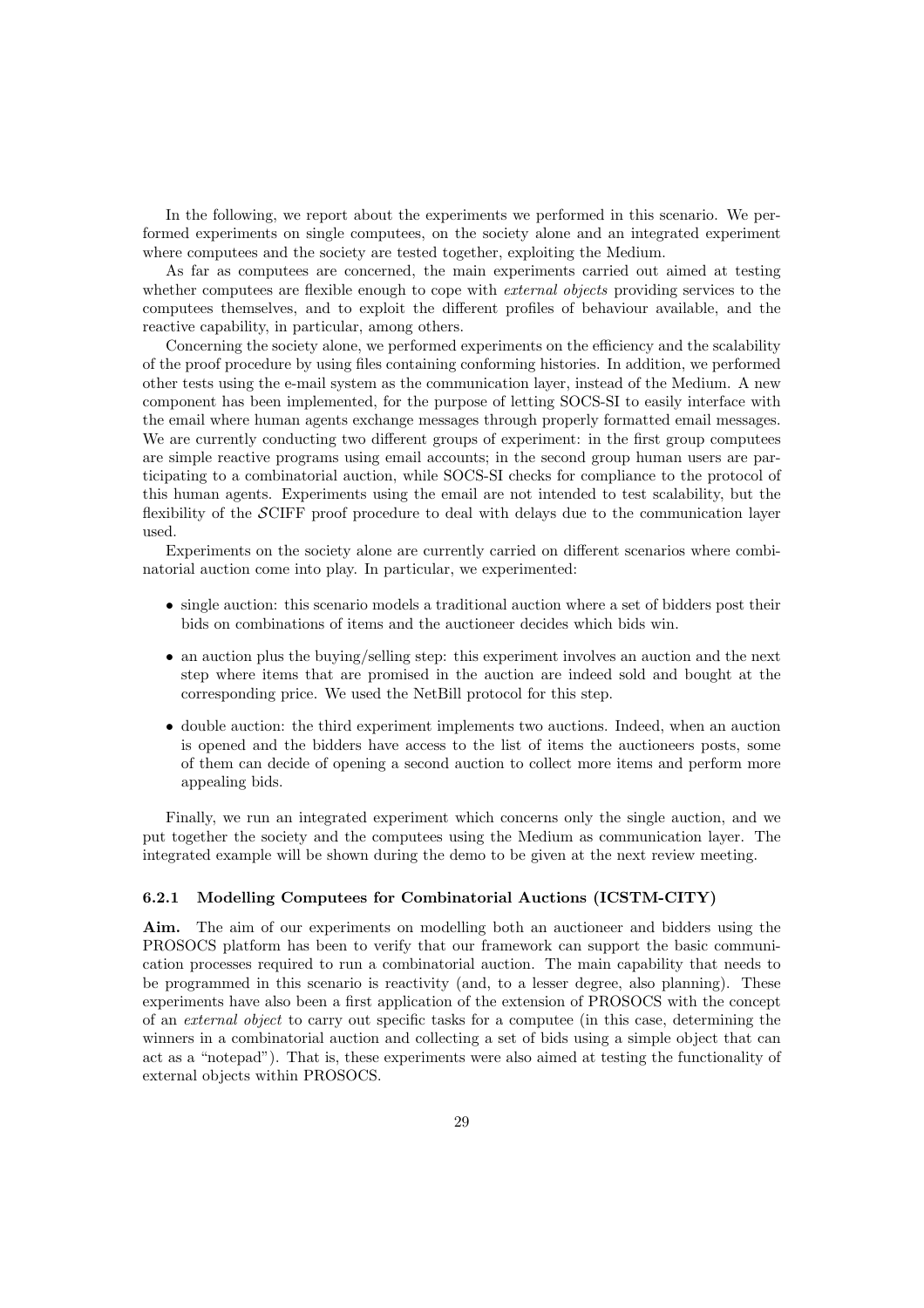Parameters considered and varied. As concerns  $\mathcal{P}_{PROSOCS}$ , in theory, we could have chosen between either mapping certain tasks to external objects or writing appropriate planning or reactivity knowledge bases for carrying out these tasks. In the combinatorial auction scenario, we have opted for using two external objects: the ILOG auction solver and the "notepad" [46, 6]. In the case of the auction solver it seems unreasonable to attempt to implement a sophisticated optimization tool in terms of the abductive event calculus (so, in fact, in practice this is not really a parameter that could be varied). In the case of the "notepad", we have found this a very convenient means of programming the auctioneer, but other solutions may be possible as well. As concerns  $P_{SCENARIOS}$ , parameters to be varied concern the types of bidding computees used (characterized by the choice of knowledge base for reactivity), the number of computees participating in an auction, and the number of items on auction. We have experimented with a small number of different types of bidders. We have also tested the platform for different numbers of bidders and different numbers of bids per bidder.

Knowledge bases. We have designed generic knowledge bases for both the planning and the reactivity capability of a computee acting as an auctioneer. A computee equipped with these knowledge bases can open an auction (assuming it has a goal to do so) by sending out an appropriate message, it can check incoming bids for validity (by verifying that the bidder has in fact been invited to bid, that the set of items is a subset of those on auction, and that the specified deadline has not yet passed), and it can collect bids deemed valid for processing after the end of the auction. Collecting bids is achieved by "writing" valid bids to an instance of the "notepad" object described in [46]. Finally, the reactivity knowledge base includes rules that allow the computee to retrieve the list of collected bids, to forward it to another external object implementing a combinatorial auction solver, and to disseminate the result received from that solver amongst the bidders. The knowledge bases are generic in that they can support different types of auctions (normal or reverse combinatorial auctions; with or without time windows). The knowledge bases are described in detail in [6], annexed to this deliverable. To date, we have also written a number of simple reactivity knowledge bases for computees acting as bidders in a combinatorial auction. These encode either hard-wired bids that will be sent out as soon as an auction is opened, or very simplistic strategies (such as bidding in any auction that offers or asks for a particular item, with a fixed price) [6]. Implementing more sophisticated bidding strategies is possible in principle, but would require substantial further work on choosing an appropriate knowledge representation.

Runs executed. To test the scalability of the system, we have run experiments with different numbers of bidders and different numbers of bids per bidder. As the main computational burden lies with the auctioneer, these runs test, in particular, the scalability of the computee implementing the auctioneer. The overall runtime for 9 different settings (with 2–4 bidders and 2–4 bids per bidder concerning 6 items on auction) are reported in [6], annexed to this deliverable..

Evaluation. Our experiments show that PROSOCS (and its integration with SOCS-SI) is a suitable platform to deal with the communication requirements for running a combinatorial auction. In particular, our experiments have demonstrated the feasibility of the external objects approach, both for a very simple object (the "notepad") and for a complex and sophisticated piece of third-party software (the ILOG solver implementing the winner determination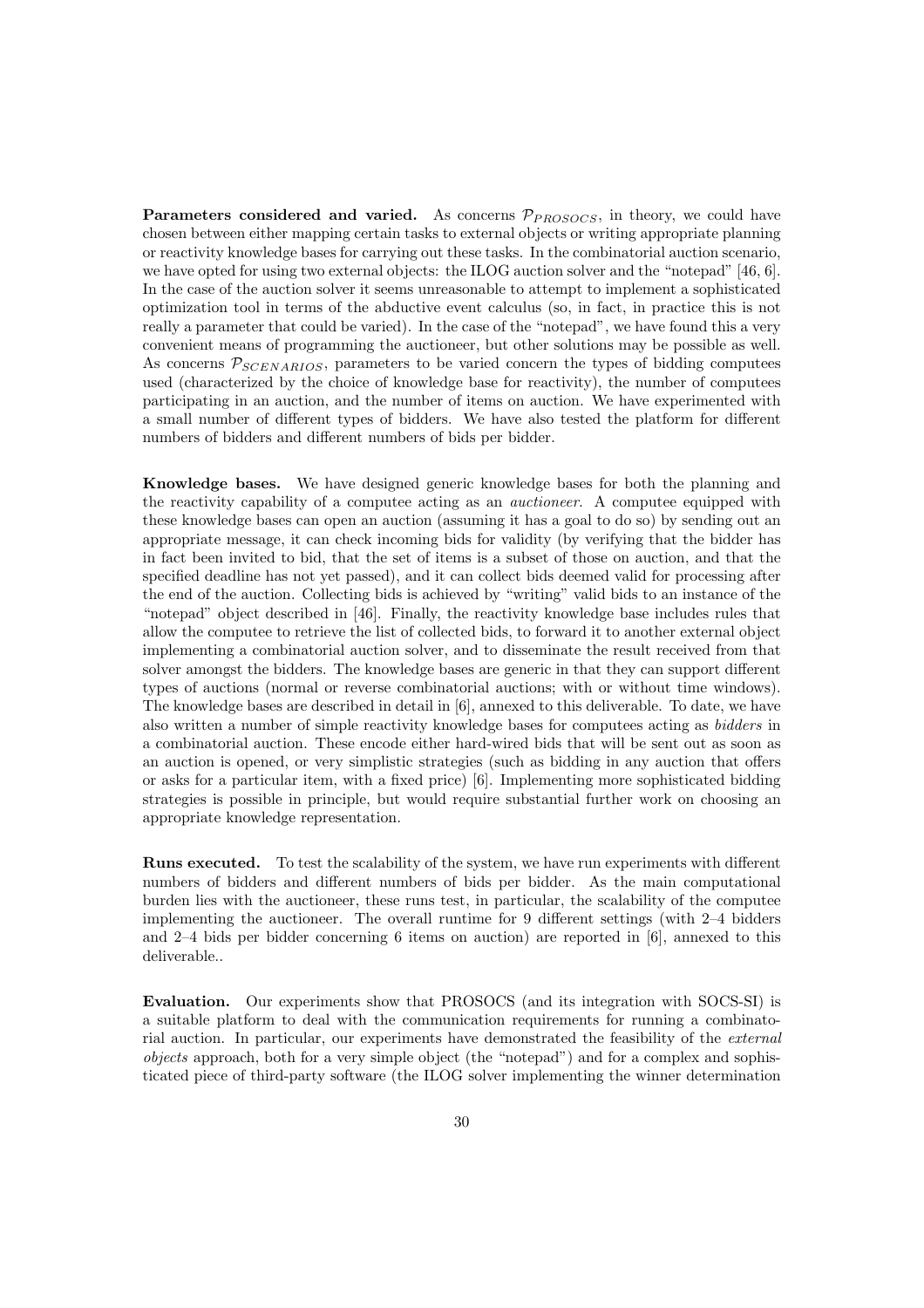algorithm [6]). While these results are very encouraging, we have also encountered problems with the scalability of PROSOCS for this type of application. This is not surprising given the prototypical character of the platform and the generality of our approach.

#### 6.2.2 Experimenting the Auction Solver (UNIBO)

Aim. In the Combinatorial Auction scenario we have to cope with a complex combinatorial optimization problem: the Winner Determination Problem. Having an efficient, scalable and flexible tool that solves this problem is crucial for the efficiency of the overall system.

In this experiment, we exploit an Auction Solver implemented in ILOG solver [38] suitably wrapped in to Java. The Auction Solver is so efficient that it gives the possibility of scaling the auction dimension, and test the performances of the SOCS social infrastructure.

Parameters considered and varied. We describe here the experiments done on the Auction Solvers. The complexity of the problem to be addressed depends on the number of bidders attending the auction. If the number of bidders grows, the task of determining the winning bids becomes more and more time consuming, being NP-hard.

Knowledge bases. In this case, since we are experimenting an external object, the society knowledge base is empty, being the Winner Determination Problem solved by the auction solver. The solver is described in detail in [36].

Runs executed. The Auction Solver has been extensively experimented and results are extremely encouraging. We run tests on the Auction Solver for an increasing numbers of bids. Qualitative results are reported in [6].

Evaluation. The Auction Solver implemented in ILOG is extremely efficient since it scales up to 1000 bids within 2 seconds. We will see in the next section that slower performances are achieved by the conformance checking of the society protocol (around 30 seconds for checking messages exchanged in auctions with 50 bidders). However, even if the components have different performances, from the testing, we can conclude that both components can be used in a real combinatorial auction scenario since the time limits required for answering are much larger than the sum of the answer times of the components.

#### 6.2.3 Modelling Societies for Combinatorial Auctions (UNIBO-DIFERRARA)

Aim. The motivation for performing tests on the society alone includes the need to show that the social infrastructure (and its implementation, SOCS-SI) can successfully deal not only with toy problems, but also with real applications.

We also show that, beside computees, we can also introduce *external objects* providing a service to the society or to a single computee (as shown in the example discussed in Section 6.2.1 above).

Parameters considered and varied. We describe here the experiments done on the conformance checking to the society protocol and on the Auction Solvers. Also in this case, the complexity of the problem to be addressed depends on the number of bidders. If the number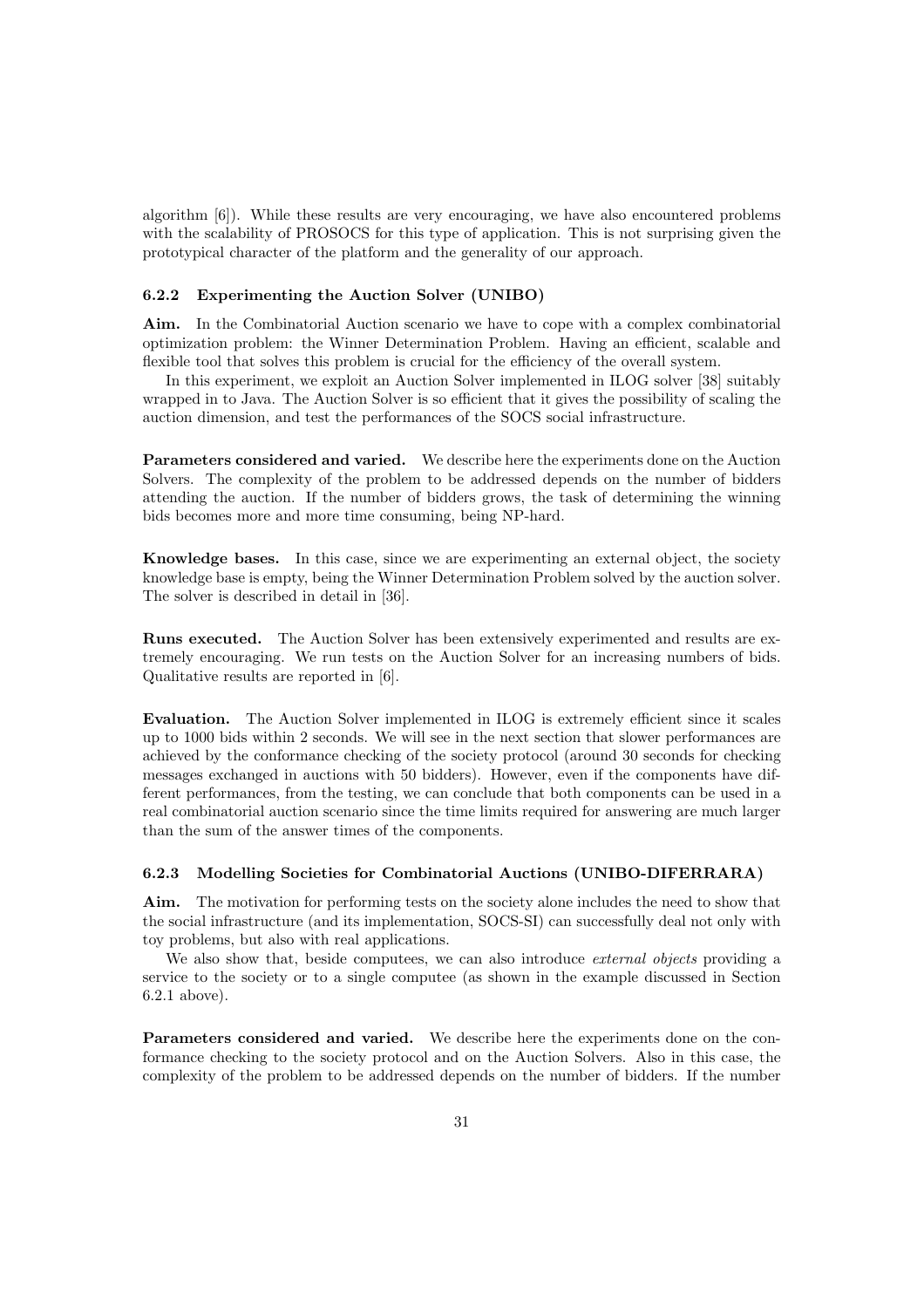of bidders grows, as the number of messages exchanged proportional to the number of bidders, then the computational cost of the compliance verification increases.

In addition, we varied also the protocol to be tested. In particular we defined three variants of the scenario so as to test the flexibility of the proof and the expressivity of the language.

The three protocols implemented are the following:

- **Protocol 1** single auction: this protocol models the interactions between the auctioneer and the single bidders during a traditional auction. The protocol checks the messages exchanged between the open auction and the communication of the auctioneer to all the bidders if they win or lose.
- Protocol 2 an auction plus the buying/selling step: this protocol goes one step further with respect to the previous one. In fact, it models interactions ending when all items belonging to the winning bids are indeed sold and bought at the price decided in the auction. For this purpose, we used a part of the NetBill protocol [20].
- Protocol 3 double auction: this third protocol models, beside a traditional auction the possibility of having a bidder opening a second auction for collecting items to be proposed in its own bid. Therefore, we have two auctions going on, the second ending before the end of the first.

The integrity constraints representing these protocols are reported in the annexed document [6].

Knowledge bases. The society knowledge base for these experiments and the auction protocol as  $IC<sub>S</sub>$  are reported in [6], annexed to this deliverable.

Runs executed. To test the scalability of the society alone, we performed tests using files containing conforming histories. In this way, we can test the efficiency of the proof without the delays introduced by exchanged messages.

The first experiments on which we already have results is the one on a single auction. Results show the time spent to check the conformance of exchanged messages to the society protocol in the presence of an increasing number of messages, which in turn is proportional to the number of existing bidders. The version of  $\mathcal{SCIFF}$  used is the *f–deterministic* one, which scales better with an increasing number of messages. Results are reported in [6].

In order to test the society in a realistic, but human environment, we also implemented an e-mail system as communication layer, in alternative to the Medium. In this setting, human users exchange messages through properly formatted emails. In this way we can make both computees and human users bid together in an auction, while SOCS-SI checks for compliance to the protocol of utterances made by these agents. This does not affect the underlying SOCS model, but of course extends the applicability of PROSOCS to human agents.

Evaluation. The scalability of the  $f$ –deterministic version of the proof is quite good, even if far from the Auction Solver performances. Although there is room for improvement in the implementation of the proof, for the moment it is efficient enough for performing our tests.

From the experiments we did using the email system, we can say that although there are delays introduced by the email system, the proof smoothly deals with them and works properly.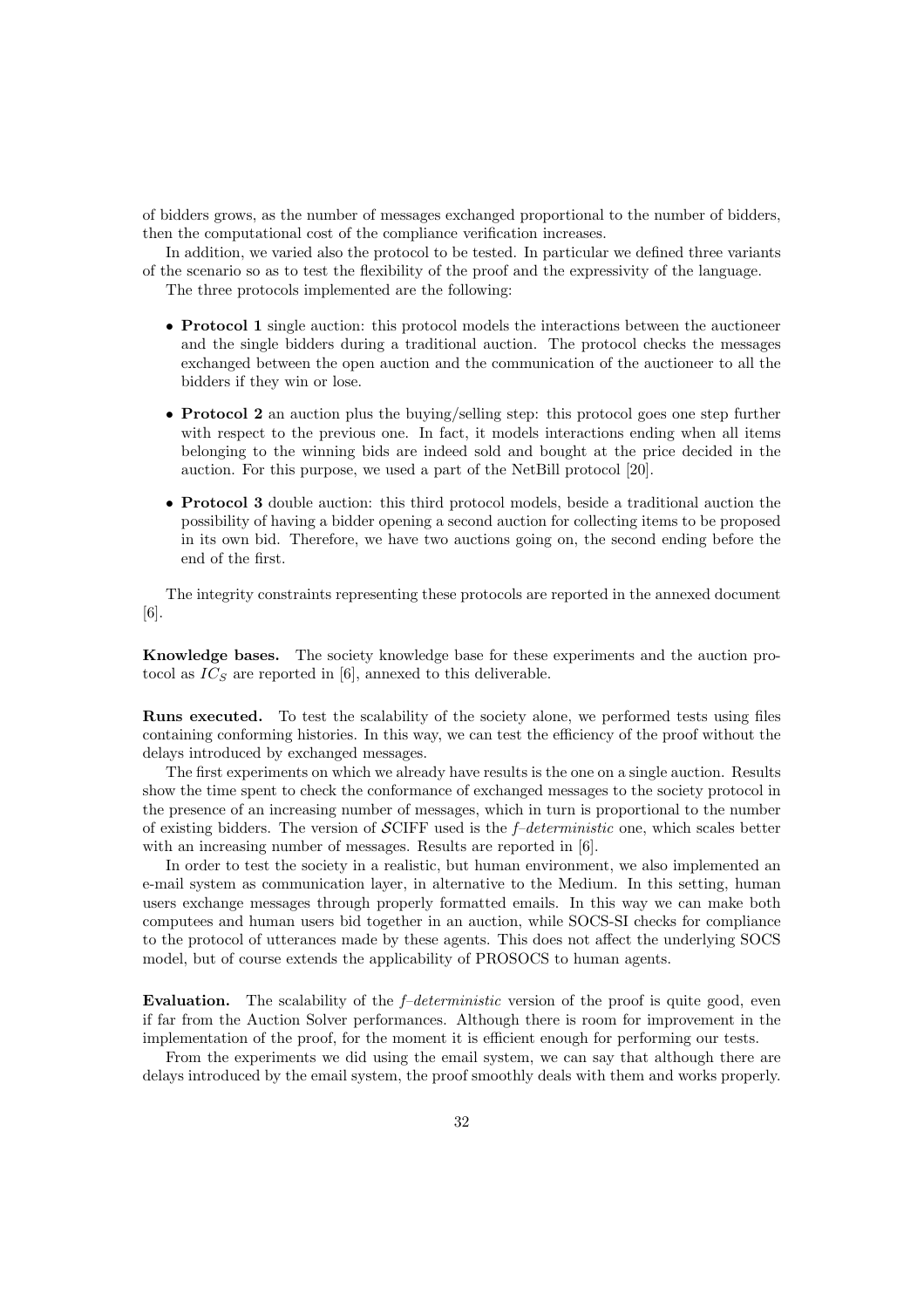#### 6.2.4 Integrated example (ICSTM-UCY-CITY-UNIBO-DIFERRARA)

Aim. After testing the single components separately, we have also tested the scalability of the overall system by putting together computees exchanging messages with the society infrastructure checking for computees communication conformance. The experiments have been done on the traditional combinatorial auction since the aim of this test is to check the real integrability of the components and their interactions. We have encountered and solved some problems related to the integration of different components and problems related to deadlines. We ended up with a stable system, but experimentation is still ongoing. One integrated sample demo will be shown at the next review meeting in Edinburgh on April 4th.

Parameters considered and varied. In the integrated experiment we have done and plan to develop further, we have changed the number of bidders and the number of bids per bidder.

Knowledge bases. The knowledge bases of the society and of the computees are reported in [6]. It is important to notice that the computees exploit in this experiment only their reactive capability. In the future, testing the planning capability for defining more sophisticated bidding strategies will be considered.

Runs executed. We have run a set of experiments with 2, 3 and 4 bidders with 2, 3 and 4 bids per bidder.

Evaluation. Results show that the components integrated well. Up to now, only small examples (with few bidders) have been solved. To really test the scalability of the platform and its performance for the integrated case, further experimentation is needed, indeed, and it as been planned already as work in progress.

#### 6.2.5 Related Work

Combinatorial Auctions are increasingly studied since they have the advantage that bidders can bid on combinations of items. This leads to more efficient allocation than traditional auctions where the bidders valuations are only additive. The drawback is that evaluating bids and determining the winning bids is a NP-hard problem. However, there are different systems and methods to solve a combinatorial auction in an efficient way. The methods used to solve the problem exploit dynamic programming techniques [56], approximate methods that look for a reasonably good allocation of bids [32, 60], integer programming techniques [19, 53], search algorithms [62].

An aspect which plays an important role in auctions in general is negotiation. Negotiation is one of the main research areas in distributed systems. The area of negotiation is broad and applies to different scenarios, such as for instance multi-agent systems [39, 55]. In most cases agents need to negotiate because they operate in environments with limited resource availability. For example, one-to-many negotiation is used for auctions, where auctioneers and bidders reach an agreement on the cost of the items on sale.

An interesting example of system similar to ours is ISLANDER [64], a tool to specify protocols in a system ruled by electronic institutions that has been applied to a Dutch auction (and other scenarios). Their formalism is multi-levelled: agents have roles, agents playing a role are constrained to follow *protocols* when they belong to a *scene*; agents can move from a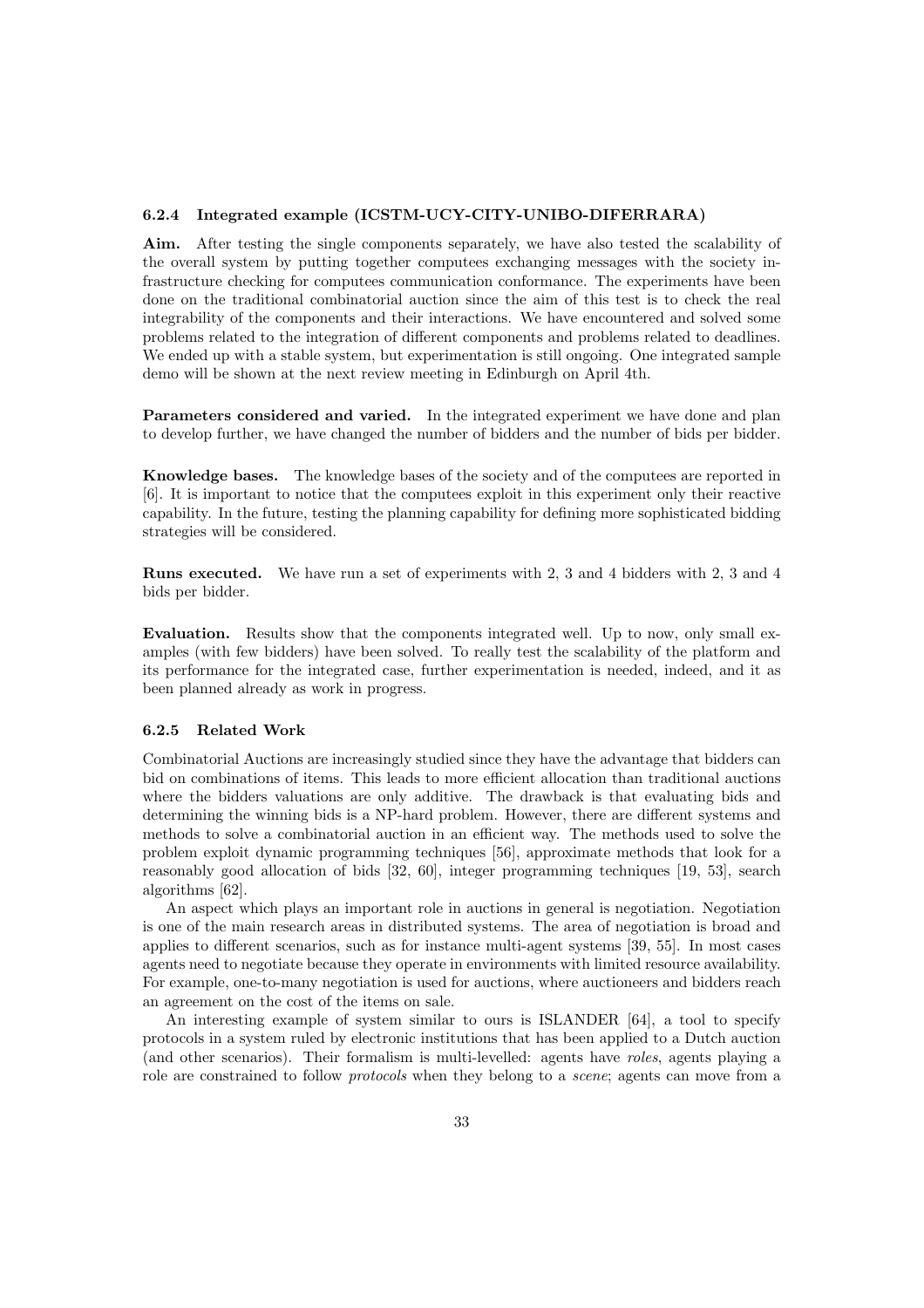scene to another by means of *transitions*. As in various works, protocols are defined by means of transition graphs, in a finite state machine. Our definition of protocols is wider than finite state machines, and leaves more freedom degrees to the agents.

More related work pertaining learning applied to (combinatorial) auctions is mentioned in [6].

Relevance to Global Computing. With the GC vision in mind, we found it important to demonstrate experimentally that the models and tools developed in WP1-WP4 are flexible enough to address aspects such as heterogeneity, resource achievement, and scalability, often present in open environment. This was one of our main criteria when we had to choose experimental settings and scenarios. Combinatorial auctions are an example. They can be used to facilitate resource achievement, and can be tested by varying a number of parameters significant in the GC vision, like profiles and number of computees involved in the resource exchange process. Besides, the auction mechanism can itself be considered as a service, and the possibility to define different protocols for resource exchange is a demonstration of programmability of services. We have considered a set of protocols for various auction mechanisms (like English auction, combinatorial auction and others). The intuitive and easily readable specifications of such protocols demonstrates the flexibility of a fully declaratively programmable tool. This, together with the guaranteed verifiability of interaction in all our test cases, demonstrates that exporting the SOCS models into a larger scale is something feasible. The diversity of tested protocols in the case of combinatorial auctions demonstrates the SOCS model's ability to help the integration of an open and global computing reality, where entities can live with pre-existing interaction mechanisms and a new associated social semantics. Incrementally, diverse (and possibly incompatible) implementations can in this way move towards integration and global communication.

#### 6.3 Experimenting with the Music for Beer scenario

This scenario was first proposed by Küngas and Matskin [43], to show agent cooperative problem solving achieved by use of linear logic and partial deduction. It is fully described with several variations in the document Further Examples for the functioning of computees [23], annexed to Deliverable D9). That document contains also the detailed knowledge bases and cycle theories of the computees and the society protocols used in variations.

Experimentation for this scenario was partially done, along the first sixth months of third year. With respect to task allocation, unfortunately UCY was in a difficult position since it has lost its RA and despite efforts it was difficult to find a replacement. Therefore, this scenario was only partially tackled. However, we report here, the work done along the first six months of the third year of the project.

#### 6.3.1 Collaborative Achievement of Individual Goals and Resource Allocation (UCY-UNIBO)

Aim. The experiments concern the investigation of collaborative (operated jointly) problem solving by computees to achieve their individual goals. It aims to compare the performance of computees by examining different designs of the computees and different external circumstances. In particular, variations that link the computees with their societies will be examined.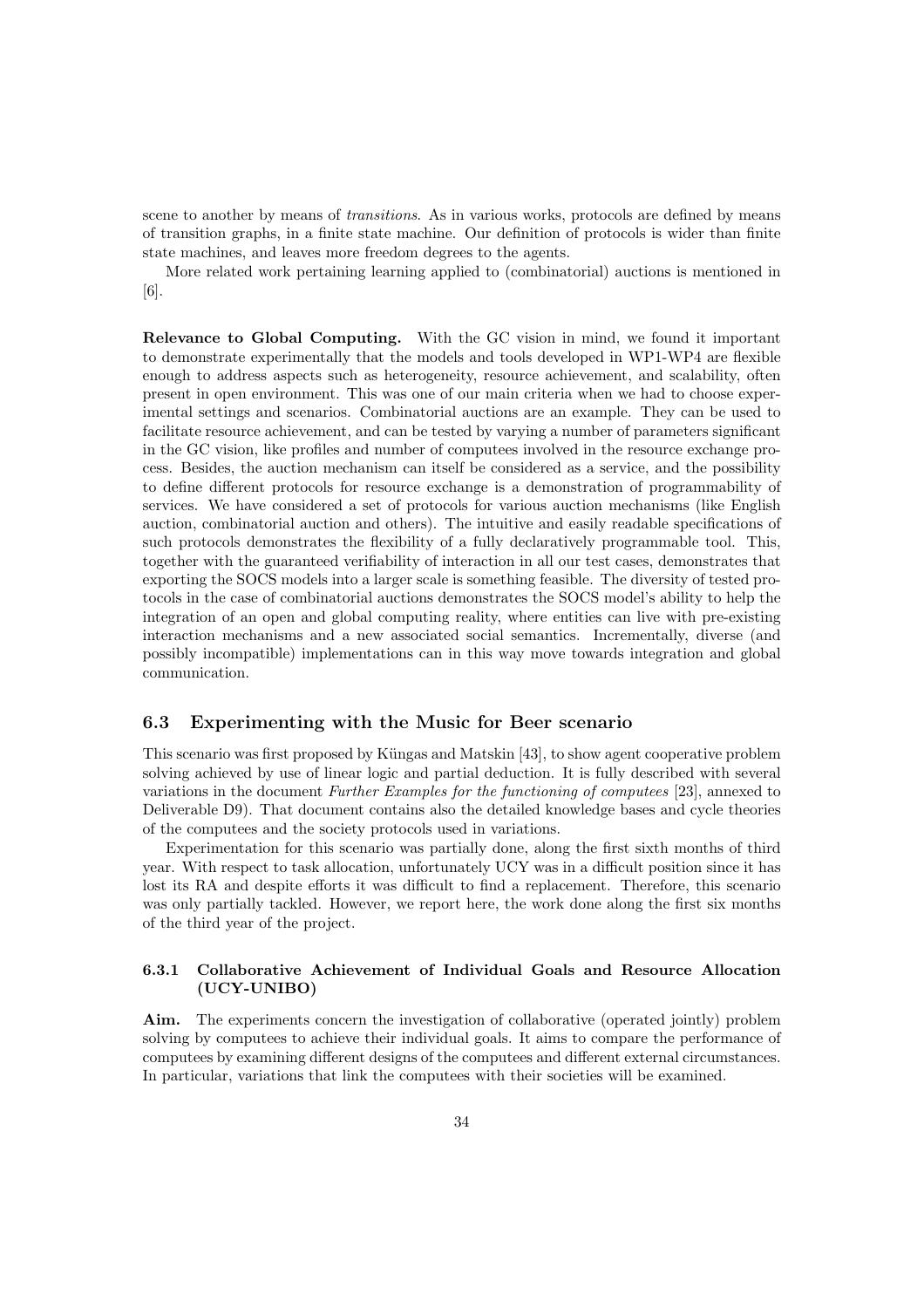Apart from testing the SOCS models themselves, we also aim at showing how this differs and extends existing approaches, e.g., [43], in several aspects, including autonomy, as the amount of information shared by computees is tuned by the policies, and computees are not necessarily cooperative, planning capabilities, modularity of knowledge representation, and finally the ability to reason on dynamic and contextual information.

Parameters considered and varied. The main parameters to be varied are of two types  $(i)$  different resource allocation and collaborative achievement problems and  $(ii)$  different types of computees operating. More specifically these parameters are:

- external circumstances of time and communication;
- social expectations of the society;
- behavior profile of the computees;
- social attitude and negotiation policies of the computees
- number of computees and tasks involved.

**Evaluation criteria.** The main evaluation criteria for these experiments will be:  $(i)$  the distribution of the individual welfare (linking to the properties, see deliverable D13 [2]) achieved in each case and comparisons of these,  $(ii)$  conformance or not to social expectations for variations of the experiments that consider these and (iii) efficiency of operation of computees as we scale up their numbers.

Runs executed. We have implemented (using an earlier version of the PROSOCS platform) the standard scenario of Music for Beer and tested its appropriate behavior. Also a variation of the scenario where we simulate social expectations is tested showing the effect of these on the behavior of the computees.

Evaluation. Our initial limited experiments already point out the flexibility that the SOCS framework has in addressing such problems. But proper systematic experimentation was not carried on, due to lack oh human resources at UCY. This prevented us from carrying on all the planned experiments.

#### 6.3.2 Related Work

There are several logic-based frameworks for agent negotiation which are related to our work on this experiment. As we have mentioned above the experiment has been inspired by the work of Küngas and Matskin's [43] who have studied how cooperative problem solving could be achieved with the use of linear logic and partial deduction. Our experiments show firstly the relative comparative ease with which such complex requirements can be implemented in PROSOCS and secondly to carry out a first evaluation of the difficulties in implementing further more reasoning and acting modules of the agent. In addition, our work differs from other work such as Küngas and Matskin's [43] in several aspects, including *autonomy*, as the amount of information shared by agents is tuned by the policies, and agents are not necessarily cooperative, planning capabilities, modularity of knowledge representation, and finally the ability to reason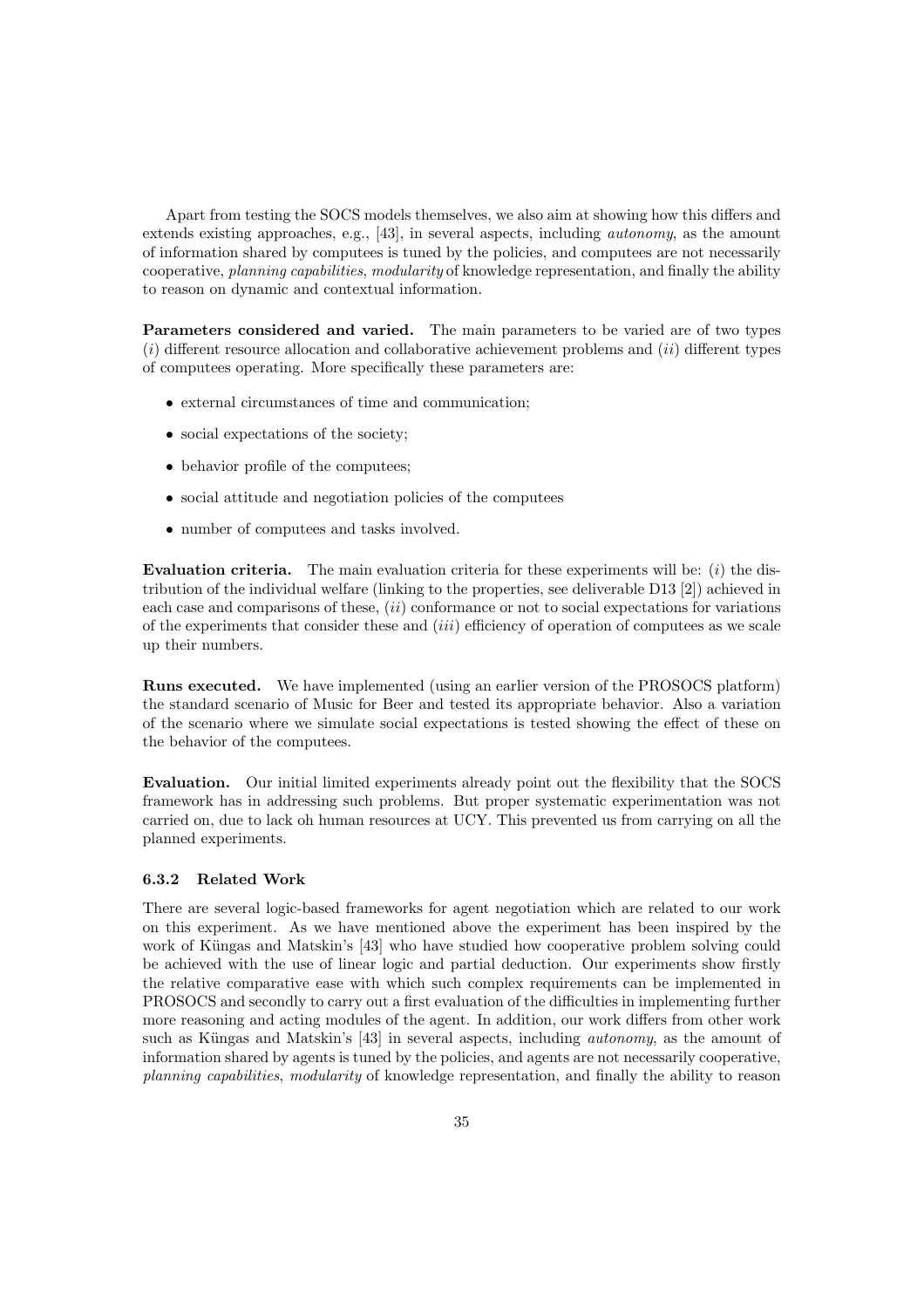on dynamic and contextual information. All these additional aspects have been implemented in the demonstration example of Music for Beer.

Other related work includes [15] and [59] where the authors focus on the ability of agents to produce dialogues, on protocol compliance, and on the ability to solve resource reallocation problems. However, their architecture, focussing on the reasoning needed to produce dialogues, is independent of other agent capabilities, such as planning. Moreover, differently from [59], our use of preference reasoning allows for a modular agent programming, which allows for combination of individual reasoning with social expectations.

Relevance to Global Computing. The Music for Beer experiment was designed to check how our KGP model of agency could accommodate several variations and extensions of agent distributed problem solving required by Global Computing. These include problems where the agents are heterogeneous, e.g., where some agents are cooperative and some are not. Similarly, we can accommodate issues that relate to adopting social expectations and adapting the negotiation between agents to different circumstances, e.g., the type of request or the relative roles of the agents involved, by exploiting the added flexibility of the private agent policies.

The main Global Computing characteristics that are illustrate through our experiments are the autonomy of computees to make their own decision in an open and changing environment, the heterogeneity of computees (cooperative or non co-operative), their ability to distribute their tasks and to adapt their decisions and behaviour in the face of new information e.g. as provided by the other computees. In particular the following criteria have been addressed by the experiment:

- Adaptability: Adjustment where the computee decides to respond differently to requests depending on the needs it can currently satisfy and/or on the needs that it currently has for itself.
- Partial Information: Conditional decisions where computees develop plans conditional on the assumption that a request for a need within the plan will be accepted and thus provided.
- Distribution: Decentralization where a computee decides to achieve a goal with a plan which also involves other computees. The computee has thus distributed its task.
- Heterogeneity: Overall Behaviour where the cycle theory and goal decision preference policies of a computee regulate its cooperative or not behaviour and the relative importance that a computee gives to requests from other computees.
- Heterogeneity: Personality where the personality policy of the computee within its goal decision policy affects its decisions as to whether to accept or not a request to provide a need.

The relatively complex scenario of the experiment illustrates how the different capabilities of the computee are composed together in order to produce the enhanced functionality required by the global computing setting. They show the synthesis of the isolated components of the model together with the cycle theory and how it is possible to exploit different parts of the knowledge of the computee specified modularly in different components of the model.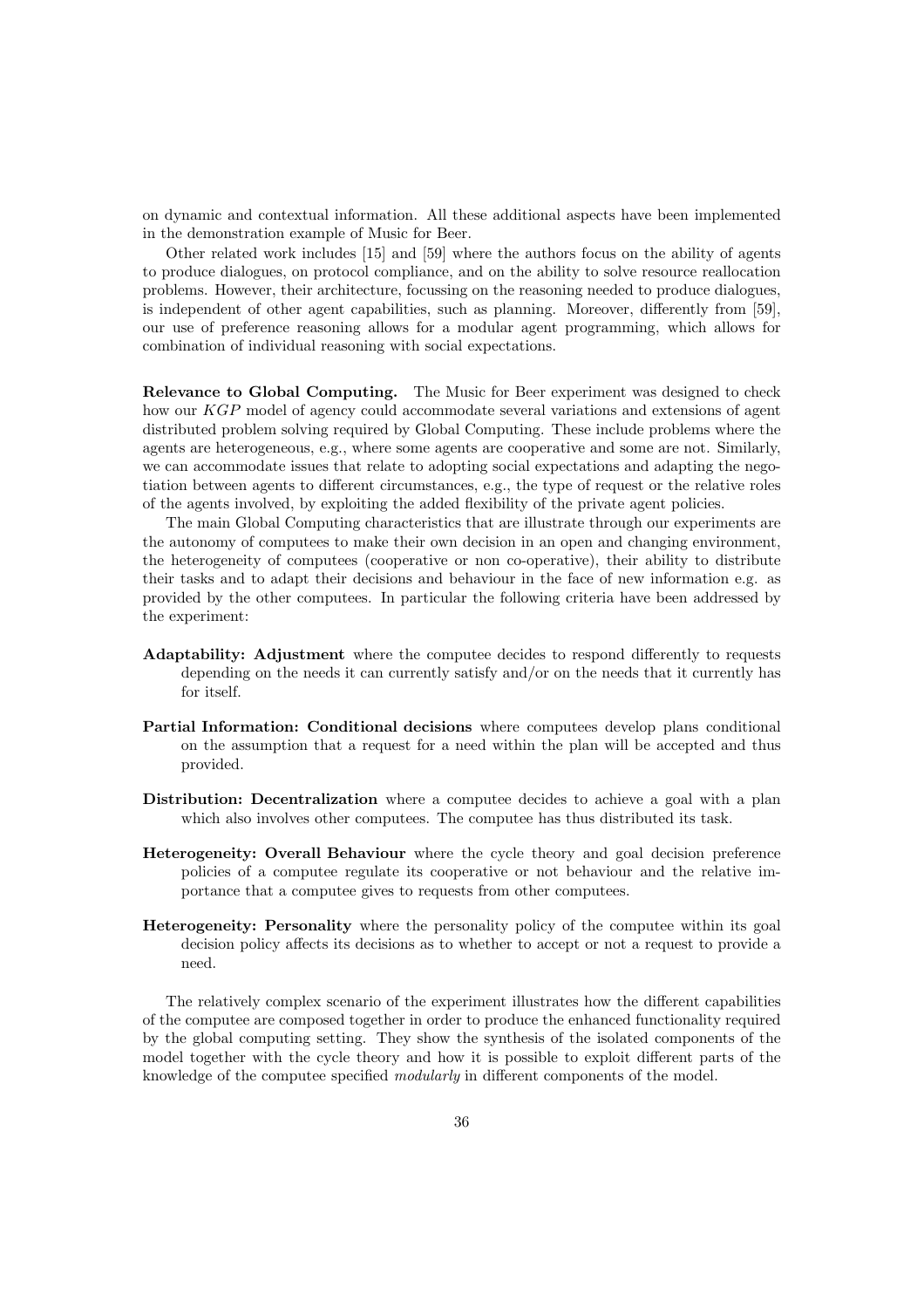# 7 Experimentation for properties

Our classification of verifiable properties of societies of computees is based on the catalogue of properties put forward in deliverable D13  $[2]$ , consisting of four parts:  $(i)$  properties of proof procedures;  $(ii)$  properties of individual computees;  $(iii)$  properties of the social infrastructure; and (iv) properties specifically related to protocol conformance.

It is important to distinguish between (formal) properties and (observable) characteristics of (societies of) computees. Formal properties are invariants which have been formally proven within WP5. Characteristics refer to properties which can only be observed dynamically, thus they can be also considered as "emerging" properties. Therefore, we consider as emerging a characteristic which can be dynamically observed.

Experimentation is not a suitable way to prove formal properties, but it can be used to observe characteristics of the behavior of an animated society and of individuals within the society which may be candidates for a formal proof. Also, experimentation can be used to disprove that formal properties hold. The idea goes back to D. Hume, and his work entitled An Enquiry Concerning Human Understanding, dated 1748.

To the purpose of experimentation, we have tried out some of the properties identified and verified in WP5 (see deliverable D13 [2]) to make predictions that can be tested by designed experiments.

For properties of individual computees, we have identified in deliverable D13 interesting profiles of behavior and characterized them first in terms of properties of the states of computees and then design cycle theories that will induce traces whose states have these properties. Experiments were done to confirm that such profiles are advantageous given specific conditions. In particular, we have identified a triple of individual computees to be experimented upon, the focussed profile of behavior (see Section 7.1.1), the cautious profile of behavior (see Section 7.1.2), and the punctual profile (see Section 7.1.3) among others.

As concerns properties specifically related to protocol conformance, in the following we report about experiments for on-the-fly conformance. According to the D13 classification, onthe-fly conformance is a property of an interaction (between two or more computees) with respect to a given society protocol. It assesses, at runtime, whether or not the interaction is legal according to the protocol. The experiments concerns the application of the SCIFF proof procedure for this purpose to the Needham-Schroeder security protocol [52], see Section 7.2. We choose this protocol since it was used for several years, and later proved flawy by applying model checking techniques [18, 51]. On this same protocol, we have also experimented a proof theoretic approach for proving its flawyness.

In fact, a further issue has been investigated and experimented upon along this year of the project, in particular for properties of the social infrastructure. As described in D13, a proof theoretic approach for the automatic verification of properties of protocols has been proposed, and experiments have been done. To this purpose, we extend the SCIFF proof procedure and show how it can be used to verify whether a property, expressed as an existentially or universally quantified formula, is a logical consequence of the Social Integrity Constraints of a given society. This approach has been applied to prove the good atomicity of the NetBill protocol, and to show the flawyness of the Needham-Schroeder protocol.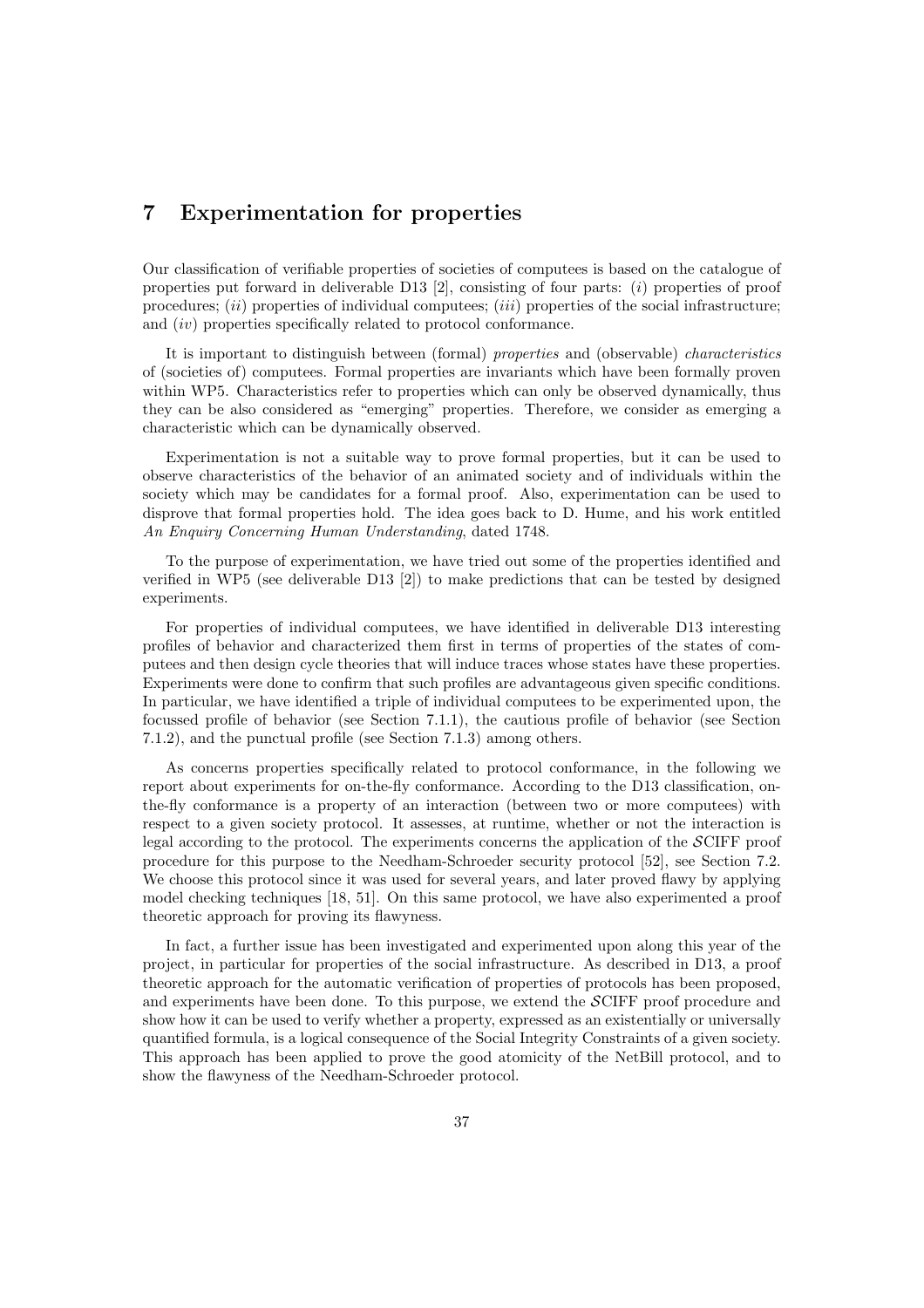#### 7.1 Experiments on Profile of Behavior

In deliverable D13 [2], we have identified interesting profiles of behavior and characterized them first in terms of properties of the states of computees, and then design cycle theories that will induce traces whose states have these properties.

In the following, we report on three experiments performed for confirming the expected behavior as determined by the engineered profile. Some of these profiles will be demonstrated at the next review meeting in Edinburgh on April 4th.

#### 7.1.1 The Focussed Profile of Behaviour (ICSTM-UCY-CITY)

Aim. The aim of this experiment is to provide empirical evidence for the advantages of the focussed profile of behaviour discussed in D13 [2]. Recall that a focussed computee would be expected to be more successful than a computee that is not focussed in situations where both computees have (at least) two top-level goals that are mutually exclusive in the sense that executing a plan for the first goal will make any potential plan for the other goals infeasible.

Parameters considered and varied. We compare the behaviour of two computees: computee 1 is focussed, while computee 2 uses the normal cycle theory. In a nutshell, a computee is focussed iff any basic rule in its cycle theory that enables the PI transition has got an enabling condition that only allows for the selection of  $(i)$  a top-level goal if no other top-level goals have children and  $(ii)$  a non-top-level goal G if the top-level goal G' that is the ancestor of G is the only top-level goal with children.

Knowledge bases. We consider a scenario where both computees aim at achieving the two goals g1 and g2. However, the plans for these two goals are not compatible. The domaindependent part of  $KB_{plan}$  is as follows:

```
initiates(a1,_,g1). precondition(a1,p). initiates(a3,_,p).
initiates(a2, _{g2}). precondition(a2,q). initiates(a4, _{g1}.).
[happens(a1,T1), happens(a4,T2)] implies [false].
[happens(a2,T1),happens(a3,T2)] implies [false]. executable(_).
```
The domain-dependent part of  $KB_{TR}$  is defined accordingly.  $KB_{react}$  is empty.

Runs executed. We have run both computees, initializing them with the two goals g1 and  $g2$ , to be achieved before time 20. Both computees start by planning for  $g1$ , generating the action a1 and the subgoal  $p$ . Then computee 2 is free to plan either for  $g$ 2 or for  $p$ , while the focussed computee 1 is forced to plan for p during the next PI transition. Only planning for p will lead to a feasible plan for  $g1$ , while planning for  $g2$  causes the integrity constraints in  $KB_{plan}$  to fire during future calls to planning (resulting in a failure).

We should stress that computee 2 *could* also plan for p and proceed in the same way as computee 1. However, in the concrete implementation, the top-level goal g2 will be selected before p when the standard action selection function is used. Using the focussed profile, the right choice of goals to plan for is guaranteed, independently from such low-level features of a concrete implementation.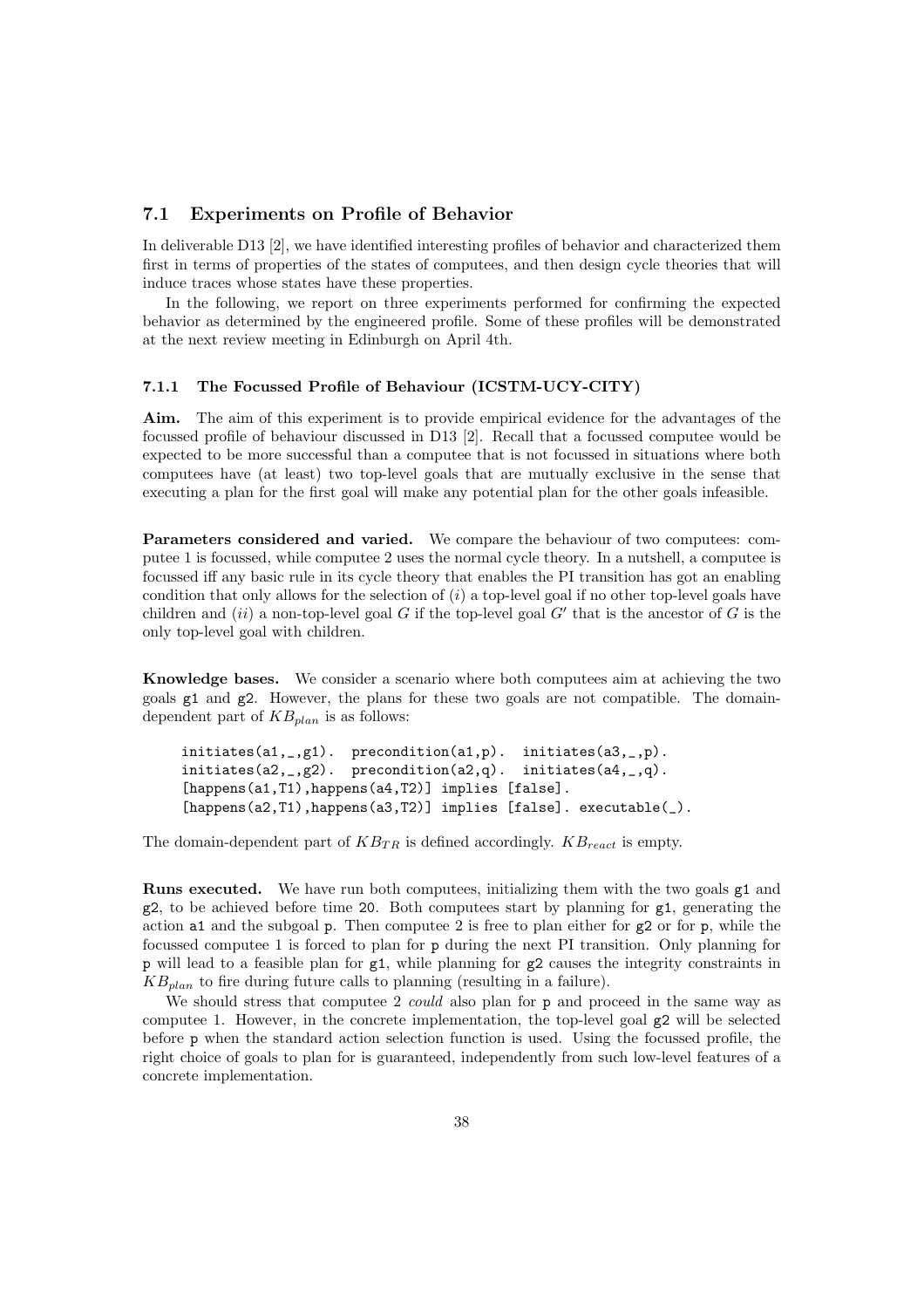Evaluation. The experiment is intended to demonstrate a situation in which a focussed computee is more successful than other computees. This would suggest that in certain domains, where computees have to choose amongst a number of mutually incompatible goals, the focussed profile of behaviour can aid computees to achieve at least a minimum number of goals in good time. In our experiments, the two computees do indeed exhibit the expected difference in behaviour. However, these experiments have also revealed a problem (with both the formal model and the implementation), which causes the focussed computee to execute actions a1 and a3 in the wrong order. This issue is currently under investigation.

Related work. We refer to deliverable D13 for related work on behaviour profiles.

#### 7.1.2 The Cautious Profile of Behaviour (UCY-ICSTM)

Aim. The aim of this experiment is to provide experimental result to verify the desired behaviour of the cautious profile as discussed in D13 [2]. A cautious computee will check the precondition of an action is satisfied before it plans for the action to be executed.

Parameters considered and varied. We compare the behaviour of two computees: computee 1 is cautious and computee 2 uses normal cycle theory. The main difference is that in the cautious profile, the enabling condition of the AE transition will only allow selection of an action iff its precondition can be proved to be satisfied.

Knowledge bases. We consider the following scenario: because of bad transactions in the past, from now on all bidders are required to physically possess the goods for sale before they can place their initial bid.

For  $KB_{react}$ , this experiment will use the same KB as other Combinatorial Auction bidders.

For  $KB_{plan}$ , it includes an overall precondition for the action tell:

precondition(tell(evelina,\_,bid(\_,\_),\_), have\_product).

To enforce the condition that before a bid can be placed, the bidder must be able to check that it already have the product.

For  $KB_{TR}$  it has a single causal effect to allow the computee to sense the arrival of the goods hence the fulfilment of the precondition:

initiates(tell(warehouse,evelina,order\_arrived,\_,\_),\_,have\_product).

Runs executed. The bidders are assumed not to have the goods for the auction at the beginning. When the two computees receive an open auction message from the auctioneer, the normal computee will start placing bids straight away, which is in violation of the protocol. The cautious computee instead will check the precondition of the bid action, i.e., it really possesses the product, before placing a bid.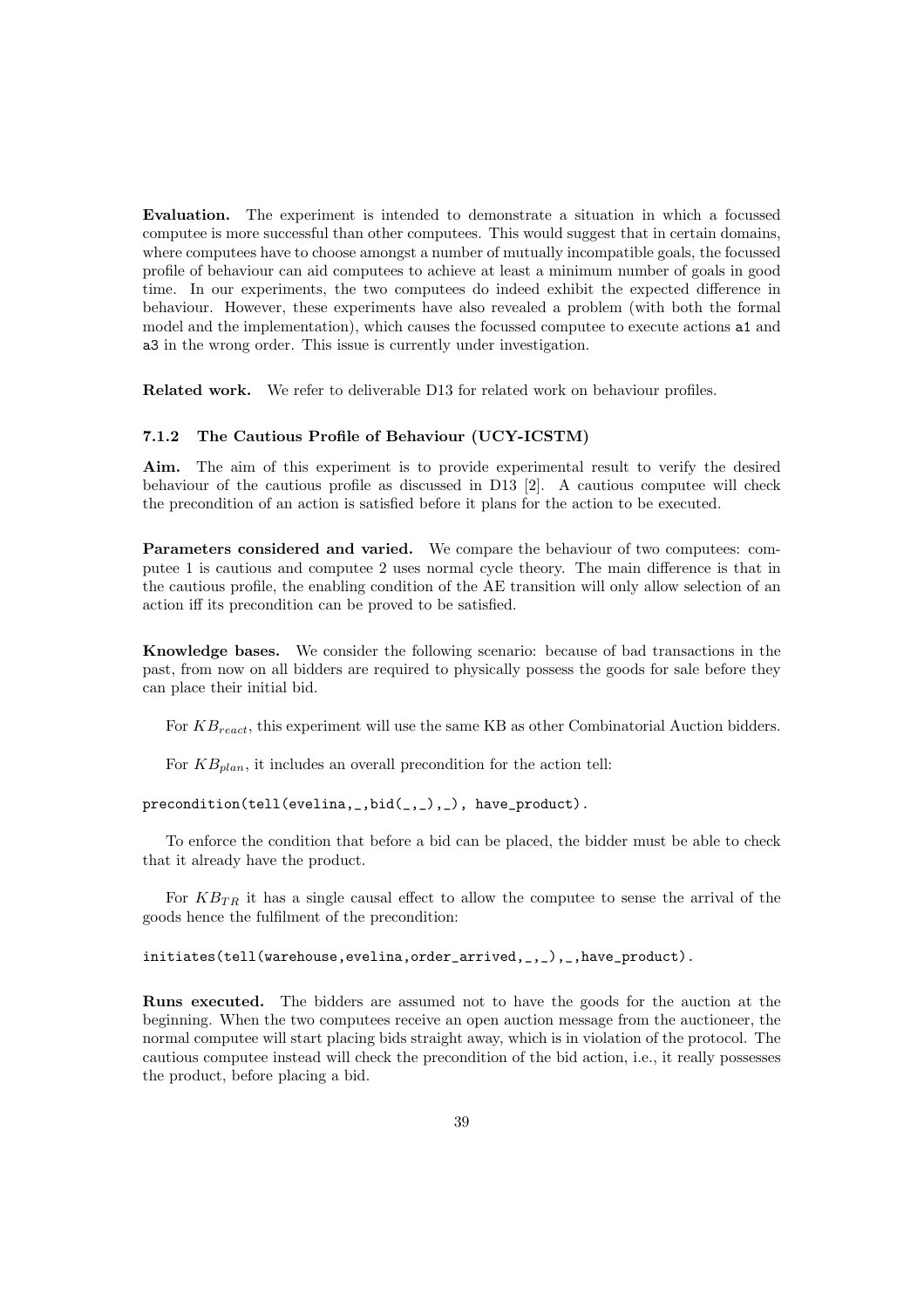Evaluation. The experiment shows that the cautious computee does indeed check for the precondition before planning for an action. Notes that if the precondition of the bid action cannot be verified in time, it is possible that the cautious bidder may miss the bidding dead line. However, this profile is beneficial in certain domain where it is paramount to follow a pre-defined protocol. For example, if there is a penalty for violation of the protocol then the cautious computee can ensure it will not be penalized.

Related work. Formal proof of the profile of behaviour is presented in D13 [2].

#### 7.1.3 The Punctual Profile of Behaviour (ICSTM-DIPISA-UCY)

Aim. The aim of this experiment is to provide empirical evidence of the features of the punctual profile of behaviour discussed in D13 [2]. As illustrated in D13, the punctual profile is able to sequence action execution according to the ordering induced by the temporal constraints of actions. Moreover, the punctual computee is committed to execute actions and plan for goals when they become urgent, in the sense that they are "dangerously" close to their deadlines. The measure of danger is given by a parameter that indicates how much close they must be in order to be considered urgent. The tuning of the parameter may depend on specific application domains.

Parameters considered and varied. We compare the normal profile, which uses the normal cycle theory, with an implementation of the punctual profile, which uses a cycle theory where i) the basic rules enabling AE and PI transitions restrict the set of selected input actions and goals to those that are closer than the others to deadlines, and  $ii)$  the behaviour rules give higher priority to AE or PI whenever there are actions or goals that are urgent. Here urgent means closer than 5 instants to deadlines.

Knowledge bases. We consider a scenario where both computees aim at achieving the goal of going to work before time 20. Their plan is to get the bus, with having a ticket as precondition. The plan for having a ticket is simply to buy one. The domain dependent part of  $KB_{plan}$  is as follows:

```
initiates(get_bus, _, go_to_work).
precondition(get_bus, have_ticket).
initiates(buy_ticket,_,have_ticket).
```

```
executable(_).
```
The domain-dependent part of  $KB_{TR}$  is defined accordingly.  $KB_{react}$  is empty.

Run executed. We have run both computees, initialized with the goal go to work to be achieved before 20. In this oversimplified scenario, the normal computee selects actions and goals independently of their temporal deadlines. It first plans for the top goal and generates the action get bus and the sub-goal have ticket. Then, it first (attempts to) gets the bus, and then, after having devised a plan for the sub-goal, to buy the ticket. Actually, it fails to achieve its goal that can not be proved to hold according to the final  $KB<sub>0</sub>$  (indeed, the action get bus has been executed at time 2, when the precondition have ticket was not enforced by the action buy ticket, which has been executed at 6).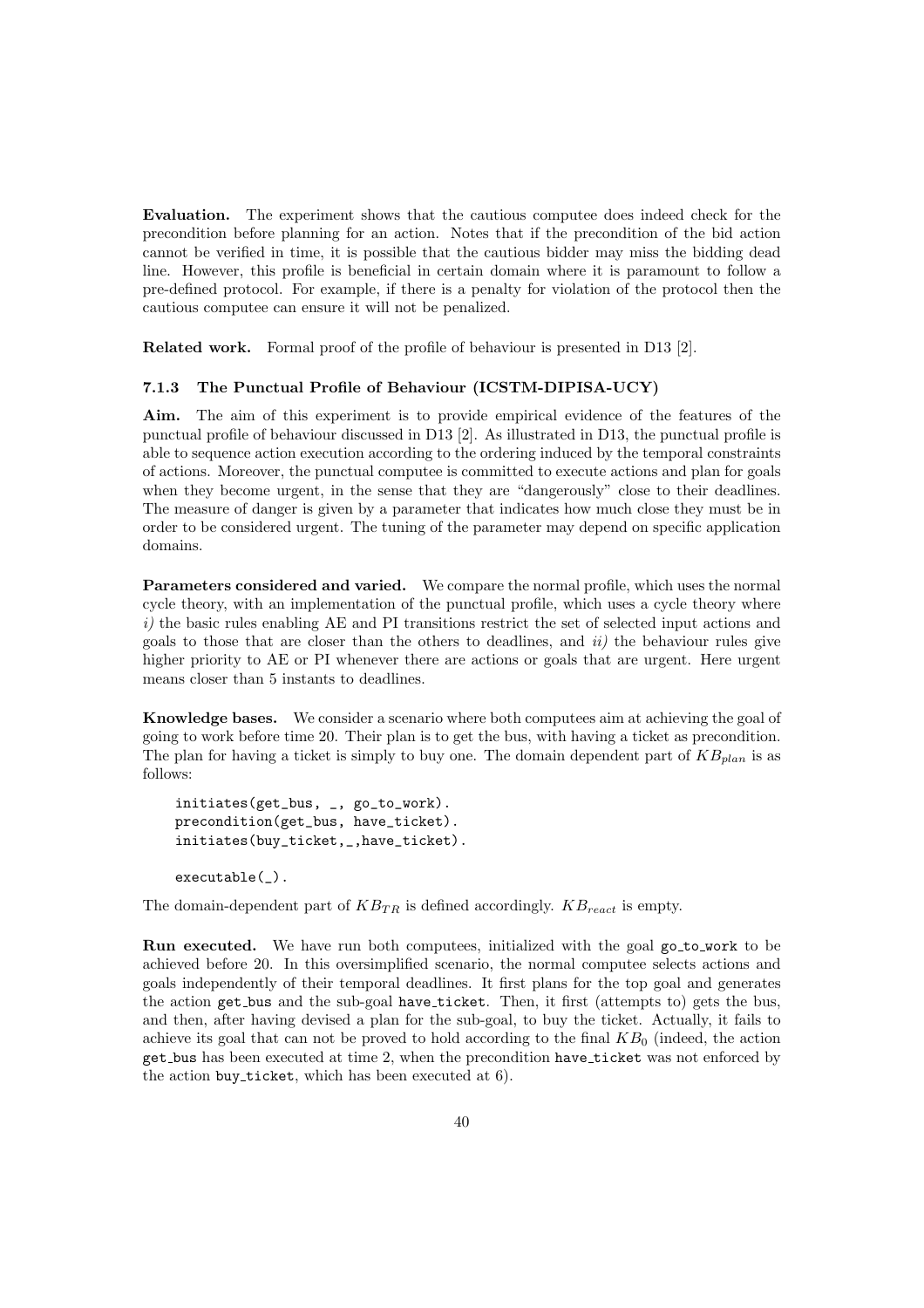Differently, the punctual computee, in this implemented version that executes actions when they become (very) urgent, is able to fully develop its plan. Then, when the execution of actions can not be further delayed, it executes the planned actions, just in time before they, and the goals they have been planned for, become timed out. The computee succeeds in achieving its goal, that is now entailed by the final  $KB<sub>0</sub>$ , where buy ticket has been executed at 14 and get bus at 15, just 5 instants before their deadlines. It is also interesting to note how in steps 14 and 15 two consecutive AE, which are not usually admitted in a normal profile, have been forced due to the presence of very urgent items.

Even if the normal computee could have also preferred to fully devise its plan before executing actions, since the normal cycle theory presents non-deterministic choices, the punctual computee does guarantee both the proper ordering and the timeliness of action execution.

Evaluation. The experiment is intended to demonstrate a situation in which a punctual computee is more successful than other computees. This would suggest that in certain domains, where the ordering of actions and their timeliness is relevant, the computees adopting a punctual profile of behaviour can exhibit a more effective behaviour as far as temporal constraints (and hence goal achievement) are concerned. In our experiments, the two computees do indeed exhibit the expected difference in behaviour, since the punctual one does execute actions in the correct ordering and before they are timed out. Although this might have happened for the normal profile, a correct tuning of the characteristic parameters of the punctual profile guarantee this behaviour. The evaluation of how to properly tune such parameters is scope for future investigation.

Related work. We refer to deliverable D13 for related work on behaviour profiles.

#### 7.2 On the fly conformance checking (UNIBO-DIFERRARA)

A number of experiments have been performed in order to verify and demonstrate that SOCS-SI can be used for on-the-fly (as defined by Guerin and Pitt [35]) conformance checking, so achieving one of the main practical applications of the SOCS social framework defined in deliverables D5 [50] and D8 [34].

Another aim of these experiments is to evaluate the applicability of the SOCS-SI approach to on-the-fly conformance checking to real-life cases, as concerns performance and scalability.

In the following, as an example, we report on experiments in the Needham-Schroeder (Sect. 7.2.1) scenario, a well-known security protocol. Quantitative performance tests were obtained for the auction scenario (see [49]).

#### 7.2.1 On the fly conformance checking for the Needham-Schroeder protocol

The Needham-Schroeder protocol (NS, for short) has been presented in [52], where the authors discuss a way for ensuring the mutual exchange of a secret (a pair of numbers, called *nonces*) between two peers over an insecure network connection. The purpose of the protocol is to ensure mutual authentication while maintaining secrecy. In other words, once agents A and B have successfully completed a run of the protocol, A should believe his partner to be B if and only if B believes his partner to be A.

In support of the authentication procedure, agents rely on the well-known public key encryption technology. By following the protocol, the two agents involved in a communication session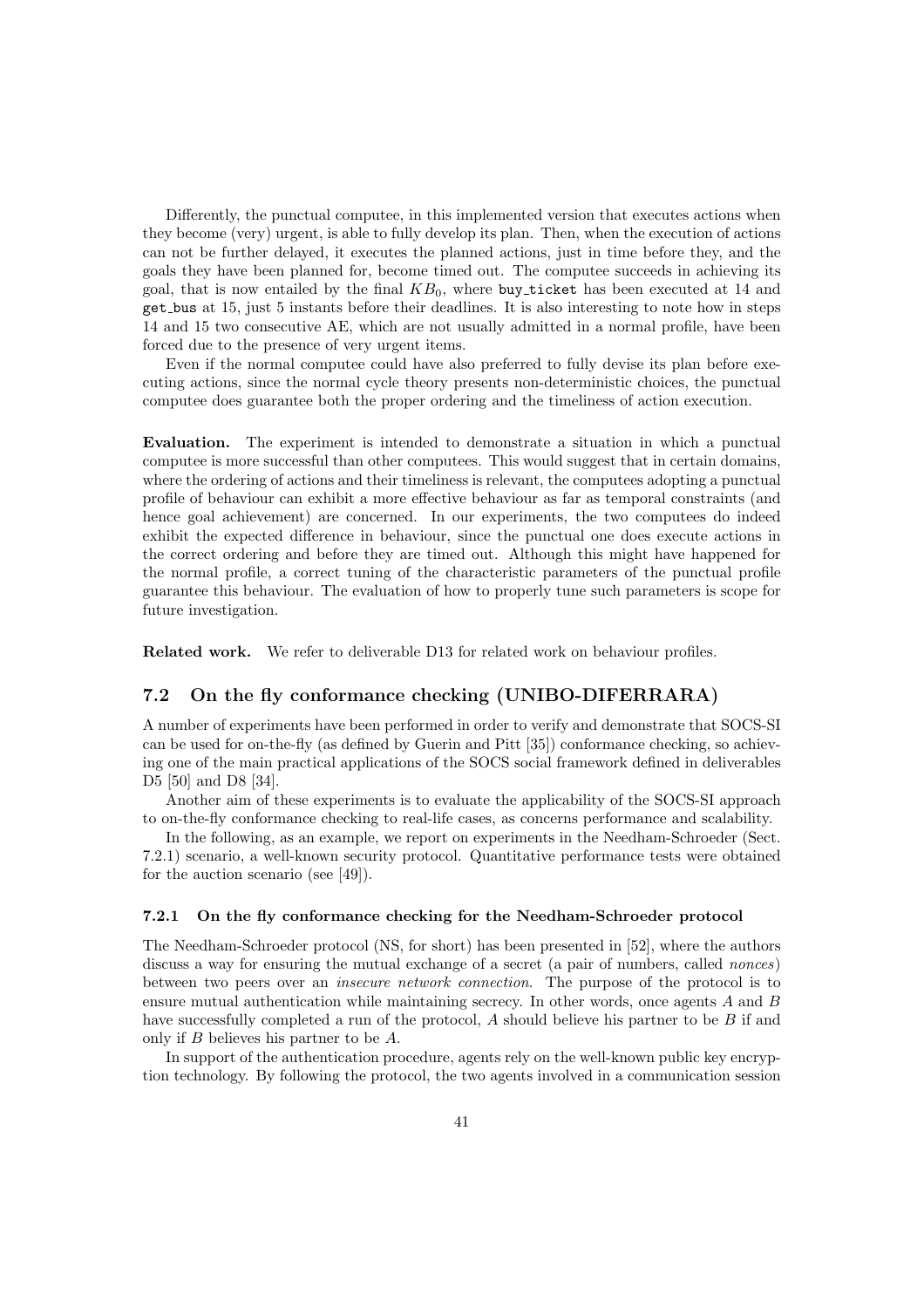- (1)  $A \rightarrow B : \langle N_A, A \rangle_{pub\_key(B)}$
- (2)  $B \to A : \langle N_A, N_B \rangle_{pub\_key(A)}$
- (3)  $A \rightarrow B : \langle N_B \rangle_{pub \; keu(B)}$

Figure 5: The Needham-Schroeder protocol (simplified version)

(conversation) challenge each other to make sure that each one's partner in the conversation is actually the holder of the private key associated with his public key.

The protocol consists of seven steps, but – like other authors  $[24]$  – we focus on a simplified version of it, consisting of only three steps, which are the kernel of the protocol. The simplification means that we assume that all the agents know the public key of the other agents. Hence the interaction can be represented as in Figure 5, where  $\langle M \rangle_{PK}$  means that M is encrypted with public key PK.

By message (1), A challenges B to decrypt his nonce  $N_A$  encrypted using B's public key. By message (2), B responds to A's challenge, by attaching to  $N_A$  a new nonce  $N_B$ , which he generated himself, and encrypting the whole set of two nonces using A's public key, thus challenging A to decrypt  $N_B$  and prove to be the holder of A's private key. At this point of interaction, A believes that he is speaking with B, since the latter proved to be able to decrypt the message  $(1)$  and answering back the  $N_A$ . Of course, this is reasonable under the assumption that it is extremely improbable that an agent could guess the nonce  $N_A$ , hence considering it impossible. By message (3), A responds to B's challenge, giving a proof (the  $N_B$ sent in message (2)) of being A. In similar way to what happens after messages (1) and (2), B believes his fellow is  $A$  upon receiving message  $(3)$ .

Aside the insecure connection conditions, we make assumptions about the agents' abilities. In doing that, we refer to the Dolev-Yao model [21], which relies on the perfect cryptography assumption (nothing can be learned on a plain text from its encrypted version, without knowing the decryption key). In particular, if we want to define the perfect cryptography assumption in terms of exchanged messages, we say that an agent can:

- decrypt messages encrypted with his own public key;
- generate messages with nonces that  $(i)$  have never been generated by other agents, or  $(ii)$ that he received in a message encrypted with his own public key;
- forward messages.

Eighteen years after the publication of the NS protocol, Lowe [45] proved it to be prone to security attack, by showing a breach. Lowe's attack on the protocol is presented in Figure 6, where a third agent I (standing for *intruder*) manages to successfully authenticate himself as agent  $A$  with a third agent  $B$ . Although the protocol is correctly followed,  $B$  believes he is communicating with  $A$ , while instead he is communicating with  $I$ . Therefore, the messages composing the attack belong to two different dialogues,  $A$  with  $I$  and  $I$  with  $B$ . Each dialogue follows the protocol, but I exploits the information of the first dialogue to deceive  $B$  in the second dialogue.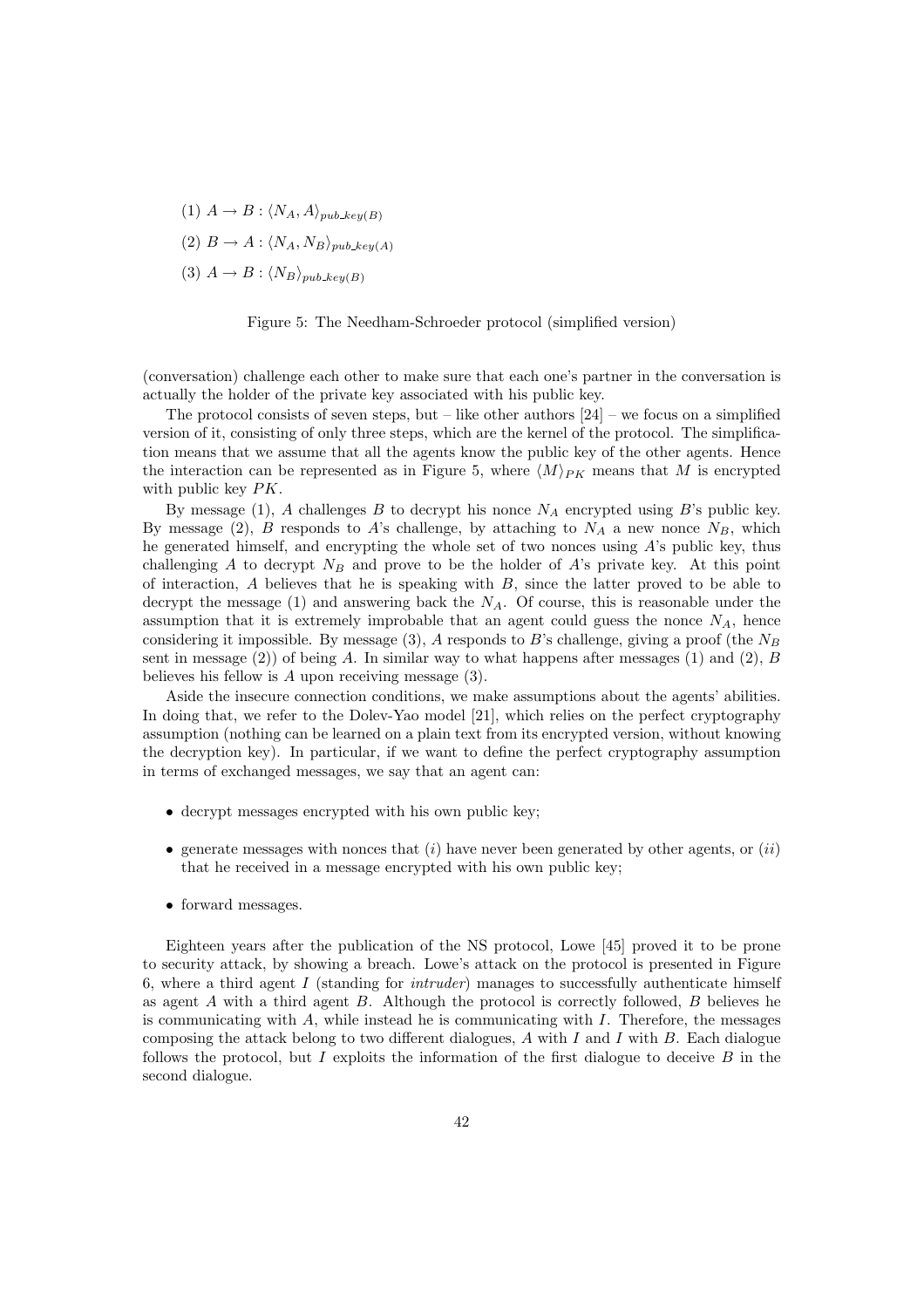- (1)  $A \rightarrow I : \langle N_A, A \rangle_{pub\_key(I)}$
- (2)  $I(A) \rightarrow B : \langle N_A, A \rangle_{pub\_key(B)}$
- (3)  $B \to I(A)$  :  $\langle N_A, N_B \rangle_{pub\_key(A)}$
- (4)  $I \rightarrow A : \langle N_A, N_B \rangle_{pub\_key(A)}$
- (5)  $A \rightarrow I : \langle N_B \rangle_{pub\_keu(I)}$
- (6)  $I(A) \rightarrow B : \langle N_B \rangle_{pub\_key(B)}$

Figure 6: Lowe's attack on the Needham-Schroeder protocol

```
H( send( X, B, content( key( KB), agent( A), nonce( NA))), T1)
--->
   E( send( B, X, content( key( KA), nonce( NA), nonce( NB))), T2)
    /\ isPublicKey( A, KA) /\ isNonce( NB) /\ NA!=NB
   \land isMaxTime(TMax) \land T2 > T1 \land T2 < TMax.
   H( send( X, B, content( key( KB), agent( A), nonce( NA))), T1)
   /\ H( send( B, X, content( key( KA), nonce( NA), nonce( NB))), T2)
   /\ T2 > T1
--->
   E( send( X, B, content( key( KB), nonce( NB), empty( 0))), T3)
    \land isMaxTime(TMax) \land T3 > T2 \land T3 < TMax.
```
Figure 7: Social Integrity Constraints defining the Needham-Schroeder protocol

Aim. The aim of this experiment is to verify that the SOCS social framework is expressive enough to represent the well-known NS protocol, and that the implementation of the SCIFF proof procedure can correctly check on the fly conformance to the protocol, in case of Lowe's attack.

Parameters considered and varied. The executed runs only differ for the considered histories (see below).

Knowledge bases. Events that represent the messages are the following:

- $\mathbf{H}(\text{send}(A, B, \text{content}(\text{key}(K), \text{agent}(A), \text{none}(N_A))), T)$ (agent A has sent to agent B its own identifier and a nonce, encrypted with a key  $K$ , at time T)
- $\mathbf{H}(send(A, B, content(key(K), nonce(N_A), nonce(N_B))), T)$ (agent A has sent to agent B two nonces, encrypted with a key  $K$ , at time T)
- $\mathbf{H}(\text{send}(A, B, \text{content}(\text{key}(K), \text{none}(N_A), \text{empty}(0))), T)$ (agent A has sent to agent B a nonce, encrypted with a key  $K$ , at time  $T$ )

The  $IC<sub>S</sub>$  used for defining the protocol are of two types: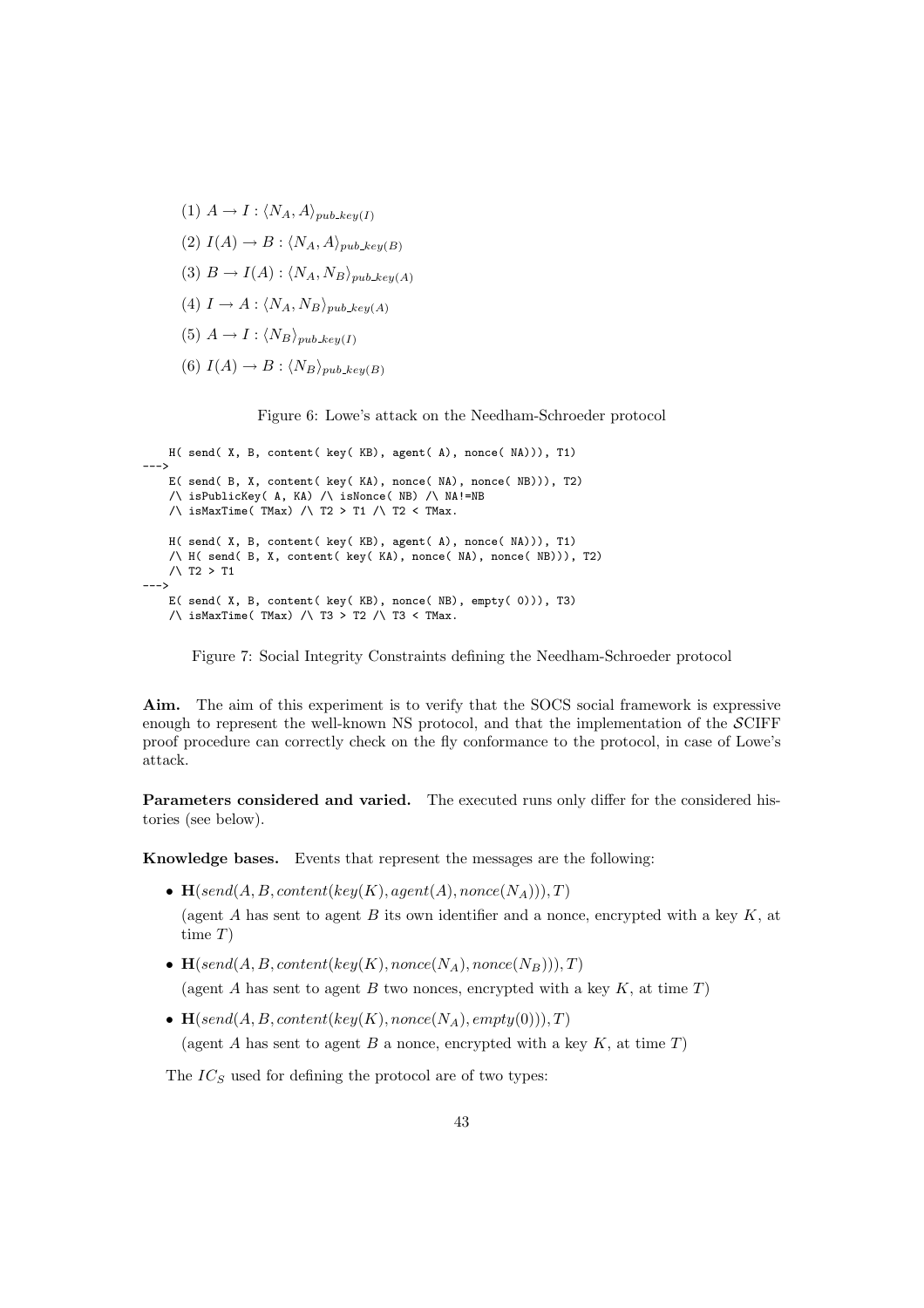```
isPublicKey( PK) :-
  isPublicKey( _, PK).
isPublicKey( i, ki).
isPublicKey( b, kb).
isPublicKey( a, ka).
isMaxTime( 7).
isAgent( i).
isAgent( a).
isAgent( b).
                                                   isNonce( N) :-
                                                       isNonce( _, N).
                                                   isNonce( A, N) :-
                                                      checkIfNonce( A, N).
                                                   notIsNonce( A, NB) :-
                                                      \+( checkIfNonce( A, NB)).
                                                   checkIfNonce( b, nb).
                                                   checkIfNonce( a, na).
```
Figure 8: Social Organization Knowledge Base – SOKB

```
h(send( a, b, content( key( kb), agent( a), nonce( na))), 1).
h(send( b, a, content( key( ka), nonce( na), nonce( nb))), 2).
h(send( a, b, content( key( kb), nonce( nb), empty( 0))), 3).
```
Figure 9: A compliant history.

- A first group of  $IC_S$ , depicted in Figure 7, defines the (simplified version of the) protocol itself.
- A second group of  $IC_S$  is needed in order to impose the condition that an agent is not able to guess another agent's nonce, neither a private key that he does not own. These constraints can be found in [11], available at the Web page: http://www-lia.deis. unibo.it/Research/Projects/SOCS/guests/publications/D14.html.

The *SOKB* of this experiment is in Figure 8.

Runs executed. On the fly conformance has been checked for four hand-written histories, which represent typical interactions in the NS protocol.

- Figure 9 shows an example of compliant history.
- Figure 10 is an example of an history that is not compliant because the protocol has not been completed. In fact, the two events in the history propagate the second integrity constraints of Figure 7 and impose an expectation

e(send( a, b, content( key( kb), nonce( nb), empty( 0))), T3)

(with the CLP constraint T3>2), which is not fulfilled by any event in the history.

- The history in Figure 11, instead, while containing a complete protocol run, is found by SCIFF to violate the integrity constraints because agent a has used a nonce (nc) that it cannot know, because is not one of a's nonces and a has not received it in any previous message. In terms of integrity constraints, the history satisfies those in Figure 7, but it violates one Ic of the second group.
- Figure 12 depicts Lowe's attack, which SCIFF finds compliant to the protocol as defined by the integrity constraints.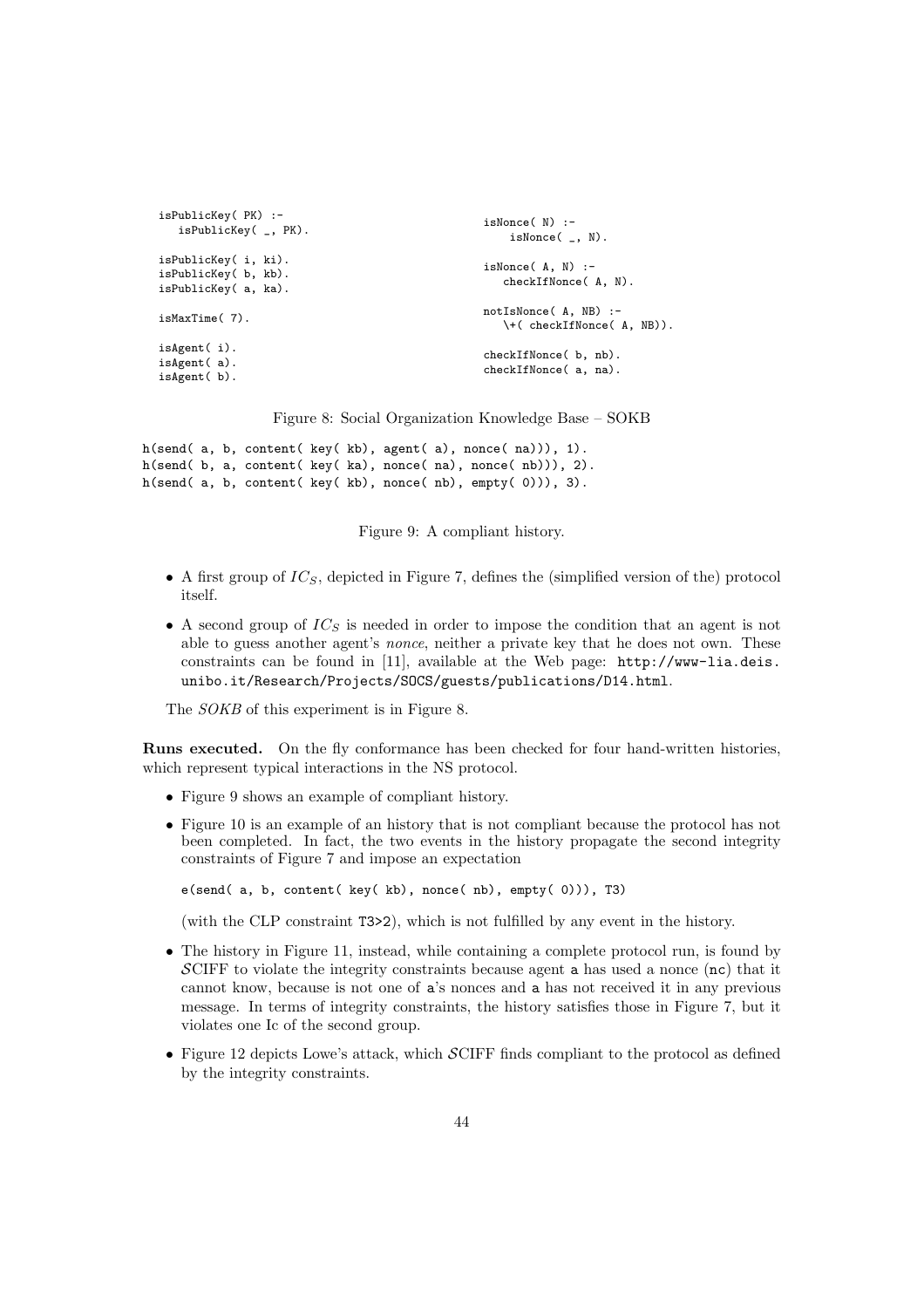h(send( a, b, content( key( kb), agent( a), nonce( na))), 1). h(send( b, a, content( key( ka), nonce( na), nonce( nb))), 2).

Figure 10: A non-compliant history (the third message is missing).

h(send( a, b, content( key( kb), agent( a), nonce(  $nc$ )), 1). h(send( b, a, content( key( ka), nonce( nc), nonce( nb))), 2). h(send( a, b, content( key( kb), nonce( nb), empty( 0))), 3).

Figure 11: A non-compliant history (agent a has used a nonce that it cannot hold).

Evaluation. This experiment shows that the SOCS social framework can express the Needham-Schroeder protocol and that the implementation of the SCIFF proof procedure can verify correctly on the fly compliance for typical interactions. These results are important, given the relevance of the Needham-Schroeder protocol in the literature on the automatic proof of properties of security protocols. In particular, we have tested that Lowe's attack, when mapped into a proper history of events, is processed by SCIFF as compliant to the protocol, therefore testing the flawyness of the protocol itself. Furthermore, in Section 7.3.2, we will exploit a variant of SCIFF in order to generate a compliant history representing Lowe's attack for this protocol.

### 7.3 Automatic proof of properties (UNIBO-DIFERRARA)

In this section, we report on experiments performed as support to the proposed approach for automatically proving protocol properties, as documented in deliverable D13 and in the papers [12, 11] (they both are available at the mentioned site containing papers relevant to D14).

Agent interaction verification is one aspect which has been intensively studied under many perspectives in the area of open computational systems. As stated in D13, the capability of the SOCS social model to automatically prove or refute significant protocol properties is a demonstration of the expressiveness of the formal model and of the effectiveness of its operational counterpart; more generally, it shows the applicability of Computational Logic to problems that, so far, have been tackled mainly by Model Checking techniques [51].

Several other frameworks in the literature aim at verifying properties about the behavior of social agents at design time. Often, such frameworks define structured hierarchies, roles, and deontic concepts such as norms and obligations as first class entities (see deliverable D5 [50], too). Notably, among them, ISLANDER [28] is a tool for the specification and verification of interaction in complex social infrastructures, such as electronic institutions. ISLANDER allows to analyze situations, called scenes, and visualize liveness or safeness properties in some specific settings. The kind of verification involved is static and is used to help designing institutions.

Among related approaches, model checking [18, 51] is a well-known and widely used approach for automatic analysis of reactive systems. The inputs to a model checker are usually a finite state description of the system to be analyzed, and a number of properties, often expressed as formulas of temporal logic that are expected to hold of the system. The model checker either confirms that the properties hold or reports that they are violated. In the latter case, it provides a counterexample: a run that violates the property. Such a run can provide valuable feedback and points to design errors. Model checking has been extensively applied to prove properties of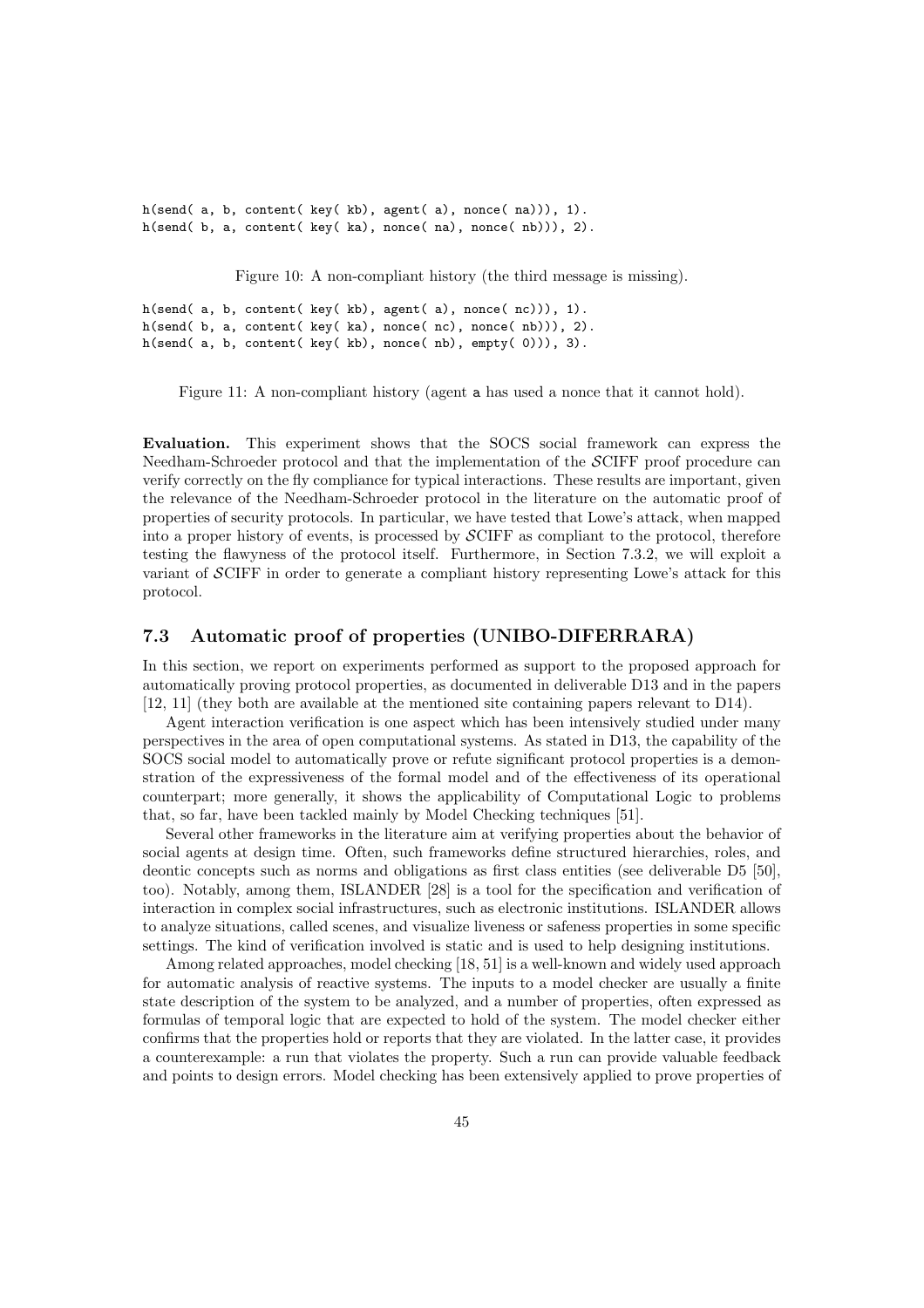```
h(send( a, i, content( key( ki), agent( a), nonce( na))), 1).
h(send( i, b, content( key( kb), agent( a), nonce( na))), 2).
h(send( b, i, content( key( ka), nonce( na), nonce( nb))), 3).
h(send( i, a, content( key( ka), nonce( na), nonce( nb))), 4).
h(send( a, i, content( key( ki), nonce( nb), empty( 0))), 5).
h(send( i, b, content( key( kb), nonce( nb), empty( 0))), 6).
```
Figure 12: Lowe's attack, recognized as a compliant history.

reactive and distributed systems, and it has been also applied to prove properties of security, communication and electronic commerce protocols (see, for instance, [29, 51]).

An alternative approach for proving properties is the proof theoretic one. Suppose we have a logic-based specification  $\phi_P$  of a system P, (for example, P can be a communication protocol), and we want to know whether it satisfies some property  $\phi$ , which we assume can be expressed in logic too. One way to do this is to check whether  $\phi_P \Rightarrow \phi$  is valid (i.e.,  $\phi$  is true in all the models of  $\phi_P$ ). Model checking represents P by a Kripke structure  $M_P$ : the states in  $M_P$ represent the possible global states of P. Checking whether P satisfies  $\phi$  amounts at checking whether  $\phi$  is true in the initial state in  $M_P$ . In the proof theoretic approach, instead, we can rely on the syntactic structure of  $\phi_P$  and  $\phi$ . Usually, the proof is given by contradiction. The drawback of this approach is due to undecidability of first order logic, and its (exponential) complexity.

Our approach aims at proving or refuting properties automatically, by following the proof theoretic approach, and grounding on Computational Logic. For this purpose, we have extended the SCIFF proof procedure, used for on-the-fly conformance checking, with a capability to generate histories that are compliant to a given protocol and to a SCIFF goal (see paper [12], available at the Web page: http://www-lia.deis.unibo.it/Research/Projects/SOCS/ guests/publications/D14.html).

The extended proof procedure, named  $g$ -SCIFF, where the q stands for *generative*, changes the SCIFF Fulfillment E transition into a new one, and always turns expected behaviour (and positive expectations, in particular) into events, possibly containing variables (see [12], for details). Therefore, the result of a successful g- $\mathcal{S}CIFF$  computation for a goal G is an output history representing one history of events (possibly with variables) supporting the achievement of G. A partial history can be also specified as input to the g-SCIFF computation.

This approach has been applied to both existential and universal properties, defined as in deliverable D13. Informally:

- *existential* properties are formulae that hold for at least one history compliant to the protocol;
- universal properties are formulae that hold for all the histories compliant to a protocol.

Up to now, soundness of  $\mathcal{S}CIFF$  has been proved (see Deliverable D13). Thanks to its soundness (proved in  $[12]$ ), operatively, g-SCIFF can be exploited to verify existential properties and disprove universal ones, as follows. If an existential property f can be expressed as a  $\mathcal{S}$ CIFF goal, and by running  $g$ -SCIFF we get a success with an output history, then we conclude that f is an existential property of the considered protocol, and the output history (or better, one of its grounding) is a witness, compliant history that satisfies  $f$ .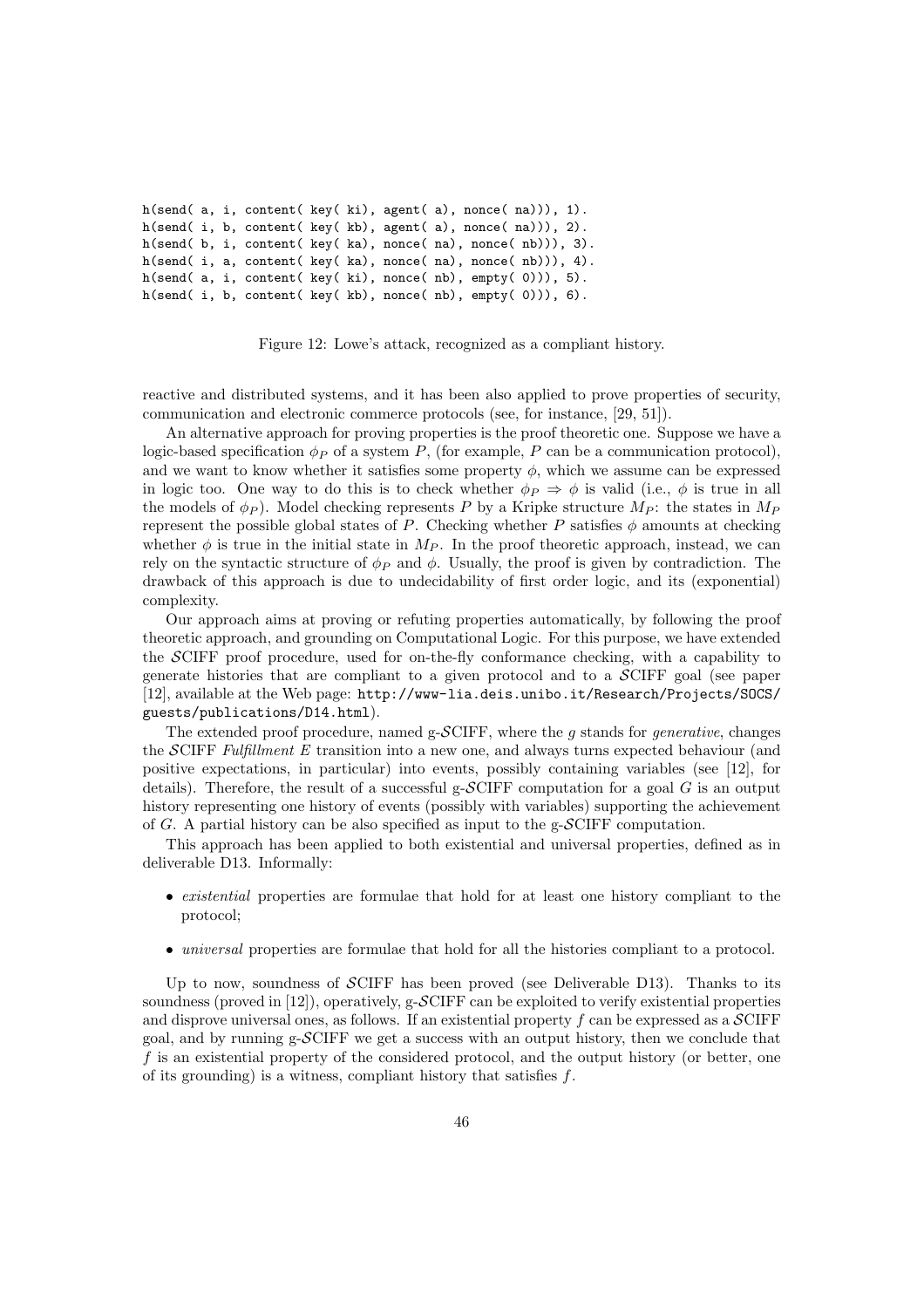A universal property f can be disproved, instead, by expressing (the existential property)  $\neg f$ as a  $\mathcal{S}$ CIFF goal, and running g- $\mathcal{S}$ CIFF. If g- $\mathcal{S}$ CIFF returns success with an output history, then we conclude that  $\neg f$  is proved and therefore f is not a universal property of the considered protocol. The output history (or better, one of its grounding) is a counterexample for the universal property f, i.e., it represents a compliant history for which f does not hold (since  $\neg f$ holds in it, instead).

This approach has been experimented in order to confirm and disconfirm properties of two well-known interaction protocols, one in the context of electronic commerce (the NetBill protocol, Sect. 7.3.1) and one in the context of security (the Needham-Schroeder protocol, Sect. 7.3.2). In these Sections, we also mention a related proof theoretic approach based on abduction for proving properties. Literature on properties of the two considered protocols is surveyed in the mentioned papers  $[12, 11]$ .

#### 7.3.1 Good atomicity in the NetBill protocol (DIFERRARA)

NetBill (see [20]) is a security and transaction protocol optimized for the selling and delivery of low-priced information goods, like software or journal articles. The protocol rules interactions between two agents: merchant and customer. A NetBill server is used to deal with financial issues such as those related to credit card accounts of customer and merchant.

In the following, we focus on the type of the NetBill protocol designed for non zero-priced goods, and do not consider the variants that deal with zero-priced goods.

A typical protocol run is composed of three phases:

- 1. price negotiation. The customer requests a quote for a good identified by an identifier PrId (priceRequest(PrId)), and the merchant replies with (priceQuote(PrId,Quote)).
- 2. good delivery. The customer requests the good (goodRequest(PrId,Quote)) and the merchant delivers it in an encrypted format (deliver(crypt(PrId,Key),Quote)).
- 3. payment. The customer issues an Electronic Payment Order (EPO) to the merchant, for the amount agreed for the good (payment(epo( $C\text{.crvpt}(PrId,K)$ ), Quote)); the merchant appends the decryption key for the good to the EPO, signs the pair and forwards it to the NetBill server (endorsedEPO(epo(C,crypt(PrId,K),Quote),M)); the NetBill server deals with the actual money transfer and returns the result to the merchant  $(signedResult(C, PrID, Price, K))$ , who will, in turn, send a receipt for the good and the decryption key to the customer (receipt(PrId,Price,K)).

The customer can withdraw from the transaction until he has issued the EPO message; the merchant until he has issued the endorsedEPO message.

Aim. This experiment considers a universal [2] good atomicity property of the protocol: i.e., the merchant receives the payment for a good  $G$  iff the customer receives the good  $G$ .

Since SCIFF deals with (communicative) events and not with the states of the agents, we need to express the properties in terms of happened events. To this purpose, we can assume that merchant has received the payment once the NetBill server has issued the *signedResult* message, and that the customer has received the good if he has received the encrypted good (with a deliver message) and the encryption key (with a receipt message).

Thus, the universal property can be expressed as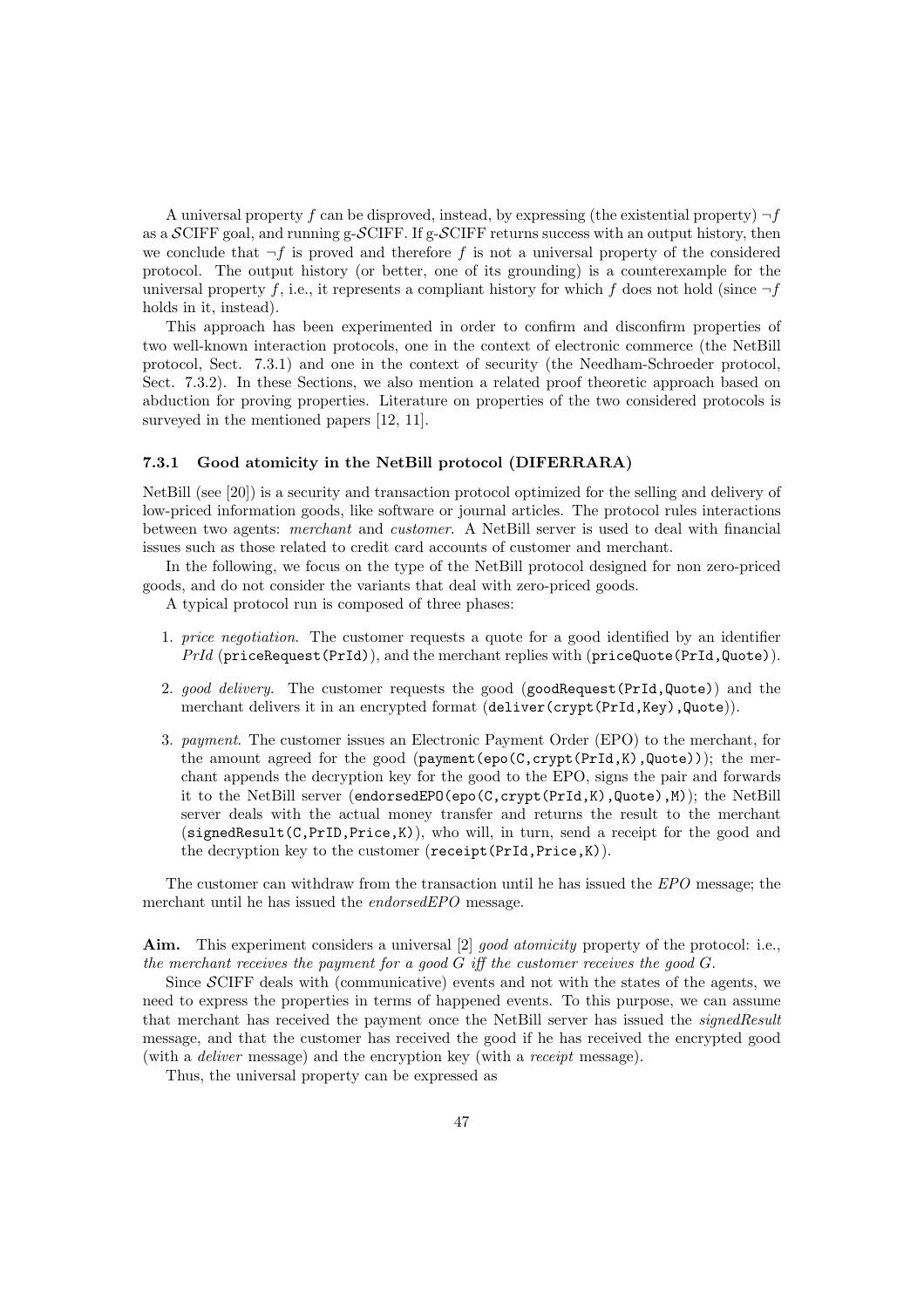$$
H(tell(netbill, M, signedResult(C, PrId, Quote, K), Id), Tsign)
$$
  
\n
$$
\iff H(tell(M, C, goodDelivery(crypt(PrId, K), Quote), Id), T)
$$
  
\n
$$
\land H(tell(M, C, receipt(PrId, Quote, K), Id), Ts)
$$
\n(1)

whose negation is expressed as the following  $\mathcal{S}$ CIFF goal:

$$
g \leftarrow EN(tell(netbill, M, signedResult(C, PrId, Quote, K), Id), Tsign),
$$
  
\n
$$
E(tell(M, C, goodDelivery(crypt(PrId, K), Quote), Id), T),
$$
  
\n
$$
E(tell(M, C, receipt(PrId, Quote, K), Id), Ts)).
$$
  
\n
$$
g \leftarrow E(tell(netbill, M, signedResult(C, PrId, Quote, K), Id), Tsign),
$$
  
\n
$$
EN(tell(M, C, goodDelivery(crypt(PrId, K), Quote), Id), T).
$$
  
\n
$$
g \leftarrow E(tell(netbill, M, signedResult(C, PrId, Quote, K), Id), Tsign),
$$
  
\n
$$
EN(tell(M, C, goodDelivery(crypt(PrId, K), Quote), Id), T))
$$

By running g-SCIFF, any compliant history achieving such a goal is a counterexample of the original, universal property, thanks to  $g$ - $\mathcal{S}$ CIFF soundness.

**Knowledge bases.** KBs and  $IC_S$  used in the experiment are contained in [12].  $IC_S$  are divided into two sets, the former containing only backward constraints (i.e., relating happened events to expectations on past events), the latter only one forward constraint (i.e., relating happened events to expectations on future events).

Runs executed. Two runs were executed:

- 1. For the first run, we have used a complete representation of the protocol, (all the  $IC_S$ backward and forward);
- 2. for the second run, we have removed the forward constraint, in order to verify that such constraint is not redundant with respect to the property that we want to check.

The results of the two runs are the following:

- 1. g-SCIFF reports failure, i.e., it is not able to generate a history that satisfies the goal;
- 2. g-SCIFF reports success, and the following history is generated:

```
h(tell(_E,_F,priceRequest(_D),_C),_M),
h(tell(_F,_E,priceQuote(_D,_B),_C),_L),
h(tell(_E,_F,goodRequest(_D,_B),_C),_K),
h(tell(_F,_E,goodDelivery(crypt(_D,_A),_B),_C),_J),
h(tell([E, _F,payment([E, \text{crypt}([D, _A), _B), _C), _I),h(tell(_F,netbill,endorsedEPO(epo(_E,_D,_B),_A,_F),_C),_H),
h(tell(netbill,_F,signedResult(_E,_D,_B,_A),_C),_G),
I < H, H < G,
_L>_{M}, _K>_{L}, _L>_{J}, _J, _J<_{K},
```
The receipt event is missing, which would violate the integrity constraint that has been removed.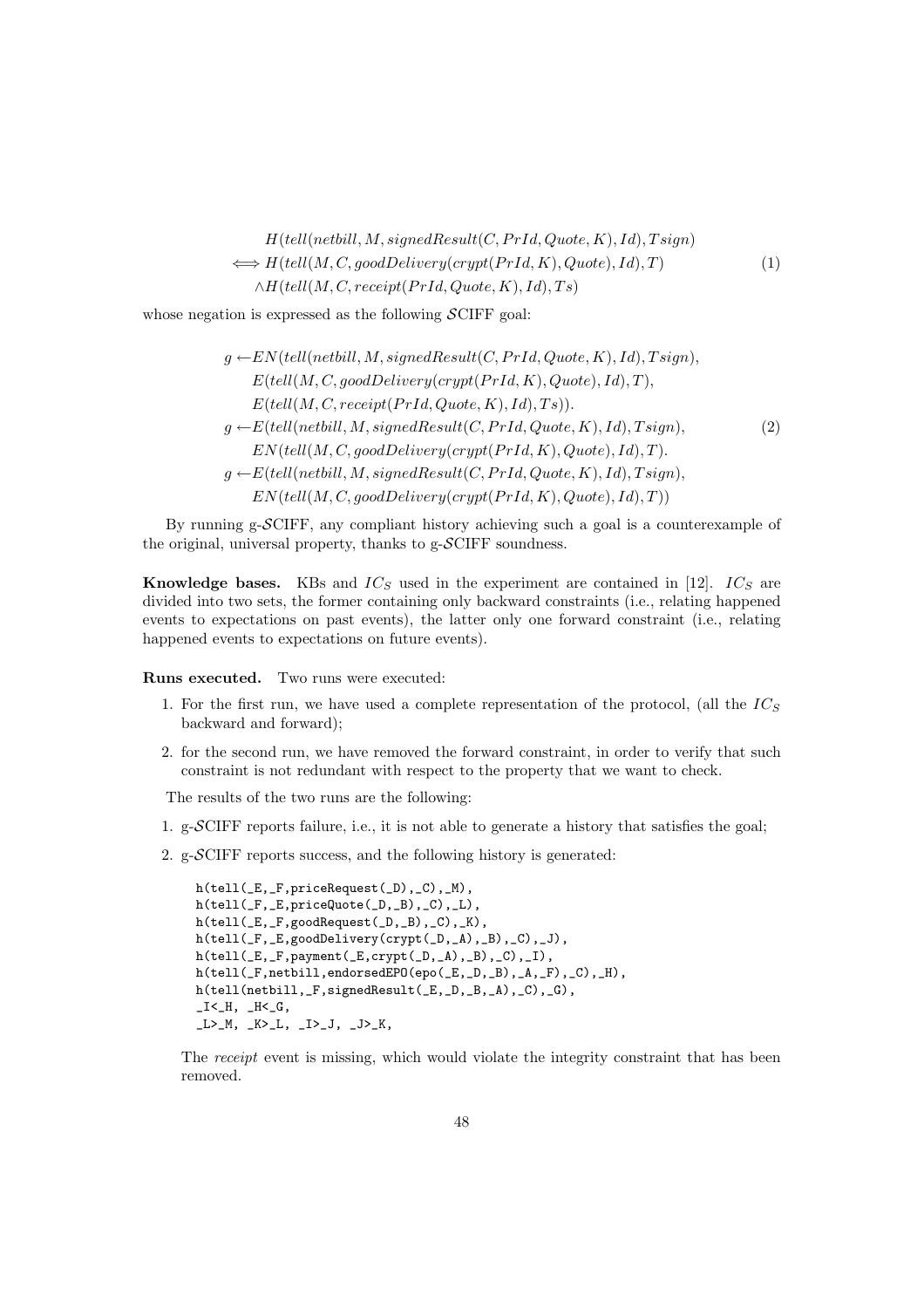Evaluation. The result of the first run is a failure. This suggests that there is no history that entails the negation of the good atomicity property while respecting the protocol, i.e., the property is likely to hold if the protocol is respected. However, yet no guarantee can be given unless  $g-\mathcal{S}$ CIFF is proven complete.

The result of the second run is a success. Thanks to  $g$ - $\mathcal{S}$ CIFF soundness, this run therefore shows that the good atomicity property does not hold for the second version of the protocol. In this way, a protocol designer can make sure that an integrity constraint is not redundant with respect to a desired, universal property of the protocol.

Related work. In [57] the authors discuss the application of abductive reasoning for the analysis of safety properties of declarative specifications expressed in the Event Calculus. In their abductive approach, the problem of proving that, for some invariant  $I$ , a domain description D entails  $I(D \models I)$ , is translated into an equivalent problem of showing that it is not possible to consistently extend D with assertions that particular events have actually occurred (i.e., with a set of abductive hypotheses  $\Delta$ ), in such a way that the extended description entails  $\neg I$ . In other words, there is no set  $\Delta$  such that  $D \cup \Delta \models \neg I$ . They solve this latter problem by a complete abductive decision procedure, thus exploiting abduction in a refutation mode. Whenever the procedure finds a  $\Delta$  then the assertions in  $\Delta$  act as a counterexample for the invariant.

Our approach is similar to the one described in [57], when  $g$ - $\mathcal{S}$ CIFF is able to refute a given (universal) property by finding a counterexample for its negation. This has been exploited in this experiment to disprove good atomicity for the NetBill protocol. Nonetheless, completeness is a requirement for proving, instead, a universal property.

Further related work about logic-based approaches for security protocols is reported in [12].

#### 7.3.2 Generating Lowe's attack for the Needham-Schroeder protocol (UNIBO-DIFERRARA)

Aim. In the idea of the Needham-Schroeder protocol, an agent trusts the identity of the agent with whom he is communicating by associating his name with his public key and receiving back a nonce that he forged, encrypted in his own public key. If we had to define the idea of an agent  $B$  'trusting' that he is communicating with  $A$ , we could do it by using a combination of messages in which an agents responds to a challenge posed by another agent and successfully decrypts a nonce.

**Definition 7.1.** We say that B trusts that the agent X he is communicating with is  $A,^4$  and we write trust<sub>B</sub>(X, A) once two messages have been exchanged at times  $T_1$  and  $T_2$ ,  $T_1 < T_2$ , having the following sender, recipient, and content:

- $(T_1)$   $B \rightarrow X : \{N_B, \dots\}$ <sub>pub</sup>-key(A)</sub>
- $(T_2)$   $X \rightarrow B$  :  $\{N_B, \ldots\}$ <sub>pub key(B)</sub>

where  $N_B$  is a nonce generated by B.

<sup>4</sup>We restrict ourselves to only one communication session, all the definitions will therefore have as a scope the session.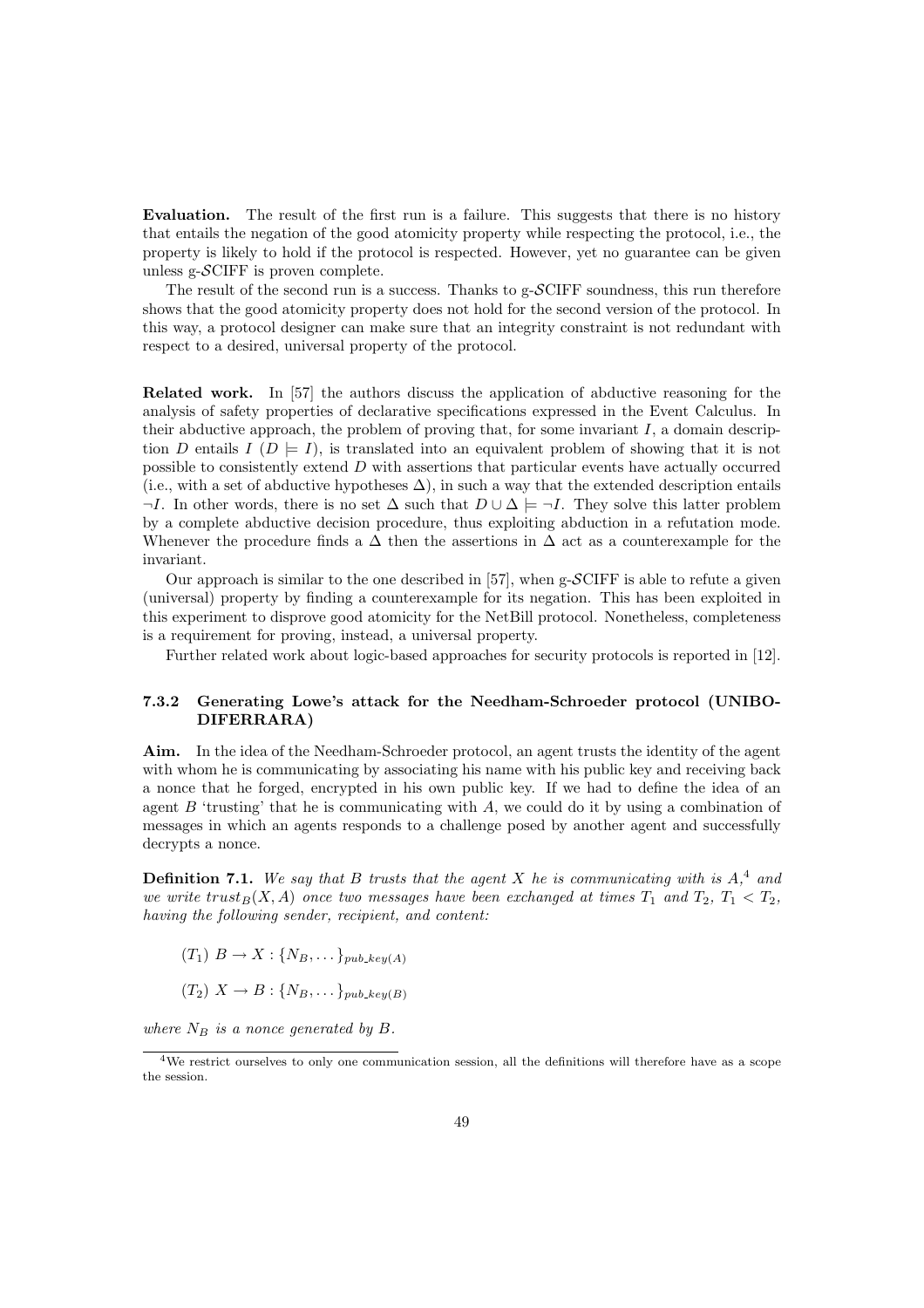Note that  $B$  is unable to judge whether  $N_A$  is a nonce actually generated by  $X$  or not, therefore no condition is posed on the origin of such nonce.

Symmetrically, we can consider, from  $A$ 's viewpoint, messages (1) and (2) as those that prove the identity of B. We therefore implement Def. 7.1 in Def. 7.2, where messages are expressed using the notation of the  $\mathcal{S}CIFF$ , namely as events which are part of some "history" HAP. The content of messages will be composed of three parts, the first showing the public key used to encrypt it, the second and third containing agent names or nonces or nothing (in particular, the last part may be empty).

**Definition 7.2.** Let A, B and X be agents,  $K_A$  and  $K_B$  respectively A's and B's public key,  $N_B$  a nonce produced by B, and let  $\text{HAP}_1$  and  $\text{HAP}_2$  be two sets of events each composed of two elements, namely:

 $HAP_1 =$  $\mathbf{H}(send(B, X, content(key(K_A), agent(B), nonce(N_B))), T_1),$  $\mathbf{H}(send(X, B, content(key(K_B), nonce(N_B), nonce(...))), T_2)$  $\}$ , and  $HAP_2 =$  $\mathbf{H}(send(B, X, content(key(K_A), nonce(...), nonce(N_B))), T_1),$  $\mathbf{H}(send(X, B, content(key(K_B), nonce(N_B), empty(0))), T_2)$ }. Then, trust<sub>B</sub>(X, A) holds iff  $\textbf{HAP}_1 \subseteq \textbf{HAP}$  or  $\textbf{HAP}_2 \subseteq \textbf{HAP}$ .

**Knowledge bases.** The protocol is represented by the same  $SOKB$  and  $IC_S$  adopted in Section 7.2.1, and reported extensively in [11].

**Runs executed.** The universal property that we want to disprove is  $\mathcal{P}_{trust}$  defined as

$$
trust_B(X, A) \to X = A
$$

i.e., if B trusts that he is communicating with A, then he is indeed communicating with A. We obtain a problem which is symmetric in the variables  $A, B$ , and  $X$ . In order to check if we have a solution we can ground  $\mathcal{P}_{trust}$  and define its negation  $\neg \mathcal{P}_{trust}$  as a goal, g3, where we choose to assign to  $A, B$ , and  $X$  the values  $a, b$  and  $i$ :

 $a3 \leftarrow isNone(NA)$ ,  $NA \neq nb$ ,

 $\mathbf{E}(send(b, i, content(key(ka), nonce(NA), nonce(nb))), 3),$ 

 $\mathbf{E}(send(i, b, content(key(kb), nonce(nb), empty(0))), 6).$ 

Besides defining g3 for three specific agents, we also assign definite time points (3 and 6) in order to improve the efficiency of the proof.

Running the g- $\mathcal{S}$ CIFF on  $g_3$  results in a compliant history:

 $HAP_{a3} =$  $h(send(a, i, content(key(ki), agent(a), nonce(na))), 1),$  $h(send(i, b, content(key(kb), agent(a), nonce(na))), 2),$  $h(send(b, i, content(key(ka), nonce(na), nonce(nb))), 3),$  $h(send(i, a, content(key(ka), nonce(na), nonce(nb))), 4),$  $h(send(a, i, content(key(ki), nonce(nb), empty(0))), 5),$  $h(send(i, b, content(key(kb), nonce(nb), empty(0))), 6)$ },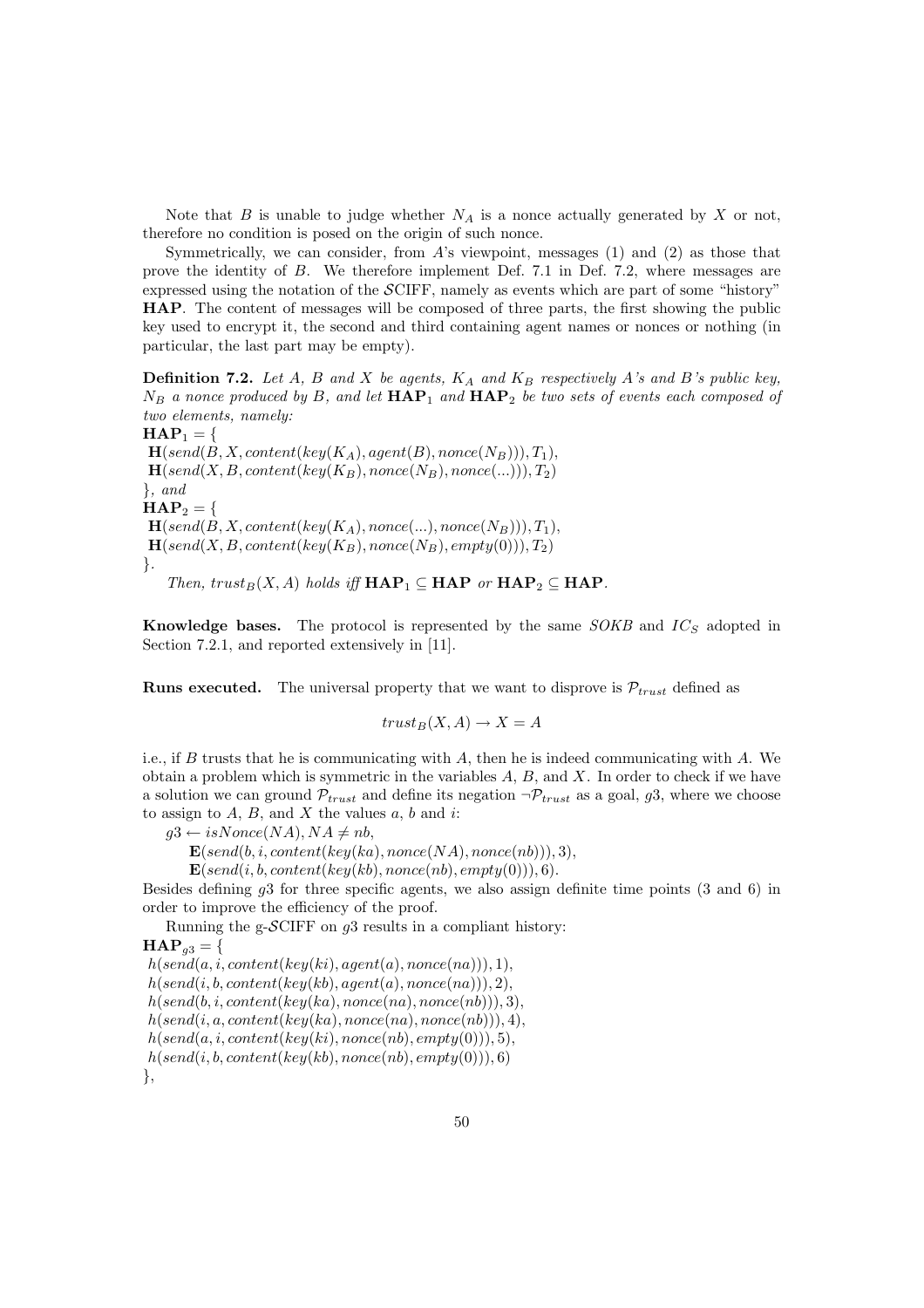which is indeed Lowe's attack on the protocol.  $\mathbf{HAP}_{g3}$  represents a counterexample of the property  $\mathcal{P}_{trust}.$ 

Evaluation. Thanks to the soundness of g-SCIFF, the generated history can be considered a counterexample of the property that was being verified.

Related work. Various techniques have been adopted to the task of automatic verification of properties to the case study of the Needham-Schroeder, or its evolution proposed by Lowe. They are reported extensively in [11].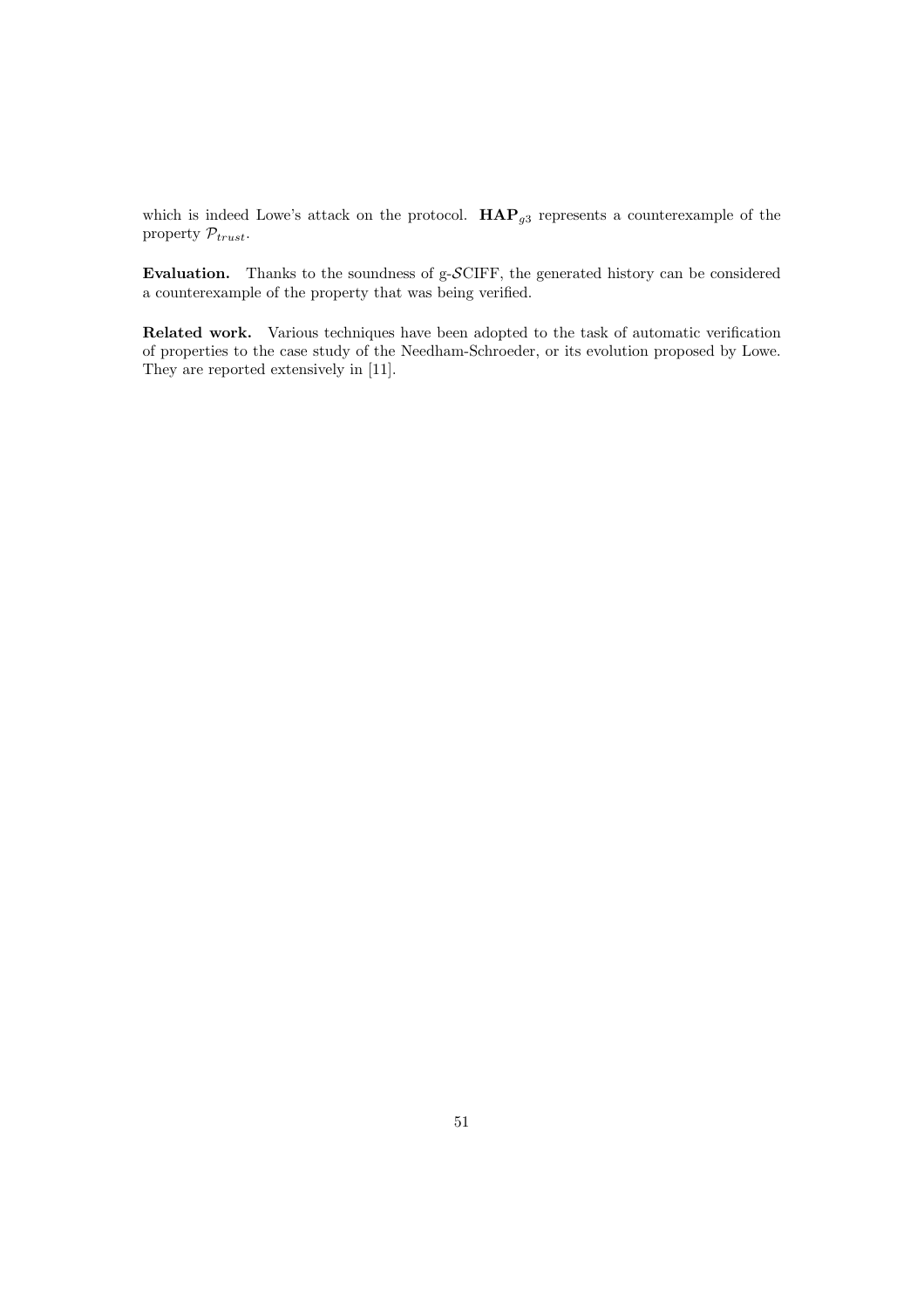# Part III Achieved results

In the following, we summarize achieved results of work-package WP6, and present an evaluation of it in terms of the principle set out in deliverable D3 [44].

In particular, a catalogue of behaviour profiles was implemented, and added to PROSOCS platform, as already discussed in Section 2.3.

Furthermore, besides the experiments reported in this document, it is worth to be mentioned that one of the underlying PROSOCS proof procedure, Gorgias, has been adopted for the development of real-life applications [?].

Here, we also describe a catalogue of interaction protocols, developed and experimented in the context of work-package WP6, and available on line at the Web site http://www.lia. deis.unibo.it/Research/Projects/SOCS/partners/societies/protocols.html.

After evaluation and self-assessment, we also mention further results, in terms of publications and demos given, mainly pertaining WP6, among others work-packages.

# 8 A Catalogue of Protocols (UNIBO-DIFERRARA

In this Section, we provide a brief description of the catalogue of interaction protocols experimented within WP6, and available on line at the Web site http://www.lia.deis.unibo.it/ Research/Projects/SOCS/partners/societies/protocols.html.

In particular, protocols are grouped into families, according to their application domain. The Web site was conceived as a dynamically one: registered users may insert the specification of a society in terms of triples, namely  $SOKB$ , Goal and  $IC_S$ , and also provide different histories used for specifications' testing. Finally, each society instance (i.e., a specification of a society equipped with a given history) can be associated with a run (and with both qualitative and quantitative tests executed) by choosing the underlying proof procedure. Today, the following protocols are available:

- **NetBill Protocol** NetBill [20] is a security and transaction protocol optimized for the selling and delivery of low-priced information goods, like software or journal articles. The protocol rules transactions between two agents: a merchant and a customer. A NetBill server is used to deal with financial issues such as those related to credit card accounts of customer and merchant. After a price negotiation phase, the merchant delivers the good in an encrypted format; the customer replies with an Electronic Payment Order (EPO). Then, the merchant appends the good's decryption key to the EPO and forwards it to the NetBill server. The latter executes the money transaction and return an answer to the merchant, who should forward it to the customer.
- FIPA Query Interaction Protocol-simplified version In the FIPA Query Interaction Protocol a receiving agent is requested to perform some kind of inform action. In our case, a computee A requests some information to a computee B using a  $query -ref(info)$  performative. Then, B is expected to answer  $information(info, response)$ , giving the requested information referred in info, or  $refuse(info)$ , but not both of them.
- Semi-Open Society A semi-open society is a society that can be joined by a computee executing an entering protocol. We suppose that an agent, called *gatekeeper*, manages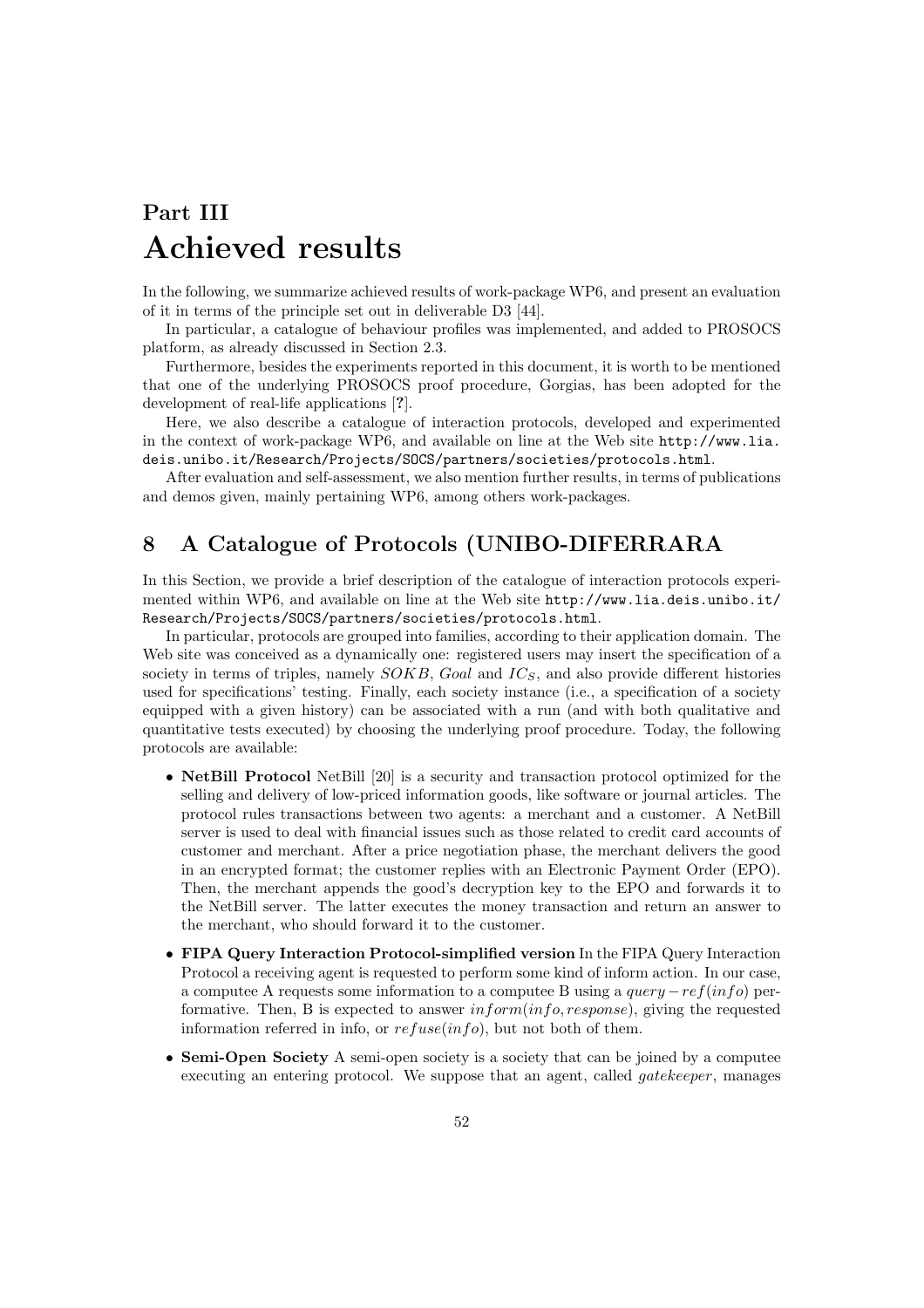joining requests. The *gatekeeper* requires, for the computee to enter, some form to be filled. The latter fills it, and sends it back; the gatekeeper should then decide (and communicate the decision) to accept or reject the joining request. The accept message can be used to testing the agent's membership to society.

- FIPA Request Interaction Protocol The FIPA Request Interaction Protocol allows one agent to request another to perform some actions. The latter may decide to refuse or accept the request (with an agree performative). In case of agreement the agent must communicate either a *failure* (if it cannot fill the request) or a inform  $-done/inform$ result (to indicate that he completed successfully the request and, eventually, to notify the result).
- Needham-Schroeder The Needham-Schroeder authentication protocol [52] aims at establishing a connection between two agents, A and B, in which the agent A who initiates the protocol is authenticated with B. In order to reach this goal, A and B rely on the well-known public key encryption technology (an agent is associated to two keys: a public one, available to other agents which use it to encrypt messages for its owner, and a private one, known only by the owner and used for the "exclusive" decryption).
- Auctions [6] In an auction we have two families of participants: the *auctioneer* and bidders. Depending on the kind of auction, the auctioneer either sells goods/services or buys a set of goods/services. Bidders have the goal to obtain/sell their goods/services under convenient conditions as far as price is concerned. The auctioneer has the goal to sell/obtain a set of goods/services maximizing the profit (or minimizing the cost) at the minimum risk. The auctioneer may delegate some operations to an external object (i.e. a software component with an API). An example of such an object is an auction solver object that allows an auctioneer to use the optimization techniques and constraint capabilities of the ILOG solver for the winner's determination.

Examples of auctions' protocols:

- First Price Sealed Bid Auction The first price sealed bid auction is an auction in which bidders simultaneously submit bids to the auctioneer without knowledge of the amount bid by other participants. The highest bidder is declared the winner. The protocol controls therefore that agents place bids only for valid auctions (i.e., opened auctions) and that all bidders receive an answer (win or loose).
- Single Combinatorial Auction In combinatorial auctions, bidders can bid on combination of items. In this context, the auctioneer has the NP-hard problem to find the set of winning bids at a minimum cost or maximum revenue (Winner Determination Problem). The single combinatorial auction is a traditional auction where bidders post their bids on combinations of items and the auctioneer decides which bid wins. The protocol says that a bidder cannot start placing bids if the auctioneer has not opened an auction. When the auction's deadline fires, the auctioneer should answer to each bidder, saying if it wins or looses. Note that the protocol doesn't deal with the Winner Determination Problem, which is delegated to the auction solver.
- Double Combinatorial Auction In the double combinatorial auction, it is crucial that the bids cover many items. Proposing appealing bids makes the probability of winning higher. Therefore, in order to produce more appealing bids, one or more bidders can decide to propose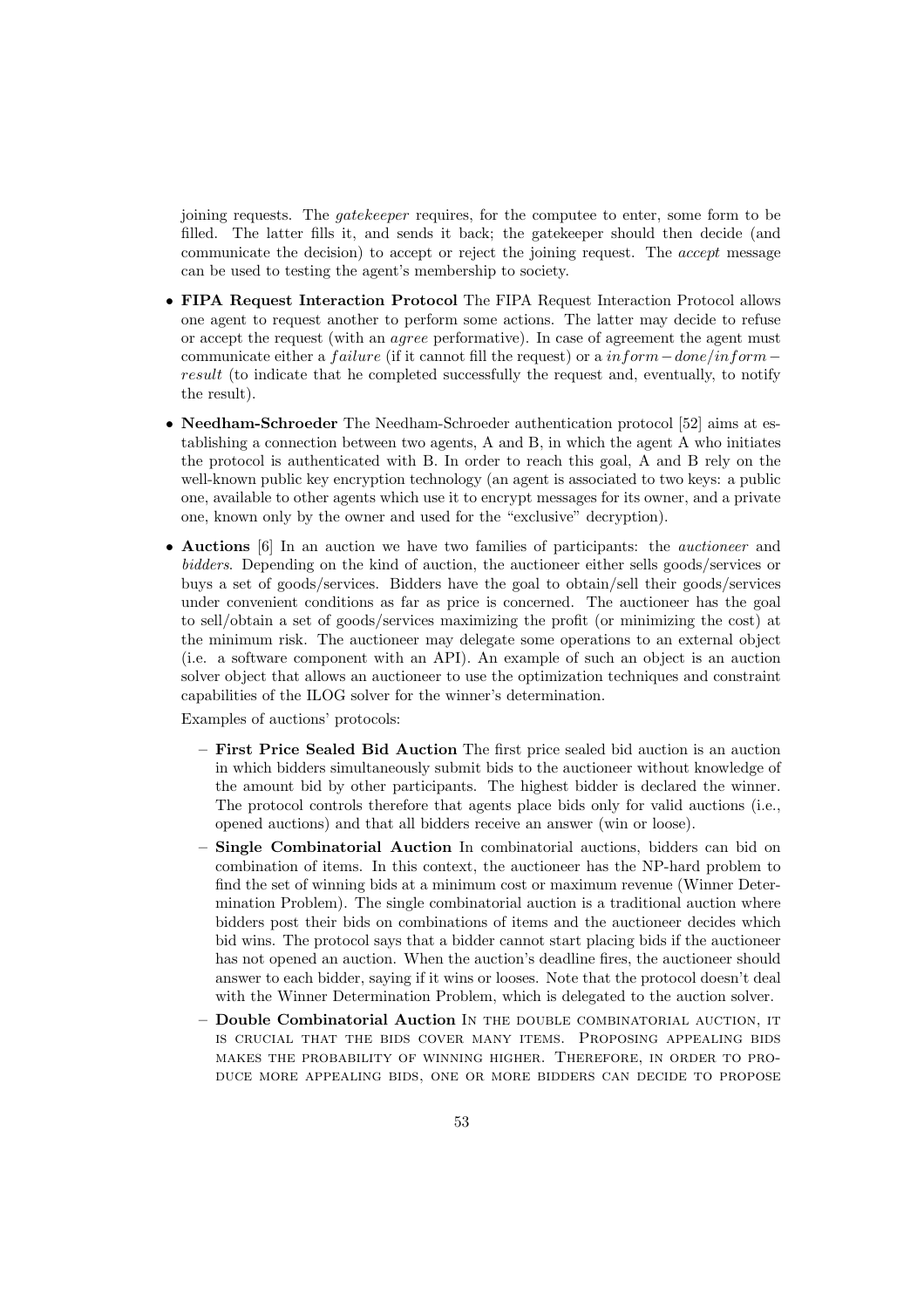a bid with the items he/she owns plus some other he buys on the market. For buying these items, he/she opens a second auction looking for missing items at the best price. This second auction has clearly some constraints linking it to the first one. The most straightforward is that the second auction should be closed before the first one is. In this way, the bidder that opened the second auction buys all the missing items and proposes a bid (to the first auction) containing his/her items plus the ones he/she boughs.

- Combinatorial Auction NetBill Delivery This protocol formalizes the combinatorial auction adding the payment at the end; when a bidder wins, it must deliver the list of involving items. Then, the delivered list must be payed: here we use the NetBill protocol.
- English Auction The English auction is a type of sequential auction in which an auctioneer directs participants to beat the current, standing bid. New bids must increase the current bid by a predefined increment. The protocol considers a deadline, in terms of a time interval starting from the last bid: agents can place bids within this deadline. After the close-auction event, the auctioneer must send an answer to all the bidders. All the bidders, except the one that bids latest, must loose; the last bidder wins only if its bid overcomes a predefined reservation price (otherwise, it looses too).

Finally, the protocol forbids that an agent places a bid (or closes the auction) for an auction that has not been opened.

- Borda Count [30] The Borda Count interaction protocol aims to find a consensus choice, which gives a better representation of what people really want, in a group's election. All voters have to rank their preferences among a collection of N alternatives (except if the Borda Count calculator decides otherwise): they allocate N points to the most preferred strategy, N-1 to the next best, and so on. A central entity ranks the scores given to each strategy and selects the most voted strategy as the winner.
- TCP/IP Opening Phase<sup>[54]</sup> The Transmission Control Protocol over IP is a famous and well-established protocol used in the majority of the modern Internet services. It allows bi-directional communication between peers using the Internet Protocol for routing services; it is connection oriented and it supports limited de-synchronization between sender and receiver through a dynamic adaptive sync window. The protocol here reported represents the opening phase in the "three hand-shake" form, where three consecutive messages are exchanged in order to establish a connection. Particular attention is given to the timeout mechanism for re-transmitting the first "syn" message: the timeout interval is specified as a parameter in the SOKB, and the protocol addresses the problem of early re-transmission.
- Example of medical guideline This protocol formalizes a fragment of a microbiological clinical guideline applied in hospitals for microbiological infections' treatment. The guideline may be structured in seven macro phases: patient's arrival at the hospital emergency room; patient's examination at the emergency room; possible admission in a specific hospital ward and first therapy prescription made by the ward's physician; request of a microbiological test (consisting of many sub-phases, involving both human and artificial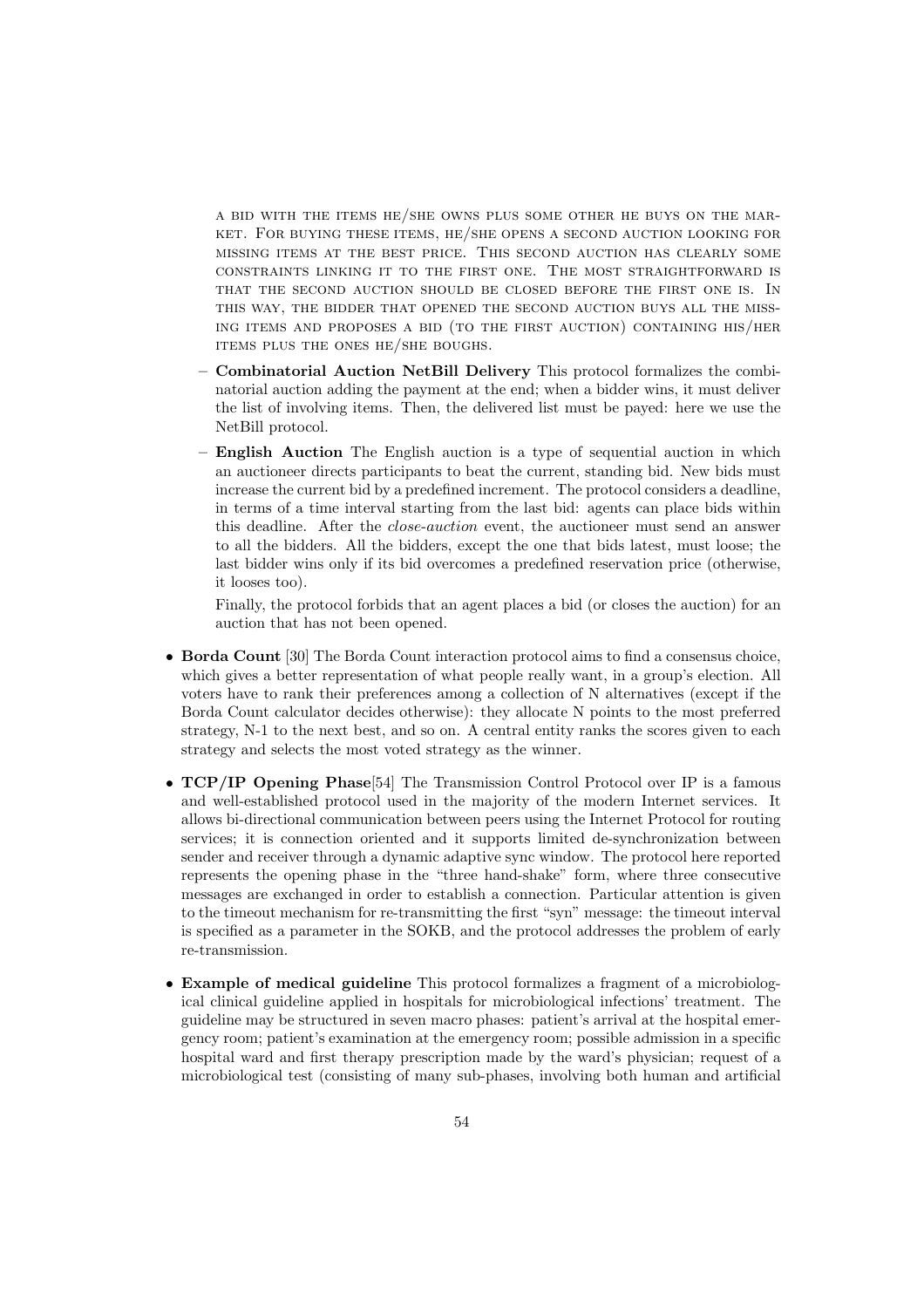actors); return of the microbiological test report to the ward physician, who has to decide the final therapy; management of drugs by nurses; evaluation of patient's health and, in case of symptoms' persistence, new prescription of microbiological test.

# 9 Evaluation and self-assessment

The evaluation of work-package WP6 is done in terms of the principle set out in deliverable D3 [44], and follows the analogous evaluation already done for work-packages WP1-WP4 in deliverable D3 [17].

Recall that the central aim of work-package WP6 is to experiment with individual computees and societies of computees, through a series of controlled experiments by using the PROSOCS platform developed by WP4, and also to test some of the desirable and undesirable properties of both individual computees and societies of computees, as identified within WP5.

Work-packages WP5 and WP6 have been respectively dedicated to the formal verification and to the observation of characteristics of (societies of) computees. WP5 concentrated on properties for which our approach lends itself better to a formal verification, whereas WP6 concentrated on characteristics emerging from the animation of (societies of) computees in order to capture possibly new insights for WP5, amongst other things. To this purpose, in work-package WP6 we tested the models defined in WP1, WP2 and WP3, by exploiting their implementation in PROSOCS, the outcome of WP4. Experimentation provided a feedback to all work-packages, and a better tuning of the models and single components developed for computees and societies of computees.

Work-package WP6 has evaluated and validated the framework developed by the SOCS project through a series of controlled experiments, confirmed some of the properties of (societies of) computees proven within WP5 and described in deliverable D3 [44], also experimented with a proof theoretic approach for automatically prove or disprove protocol properties.

More specifically, as stated in Annex 1 and deliverable D3, WP6 was aimed at:

- testing the theoretical (computational-logic based) model for single computees and their inner behavior, defined in WP1, by exploiting its implementation as resulting from WP3 and WP4;
- testing the theoretical (computational-logic based) model for societies of computees, defined in WP2, by exploiting its implementation as resulting from WP3 and WP4;
- testing some of the desirable and undesirable properties of both computees and their societies, in particular some among those identified in WP5;
- testing predictions, arising from the theoretical results of WP1-WP5, by experimenting with the scenarios identified in the different phases of the project;
- possibly identifying novel characteristics of the system (as emerging properties which can be observed dynamically, rather than formally proved).

Beside these issues, along work-package WP6, we have also experimented the g-SCIFF proof procedure for:

• automatically proving or disproving protocol properties, by experimenting with wellknown protocols whose properties have been documented in the literature.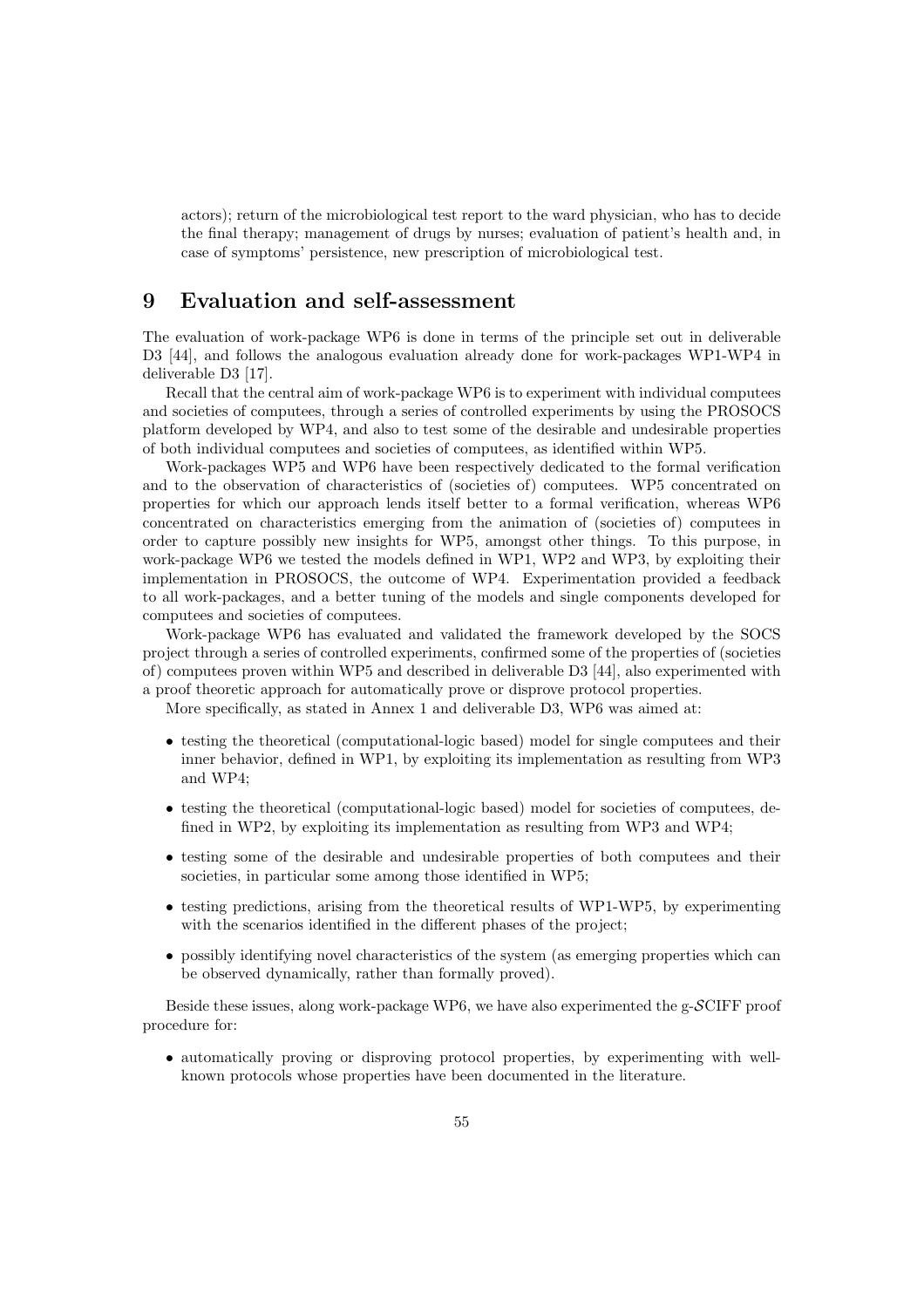The evaluation in this Section is hence the evaluation of WP6 as it is at the end of the third year.

#### 9.1 Evaluation stages

The evaluation and self-assessment process for WP6 basically spans over the last year project, and is tightly coupled with work-package WP5, in particular, and previous work done in the project, more generally.

Experimentation in WP6 aims at  $(i)$  testing the formal models developed for the single computees and societies of computees and their implementation,  $(ii)$  confirming or disconfirming properties formally proved in WP5, and (iii) possibly identifying novel (emerging) characteristics of the system.

We have therefore separated the evaluation of WP6 into a first stage that evaluates it in relation with the theoretical models of computees and societies of computees (better with work-packages WP1-WP4) (item  $(i)$  above), and a second stage that evaluates it in relation with work-package WP5 (items  $(ii)$  and  $(iii)$  above).

The first stage of evaluation of WP6 has concentrated on the following steps:

- Parameter identification: Along work-package WP4, some notable parameters have been already identified, and shown in the prototype user interface. WP6 has given further insights to WP4. The experiments have varied some notable parameters of the framework, such as: reasoning capabilities of the individual computees, inner behavior of computees, mode of communication and interaction (society protocols), scale of density of computees in a society.
- Develop specific experiments: For each evaluation criterion of the first group given for work-packages WP1, WP2 and WP5, specific experiments on (societies of) computees and scenarios have been identified in order to test and control how the identified parameters impact on the overall system, i.e., the PROSOCS platform itself or on its components.
- Evaluate experiments: For each of the experiments set out, the behavior of the system has been then examined, with the aim to prove/disprove that the system exhibits the desired/undesired features of the evaluation. Experiments have been also analyzed with the aim of discovering novel, relevant characteristics and provide insights to other workpackages, W3 and WP4 in particular.

The second stage of evaluation of the experimentation in WP6 is linked to WP5, and has been structured into the following steps. WP5 aims at verifying formal properties of the models define in WP1 and WP2, and their operational counterpart as defined in WP3. The project has set out in the internal document "A list of verifiable properties", a preliminary list of formal properties of the behavior of the computees and societies of computees that are to be examined within WP5, and updated it in deliverable D12 and D13 [5, 2].

Develop specific experiments for properties: Experimental verification of formally proved properties is necessary because the theoretical framework must make assumptions which may not be satisfied in real world applications. For some identified (and formally proved) properties, specific experiments as societies of computees and scenarios have been set out in order to experimentally confirm (or disconfirm) them. These experiments concerns both properties of the model of computees (as set out in WP1, WP3 and WP5), and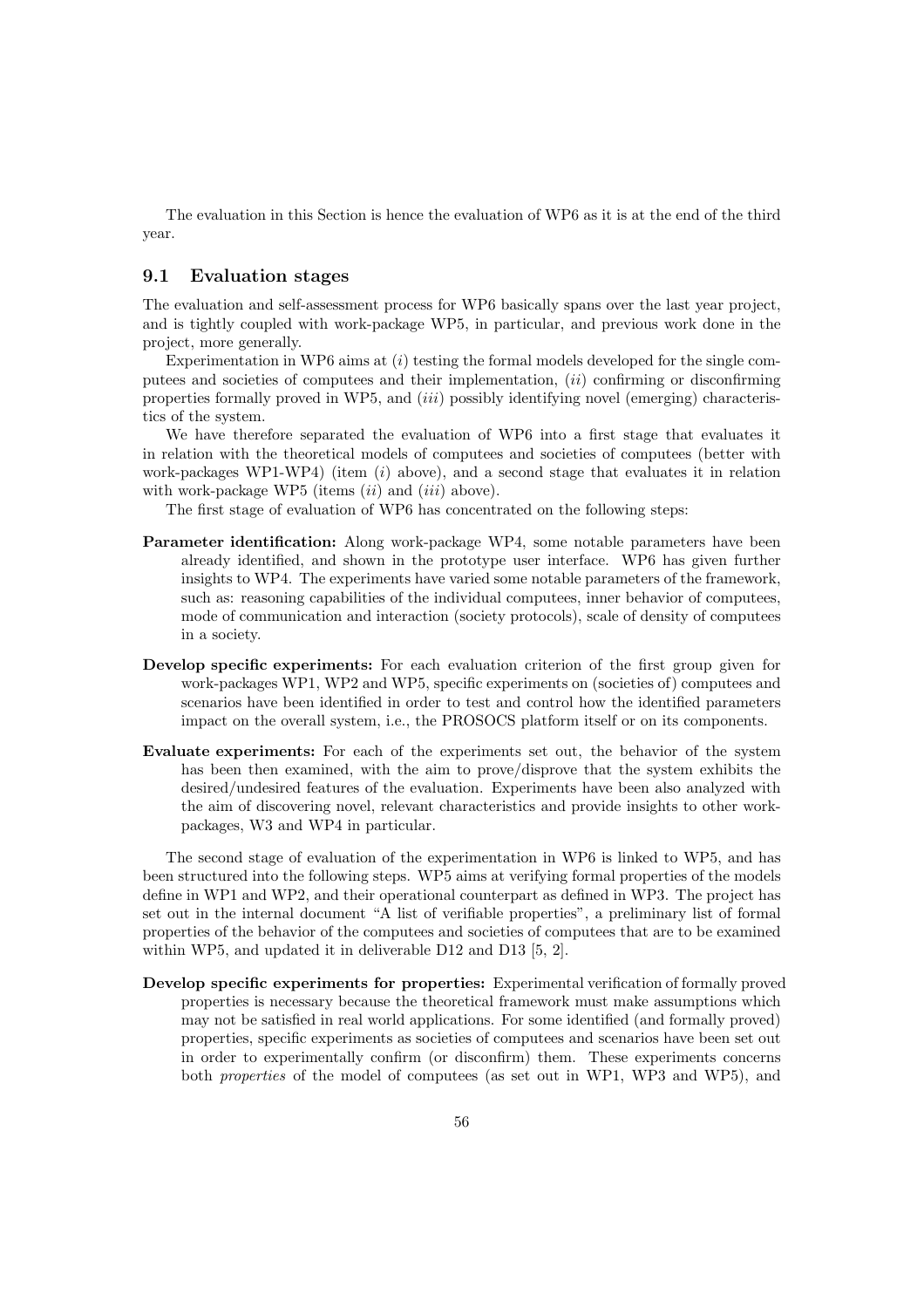properties of the society model referring to interaction amongst computees (as set out in WP2, WP3 and WP5). Furthermore, specific experiments have been set out in order to test the proof theoretic approach proposed in WP5 for automatically proving or disproving protocol properties.

- Evaluate experiments for properties: For each of the experiments set out, the behavior of the system have been then examined. Experiments have been also analyzed with the aim of discovering novel, relevant characteristics. The discovery of novel characteristics have a strong feedback on WP5, WP3, WP1 and WP2 (e.g., this lead to the need for improving the various underlying proof procedures).
- Test scalability of prototype: The various experiments, when increasing in size, has helped to test the scalability of the platform resulting from WP4, and identify its limits.

#### 9.2 Evaluation of WP6 and Methodology used

The evaluation criteria set out in deliverable D3 [44] were divided into success, extension (marked by  $+$ ) and future direction (marked by  $*$ ).

For this work-package, the criteria considered are as follows. For each of them, we report about evaluation of results achieved within WP6.

- SYSTEM TESTING After the settle of the underlying models, and the implementation of their operational counterpart and prototype developed, we identified how to test such a system. We have identified a number of system parameters of the SOCS framework and PROSOCS platform, and three main classes of experiments, in order to test computees and their societies.
	- Parameter identification In order to test PROSOCS and experiment societies of computees on concrete scenarios and well-known interaction protocols, we have identified parameters to be varied, sufficient to capture the main features of the single computee model and society model, and the basic components in PROSOCS. For instance, we have varied the reasoning capabilities of the individual computees, in terms of underlying proof procedure implementation, the proof procedure for the society infrastructure, the scale of density of computees (and interactions) in a society, the behavior profile of individual computees, the kind of society protocol for the same scenario.
	- Parameter relation with GC criteria/features Some of the identified parameters are related with the main features of the single computee model and society model, in a GC vision. For instance, the adoption of different profiles of behaviour and their experimentation (still ongoing work) is strictly related with heterogeneity of members, even if they are based upon the KGP model. Openness of members is also guaranteed, since we experimented with the society component as a verifier of interactions, not affecting members inner policies. Nonetheless, the link of system parameters to GC features is strictly related to the link between the KGP model and GC features and the link between the society model and GC features. We therefore refer to evaluation and self assessment of previous Workpackages (WP1 and WP2, but also WP3 and WP4) for this.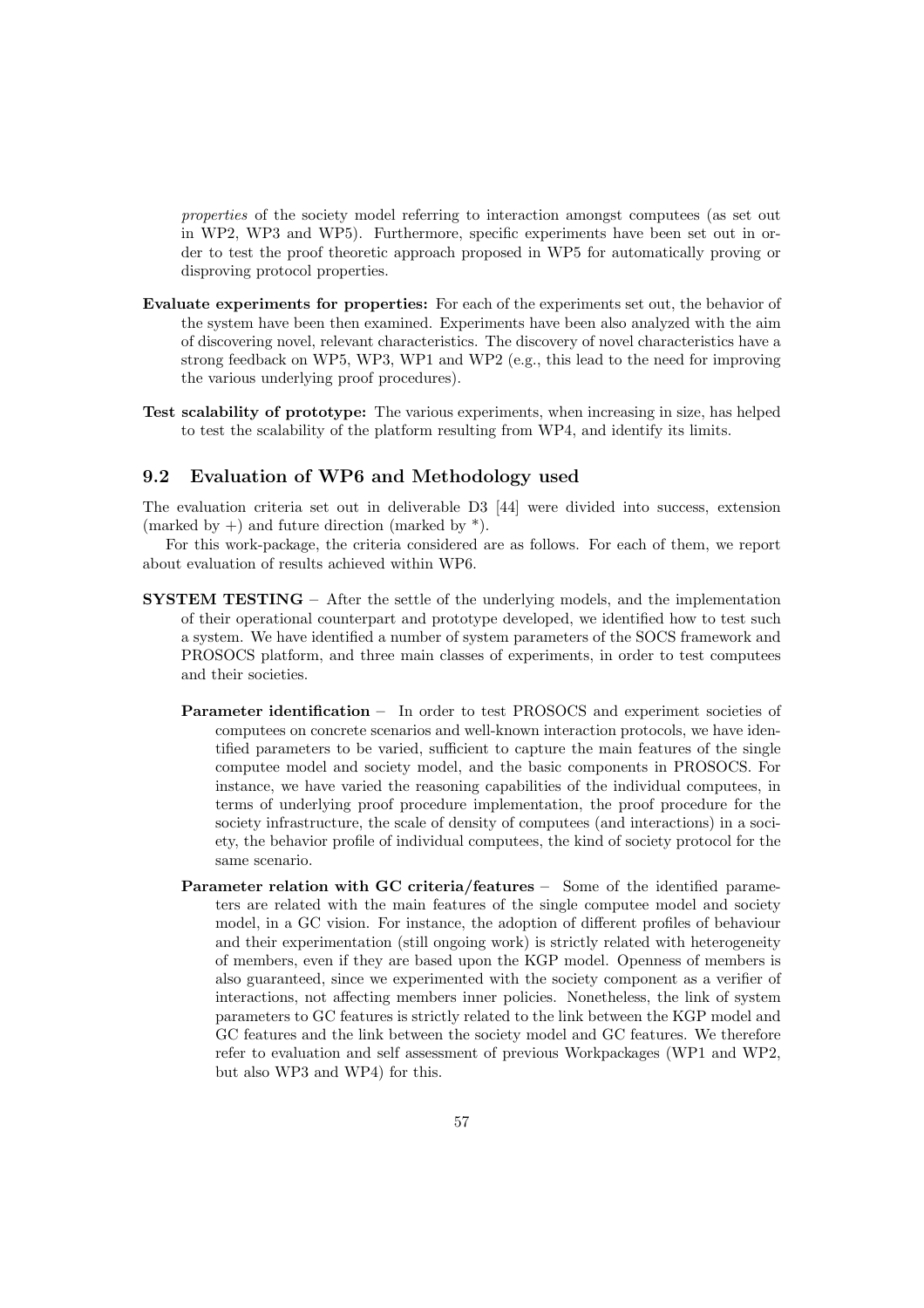- EFFICIENCY AND COMPUTATIONAL LIMITS Experimentation concerning PROSOCS has tested the performance, suitability and computational limits of different implementation of the underlying proof procedures. Also, further experiments for properties and concrete scenarios has shown how to construct specific types of computees (e.g., the focussed behaviour profile computees) for specific types of societies. Nonetheless, a further experimentation and tuning of PROSOCS is required to deliver the platform.
- DETECTING EXPECTED/UNDESIRABLE/EMERGING BEHAVIOUR As behaviors are predicted and confirmed/disconfirmed experimentally or observed as emerging, we can establish a more general classification scheme according to the class of computees, their societies, and the variation of their system parameters. During WP6, we have experimented only part of the features available in the KGP model and in the social model developed within SOCS. Further activity is needed to have a complete test of all capabilities, and different profiles, as well to test all the possible protocols and social knowledge bases supported by the society model.
	- Disconfirm of properties Given the catalogue of properties identified in WP5, we experimented with three notable profiles for computees, and also with two wellknown protocols. For behavior profiling, we achieved the expected results. For the considered protocols, we have re-obtained results found in the literature pertaining their properties, but with a different approach.
	- **Emergence of patterns**<sup>+</sup> The focus is mainly on the experimental observation of simple characteristics, originated by interaction patterns among agents. The identification of notable patterns of interest was not achieved.
	- Relation of emerged patterns to system parameters<sup>∗</sup> The observation of emerging notable patterns of interest, can be related to identified system parameters. The identification of relations between emerged patterns and identified parameters was not achieved.
- MODULAR AND PARAMETRIC SYSTEM The high-level models for computees and societies are mapped into proof procedures and single components, then implemented in PROSOCS. Testing done along WP6 had also the effect of better tuning the single components (and their underlying proof procedures) of the PROSOCS platform. Furthermore, an extension of the platform itself was required, by introducing distributed objects in it. Modular profiles of computees were provided and added as library to the platform. Experimentation has required to identify first-class parameters influencing the overall behavior, which were tuned as work proceeded.
- ANALYSIS AND REASONING OVER SYSTEM BEHAVIOR<sup>∗</sup> For the experimentation on concrete scenarios (the Combinatorial Auction, in particular) we had the chance of analyzing experimental results, and choose which architecture with specific parameters (e.g., basically reactive computees and the improved version of underlying proof procedure for the society infrastructure) was able to meet the required, and expected behavior.
- **RELATED WORK** We have compared (part of) the documented experiments with those documented in related work, when available. For some of the experiments, the related literature is mentioned as well, or references were given.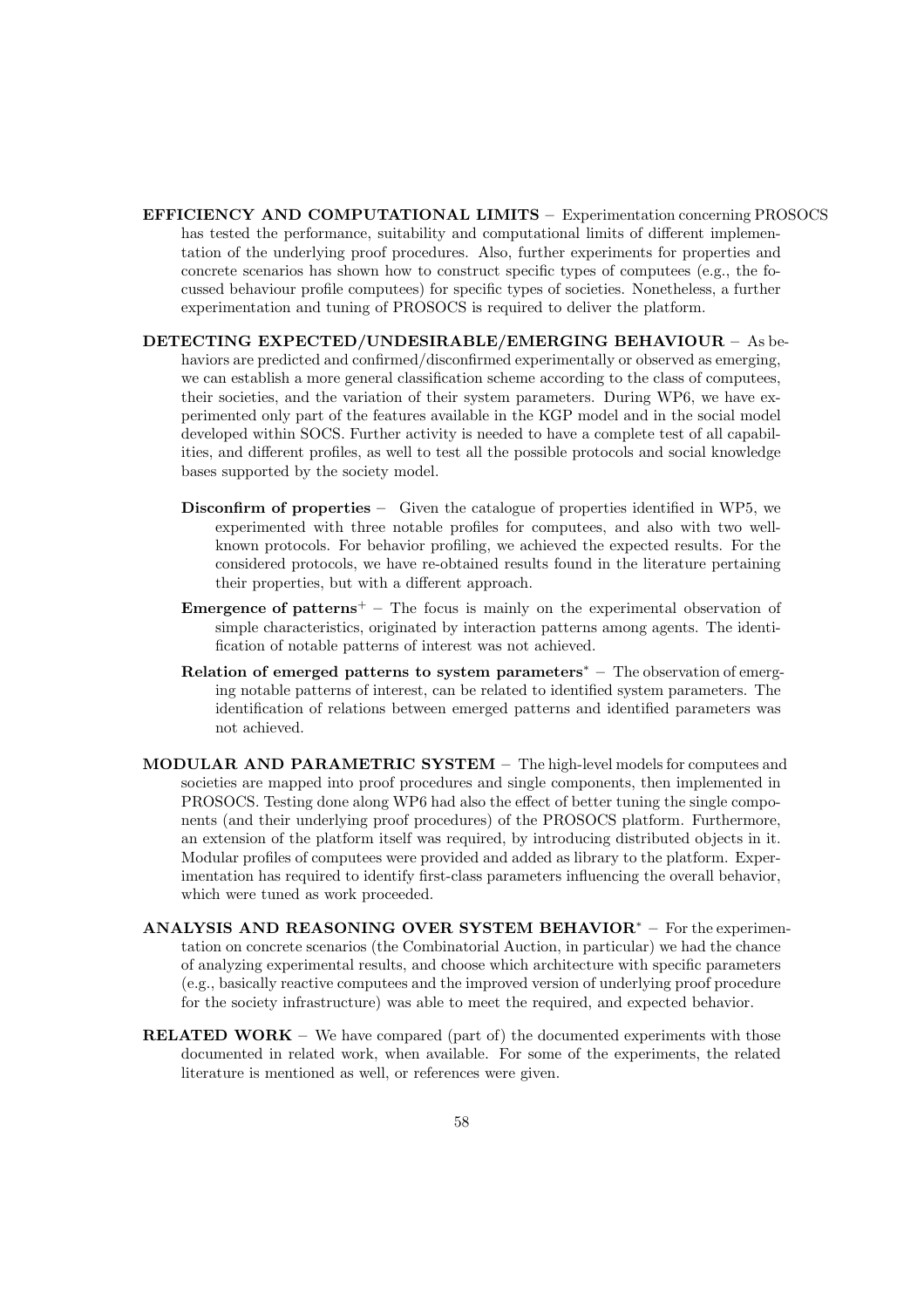# 10 Published Papers/Demos pertaining WP6

In this section, we provide a list of publications and demos, contributing to workpackage WP6 of the project. For each publication or demo paper we reproduce the abstract and briefly comment on its contribution to the SOCS workpackage and WP6.

Most relevant papers to work done in the context of WP6 (mentioned in the documented experiments) are collected at the Web page: http://www-lia.deis.unibo.it/Research/ Projects/SOCS/guests/publications/D14.html. Some of them are also common to work done in the context of WP5 (see Deliverable D13).

#### 10.1 A Logic-based Approach to Reasoning with Beliefs about Trust (ICSTM)

[58] F, Sadri and F. Toni. "A Logic-based Approach to Reasoning with Beliefs about Trust". Proceedings of the IJCAR Workshop on Automated Reasoning for Security Protocols Analysis (ARSPA-2004), 2004.

Abstract. We adopt the abductive logic programming framework used for the knowledge representation and reasoning of SOCS computees to endow agents interacting within multiagent systems with the capability to build up beliefs about the trustworthiness of other agents and to reason with these beliefs, e.g., to favor trustworthy agents when choosing who to negotiate with regarding a task or a resource. We illustrate our approach by means of several examples.

Contribution to WP6. The knowledge representation techniques suggested in this paper could be used to allow computees to reason about trustworthiness of other computees and thus allow trust-based interaction to be modelled within SOCS. It could also be used to support experiments, and to formalize properties related to trust. Thus, the work contributes to WP1, WP2, and potentially to WP5 and WP6.

## 10.2 Abductive Logic Programming with CIFF: System Description (ICSTM-DIPISA)

[25] U. Endriss, P. Mancarella, F. Sadri, G. Terreni, and F. Toni. "Abductive Logic Programming with CIFF: System Description". Proceedings of the 9th European Conference on Logic in Artificial Intelligence (JELIA-2004), 2004.

Abstract. We describe a system implementing CIFF, a novel extension of the IFF proof procedure for abductive logic programming, dealing with constraint predicates and with nonallowed abductive logic programs. Application areas of CIFF include various reasoning tasks underlying intelligent agents, including planning, reactivity, high-level communication, trustmediated interaction and (various forms of) negotiation.

Contribution to WP6. This paper is relevant to WP6 as it describes the latest version of our implementation of CIFF, which has been guided by the results of our experiments with different variants of the procedure.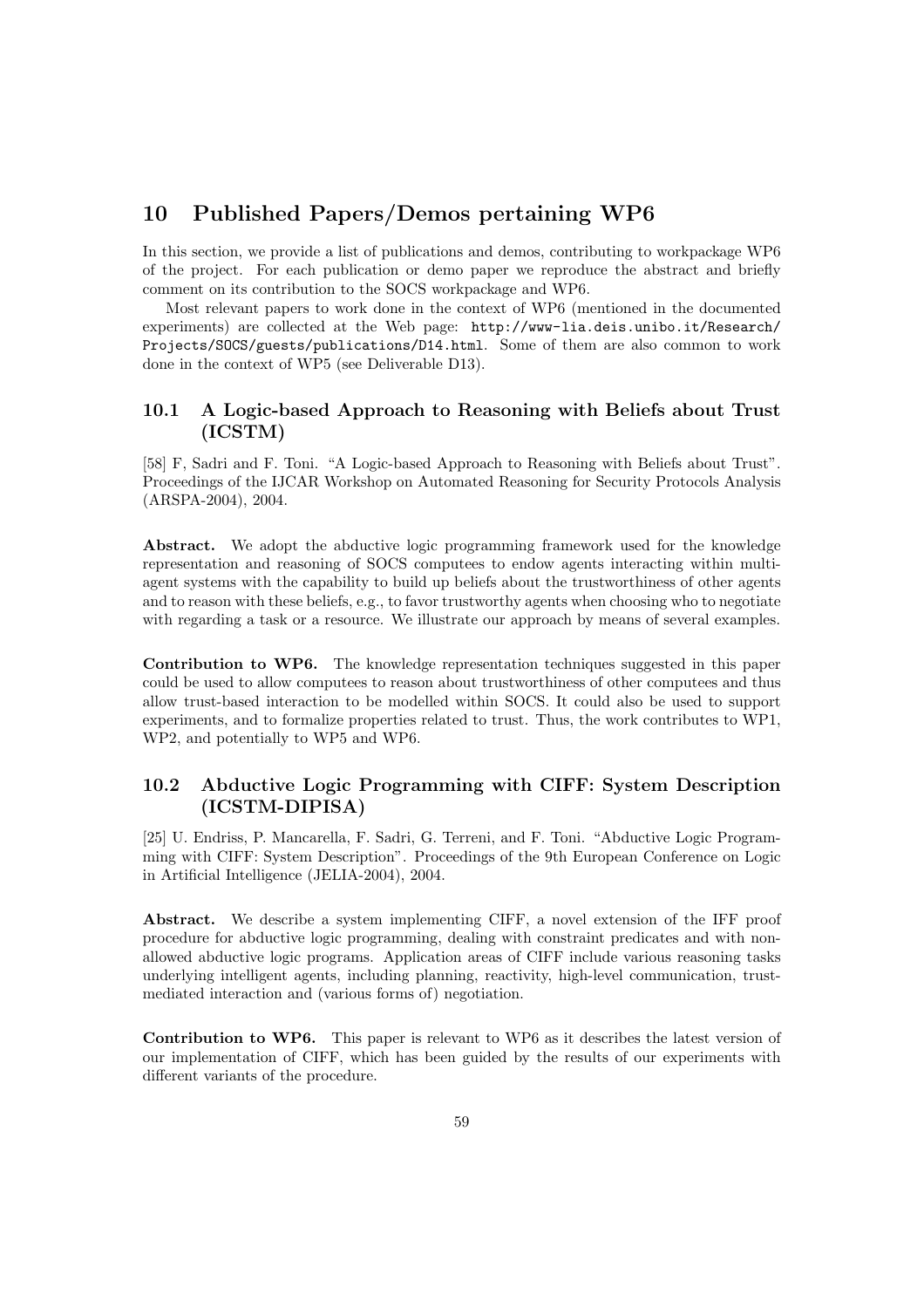## 10.3 Compliance Verification of Agent Interaction: A Logic-based Software Tool (UNIBO-DIFERRARA)

[47] M. Alberti, F. Chesani, M. Gavanelli, E. Lamma, P. Mello and P. Torroni. "Compliance Verification of Agent Interaction: A Logic-based Software Tool". Applied Artificial Intelligence, Taylor Francis. To appear., 2005.

Abstract. In open societies of agents, where agents are autonomous and heterogeneous, it is not realistic to assume that agents will always act so as to comply to interaction protocols. Thus, the need arises for a formalism to specify constraints on agent interaction, and for a tool able to observe and check for agent compliance to interaction protocols. In this paper we present a JAVA-PROLOG software component built on logic programming technology, which can be used to verify compliance of agent interaction to protocols, and that has been integrated with the PROSOCS platform.

Contribution to WP6. The focus of the paper is on the implementation of the social infrastructure of the PROSOCS demonstrator, which has been improved and used to perform experiments in WP6. A previous version of this work was presented at the Fourth International Symposium "From Agent Theory to Agent Implementation" (AT2AI-2004), 2004.

### 10.4 Learning Techniques for Automatic Algorithm Portfolio Selection (UNIBO)

[37] A. Guerri and M. Milano. "Learning Techniques for Automatic Algorithm Portfolio Selection". Proceedings of the 16th European Conference on Artificial Intelligence (ECAI-2004), 2004.

Abstract. The purpose of this paper is to show that a well known machine learning technique based on Decision Trees can be effectively used to select the best approach (in terms of efficiency) in an algorithm portfolio for a particular case study: the Bid Evaluation Problem (BEP) in Combinatorial Auctions. In particular, we are interested in deciding when to use a Constraint Programming (CP) approach and when an Integer Programming (IP) approach, on the basis of the structure of the instance considered. Different instances of the same problem present a different structure, and one aspect (e.g. feasibility or optimality) can prevail on the other. We have extracted from a set of BEP instances, a number of parameters representing the instance structure. Some of them (few indeed) precisely identify the best strategy and its corresponding tuning to be used to face that instance. We will show that this approach is very promising, since it identifies the most efficient algorithm in 90% of the cases.

Contribution to WP6. This paper proposes the portfolio selection algorithm for the auction solver used in the experiments on combinatorial auctions carried out within WP6. Given a combinatorial auction instance to be solved, the portfolio selection algorithm is able to chose the best approach to face the instance in 90% of the cases.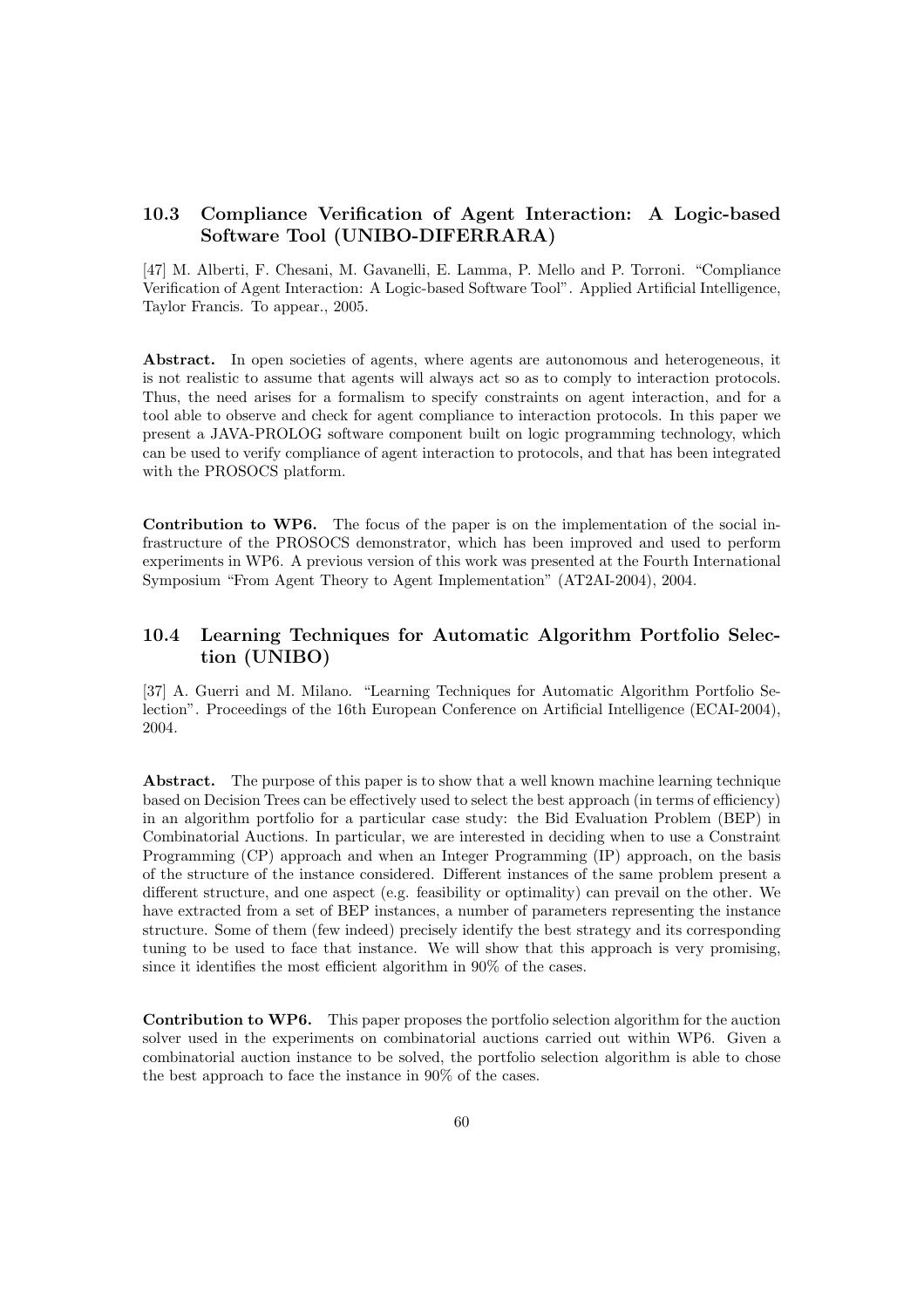#### 10.5 A Demonstration of SOCS-SI (UNIBO-DIFERRARA)

[65] M. Alberti, F. Chesani, M. Gavanelli, E. Lamma, P. Mello, P. Torroni. "A Demonstration of SOCS-SI". Demo Sessions of AAMAS-2004 and CILC-2004, 2004.

Abstract. The paper describes the demonstration of the SOCS-SI tool that has been given in the demo session of AAMAS-2004 and CILC-2004. The demonstration shows the concrete example of a "first price sealed bid" auction.

Contribution to WP6. The demonstration focuses on the SOCS-SI tool, which was developed as the verifier of compliance of computee interactions to interaction protocols, and has been improved and used in WP6 for experimentation.

## 10.6 Crafting the Mind of a PROSOCS Agent (ICSTM-UCY-CITY-DIPISA)

[16] A. Bracciali and N. Demetriou and U. Endriss and A. Kakas and W. Lu and K. Stathis. "Crafting the Mind of a PROSOCS Agent". Applied Artificial Intelligence, Taylor Francis. To appear., 2005.

Abstract. PROSOCS agents are software agents that are built according to the KGP model of agency. KGP is used as a model for the mind of the agent, so that the agent can act autonomously using a collection of logic theories, providing the minds reasoning functionalities. The behaviour of the agent is controlled by a cycle theory that specifies the agents preferred patterns of operation. The implementation of the minds generic functionality in PROSOCS is worked out in such a way so it can be instantiated by the platform for different agents across applications. In this context, the development of a concrete example illustrates how an agent developer might program the generic functionality of the mind for a simple application.

Contribution to WP6. The focus of the paper is on the implementation of the KGP model in the PROSOCS demonstrator, which has been improved and used to perform experiments in WP6. A previous version of this work was presented at the Fourth International Symposium "From Agent Theory to Agent Implementation" (AT2AI-2004), 2004.

#### 10.7 Ambient Intelligence using KGP Agents (ICSTM-UCY)

[67] F. Toni and K. Stathis. "Ambient Intelligence using KGP Agents". Proceedings of the 2nd European Symposium for Ambient Intelligence, LNCS, pages 351-362, Springer-Verlag., 2005.

Abstract. We investigate the application of a logical model of agency, known as the KGP model, to develop agents for ambient intelligence applications. Using a concrete scenario, we illustrate how the logical formalism employed by a KGP agent allows a person to access the surrounding ambient through the agent in a transparent manner. We evaluate our claims by implementing the resulting interactions in PROSOCS, a prototype multi-agent systems platform that allows KGP agents to be deployed as components of ambient intelligence applications.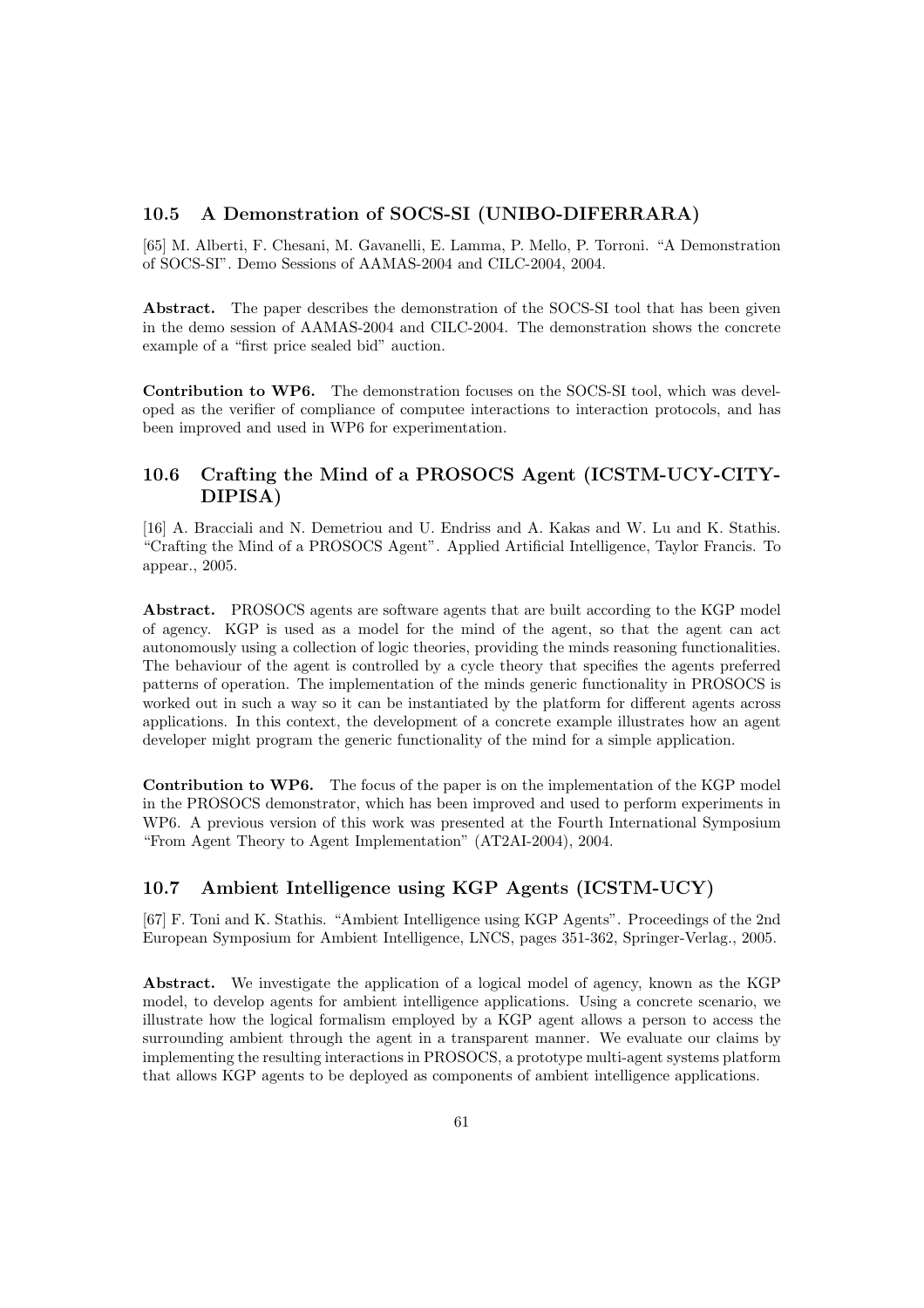Contribution to WP6. The focus of the paper is on application of the KGP model and its implementation in PROSOCS demonstrator for the development of ambient intelligence applications.

#### 10.8 Planning Partially for Situated Agents (DIPISA-ICSTM)

[48] Paolo Mancarella and Fariba Sadri and Giacomo Terreni and Francesca Toni. "Planning Partially for Situated Agents". http://www.doc.ic.ac.uk/ ft/PAPERS/clima04-planning.pdf, 2004.

Abstract. In recent years, within the planning literature there has been a departure from approaches computing total plans for given goals, in favor of approaches computing partial plans. Total plans can be seen as (partially ordered) sets of actions which, if executed successfully, would *lead* to the achievement of the goals. Partial plans, instead, can be seen as (partially ordered) sets of actions which, if executed successfully, would contribute to the achievement of the goals, subject to the achievement of further sub-goals. Planning partially (namely computing partial plans for goals) is useful (or even necessary) for a number of reasons: (i) because the planning agent is resource-bounded, (ii) because the agent has incomplete and possibly incorrect knowledge of the environment in which it is situated, (iii) because this environment is highly dynamic. In this paper, we propose a framework to design situated agents capable of planning partially. The framework is based upon the specification of planning problems via an abductive variant of the event calculus.

Contribution to WP6. This work provides a variant of the computational model of a planning computee. In particular it emphasizes the possibility of planning partially by means of a different treatment of preconditions of actions with respect to the D8 model and it proposes a new revision transition which, in practice, merges the Goal Revision and the Plan Revision transitions leading to a new State Revision transition as seen in D14.

### 10.9 Specification and Verification of Agent Interactions using Social Integrity Constraints (UNIBO-DIFERRARA)

[13] M. Alberti, M. Gavanelli, E. Lamma, P. Mello, P. Torroni. "Specification and Verification of Agent Interactions using Social Integrity Constraints". Electronic Notes in Theoretical Computer Science, Vol. 85, n. 2. Elsevier Science., 2004.

Abstract. In this paper we propose a logic-based social approach to the specification and verification of agent interaction. We firstly introduce integrity constraints about social acts (called Social Integrity Constraints) as a formalism to express interaction protocols and to give a social semantics to the behavior of agents, focusing on communicative acts. Then, we discuss several possible kinds of verification of agent interaction, and we show how social integrity constraints can be used to verify some properties in this respect. We focus our attention on static verification of compliance of agent specifications to interaction protocols, and on run-time verification, based on agents' observable behavior. We adopt as a running example the NetBill security transaction protocol for the selling and delivery of information goods.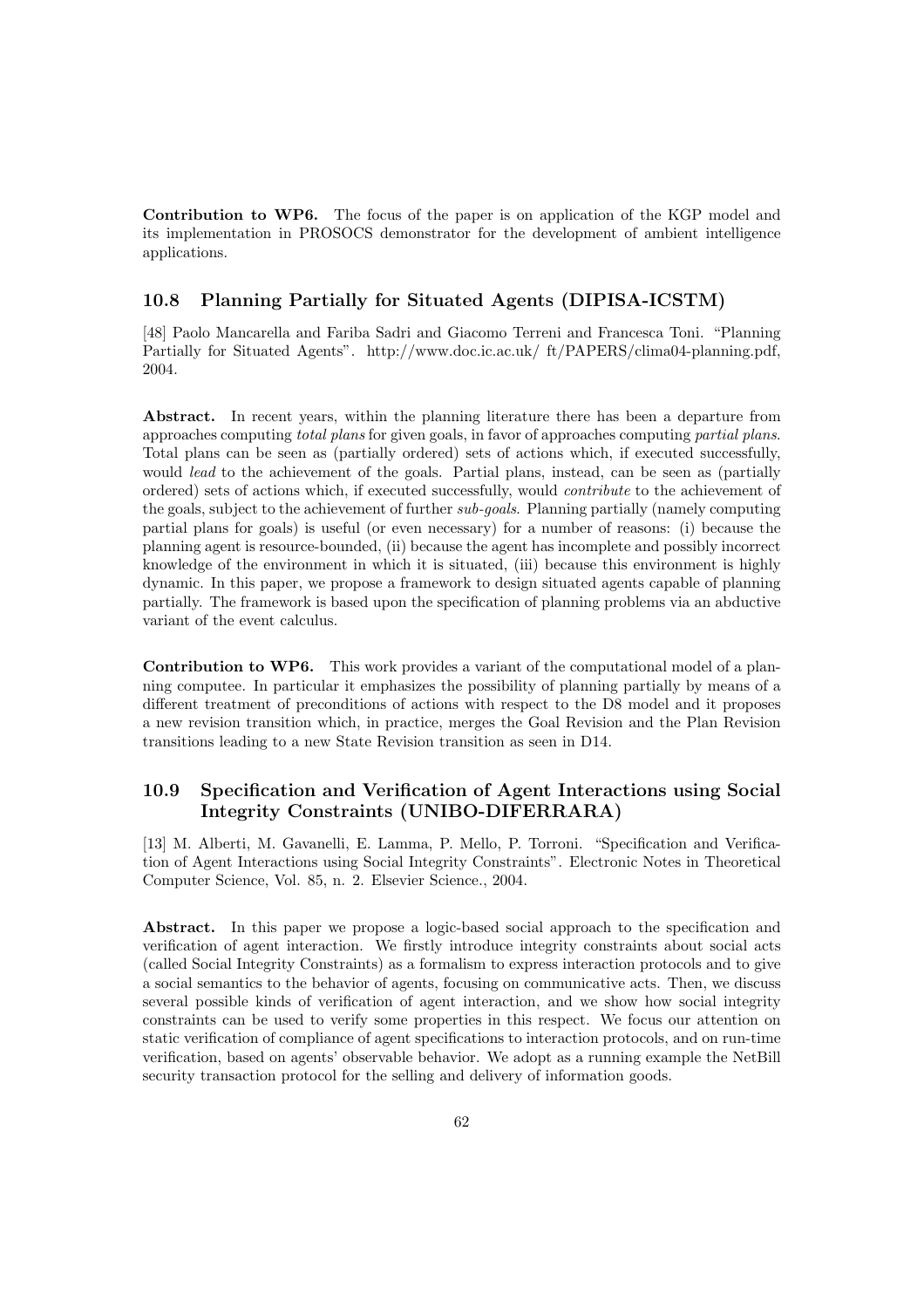Contribution to WP6. The paper is relevant to WP6 in that it shows the application of an early version of the SCIFF proof procedure to the on-the-fly verification of the NetBill security protocol.

## 10.10 The CHR-based Implementation of a System for Generation and Confirmation of Hypotheses (DIFERRARA-UNIBO)

[9] M. Alberti, F. Chesani, M. Gavanelli, E. Lamma. "The CHR-based Implementation of a System for Generation and Confirmation of Hypotheses". The 19th Workshop on (Constraint) Logic Programming, 2005.

Abstract. Hypothetical reasoning makes it possible to reason with incomplete information in a wide range of knowledge-based applications. It is usually necessary to constrain the generation of hypotheses, so to avoid inconsistent sets or to infer new hypotheses from already made ones. These requirements are met by several abductive frameworks. In order to tackle many practical cases, however, it would also be desirable to support the dynamical acquisition of new facts, which can confirm the hypotheses, or possibly disconfirm them, leading to the generation of alternative sets of hypotheses.

In this paper, we present a system which supports the generation of hypotheses, as well as their confirmation or disconfirmation. We also describe the implementation of an abductive proof procedure, used as a reasoning engine for the generation and (dis)confirmation of hypotheses.

Contribution to WP6. The article is relevant to WP6 in that it describes the implementation of the SCIFF proof procedure used for the experimentation done in the context of WP6.

## 10.11 Expressing Interaction in Combinatorial Auction through Social Integrity Constraints (DIFERRARA-UNIBO)

[7] Marco Alberti and Federico Chesani and Marco Gavanelli and Alessio Guerri and Evelina Lamma and Paola Mello and Paolo Torroni. "Expressing Interaction in Combinatorial Auction through Social Integrity Constraints". Intelligenza Artificiale. To appear., 2005.

Abstract. Combinatorial Auctions are an attractive application of intelligent agents; their applications are countless and are shown to provide good revenues. On the other hand, one of the issues they raise is the computational complexity of the solving process (the Winner Determination Problem, WDP), that delayed their practical use. Recently, efficient solvers have been applied to the WDP, so the framework starts to be viable.

A second issue, common to many other agent systems, is trust: in order for an agent system to be used, the users must trust both their representative and the other agents inhabiting the society: malicious agents must be found, and their violations discovered. The SOCS project addresses such issues, and provided a language, the social integrity constraints, for defining the allowed interaction moves, together with a proof procedure able to detect violations.

In this paper we show how to write a protocol for the combinatorial auctions by using social integrity constraints. In the devised protocol, the auctioneer interacts with an external solver for the winner determination problem.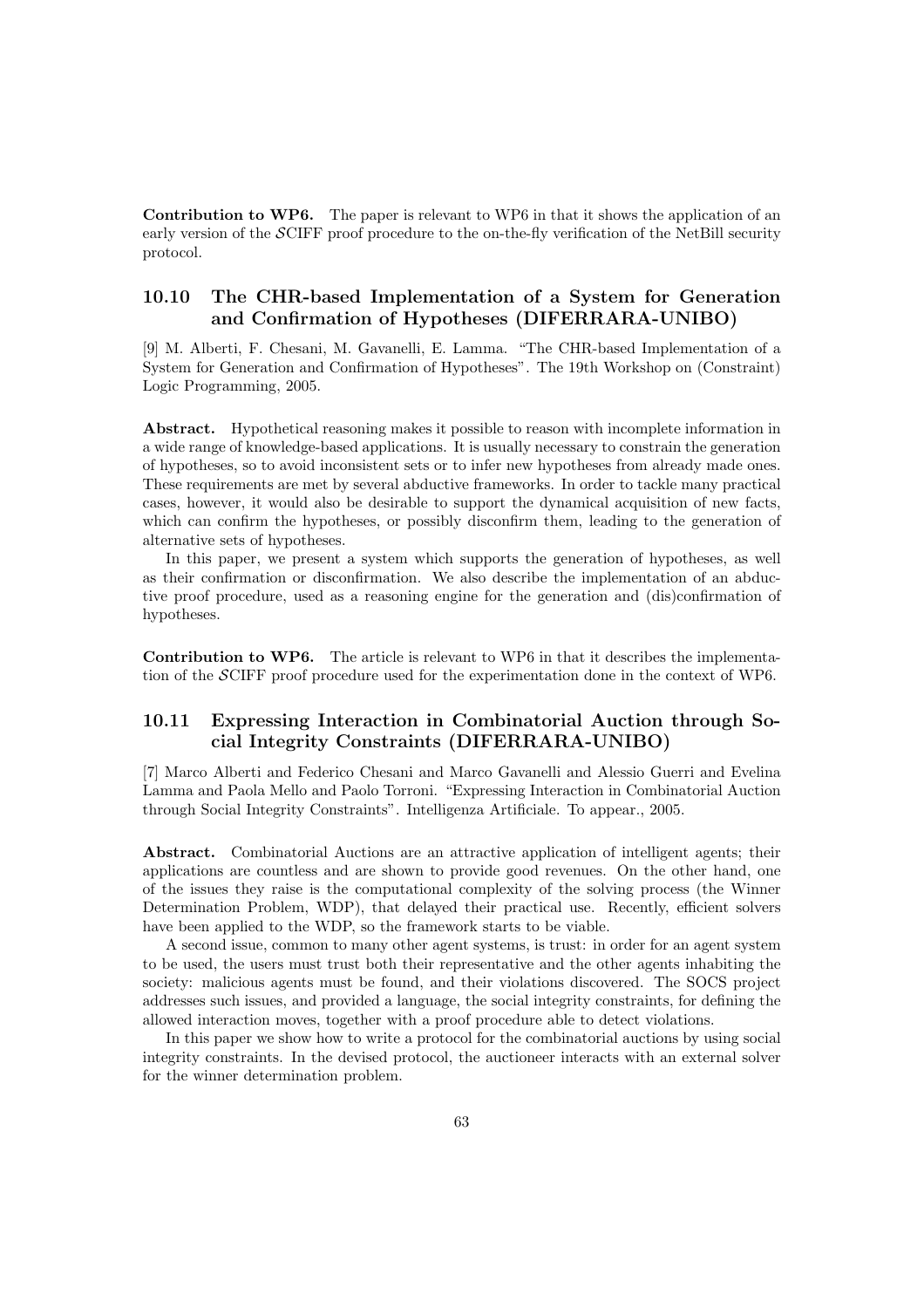Contribution to WP6. This work provides the implementation of a protocol for combinatorial auctions in the SCIFF language. It discusses the protocol itself, and the integration of an external object, namely the auction solver, in the compliance check activity. It discusses experimentation and gives timing results both for the compliance check and for the combinatorial auction solving process.

# 10.12 A Computational Logic-based approach to security protocols verification, and its application to the Needham-Schroeder Public Key authentication protocol (UNIBO-DIFERRARA)

[11] M. Alberti, F. Chesani, M. Gavanelli, E. Lamma, P. Mello, P. Torroni. "A Computational Logic-based approach to security protocols verification, and its application to the Needham-Schroeder Public Key authentication protocol". Technical Report CS-2004-04, ENDIF, University of Ferrara. Available at http://www.ing.unife.it/informatica/tr/. Submitted., 2004.

Abstract. In this work we present a proof-theoretic approach to the verification of security protocols. Starting from the perspective of open multi-agent systems, where the internal architecture of the individual system's components may not be completely specified but it is important to infer and prove properties about the overall system behavior, we propose a general framework where several kinds of verification can be applied.

We take a formal approach based on Computational Logic, to tackle verification at two orthogonal levels: 'static' verification of protocol properties, and 'dynamic' verification of compliance of agent communication. The first one could investigate the possibility that while two agents are correctly following a given protocol a malicious agent can learn secrets exchanged by them. The second one could be about automatically checking that a group of agents interacting with each other are indeed following a given protocol.

The main advantages of our approach are (1) from a formal perspective, in the declarative protocol specification language, associated with a rigorous declarative and operational semantics, and (2) from an engineering perspective, in the reduction of the gap between protocol specification, verification and implementation. We study our approach in the domain of security protocols by presenting its application to the well-known Needham-Schroeder Public Key authentication protocol.

Contribution to WP6. The paper is relevant to WP6 as it describes experiments, performed in the context of this workpackage, on-the-fly conformance and automatic verification of protocol properties.

### 10.13 On the automatic verification of interaction protocols using  $g$ -SCIFF (UNIBO-DIFERRARA)

[12] M. Alberti, F. Chesani, M. Gavanelli, E. Lamma, P. Mello, P. Torroni. "On the automatic verification of interaction protocols using  $q$ -SCIFF". Technical Report LIA-04-2004, DEIS-LIA, University of Bologna. Submitted., 2004.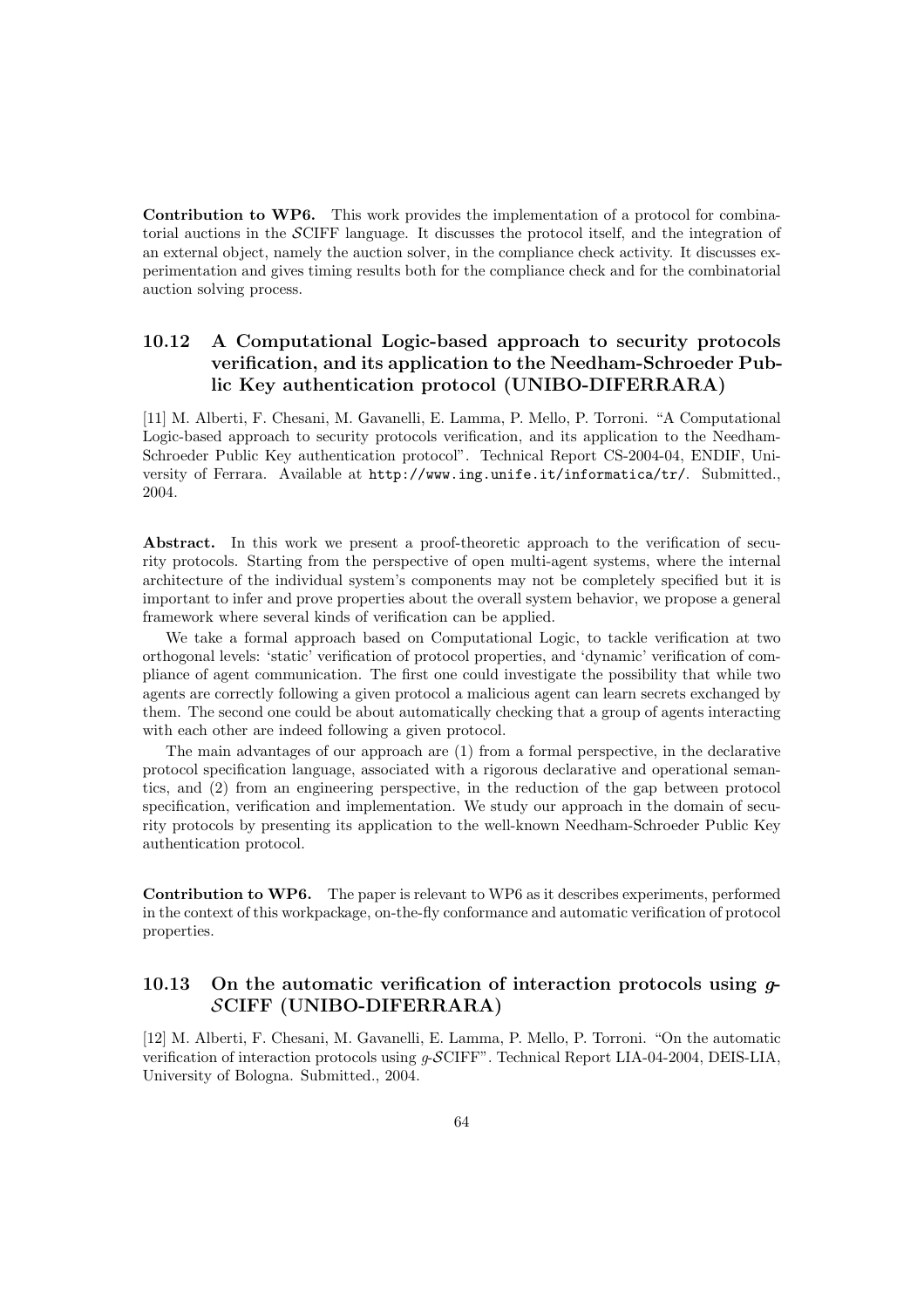Abstract. Interaction protocol verification has been in recent years intensively investigated within and outside multi-agent research. Many techniques and models have been proposed based on a number of assumptions and choices, among which are the kind of knowledge available and the kind of properties that are subject of verification.

We focus on interaction protocol verification in open multi-agent systems, where the internal architecture of the individual agents is not known a-priori. In such a setting, while it is not possible to predict the behavior of individual agents, it is still possible to approach the interaction verification problem either by assuming that agents will indeed comply to the protocols, thus focussing on the study of properties of the interaction protocols, or by assuming that the agent behavior, if not predictable, is at least observable, and then focussing on the run-time verification of compliant behavior of interacting agents by reasoning on the messages they exchange with each other.

In this article, we build on previous work on logic-based specification and run-time verification of protocol compliance, and we extend the SOCS social framework towards verification of protocol properties. In doing so, we propose a unified formal and computational framework based on abductive logic programming which can be used to  $(i)$  design and specify interaction protocols that provably exhibit desirable properties and  $(ii)$  verify, at run-time, that agent interaction actually complies to the specified interaction protocols.

Contribution to WP6. This paper is relevant to WP6 in that it shows a case study of the automatic verification of protocol properties using the implementation of the  $g$ -SCIFF proof procedure.

## 10.14 Expressing Interaction in Combinatorial Auction through Social Integrity Constraints (DIFERRARA-UNIBO)

[8] Marco Alberti, Federico Chesani, Marco Gavanelli, Alessio Guerri, Evelina Lamma, Michela Milano, and Paolo Torroni. "Expressing Interaction in Combinatorial Auction through Social Integrity Constraints". The 19th Workshop on (Constraint) Logic Programming, 2005.

Abstract. Combinatorial auctions are an interesting application of intelligent agents. They let the user express complementarity relations among the items for sale, and let the seller obtain higher revenues. On the other hand, the solving process, the so-called Winner Determination Problem (WDP) is NP-hard. This restricted the practical use of the framework, because of the fear to be, in some WDP instances, unable to meet reasonable deadlines. Recently, however, efficient solvers have been proposed, so the framework starts to be viable.

A second issue, common to many agent systems, is trust: in order for an agent system to be used, the users must trust both their representative and the other agents inhabiting the society. The SOCS project addresses such issues, and provided a language, the *social integrity* constraints, for defining the allowed interaction moves, and a proof-procedure able to detect violations.

In this paper we show how to write a protocol for combinatorial auctions by using social integrity constraints. In the devised protocol, the auctioneer interacts with an external solver for the winner determination problem. We also suggest extensions of the scenario, with more auctions in a same society, and suggest to verify whether two auctions interact. We also apply the NetBill protocol for the payment and delivery scheme.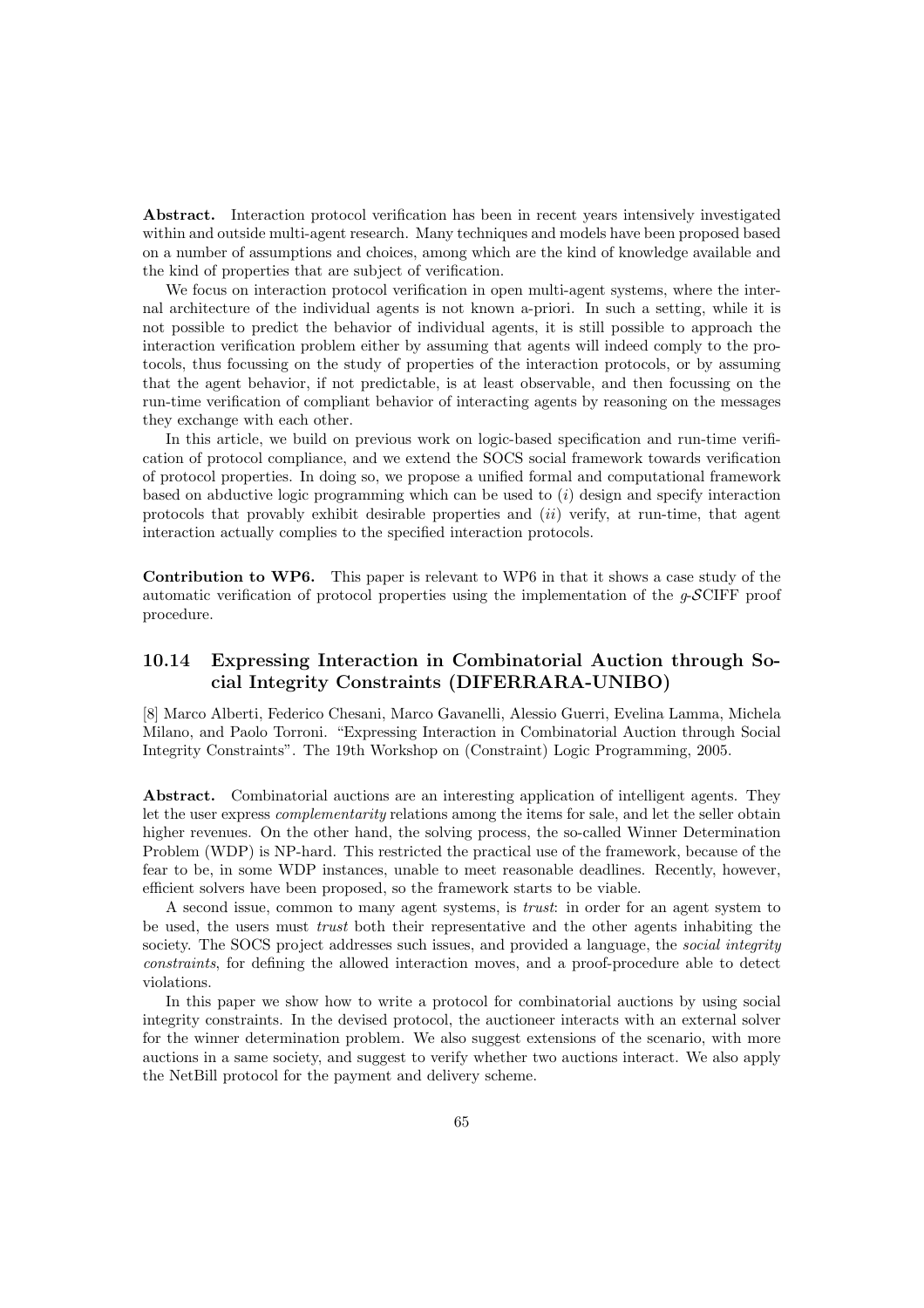Contribution to WP6. This paper presents experiments done in WP6 in the combinatorial auction scenario. Besides formalizing the auction protocol in the SCIFF language, it gives timing results for various classes of experiments: the basic combinatorial auction, the double auction, and for the combinatorial auction with NetBill (where the actual delivery of goods is also considered).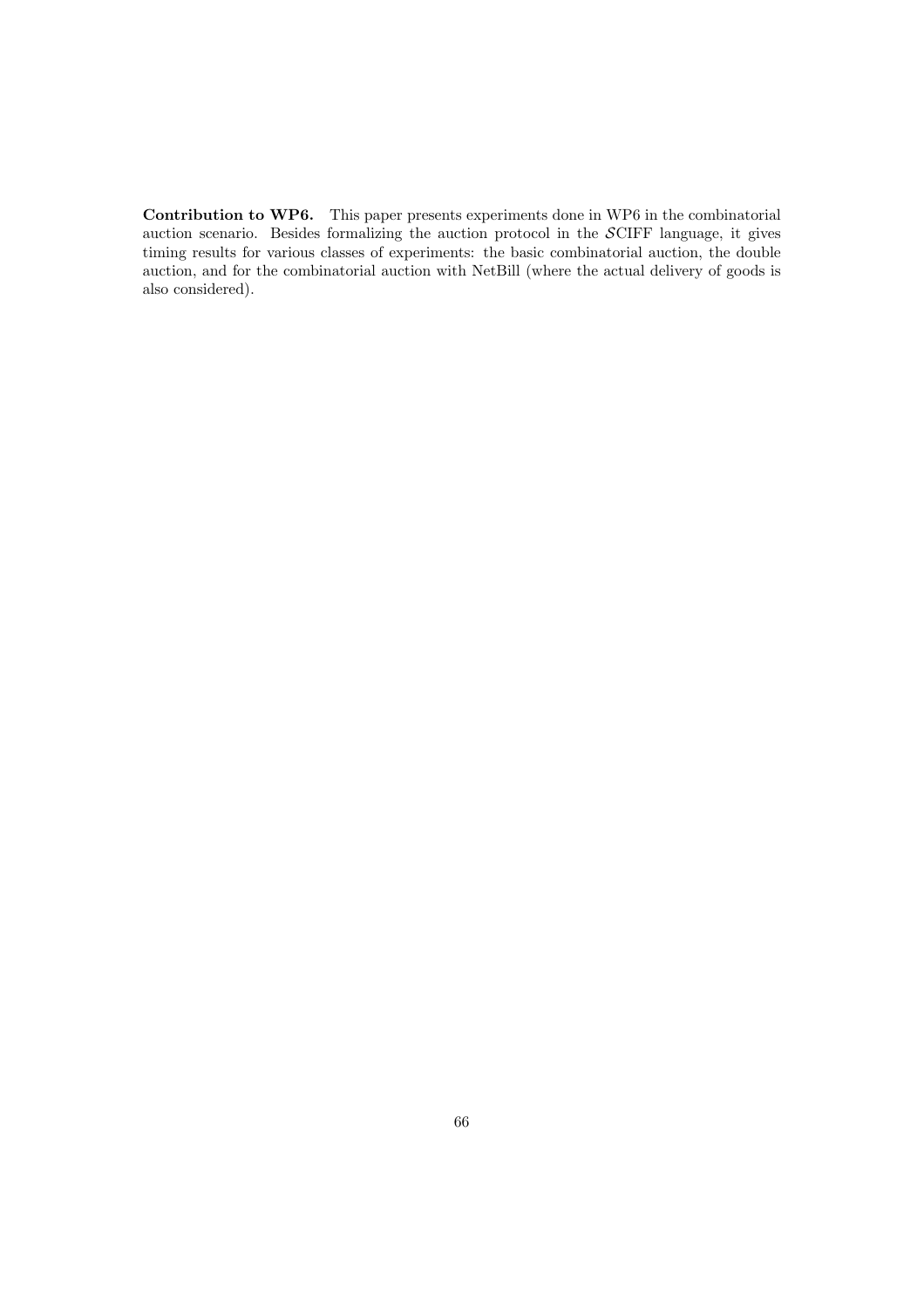# Part IV Conclusions

The integration of the single computee and society model in an engineered architecture grounded on Computational Logic (as resulting from WP1-WP4) is a promising approach in order to both encapsulate the heterogeneity of (societies of) computees and reason about their properties (WP5). Work-package WP6 has given some insights about benefits arising from this engineered approach, once system parameters have been identified and monitored, via a series of controlled experiments.

The experimentation in WP6 has been designed to shed light on the fundamental issues of research, validate the proposed models and their implementation, confirm or disconfirm their properties as proved in WP5 and, possibly, discover emerging characteristics.

WP6 has given feedback to all earlier work-packages, and in particular to the implementation of single components of PROSOCS platform, within WP4.

Further activity within WP6 for testing properties has been strictly linked with WP5 activity. In particular, in WP6 we have experimented with some properties of both individual computees, by varying their behaviour profile, and societies of computees by automatically proving properties for society protocols.

With respect to the specification and verification of single computees, the experimentation of the KGP model defined in WP1 and WP3 (see deliverable D4 and D8 [40, 34]), and implemented in WP4 (see deliverable D9 [4]), performed in the context of Workpackage WP6, has shown concretely the viability and usefulness of the proposed approach. The KGP model and its implementation have been applied to face planning problems, and to implement computees for the chosen scenarios. Different profiles of behaviour and capabilities (mainly, reactivity goal decision and planning) have been experimented.

With respect to the specification and verification of societies of computees, the experimentation of the society model defined in WP2 and WP3 (see deliverable D5 and D8 [50, 34]), and implemented in WP4 (see deliverable D9 [4]), performed in the context of Workpackage WP6, has confirmed the applicability and usefulness of a tool for on-the-fly verification of heterogenous and open systems, embedded into the SCIFF proof procedure, and also the concrete applicability of a further tool, embedded into the g-SCIFF proof procedure, for the automatic proof of properties of interaction protocols. Various society protocols have been considered in the experimentation, and collected in a Web site, subject to be extended. Furthermore, g-SCIFF was applied to well-known protocols, for proving/disproving their properties.

With the GC vision in mind, we found it important to demonstrate experimentally that the models and tools developed in WP1-WP4 are flexible enough to address aspects such as heterogeneity, resource achievement, and scalability, often present in open environment. This was one of our main criteria when we had to choose experimental settings and scenarios. Combinatorial auctions are an example. They can be used to facilitate resource achievement, and can be tested by varying a number of parameters significant in the GC vision, like profiles and number of computees involved in the resource exchange process. Besides, the auction mechanism can itself be considered as a service, and the possibility to define different protocols for resource exchange is a demonstration of programmability of services. The library of behaviour profiles added to PROSOCS and experimented in WP6 allows one to develop his own computees by adopting one of them and taking advantage of these predefined, modular components. The rich library of protocols that we designed includes various auction mechanisms (like English auction, com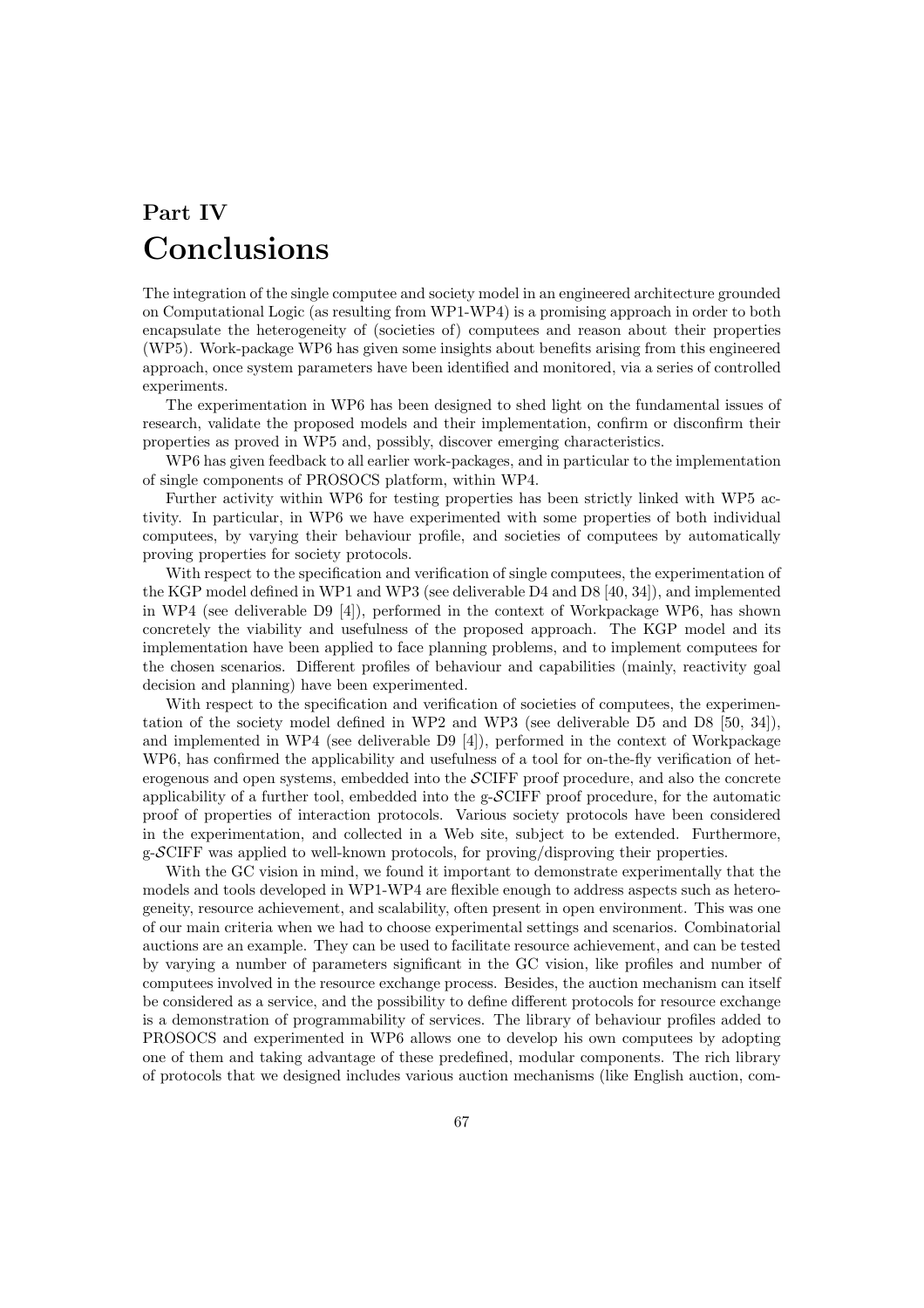binatorial auction and others) as well as various one-to-one resource exchange protocols (like FIPA Request Information protocol). The intuitive and easily readable specifications of such protocols demonstrates the flexibility of a fully declaratively programmable tool. This, together with the guaranteed verifiability of interaction in all our test cases, demonstrates that exporting the SOCS models into a universal scale is something feasible. The diversity of tested protocols demonstrates the SOCS model's ability to help the integration of an open and global computing reality, where entities can live with pre-existing interaction mechanisms and a new associated social semantics. Incrementally, diverse (and possibly incompatible) implementations can in this way move towards integration and global communication.

Nonetheless, experimentation has also shed the light on problems pertaining the various components of PROSOCS, and their integrated working in a single platform. As experimentation proceeded for testing scalability and performances, we have ameliorated the implementation of the underlying proof procedures (CIFF and SCIFF). However, runs for integrated examples are still limited in size, and further work is required before a real deliver of the platform.

As concerns the demo that will be given at the next review meeting, examples to be demonstrated are available at the Web site http://www.lia.deis.unibo.it/Research/Projects/ SOCS/partners/experimentation/. We will demonstrate examples for the Combinatorial Auction scenario, and also show runs with different behaviour profiles.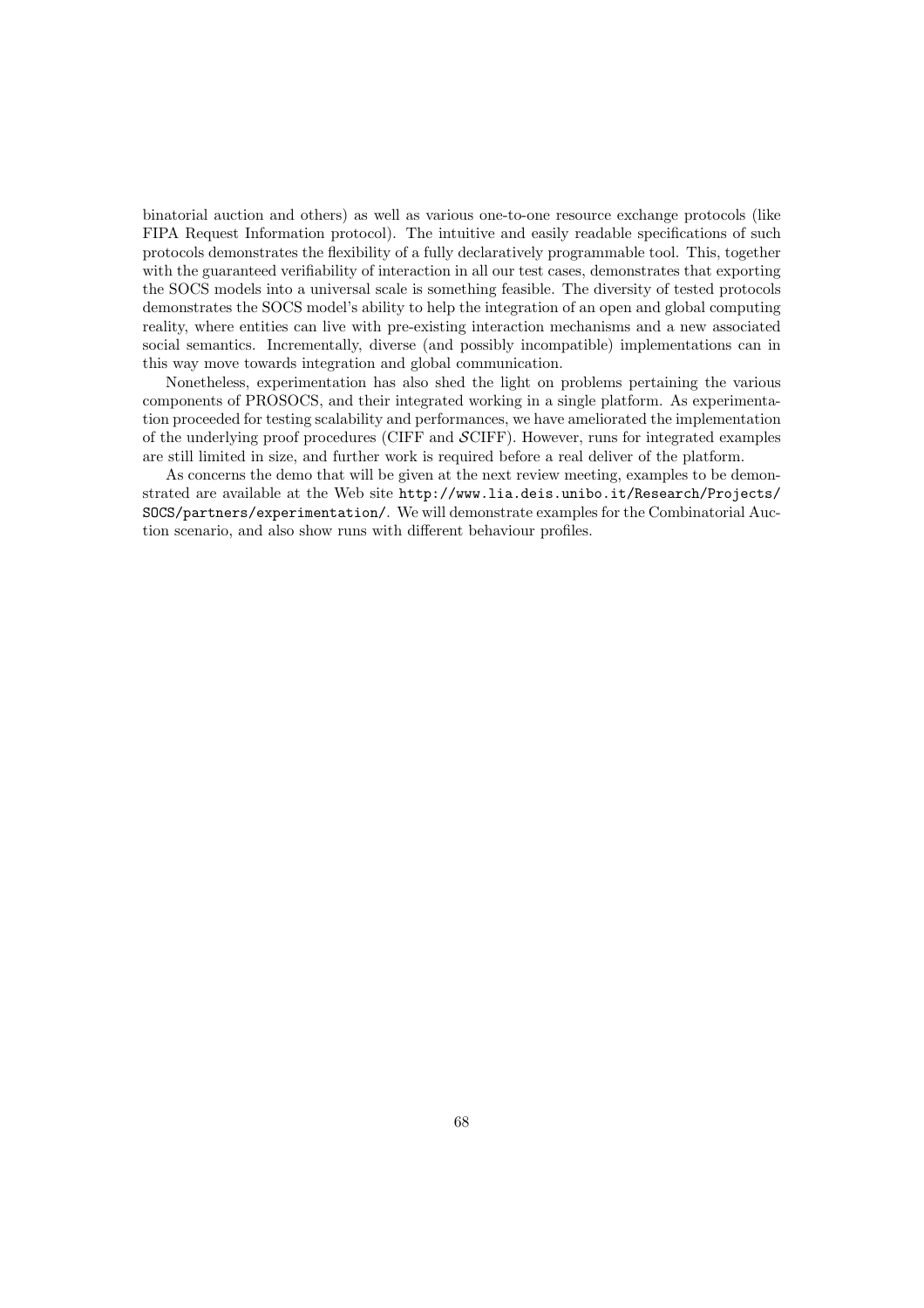# A Annexed documents

The following two documents are annexed to this deliverable.

# A.1 Experiments on Combinatorial Auctions (UNIBO-DIFERRARA-CITY-ICSTM)

[6] M. Alberti, M. Alberti, F. Chesani, U. Endriss, M. Gavanelli, A. Guerri, E. Lamma, W. Lu, P. Mello, M. Milano, K. Stathis, F. Toni, P. Torroni. "Experiments on Combinatorial Auctions". D14 Annex, SOCS Consortium, 2005.

Abstract. This paper contains the description of experiments done so far in the combinatorial auction scenario. We describe the computee side and the society side. In this context we introduce also external objects providing services to the computees themselves, and in particular implementing a complex optimization algorithm. Experimental results are given for a traditional combinatorial auction and for two variants of it: a double auction and an auction plus the successive payment with Netbill. Also, some experiments on non combinatorial auctions will be provided in this document.

Contribution to WP6. The paper documents the experiments on several auction scenarios that have been performed in WP6.

# A.2 Computee Profiles in PROSOCS (CITY-UCY)

[1] A. Yip, A. Kakas and K. Stathis. "Computee Profiles in PROSOCS". D14 Annex, SOCS Consortium, 2005.

Abstract. This document describes the methodology used to develop profiles of behaviour, and the enhancement to the PROSOCS platform in order to support the profiles. A profile is simply a purpose built Cycle Theory incorporating a specific behaviour, differing from the Normal Cycle. A full collection of implemented profiles is presented. Typically a behaviour profile is defined as an extension to the Normal Cycle. The extension is then defined as a collection of desired behaviour in logic.

Contribution to WP6. The paper documents the implementation of different profiles, experimented in WP6.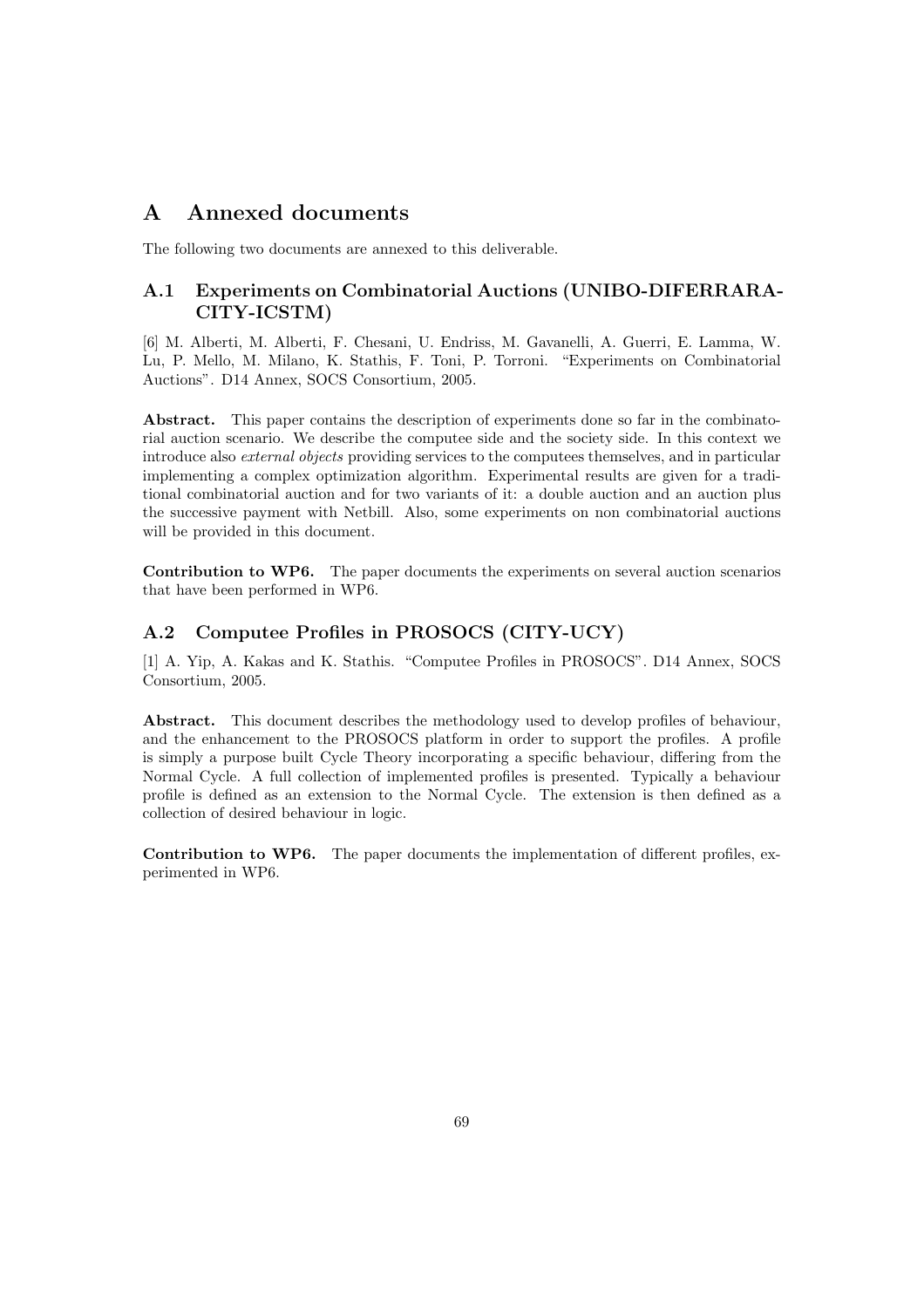# References

- [1] A. K. A. Yip and K. Stathis. Computee profiles in prosocs. Discussion note, SOCS Consortium, Feb. 2005. http://lia.deis.unibo.it/Research/Projects/SOCS/.
- [2] M. Alberti, F. Athienitou, A. Bracciali, F. Chesani, U. Endriss, M. Gavanelli, A. Kakas, E. Lamma, W. Lu, P. Mancarella, P. Mello, F. Sadri, K. Stathis, F. Toni, and P. Torroni. Verifiable properties of societies of computees. Technical report, SOCS Consortium, 2005. Deliverable D13.
- [3] M. Alberti, A. Bracciali, F. Chesani, N. Demetriou, U. Endriss, W. Lu, F. Sadri, A. Kakas, E. Lamma, P. Mello, M. Milano, K. Stathis, F. Toni, and P. Torroni. Examples of the functioning of computees and their societies. Discussion Note IST3250/ICSTM//DN/I/a2, SOCS Consortium, Dec. 2003. http://lia.deis.unibo.it/Research/Projects/SOCS/.
- [4] M. Alberti, A. Bracciali, F. Chesani, U. Endriss, M. Gavanelli, W. Lu, K. Stathis, and P. Torroni. SOCS prototype. Technical report, SOCS Consortium, 2003. Deliverable D9.
- [5] M. Alberti, A. Bracciali, F. Chesani, U. E. M. Gavanelli, A. Guerri, A. Kakas, E. Lamma, P. Mancarella, P. Mello, M. Milano, F. Riguzzi, F. Sadri, K. Stathis, G. Terreni, F. Toni, and P. Torroni. Update report on wp1–wp6. Technical report, SOCS Consortium, 2004. Deliverable D12.
- [6] M. Alberti, F. Chesani, U. Endriss, M. Gavanelli, A. Guerri, E. Lamma, W. Lu, P. Mello, M. Milano, K. Stathis, F. Toni, and P. Torroni. Experiments on (combinatorial) auctions. Discussion Note IST32530/UNIBO/250/DN/I/a1, SOCS Consortium, Dec. 2005. http: //lia.deis.unibo.it/Research/Projects/SOCS/.
- [7] M. Alberti, F. Chesani, M. Gavanelli, A. Guerri, E. Lamma, P. Mello, and P. Torroni. Expressing interaction in combinatorial auction through social integrity constraints. Intelligenza Artificiale, 2005. To appear.
- [8] M. Alberti, F. Chesani, M. Gavanelli, A. Guerri, E. Lamma, M. Milano, and P. Torroni. Expressing interaction in combinatorial auction through social integrity constraints. In Wolf et al. [69], pages 53–64.
- [9] M. Alberti, F. Chesani, M. Gavanelli, and E. Lamma. The CHR-based Implementation of a System for Generation and Confirmation of Hypotheses. In Wolf et al. [69], pages 111–122.
- [10] M. Alberti, F. Chesani, M. Gavanelli, E. Lamma, P. Mello, and P. Torroni. Compliance verification of agent interaction: a logic-based tool. In Trappl [68], pages 570–575. Extended version to appear in a special issue of Applied Artificial Intelligence, Taylor & Francis, 2005.
- [11] M. Alberti, F. Chesani, M. Gavanelli, E. Lamma, P. Mello, and P. Torroni. A Computational Logic-based approach to security protocols verification, and its application to the Needham-Schroeder Public Key authentication protocol. Technical Report CS-2004-04, ENDIF, Università degli Studi di Ferrara, December 2004. Available at http: //www.ing.unife.it/informatica/tr/.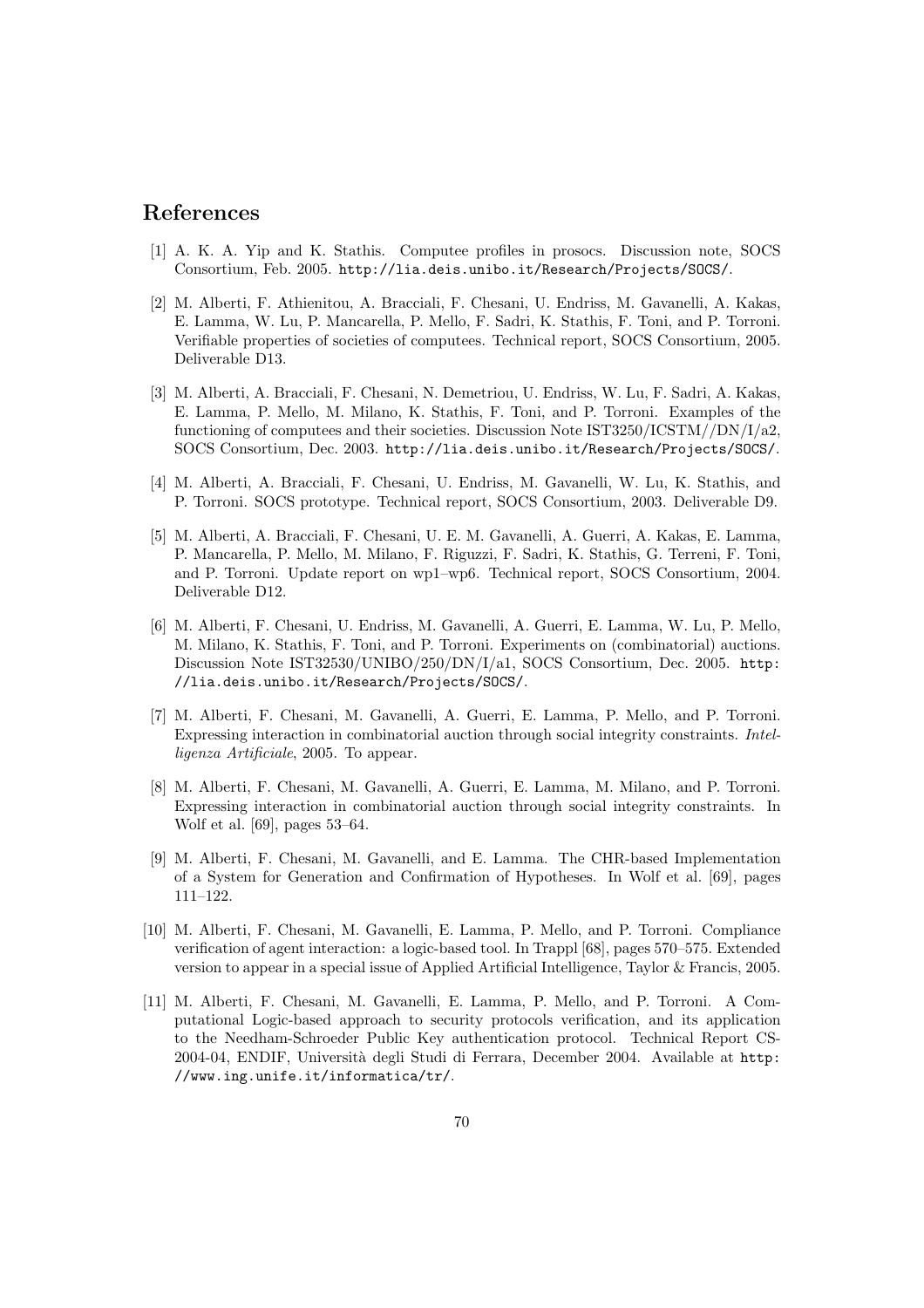- [12] M. Alberti, F. Chesani, M. Gavanelli, E. Lamma, P. Mello, and P. Torroni. On the automatic verification of interaction protocols using g-SCIFF. Technical Report DEIS-LIA-04-004, University of Bologna (Italy), 2005. LIA Series no. 72.
- [13] M. Alberti, M. Gavanelli, E. Lamma, P. Mello, and P. Torroni. Specification and verification of agent interactions using social integrity constraints. Electronic Notes in Theoretical Computer Science, 85(2), 2003.
- [14] J. J. Alferes and J. A. Leite, editors. JELIA, volume 3229 of Lecture Notes in Artificial Intelligence. Springer-Verlag, 2004.
- [15] L. Amgoud, S. Parsons, and N. Maudet. Arguments, dialogue and negotiation. In W. Horn, editor, Proceedings of the 14th European Conference on Artificial Intelligence. IOS Press, Aug. 2000.
- [16] A. Bracciali, N. Demetriou, U. Endriss, A. Kakas, W. Lu, and K. Stathis. Crafting the Mind of a PROSOCS Agent. Applied Artificial Intelligence, 2005. To appear.
- [17] A. Bracciali, A. C. Kakas, E. Lamma, P. Mello, K. Stathis, F. Toni, and P. Torroni. D11: Evaluation and self assessment. Technical report, SOCS Consortium, 2003. Deliverable D11.
- [18] E. M. Clarke, O. Grumberg, and D. A. Peled. Model Checking. MIT Press, 2000.
- [19] J. Collins and M. Gini. An integer programming formulation of the bid evaluation problem for coordinated tasks. In B. Dietrich and R. V. Vohra, editors, Mathematics of the Internet: E-Auction and Markets, volume 127 of IMA Volumes in Mathematics and its Applications, pages 59–74. Springer-Verlag, New York, 2001.
- [20] B. Cox, J. Tygar, and M. Sirbu. Netbill security and transaction protocol. In Proceedings of the First USENIX Workshop on Electronic Commerce, New York, July 1995.
- [21] A. C. Y. D. Dolev. On the security of public key protocols. IEEE Transactions on Information Theory, 29(29):198–208, 1983.
- [22] S. de Vries and R. V. Vohra. Combinatorial auctions: A survey. INFORMS Journal on Computing, (3):284–309, 2003.
- [23] N. Demetriou, A. Kakas, and P. Torroni. Further examples for the functioning of computees. Discussion Note IST32530/UCY//DN/I/a2, SOCS Consortium, Jan. 2004. http://lia.deis.unibo.it/Research/Projects/SOCS/.
- [24] C. Dixon, M.-C. Fernández Gago, M. Fisher, and W. van der Hoek. Using temporal logics of knowledge in the formal verification of security protocols. In Procedings of the Eleventh International Workshop on Temporal Representation and Reasoning (TIME'04), 2004.
- [25] U. Endriss, P. Mancarella, F. Sadri, G. Terreni, and F. Toni. Abductive logic programming with CIFF: System description. In Alferes and Leite [14], pages 680–684.
- [26] U. Endriss, P. Mancarella, F. Sadri, G. Terreni, and F. Toni. The CIFF proof procedure: Definition and soundness results. Technical Report 2004/2, Department of Computing, Imperial College London, May 2004.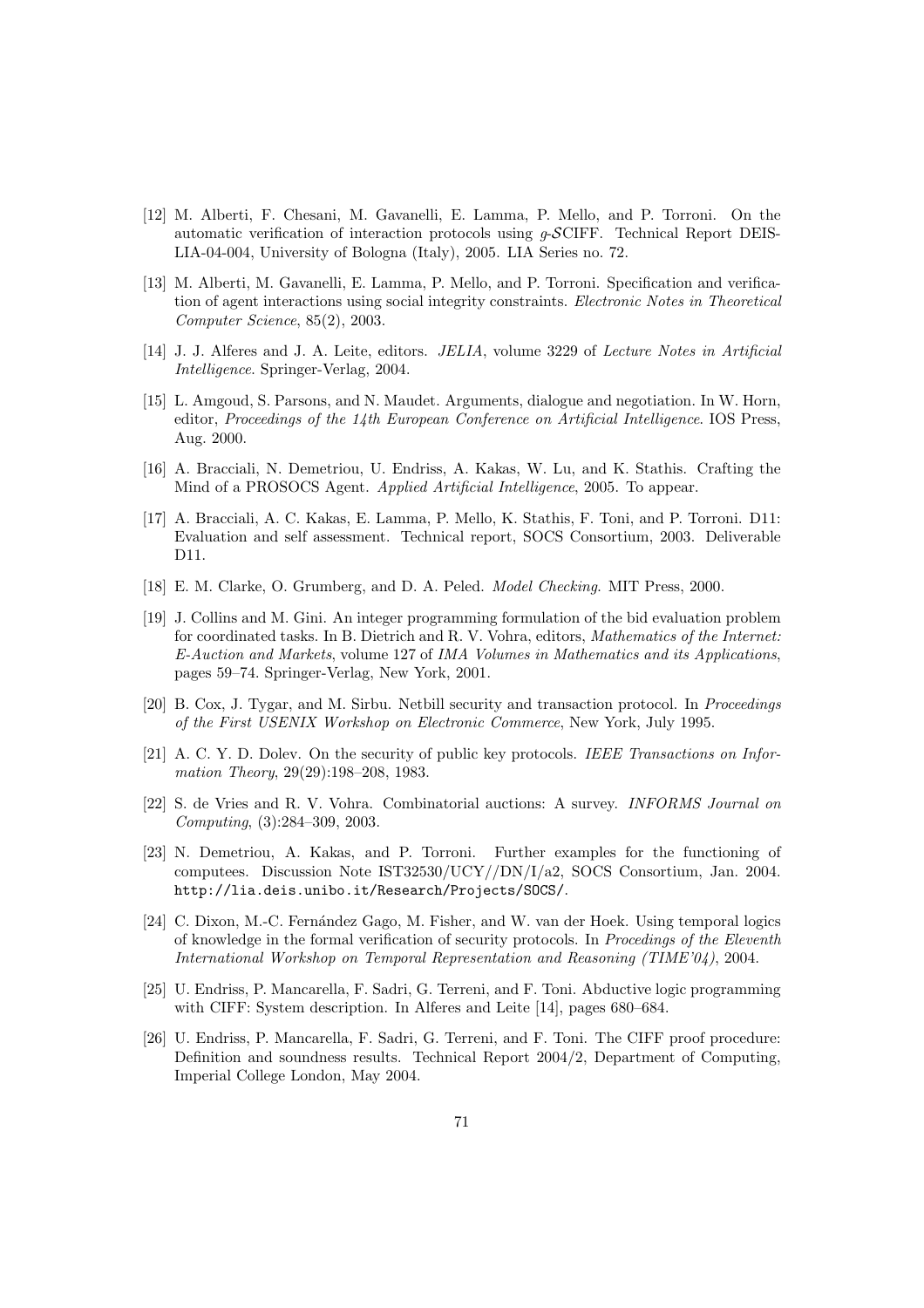- [27] U. Endriss, P. Mancarella, F. Sadri, G. Terreni, and F. Toni. The CIFF proof procedure for abductive logic programming with constraints. In Alferes and Leite [14], pages 31–43.
- [28] M. Esteva, D. de la Cruz, and C. Sierra. ISLANDER: an electronic institutions editor. In C. Castelfranchi and W. Lewis Johnson, editors, *Proceedings of the* First International Joint Conference on Autonomous Agents and Multiagent Systems (AAMAS-2002), Part III, pages 1045–1052, Bologna, Italy, July 15–19 2002. ACM Press. http://portal.acm.org/ft\_gateway.cfm?id=545069&type=pdf&dl=GUIDE&dl= ACM&CFID=4415868&CFTOKEN=57395936.
- [29] J. G. Fanjul. Verification and simulation of the netbill protocol using spin. In SPIN98 Papers from the 4th International SPIN Workshop, 1998.
- [30] Proposal for borda count interaction protocol. Home page:http://www.fipa.org/docs/input/f-in-00092/f-in-00092.htm.
- [31] T. Frühwirth. Theory and practice of constraint handling rules. Journal of Logic Programming, 37(1-3):95–138, Oct. 1998.
- [32] Y. Fujishima, K. Leyton-Brown, and Y. Shoham. Taming the computational complexity of combinatorial auctions: Optimal and approximate approaches. In Proceedings of the 16th International Joint Conference on Artificial Intelligence, volume 1, pages 548–553. Morgan Kaufmann Publishers, 1999.
- [33] T. H. Fung and R. A. Kowalski. The IFF proof procedure for abductive logic programming. Journal of Logic Programming, 33(2):151–165, Nov. 1997.
- [34] M. Gavanelli, E. Lamma, P. Torroni, P. Mello, K. Stathis, P. Moraïtis, A. C. Kakas, N. Demetriou, G. Terreni, P. Mancarella, A. Bracciali, F. Toni, F. Sadri, and U. Endriss. Computational model for computees and societies of computees. Technical report, SOCS Consortium, 2003. Deliverable D8.
- [35] F. Guerin and J. Pitt. Proving properties of open agent systems. In C. Castelfranchi and W. Lewis Johnson, editors, Proceedings of the First International Joint Conference on Autonomous Agents and Multiagent Systems (AAMAS-2002), Part II, pages 557–558, Bologna, Italy, July 15–19 2002. ACM Press. http://portal.acm.org/ft gateway.cfm? id=544873&type=pdf&dl=GUIDE&dl=ACM&CFID=4415868&CFTOKEN=57395936.
- [36] A. Guerri and M. Milano. Exploring CP-IP based techniques for the bid evaluation in combinatorial auctions. In F. Rossi, editor, Principles and Practice of Constraint Programming - CP 2003, 9th International Conference, CP 2003, Kinsale, Ireland, September 29 - October 3, 2003, Proceedings, volume 2833 of Lecture Notes in Computer Science, pages 863–867. Springer-Verlag, 2003.
- [37] A. Guerri and M. Milano. Learning techniques for automatic algorithm portfolio selection. In R. Lopez de Mantaras and L. Saitta, editors, Proceedings of the 16th European Conference on Artificial Intelligence. IOS Press, Aug. 2004. to appear.
- [38] ILOG S.A., France. *ILOG Solver*, 5.0 edition, 2003.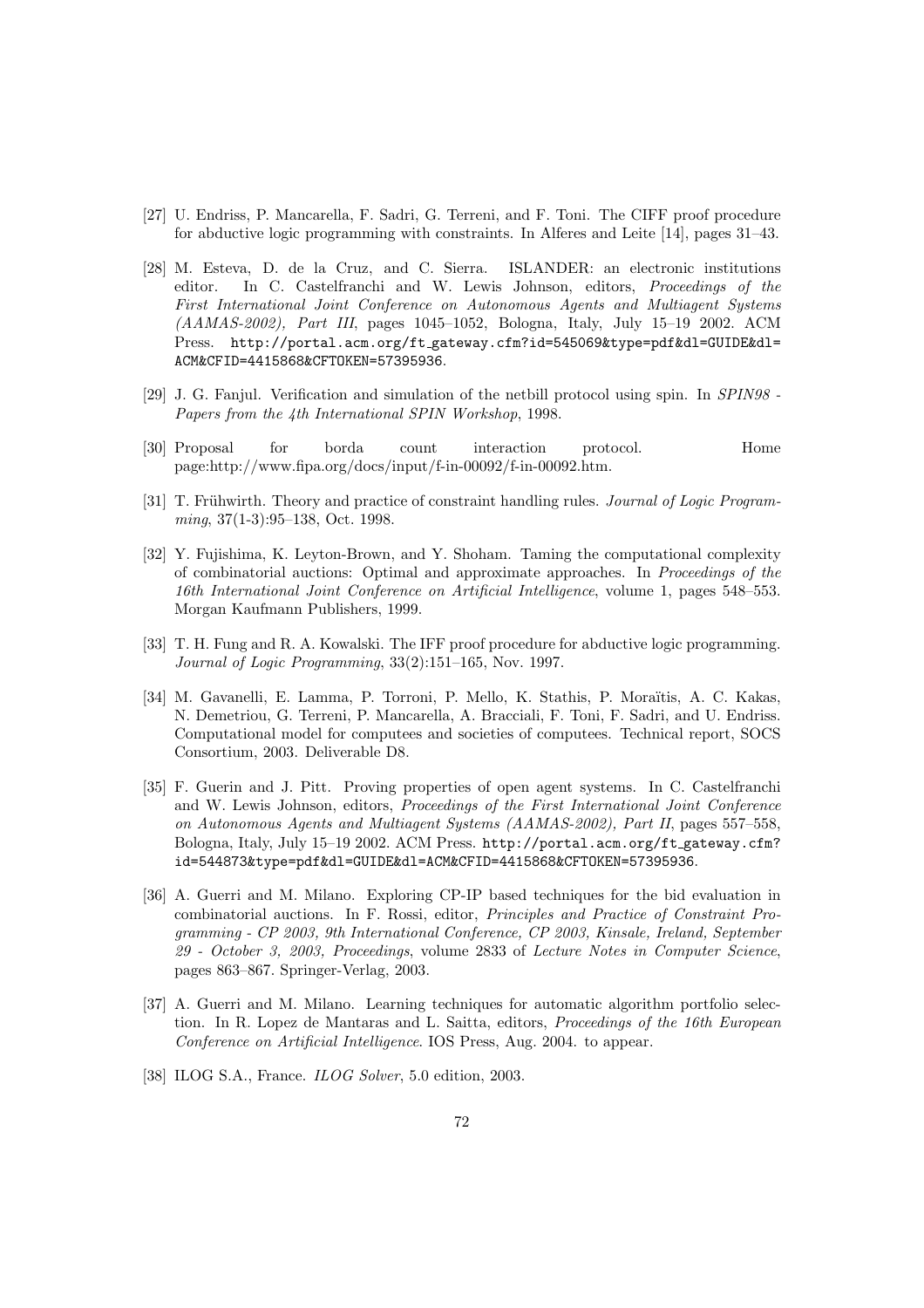- [39] N. R. Jennings. Automated haggling: Building artificial negotiators (invited talk). In AISB'01 Convention, York, UK, March 2001. Electronically available, http://www.ecs. soton.ac.uk/<sup>∼</sup>nrj/download-files/negotiation.pdf.
- [40] A. Kakas, P. Mancarella, F. Sadri, K. Stathis, and F. Toni. A logic-based approach to model computees. Technical report, SOCS Consortium, 2003. Deliverable D4.
- [41] A. C. Kakas and P. Mancarella. On the relation between Truth Maintenance and Abduction. In T. Fukumura, editor, Proceedings of the 1st Pacific Rim International Conference on Artificial Intelligence, PRICAI-90, Nagoya, Japan, pages 438–443. Ohmsha Ltd., 1990.
- [42] A. C. Kakas, B. van Nuffelen, and M. Denecker. A-System: Problem solving through abduction. In B. Nebel, editor, Proceedings of the 17th International Joint Conference on Artificial Intelligence, pages 591–596, Seattle, Washington, USA, August 2001. Morgan Kaufmann Publishers.
- [43] P. Küngas and M. Matskin. Linear logic, partial deduction and cooperative problem solving. In J. A. Leite, A. Omicini, L. Sterling, and P. Torroni, editors, Declarative Agent Languages and Technologies, volume 2990 of Lecture Notes in Artificial Intelligence, pages 263–279. Springer-Verlag, May 2004. First International Workshop, DALT 2003. Melbourne, Australia, July 2003. Revised Selected and Invited Papers.
- [44] E. Lamma, P. Mello, P. Mancarella, A. Kakas, K. Stathis, and F. Toni. Self-assessment: parameters and criteria. Technical report, SOCS Consortium, 2003. Deliverable D3. Distribution restricted to the GC programme.
- [45] G. Lowe. Breaking and fixing the Needham-Shroeder public-key protocol using CSP and FDR. In T. Margaria and B. Steffen, editors, Tools and Algorithms for the Construction and Analysis of Systems: Second International Workshop, TACAS'96, volume 1055 of Lecture Notes in Artificial Intelligence, pages 147–166. Springer-Verlag, 1996.
- [46] W. Lu and K. Stathis. Incorporating objects in PROSOCS artificial worlds. Technical report, SOCS Consortium, 2004. IST32530/CITY/015/DN/I/b2.
- [47] M. G. E. L. P. M. M. Alberti, F. Chesani and P. Torroni. Compliance Verification of Agent Interaction: A Logic-based Software Tool. Applied Artificial Intelligence, 2005. To appear.
- [48] P. Mancarella, F. Sadri, G. Terreni, and F. Toni. Planning partially for situated agents. In J. Leite and P. Torroni, editors, 5th Workshop on Computational Logic in Multi-Agent Systems (CLIMA V), Sept. 29-30 2004.
- [49] P. Mello, M. Milano, A. Roli, R. Montanari, M. Gavanelli, E. Lamma, and F. Riguzzi. Combinatorial Auctions. Technical Report IST32530/UNIBO/0XX/IN/I/a2, SOCS Consortium, 2002.
- [50] P. Mello, P. Torroni, M. Gavanelli, M. Alberti, A. Ciampolini, M. Milano, A. Roli, E. Lamma, F. Riguzzi, and N. Maudet. A logic-based approach to model interaction amongst computees. Technical report, SOCS Consortium, 2003. Deliverable D5.
- [51] S. Merz. Model checking: A tutorial overview. In F. Cassez, C. Jard, B. Rozoy, and M.D.Ryan, editors, Modeling and Verification of Parallel Processes, number 2067 in Lecture Notes in Computer Science, pages 3–38. Springer-Verlag, 2001.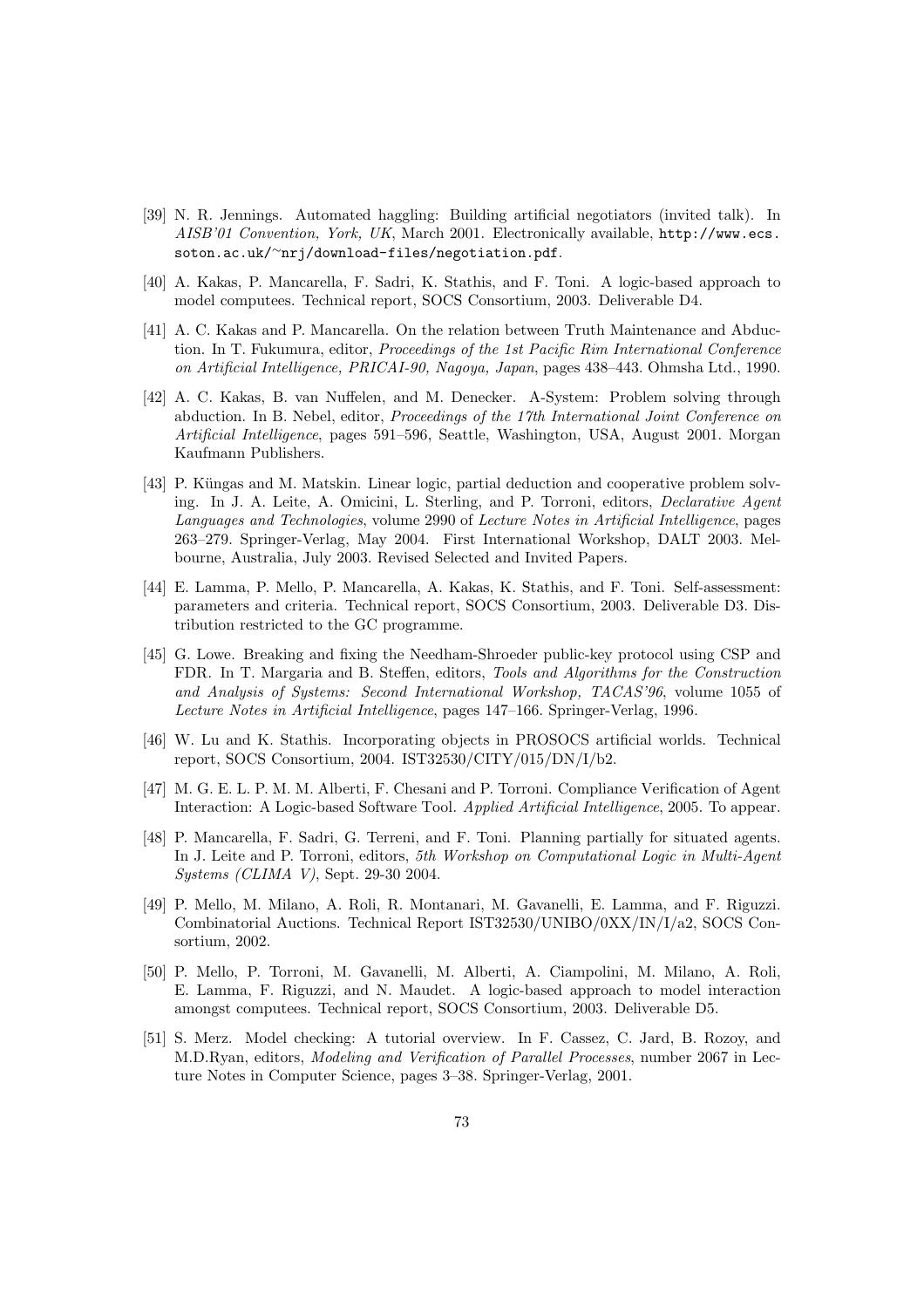- [52] R. Needham and M. Schroeder. Using encryption for authentication in large networks of computers. Communications of the ACM, 21(12):993–999, December 1978.
- [53] N. Nisan. Bidding and allocation in combinatorial auctions. pages 1–12. ACM Press, 2000.
- [54] J. Postel. Transmission control protocol. RFC 793, IETF, September 1981.
- [55] J. S. Rosenschein and G. Zlotkin. Rules of Encounter: Designing Conventions for Automated Negotiation Among Computers. MIT Press, Cambridge, Massachusetts, 1994.
- [56] M. Rothkopf, A. Pekec, and R.M.Harstad. Computationally manageable combinational auctions. Management Science, 44(8):1131–1147, 1998.
- [57] A. Russo, R. Miller, B. Nuseibeh, and J. Kramer. An abductive approach for analysing event-based requirements specifications, 2002.
- [58] F. Sadri and F. Toni. A logic-based approach to reasoning with beliefs about trust. In Proceedings ARSPA04, Workshop on Automated Reasoning for Security Protocols Analysis, affiliated to IJCAR04. Cork, July 2004. To appear.
- [59] F. Sadri, F. Toni, and P. Torroni. Logic agents, dialogues and negotiation: an abductive approach. In Proceedings AISB'01 Convention, York, UK, Mar. 2001.
- [60] Y. Sakurai, M. Yokoo, and K. Kamei. An efficient approximate algorithm for winner determination in combinatorial auctions. In Proceedings of the 2nd ACM Conference on Electronic Commerce (EC-00), pages 30–37, 2000.
- [61] T. Sandholm. Agents in electronic commerce: Component technologies for automated negotiation and coalition formation. Journal of Autonomous Agents and Multi-Agent Systems (Special Issue on Best of ICMAS 1998), 3(1):73–96, 2000.
- [62] T. Sandholm. Algorithm for optimal winner determination in combinatorial auction. Artificial Intelligence, 135, 2002.
- [63] SICStus prolog user manual, release 3.11.0, Oct. 2003. http://www.sics.se/isl/ sicstus/.
- [64] C. Sierra and P. Noriega. Agent-mediated interaction. From auctions to negotiation and argumentation. In M. d'Inverno, M. Luck, M. Fisher, and C. Preist, editors, Foundations and Applications of Multi-Agent Systems, UKMAS Workshop 1996-2000, Selected Papers, volume 2403 of Lecture Notes in Computer Science, pages 27–48. Springer-Verlag, 2002.
- [65] A demonstration of SOCS-SI for AAMAS'04. Demo storyboard available at the URL: http://lia.deis.unibo.it/Research/aamas2004demo/.
- [66] K. Stathis, A. C. Kakas, W. Lu, N. Demetriou, U. Endriss, and A. Bracciali. PROSOCS: a platform for programming software agents in computational logic. In Trappl [68], pages 523–528. Extended version to appear in a special issue of Applied Artificial Intelligence, Taylor & Francis, 2005.
- [67] K. Stathis and F. Toni. Ambient Intelligence using KGP Agents. In Proceedings of the 2nd European Symposium for Ambient Intelligence, pages 351–362, Eindhoven, November 2004. LNCS, Springer-Verlag.